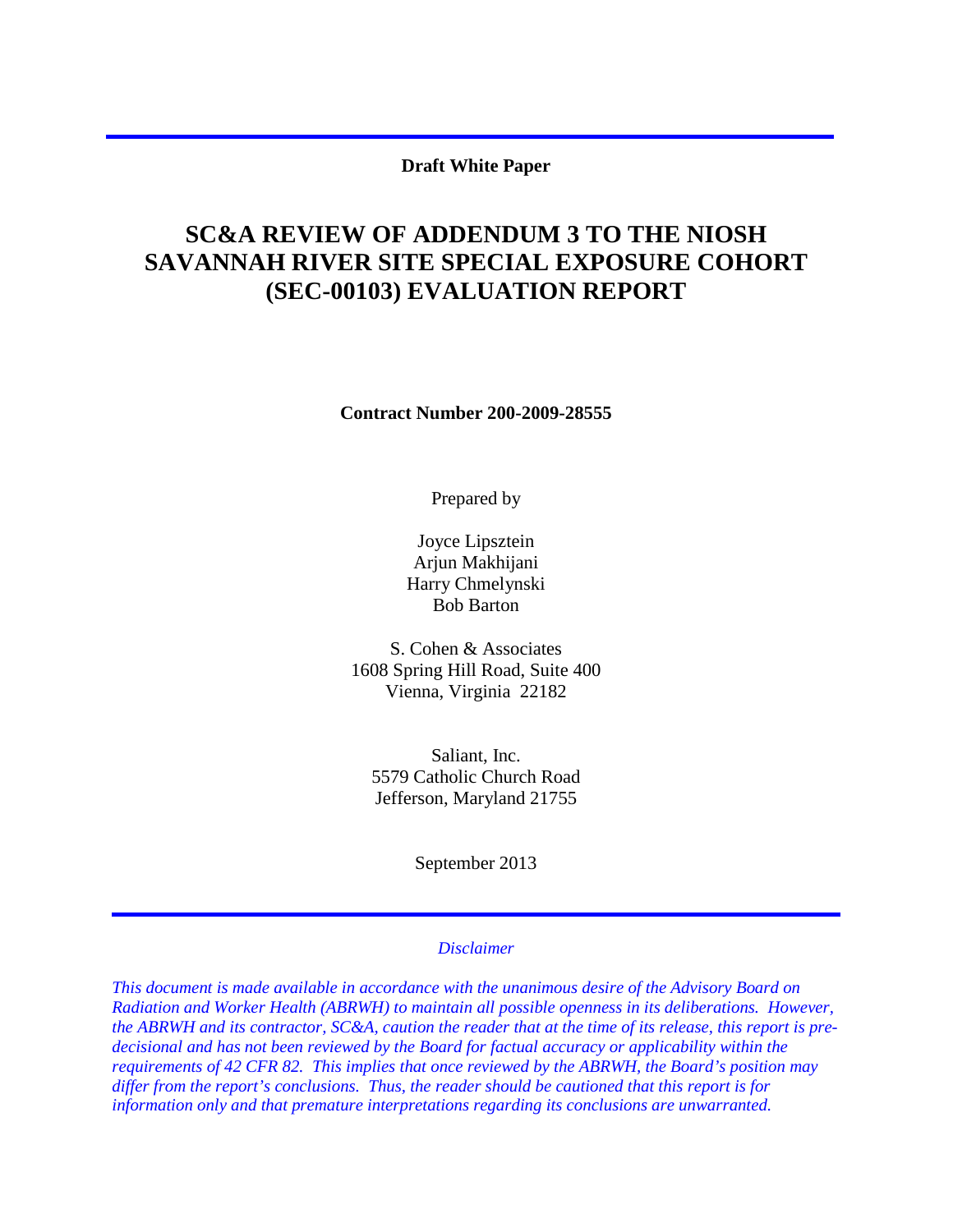| <b>Effective Date:</b> | Revision No. | Document Description: White Paper:      | Page No.     |
|------------------------|--------------|-----------------------------------------|--------------|
| September $12, 2013$   | $0 - Dr$ aft | Draft – Review of SRS SEC ER Addendum 3 | Page 2 of 94 |

| S. Cohen & Associates:<br><b>Technical Support for the Advisory Board on</b><br><b>Radiation &amp; Worker Health Review of</b><br><b>NIOSH Dose Reconstruction Program</b> | Document Description:<br>Draft-Review of SRS SEC ER<br>Addendum 3<br><b>Effective Date:</b><br>Draft – September 12, 2013<br>Revision No. 0 (Draft) |
|----------------------------------------------------------------------------------------------------------------------------------------------------------------------------|-----------------------------------------------------------------------------------------------------------------------------------------------------|
| <b>SC&amp;A REVIEW OF ADDENDUM 3 TO THE</b><br><b>NIOSH SAVANNAH RIVER SITE SPECIAL</b><br><b>EXPOSURE COHORT (SEC-00103) EVALUATION</b><br><b>REPORT</b>                  | Page 2 of 94                                                                                                                                        |
| Task Manager:<br>Date:<br>Arjun Makhijani, PhD                                                                                                                             | Supersedes:<br>N/A                                                                                                                                  |
| Project Manager:<br>Date:<br>John Stiver, MS, CHP                                                                                                                          | Reviewers:<br><b>Kathy Behling</b><br>Joe Fitzgerald, PhD                                                                                           |

#### **Record of Revisions**

| <b>Revision</b><br><b>Number</b> | <b>Effective</b><br>Date | <b>Description of Revision</b>                                                                                                                                                                                                                                       |
|----------------------------------|--------------------------|----------------------------------------------------------------------------------------------------------------------------------------------------------------------------------------------------------------------------------------------------------------------|
| $0$ (Draft)                      | 09/04/2013               | Initial issue                                                                                                                                                                                                                                                        |
| $1$ (Draft)                      | 09/12/2013               | Reference information has been clarified. Typographical errors have been addressed.<br>Technical clarification added. Two attachments (Attachments C and F of Rev. 0)<br>have been removed from this revised document and are now included in the reference<br>list. |
|                                  |                          |                                                                                                                                                                                                                                                                      |
|                                  |                          |                                                                                                                                                                                                                                                                      |
|                                  |                          |                                                                                                                                                                                                                                                                      |
|                                  |                          |                                                                                                                                                                                                                                                                      |
|                                  |                          |                                                                                                                                                                                                                                                                      |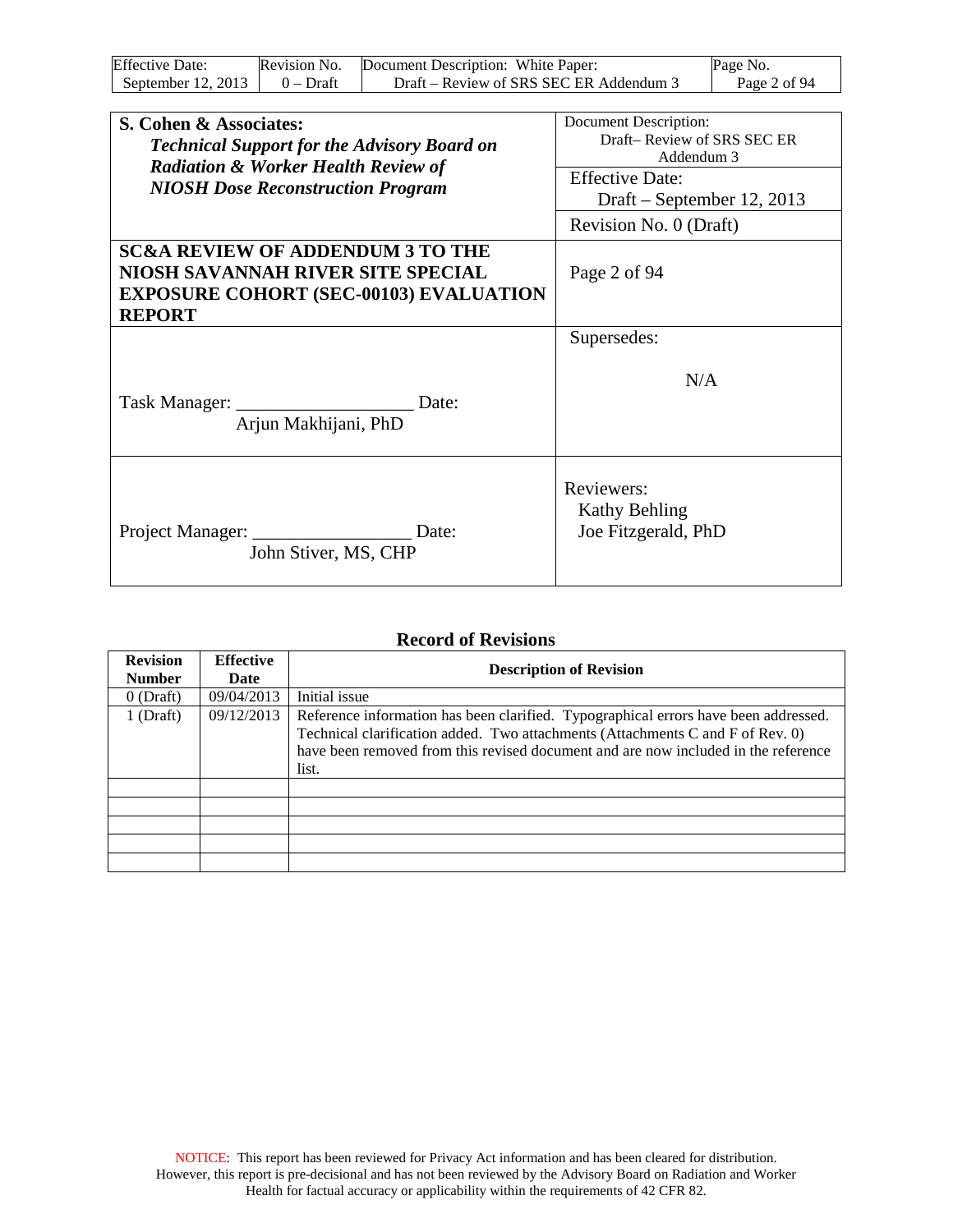| <b>Effective Date:</b> | Revision No. | Document Description: White Paper:      | Page No.     |
|------------------------|--------------|-----------------------------------------|--------------|
| September 12, $2013$   | $0 - Dr$ aft | Draft – Review of SRS SEC ER Addendum 3 | Page 3 of 94 |

## **TABLE OF CONTENTS**

| 1.0 |     |                |                                                                                                                                  |  |
|-----|-----|----------------|----------------------------------------------------------------------------------------------------------------------------------|--|
| 2.0 |     |                |                                                                                                                                  |  |
| 3.0 |     |                | One Person-One-Sample Approach and Adequacy of Data for the 1972-1989                                                            |  |
|     | 3.1 |                |                                                                                                                                  |  |
| 4.0 |     |                |                                                                                                                                  |  |
|     | 4.1 |                |                                                                                                                                  |  |
|     |     | 4.1.1<br>4.1.2 | Type 1 and Type 2 Error Rates and Number of Measurements<br>Type 2 Error Rates in Selected Years using Actual Data but a         |  |
|     | 4.2 |                |                                                                                                                                  |  |
|     |     | 4.2.1          | External Dose and Values Below the Limit of Detection46                                                                          |  |
|     |     | 4.2.2          |                                                                                                                                  |  |
|     | 4.3 | 4.2.3          | Data Adequacy by Job Type for Construction Trades Workers50                                                                      |  |
| 5.0 |     |                |                                                                                                                                  |  |
|     |     |                | Evaluating the interpretation of trivalent actinide results as thorium52                                                         |  |
|     | 5.1 |                |                                                                                                                                  |  |
|     | 5.2 | 5.2.1          |                                                                                                                                  |  |
|     |     | 5.2.2          | Radionuclide Exposure Relative to Radionuclide Monitored 52<br>Comparing an Americium Interpretation of a Bioassay Result with a |  |
| 6.0 |     |                |                                                                                                                                  |  |
|     | 6.1 |                |                                                                                                                                  |  |
|     | 6.2 |                |                                                                                                                                  |  |
| 7.0 |     |                |                                                                                                                                  |  |
|     |     |                |                                                                                                                                  |  |
|     |     |                | Attachment B: Written Answers Provided by NIOSH to SRS SEC-Related Questions78                                                   |  |
|     |     |                | Attachment C: Confidence Levels and Power when Comparing Two Groups of Workers85                                                 |  |
|     |     |                |                                                                                                                                  |  |
|     |     |                | Attachment E: Examples of Bioassay Samples After Chelation Used in OPOS Values92                                                 |  |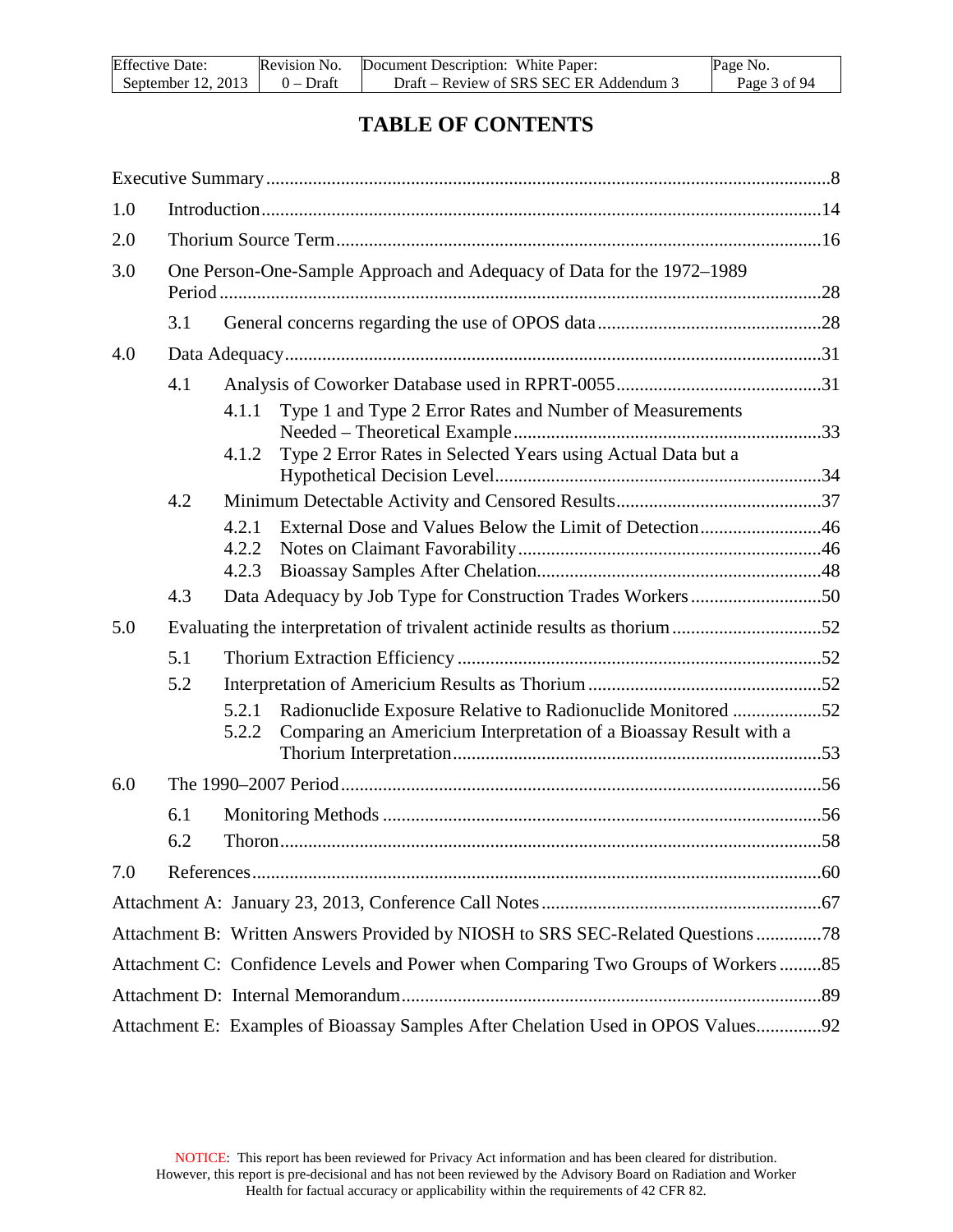| <b>Effective Date:</b> | Revision No. | Document Description: White Paper:      | Page No.     |
|------------------------|--------------|-----------------------------------------|--------------|
| September 12, 2013     | $0 - Dr$ aft | Draft – Review of SRS SEC ER Addendum 3 | Page 4 of 94 |

## **LIST OF TABLES**

| Table 2. Overview of Available OPOS Results Compiled for RPRT-0055 32                                                                                            |     |
|------------------------------------------------------------------------------------------------------------------------------------------------------------------|-----|
| Table 3. Type 2 Error Rate $(\beta)$ of the WRS Test using 30 Samples from Lognormal<br>Distributions with a Low Detection Limit for Selected Values of Alpha 34 |     |
| Table 4. Type 2 Error Rate $(\beta)$ of WRS Test using 30 Samples from Lognormal<br>Distributions with a High Detection Limit for Selected Values of Alpha34     |     |
| Table 5. Number of NCW and CTW samples in 1974. 1976, 1978, and 1983 35                                                                                          |     |
| Table 6. Summary of Simulation Results for 1974, 1976, 1978 and 198336                                                                                           |     |
| Table 7. Number of "Negative" Calculated OPOS Results by Time Period 39                                                                                          |     |
| Table 8. Detailed Comparison of Logbook Urinalysis Results (dpm/1.5 L) versus                                                                                    |     |
| Table 9. Detailed Comparison of Logbook Urinalysis Results (dpm/1.5 L) versus                                                                                    |     |
| Table 10. Detailed Comparison of Logbook Urinalysis Results (dpm/1.5L) versus DOE-                                                                               | .42 |
| Table 11. Detailed Comparison of Logbook Urinalysis Results (dpm/1.5 L) versus DOE-                                                                              | .43 |
| Table 12. Detailed Comparison of Logbook Urinalysis Results (dpm/1.5 L) versus                                                                                   |     |
| Table 13: Two Examples of Highly Variable Results that include Negative Values as well                                                                           |     |
| Table 14: Examples Showing Averaging of Highly Variable Results Well Below                                                                                       |     |
| Table 15: Illustration of Inconsistent Practice in the Treatment of Negative Results in                                                                          | .45 |
| Table 16: Three Examples of Highly Variable Results from Re-Analysis of the Same                                                                                 |     |
|                                                                                                                                                                  |     |
|                                                                                                                                                                  |     |
| Table 19. Comparison of 34-year Committed Doses for Thorium and Americium using the                                                                              |     |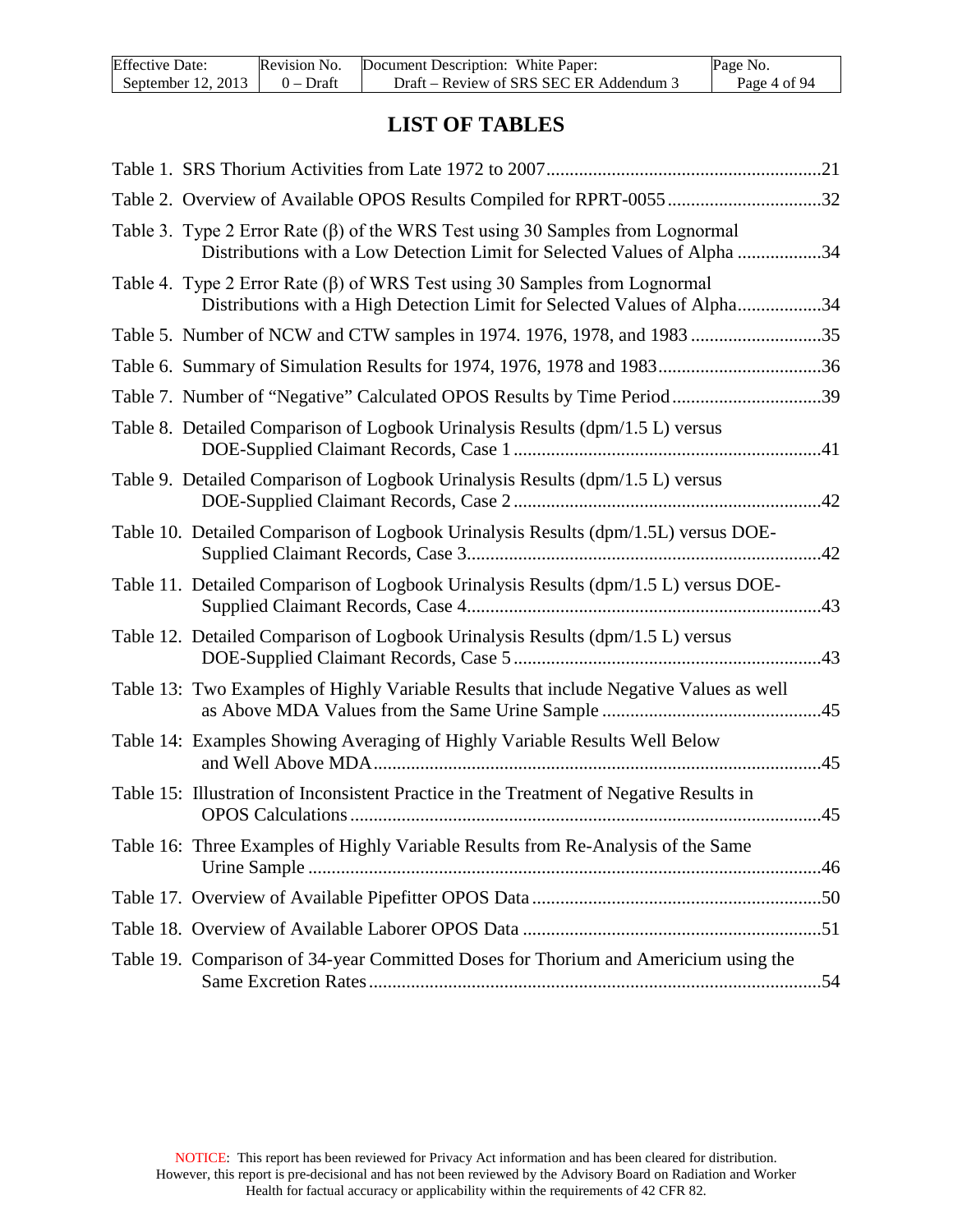| <b>Effective Date:</b> | Revision No. | Document Description: White Paper:      | Page No.     |
|------------------------|--------------|-----------------------------------------|--------------|
| September 12, 2013     | 0 – Draft    | Draft – Review of SRS SEC ER Addendum 3 | Page 5 of 94 |

# **ABBREVIATIONS AND ACRONYMS**

| <b>Advisory Board</b> |                                                                           |
|-----------------------|---------------------------------------------------------------------------|
| or ABRWH              | Advisory Board on Radiation and Worker Health                             |
| Am                    | americium                                                                 |
| <b>AMAD</b>           | <b>Activity Median Aerodynamic Diameter</b>                               |
| <b>BOMAB</b>          | <b>Bottle Manikin Absorption</b>                                          |
| Bq                    | Becquerel                                                                 |
| <b>CDC</b>            | <b>Centers for Disease Control and Prevention</b>                         |
| <b>Ce</b>             | cesium                                                                    |
| Cf                    | californium                                                               |
| cm                    | centimeter                                                                |
| Cm                    | curium                                                                    |
| <b>CTW</b>            | construction trades worker                                                |
| d/m/L                 | disintegrations per minute per liter                                      |
| dpm                   | disintegrations per minute                                                |
| <b>DOE</b>            | (U.S.) Department of Energy                                               |
| <b>DTPA</b>           | diethylenetriamine pentaacetic acid                                       |
| <b>EEOICPA</b>        | Energy Employees Occupational Illness Compensation Program Act of<br>2000 |
| ER                    | <b>Evaluation Report</b>                                                  |
| <b>GM</b>             | geometric mean                                                            |
| <b>GSD</b>            | geometric standard deviation                                              |
| <b>HHF</b>            | H modified high heat feed                                                 |
| <b>HMF</b>            | H modified medium heat feed                                               |
| HM process            | <b>Heavy Metal process</b>                                                |
| HP                    | <b>Health Physicist</b>                                                   |
| <b>HPT</b>            | <b>Health Physics Technology</b>                                          |
| <b>IMBA</b>           | <b>Integrated Modules for Bioassay Analysis</b>                           |
| keV                   | kilo-electron volt                                                        |
| kg                    | kilogram                                                                  |
| L                     | liter                                                                     |
| <b>LANL</b>           | Los Alamos National Laboratory                                            |
| LN                    | lognormal                                                                 |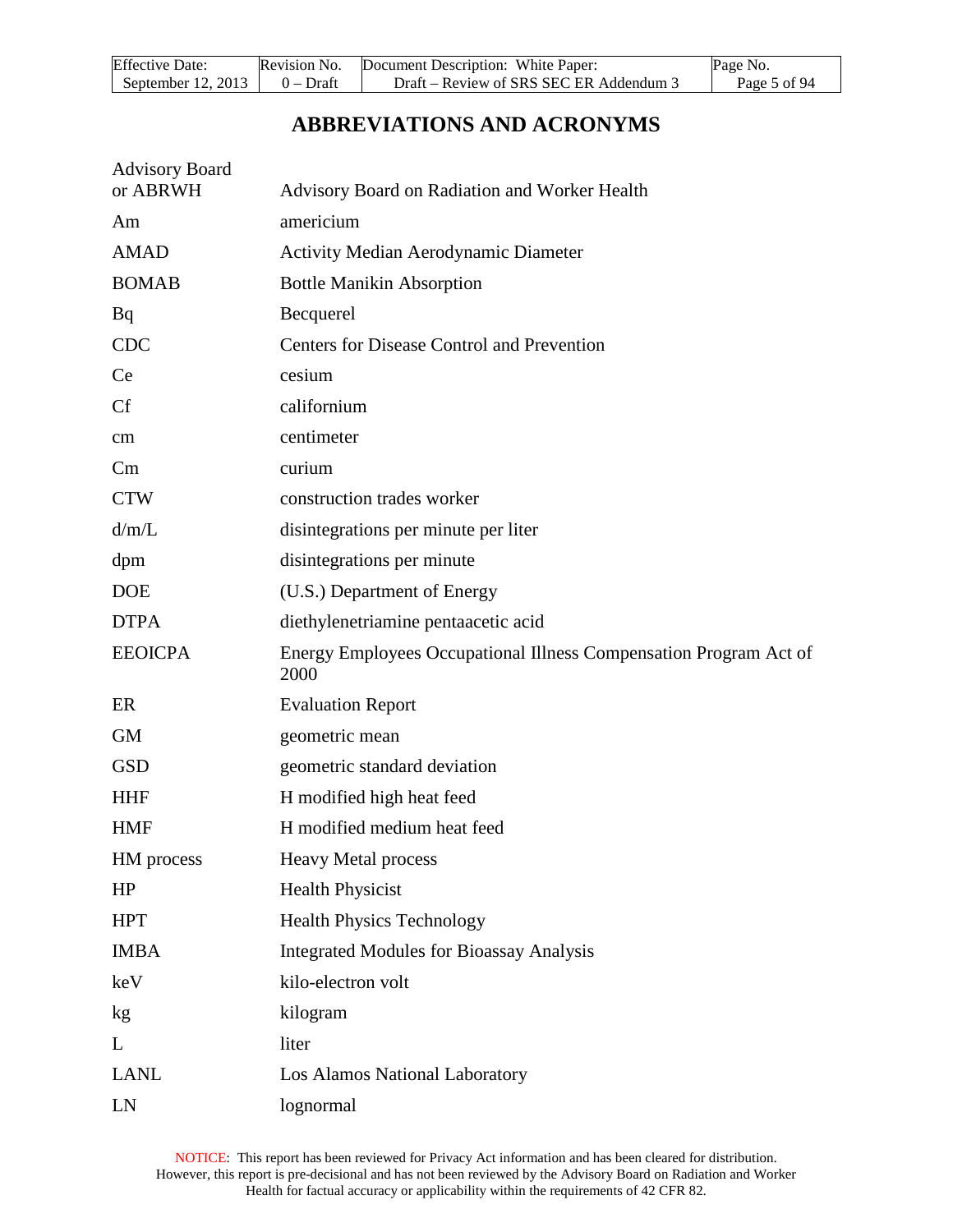| Effective Date:<br>September 12, 2013 | Revision No.<br>Document Description: White Paper:<br>Draft - Review of SRS SEC ER Addendum 3<br>$0$ – Draft | Page No.<br>Page 6 of 94 |
|---------------------------------------|--------------------------------------------------------------------------------------------------------------|--------------------------|
|                                       |                                                                                                              |                          |
| LOD or LD                             | limit of detection                                                                                           |                          |
| <b>LWR</b>                            | light water reactor                                                                                          |                          |
| $\mu$ m                               | micrometer                                                                                                   |                          |
| mCi                                   | millicuries                                                                                                  |                          |
| <b>MDA</b>                            | minimum detectable activity                                                                                  |                          |
| <b>MPM</b>                            | maximum possible mean                                                                                        |                          |
| Mrem                                  | millirem                                                                                                     |                          |
| mSv                                   | millisievert                                                                                                 |                          |
| NaI                                   | sodium iodide                                                                                                |                          |
| nCi                                   | nanocurie                                                                                                    |                          |
| <b>NCW</b>                            | non-construction trades worker                                                                               |                          |
| <b>NIOSH</b>                          | National Institute for Occupational Safety and Health                                                        |                          |
| <b>NOCTS</b>                          | NIOSH/OCAS Claims Tracking System                                                                            |                          |
| Np                                    | neptunium                                                                                                    |                          |
| <b>OPOS</b>                           | one person-one sample                                                                                        |                          |
| <b>ORAUT</b>                          | Oak Ridge Associated Universities Team                                                                       |                          |
| <b>ORNL</b>                           | Oak Ridge National Laboratory                                                                                |                          |
| Pa                                    | lead                                                                                                         |                          |
| <b>PAS</b>                            | personal air sampler                                                                                         |                          |
| Pb                                    | protactinium                                                                                                 |                          |
| pCi                                   | picocurie                                                                                                    |                          |
| Pu                                    | plutonium                                                                                                    |                          |
| Ra                                    | radium                                                                                                       |                          |
| <b>RBOF</b>                           | Receiving Basin for Offsite Fuel                                                                             |                          |
| <b>RCO</b>                            | Radiological Control Operations                                                                              |                          |
| Rn                                    | radon                                                                                                        |                          |
| <b>ROI</b>                            | region of interest                                                                                           |                          |
| <b>ROS</b>                            | regression on order statistics                                                                               |                          |
| SC&A                                  | S. Cohen and Associates (SC&A, Inc.)                                                                         |                          |
| <b>SEC</b>                            | <b>Special Exposure Cohort</b>                                                                               |                          |
| Sr                                    | strontium                                                                                                    |                          |
| <b>SRDB</b>                           | <b>Site Research Database</b>                                                                                |                          |
| <b>SRS</b>                            | Savannah River Site                                                                                          |                          |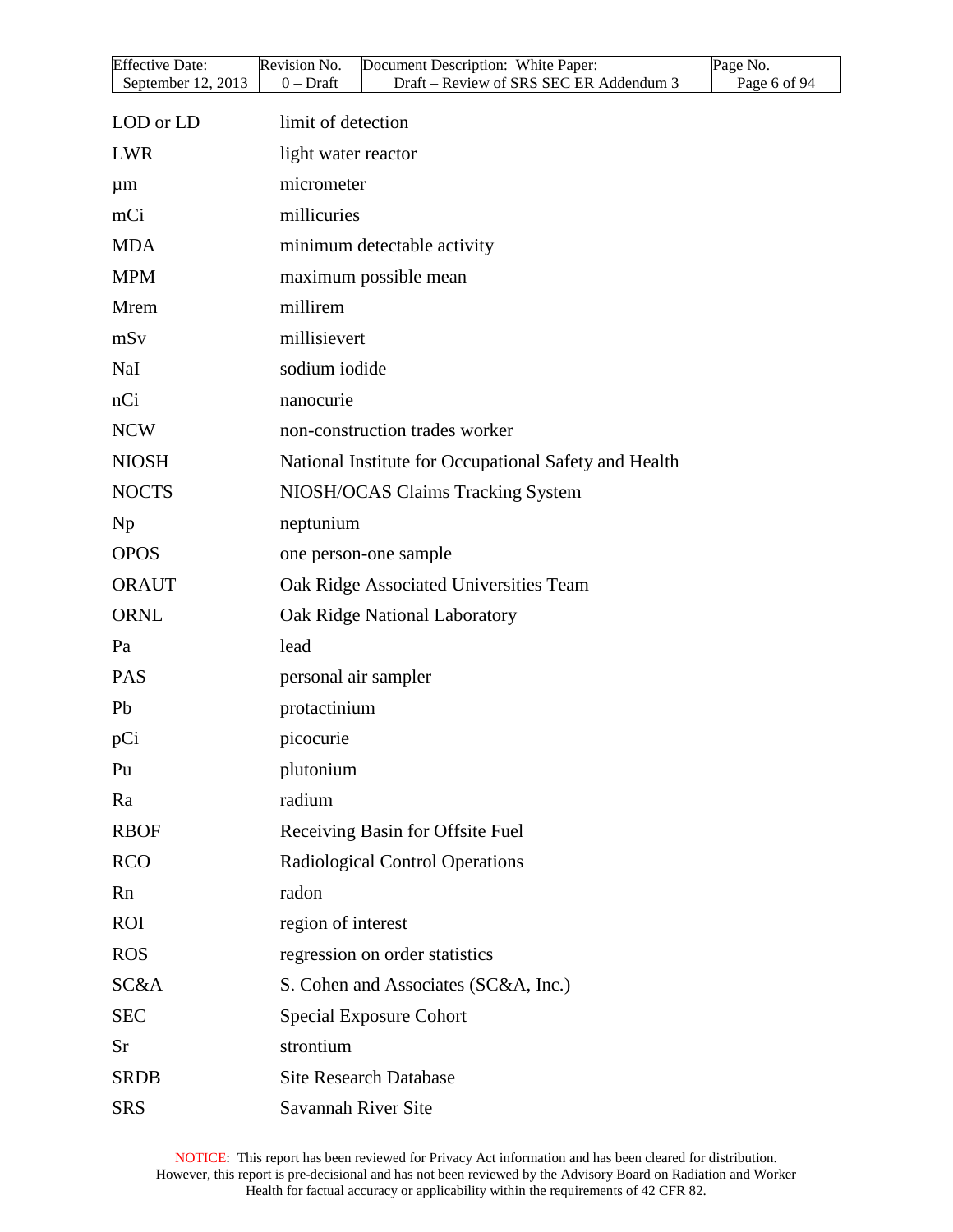| <b>Effective Date:</b> | Revision No.      | Document Description: White Paper:      | Page No.     |
|------------------------|-------------------|-----------------------------------------|--------------|
| September $12, 2013$   | $0$ – Draft       | Draft – Review of SRS SEC ER Addendum 3 | Page 7 of 94 |
|                        |                   |                                         |              |
| <b>TBD</b>             |                   | technical basis document                |              |
| Th                     | thorium           |                                         |              |
|                        |                   |                                         |              |
| <b>TIOA</b>            | tri-isooctylamine |                                         |              |
| U                      | uranium           |                                         |              |
| <b>WBC</b>             |                   | whole-body count(ing)                   |              |
| <b>WRS</b>             |                   | Wilcoxian Rank Sum Test                 |              |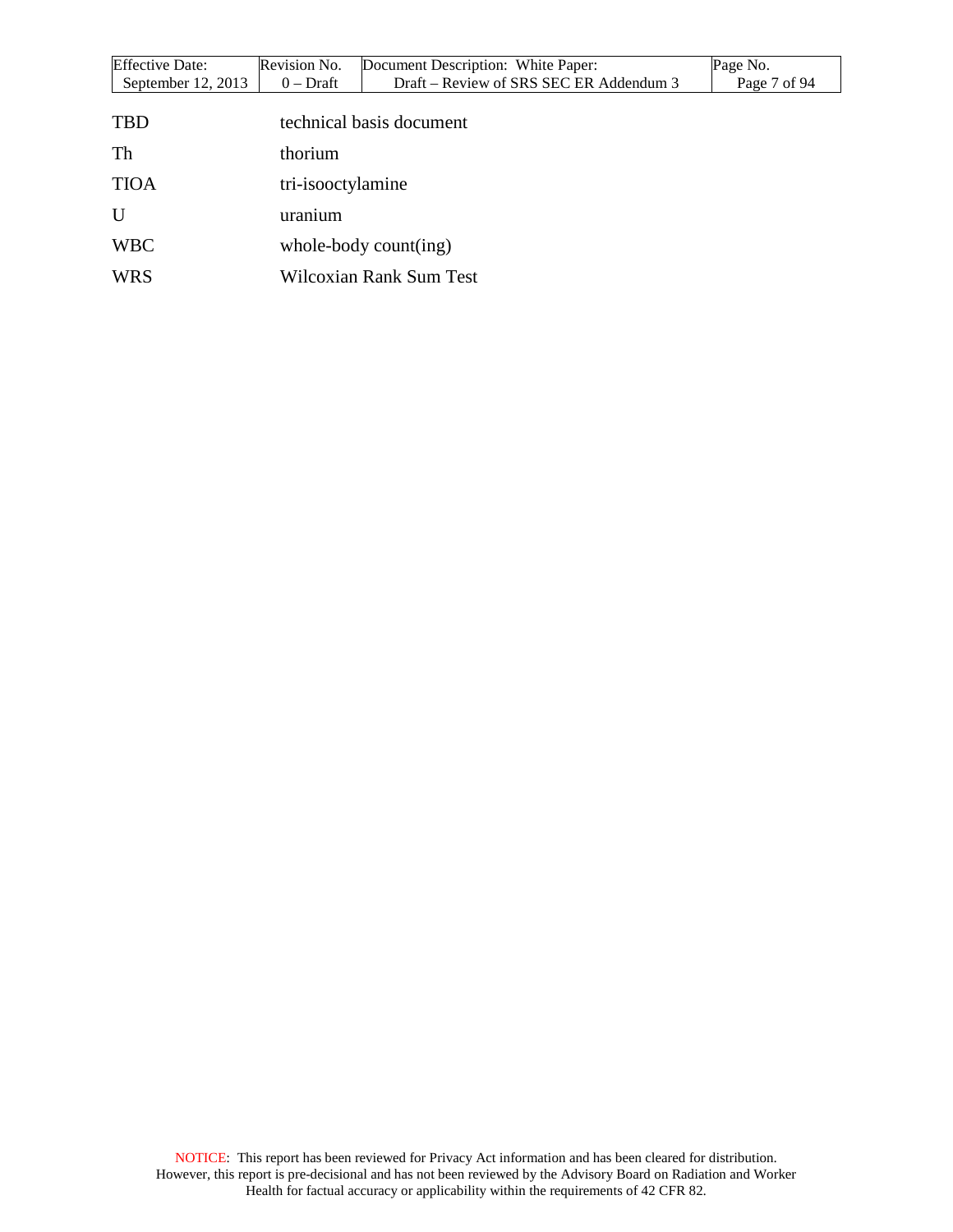| <b>Effective Date:</b> | Revision No. | Document Description: White Paper:      | Page No.     |
|------------------------|--------------|-----------------------------------------|--------------|
| September $12, 2013$   | $0$ – Draft  | Draft – Review of SRS SEC ER Addendum 3 | Page 8 of 94 |

### **EXECUTIVE SUMMARY**

<span id="page-7-0"></span>This report reviews the National Institute for Occupational Safety and Health's (NIOSH's) proposed methods for estimating thorium-232 intakes by workers at the Savannah River Site (SRS). It covers the period October 1, 1972, to December 31, 2007, which is the period still under review for SEC-00103. This Special Exposure Cohort (SEC) petition relates to the feasibility of dose reconstruction with sufficient accuracy for construction trades workers (CTWs) at SRS. In December 2011, the Advisory Board on Radiation and Worker Health (Advisory Board or ABRWH) recommended that SRS employees who worked up to September 30, 1972, and met other necessary criteria, be added to the SEC (ABRWH 2011).

A number of issues relevant to the SEC remained for the October 1, 1972, to December 31, 2007, period. They were summarized in an issues matrix prepared by SC&A in 2011 (SC&A 2011). One of these issues was dose reconstruction for CTWs who had the potential for exposure to Th-232. Another issue was the construction of a coworker model that would estimate doses for CTWs who do not have relevant monitoring data.

NIOSH published a document describing coworker models for various radionuclides, including Np-237, in 2013 (ORAUT 2013). It also published Addendum 3 to its SRS SEC Evaluation Report (ER), in which the approach to thorium dose reconstruction as well as source term data are described (NIOSH 2012). A part of the NIOSH approach would be to use bioassay data for the trivalent actinides, Am, Cm, and Cf, for constructing a coworker model to estimate doses for any of those three radionuclides or for thorium. NIOSH published a report comparing distributions of trivalent actinide data for non-construction worker (NCW) data to CTW data to check whether the distributions can be considered the same. NIOSH published a report on this topic in 2012 (ORAUT 2012a). Since NIOSH proposes to use data for all workers to prepare the coworker model based on its conclusion that the distributions of the measurements of CTW and NCWs were the same, it was necessary to review the data for all workers, even though SEC-00103 is for CTWs. This coworker model would be used for CTWs and NCWs, as well as workers that are presently not definitively classifiable in either category. Finally, NIOSH published a general approach to comparing measurements for two groups of workers to determine if they were drawn from the same distribution in 2012. This document proposes to average raw worker data to yield a "one person-one sample" (OPOS) result. The comparisons of the distributions of the two groups of workers are made using OPOS results derived from the raw data. The period of averaging of raw data is usually, but not always, 1 year (ORAUT 2012b).

This SC&A report reviews the four NIOSH reports mentioned in the prior paragraph, as well as other documents as they may relate to the technical soundness of NIOSH's proposals for thorium dose estimation. In the course of this review of thorium, certain issues that were relevant to the three trivalent radionuclides (Am, Cm, and Cf), as well as to other radionuclides for which NIOSH has proposed the same approach (mixed fission products, neptunium-237), came to light. These are also discussed. However, it should be borne in mind that this report is not a complete review of the NIOSH approach for these radionuclides; rather, only some common issues are highlighted here. SC&A further notes that some issues, such as monitoring practices in relation to workplaces where thorium was handled and processed, require worker interviews and some further onsite document review. This has been a long and complex process, in part due to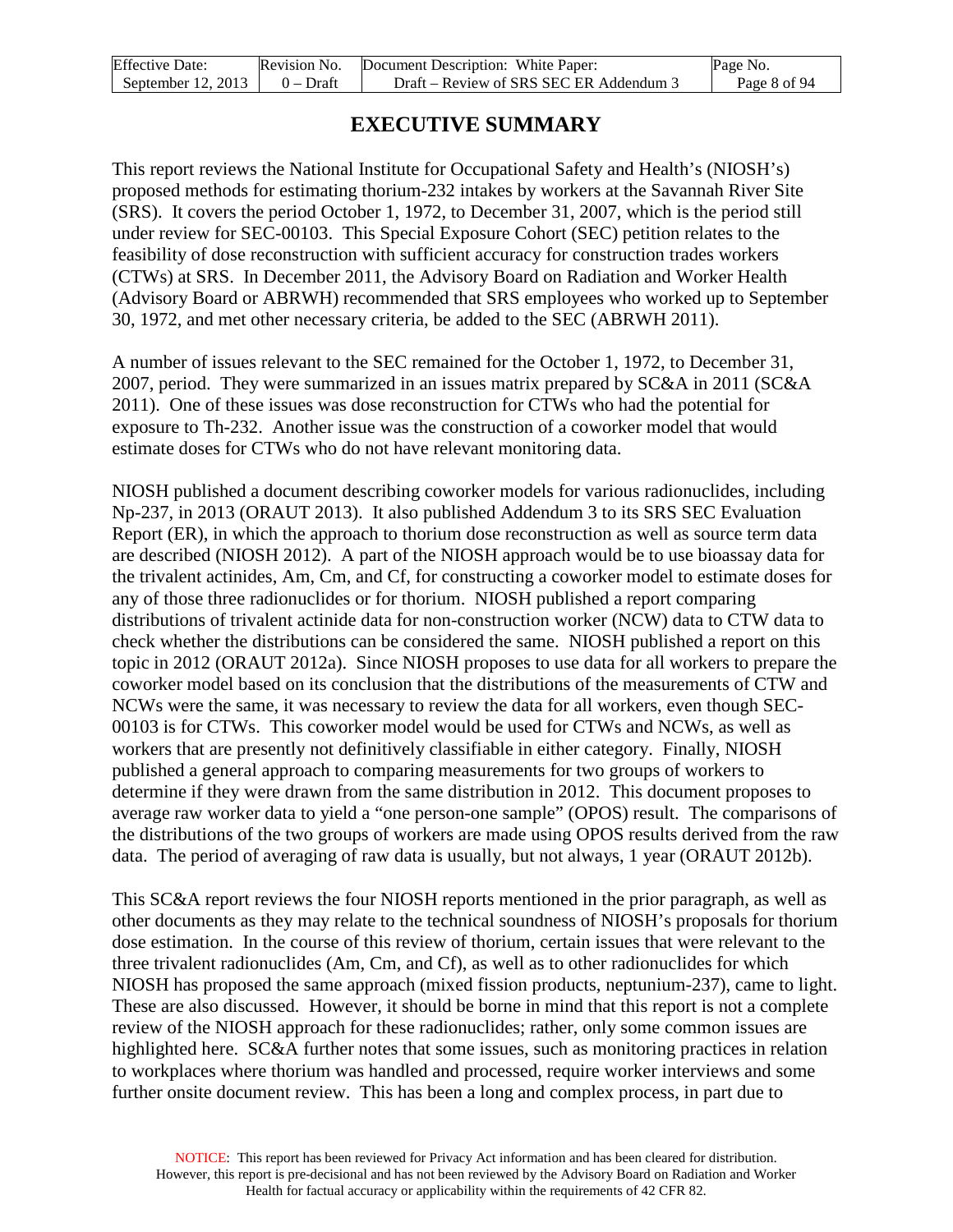| <b>Effective Date:</b> | Revision No. | Document Description: White Paper:      | Page No.     |
|------------------------|--------------|-----------------------------------------|--------------|
| September $12, 2013$   | $0 - Dr$ aft | Draft – Review of SRS SEC ER Addendum 3 | Page 9 of 94 |

budgetary issues, and is an ongoing activity. This report may be revised should worker interviews as well as onsite review of documents not yet available bring new issues to light or throw new light on issues related to dose reconstruction raised here. However, the essential findings on the dose reconstruction methods proposed by NIOSH, including the coworker model, do not depend on those interviews and can be reviewed independently of them.

One major question in the review was whether thorium would be extracted along with trivalent actinides in the SRS bioassay sample analysis procedure used in the 1972–1989 period. If that were not the case, trivalent actinide data could not be used for thorium dose estimation even if there were no other issues with the proposed method. SC&A reviewed this issue and agrees with NIOSH's conclusion that the thorium extracted along with Am/Cm/Cf in the SRS laboratory bioassay procedure is scientifically reasonable and well-supported.

The 32 findings below summarize the main conclusions of SC&A's review. Since NIOSH's models include the use of NCW data for constructing coworker models and dose reconstruction models for CTWs, the SRS Work Group had previously asked SC&A to comment on NCW issues if they came up in the course of CTW issues (ABRWH 2010, pp. 70–77). The applicability of SC&A's findings is as follows:

- Findings 1 to 4, Findings 13 to 20, Finding 22, and Findings 25 to 32 are generally applicable to all workers.
- Findings 5 to 12, Finding 21, and Finding 23 apply to CTWs.
- All findings, except Findings 1 though 4, are also applicable to Am, Cm, Cf dose reconstruction.

SC&A also has an overall finding on the OPOS approach that NIOSH is proposing to use for its coworker model for thorium and for the trivalent actinides Am, Cm, and Cf.

**Overall Finding on the One Person-One Sample Database and Model for Thorium and the Trivalent Actinides:** The OPOS approach that NIOSH has adopted for trivalent actinides and thorium contains many fundamental problems, including large numbers of negative OPOS values in several years. In addition, many of the raw data records also appear to be unreliable, since widely different measurement results were obtained from different discs prepared from the same bioassay sample. As they stand, the problems with the data, the coworker model, and the OPOS results are severe enough to make their use for dose reconstruction scientifically unacceptable.

**Finding 1:** NIOSH has characterized various thorium storage and processing activities in its latest Addendum to the Evaluation Report (NIOSH 2012). However, NIOSH's catalog of places and times where such activities were carried out is not complete. A more complete description of the source term is needed for scientifically reasonable thorium dose reconstruction by the methods proposed by NIOSH.

**Finding 2:** Significant amounts of thorium were involved in some activities, such as using thorium as a surrogate for plutonium-238. NIOSH's argument that the amounts of thorium involved were far smaller than those of other radionuclides is not relevant to the feasibility of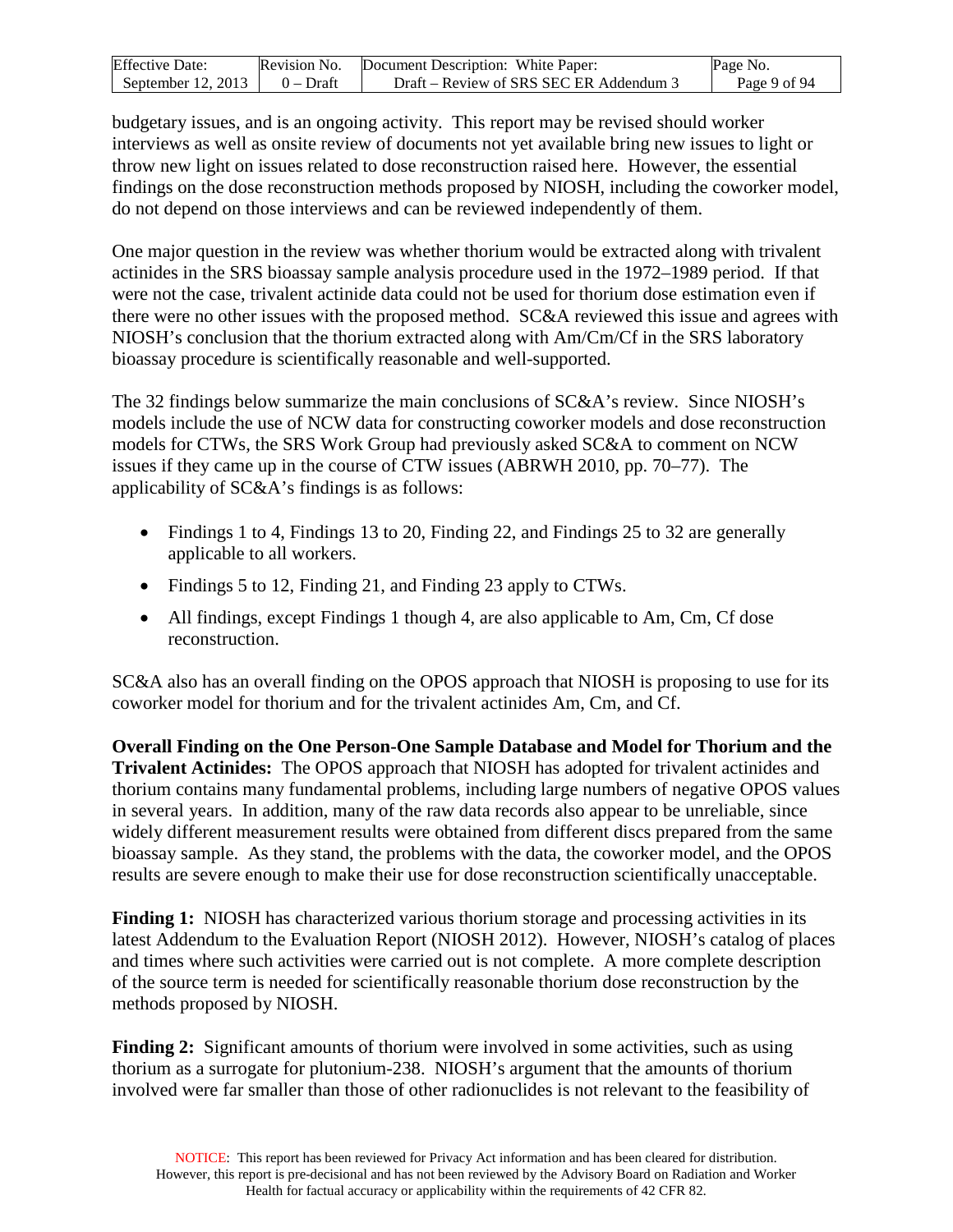| <b>Effective Date:</b> | Revision No. | Document Description: White Paper:    | Page No.      |
|------------------------|--------------|---------------------------------------|---------------|
| September $12, 2013$   | $0$ – Draft  | Draft – Review of SRS SEC ER Addendum | Page 10 of 94 |

thorium dose reconstruction. Thorium-232 exposures need to be considered in their own right at SRS during the 1972–2007 period as they have been at other sites and at SRS during the period prior to October 1, 1972.

**Finding 3:** NIOSH's Addendum 3 to the Evaluation Report has not investigated thorium-related incidents beyond mention of the Special Hazards Investigations database, which is known to be incomplete. That database was not designed to be a comprehensive record of incidents. A more detailed investigation of thorium-related incidents appears to be warranted, especially since some of the bioassay data that NIOSH proposes to use is related to trivalent actinide incidents.

**Finding 4:** NIOSH has not discussed the radon-220 source term derived from the storage of thorium-232. The radon-220 dose could be important in some circumstances where there was significant residual thorium or where thorium was stored in significant amounts. This includes at least two high-level waste tanks.

**Finding 5:** SC&A has concluded that NIOSH's method for comparing the measurements of two sets of workers requires that the monitoring protocols of the two sets of workers were the same. NIOSH has stated that the protocol for CTW bioassays was different. As a result, the method used by NIOSH to compare CTW and NCW Am/Cm/Cf data does not meet the requirements for a valid comparison of the two bioassay datasets for the 1972–1989 period.

**Finding 6:** NIOSH's coworker model for thorium is based on its conclusion that CTW and NCW bioassay samples are drawn from the same distribution. A corollary of Finding 5 above is that NIOSH's coworker model, which combines NCW and CTW data, is based on an invalid comparison and therefore is not suitable for estimating CTW thorium doses for the 1972–1989 period.

**Finding 7:** The SRS emphasis on incident-related monitoring of CTWs at SRS does not necessarily reflect differences between CTW work and NCW work. As a result, the emphasis on incident-related monitoring may have missed routine exposures for at least some CTW job types.

**Finding 8:** The number of CTW data points is less than 30 in each aggregated period during 1984–1989. This is less than the minimum number required for a valid comparison between CTWs and NCWs. Therefore, NIOSH's conclusion that CTW and NCW sample distributions are the same is not valid for this period. As a result, the coworker model based on this conclusion has not been shown to be valid for this period.

**Finding 9:** While NIOSH has not provided disaggregated data for 1981 and 1982, the number of CTW data points for 1982 is less than 30. Hence, the data for 1982 are also insufficient for a CTW-NCW distribution comparison.

**Finding 10:** Aggregating data over more than 1 year without reference to underlying processes and other data is not justifiable. NIOSH should provide a technical rationale for treating 1981– 1982 and 1987–1989 differently than other years. Aggregation over more than 1 year to increase the number of data points is not a suitable technical rationale. If no sound basis can be provided for aggregating data over more than 1 year, NIOSH should do annual aggregating for calculating OPOS values. This is important for evaluating NIOSH's conclusion that CTW and NCW data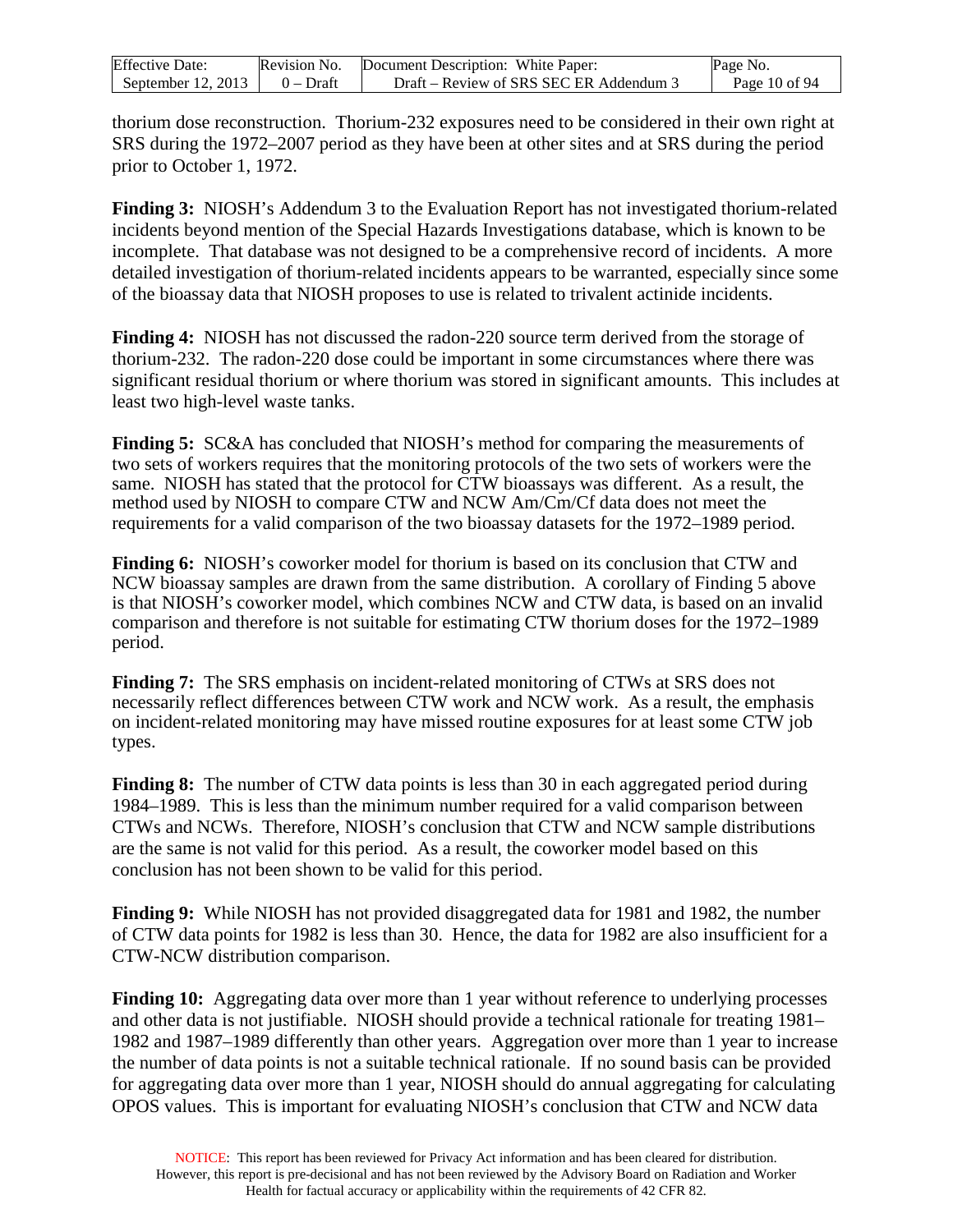| <b>Effective Date:</b> | Revision No. | Document Description: White Paper:    | Page No.      |
|------------------------|--------------|---------------------------------------|---------------|
| September $12, 2013$   | $0$ – Draft  | Draft – Review of SRS SEC ER Addendum | Page 11 of 94 |

are drawn from the same distribution. Furthermore, aggregation over multiple years rather than a single year to estimate an OPOS value increases the risk that the result would represent a mix of thorium exposure and Am/Cm/Cf exposure, rendering it scientifically questionable.

**Finding 11:** NIOSH has not demonstrated that the number of CTW samples is sufficient to simultaneously maintain low levels of Type 1 and Type 2 errors (for instance, less than 5% for Type 1 errors and less than 15% for Type 2 errors), even in the years when CTWs have more than 30 samples. SC&A's analysis indicates that when the geometric standard deviation (GSD) is much larger than the ratio of CTW to NCW geometric means (GMs), the rate of Type 2 errors will tend to be high. Type 2 errors occur when the null hypothesis (distributions are the same) is incorrectly accepted.

**Finding 12:** In some years, the number of data points is inadequate to make a valid comparison between CTWs and NCWs in regard to trivalent actinide data distributions, even when there are more than 30 data points. In other cases, there are sufficient data. NIOSH has not analyzed the problem of data adequacy as a function of relative GM and GSD values. Such an analysis is essential for evaluating data adequacy for comparing CTW and NCW distributions.

**Finding 13:** NIOSH's interpretation of below minimum detectable activity (MDA) results for OPOS calculations is an interpretation of data entry conventions that contains an element of arbitrariness. It is systematically claimant unfavorable when a large fraction of the results are well below the MDA. This finding applies to all cases where NIOSH proposes to use OPOS data as presently calculated for coworker models, including those whose data are reviewed in this report (Am, Cm, Cf and thorium) as well as others, such as neptunium and fission products.

**Finding 14:** NIOSH's approach to using data well below the MDA, including negative numbers and zeros to calculate OPOS values, can sometimes yield scientifically meaningless results such as negative OPOS values, implying negative intakes. The problem of negative OPOS results is especially prevalent in the 1983–1989 period.

**Finding 15:** The present NIOSH method of calculating OPOS data would result in systematically very claimant-unfavorable results in the case of the Am, Cm, Cf dataset. This would be true of thorium dose estimates as well as Am, Cm, Cf dose estimates. This is because the vast majority of bioassay results for the 1972–1989 period are well below the MDA.

**Finding 16:** SC&A is concerned that some reported results in the logbooks that are above the MDA are averages of results that are both well below and well above the MDA. This is much better than the NIOSH OPOS procedure when even below MDA results are used at face value, but it is still a concern since such practices vitiate the connection between the raw data and the workers' intake experience in the real world.

**Finding 17:** NIOSH's coworker data compilation procedure states that chelation-related bioassay samples were excluded from OPOS calculations. However, SC&A found that, contrary to this procedure, chelation-related samples were included in the OPOS averages in every case.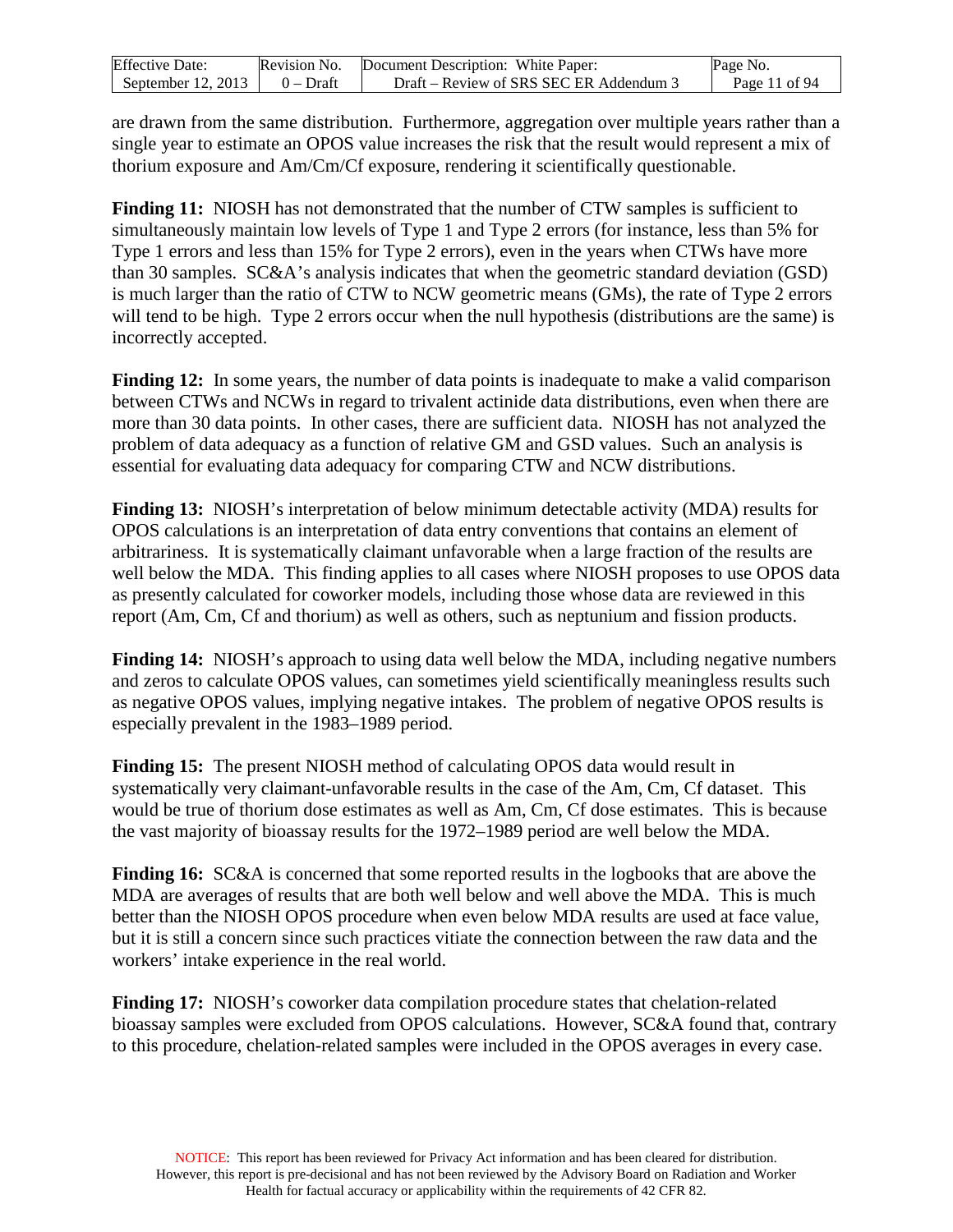| <b>Effective Date:</b> |           | Revision No. Document Description: White Paper: | Page No.      |
|------------------------|-----------|-------------------------------------------------|---------------|
| September 12, 2013     | 0 – Draft | Draft – Review of SRS SEC ER Addendum 3         | Page 12 of 94 |

**Finding 18:** SC&A's examination of the raw data with reported results above the detection limit shows that sometimes the same urine sample, counted in different discs, presents inconsistent results. This indicates that the method used for detection of activity was not always reliable; such widely inconsistent results from the same urine sample cannot be trusted.

**Finding 19:** Many reported OPOS values that are above the detection limit are actually the average of negative and positive normalized disc results, or are the average of results with large differences among the different discs derived from the same urine sample. Such average results no longer retain an unambiguous connection to the intake of the worker, do not represent excretion rates of workers, and therefore should not be used to calculate intake rates.

**Finding 20:** Many reported OPOS results below the detection limit are the average of normalized disc results that have a large variation between them. This indicates that the resultant average of disc results is highly uncertain. Such average results do not have an unambiguous connection to the intake of workers, do not represent excretion rates, and should not be used to calculate intake rates.

**Finding 21:** The number of data points for CTW job types is inadequate to compare relative thorium exposure potential for CTW job types for the 1972–1989 period or to compare the exposure potential of specific CTW job types with NCWs.

**Finding 22:** Trivalent actinide OPOS results can only be applied in a scientifically defensible way if there is knowledge of whether the worker was exposed to one of the trivalent radionuclides or to thorium. Intake results would not be scientifically credible in the absence of this information.

**Finding 23:** NIOSH has not provided evidence that there are data to differentiate between thorium and trivalent actinide exposure. In the absence of such information, it is not possible to establish whether the bioassay data for NCWs and CTWs represent comparable intake conditions.

**Finding 24:** Lung doses for trivalent radionuclides, which NIOSH always interprets as Type M, would be far lower than the lung dose when the same bioassay data are interpreted as Type S thorium. Scientifically reasonable dose estimates therefore require knowledge of the time and place of exposure potential to thorium for workers with Am/Cm/Cf bioassay data. NIOSH has not shown that it has the necessary information to interpret the bioassay results as thorium instead of the specific trivalent radionuclide(s) noted in the bioassay record.

**Finding 25:** Incorrectly assigning a trivalent radionuclide dose conversion factor to a worker exposed to Type S thorium would yield a very claimant-unfavorable lung and bone dose estimate.

**Finding 26:** Incorrectly assigning a Type S thorium lung dose to a worker exposed to Type M Am, Cm, or Cf would result in a very large and scientifically unwarranted overestimate of the dose. Assigning all intakes to thorium when the exposure was actually to a mixture of the various radionuclides would also overestimate the lung and bone dose.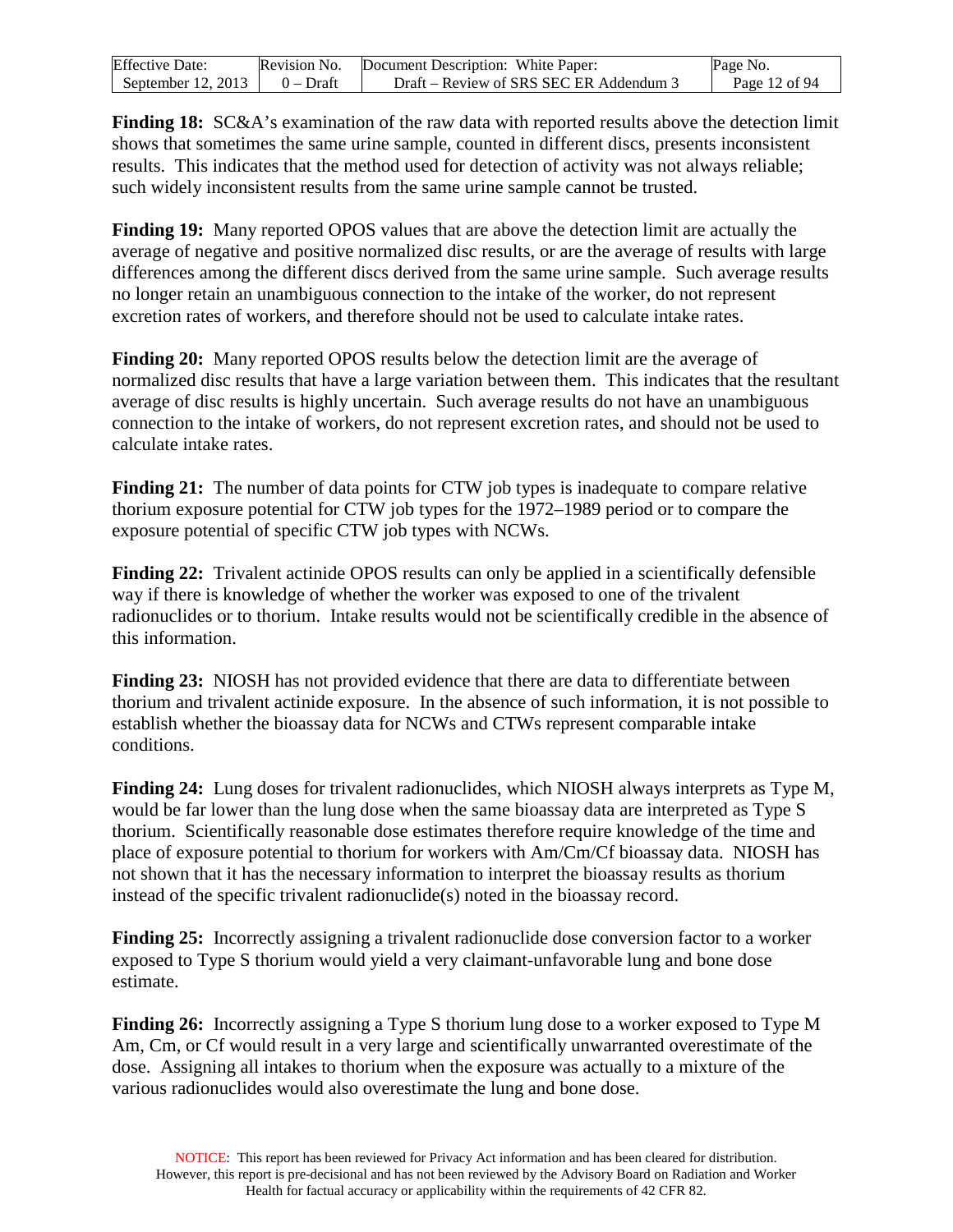| <b>Effective Date:</b> | Revision No. | Document Description: White Paper:      | Page No.      |
|------------------------|--------------|-----------------------------------------|---------------|
| September 12, 2013     | 0 – Draft    | Draft – Review of SRS SEC ER Addendum 3 | Page 13 of 94 |

**Finding 27:** The MDAs for thorium by chest counting in the 1990 Internal Dosimetry document are far higher than the 100 millirem level required to initiate routine monitoring.

**Finding 28:** Due to conflicts between statements in the NIOSH ER and in the SRS Internal Dosimetry 2001 technical basis document (TBD), it is not possible for SC&A to definitively establish the date when the MDAs for chest counting described in Internal Dosimetry 2001 became operational. This problem would apply specifically to the 1990–1994 period.

**Finding 29:** NIOSH has not compiled in-vivo counting data for the 1990–2007 period (including detection limits) that would be relevant to thorium intakes. Therefore, it is not possible for SC&A to evaluate whether thorium exposure potential was low or whether at least some fraction of workers, possibly small, had significant thorium exposure potential. It is also not possible to evaluate whether the quantity and quality of data are adequate for thorium dose estimation in the 1990–2007 period.

**Finding 30:** The FASTSCAN specifications indicate that the detection limit for thorium would be so high as to render it practically undetectable in SRS workplace situations.

**Finding 31:** NIOSH has not provided information on how it will distinguish between Pb-212 results due to thoron from those resulting for thorium-232 intakes.

**Finding 32:** In the absence of a compilation of whole-body count (WBC) and chest count data, it is difficult to see how NIOSH will assign thorium doses to workers or construct a coworker model for the 1990–2007 period. There were thorium-related activities at SRS during this period.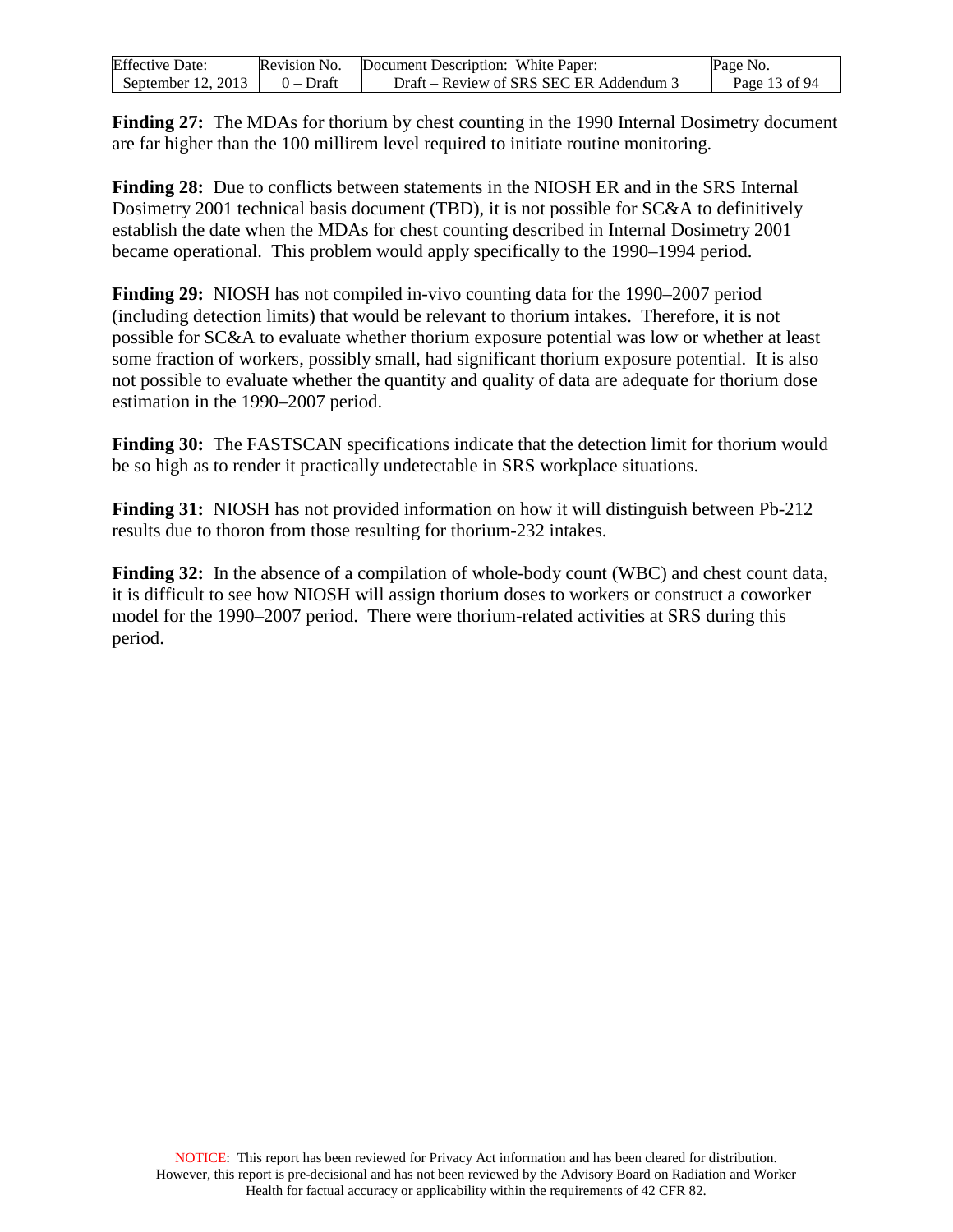| <b>Effective Date:</b> | Revision No. | . Document Description: White Paper:    | Page No.      |
|------------------------|--------------|-----------------------------------------|---------------|
| September $12, 2013$   | $0 - Dr$ aft | Draft – Review of SRS SEC ER Addendum 3 | Page 14 of 94 |

### **1.0 INTRODUCTION**

<span id="page-13-0"></span>A number of issues that might impact NIOSH's ability to reconstruct doses of Savannah River Site (SRS) Construction Trade Workers (CTWs) were identified in an issues matrix that was updated in December 2011 (SC&A 2011), after the Advisory Board on Radiation and Worker Health (ABRWH) voted to recommend the addition of qualified SRS employees in the period January 1, 1954, to September 30, 1972, to the Special Exposure Cohort (SEC). The relevant SEC petition is SEC-00103. Many of the issues were rendered moot for SEC review purposes by the ABRWH decision, since they were entirely covered by the period for which the ABRWH recommended an SEC. However, a number of issues that were relevant beyond September 30, 1972, up to the end of 2007 period remained. SC&A identified them in a revision of the SEC issues matrix in December 2011 (SC&A 2011). For several of the remaining issues, NIOSH was to propose methods for dose reconstruction in these cases, including coworker models, to demonstrate the feasibility of dose reconstruction with sufficient accuracy for specific radionuclides or groups of radionuclides.

This report reviews NIOSH's proposed method for estimating CTW exposures to thorium-232 for the period October 1, 1972, to December 31, 2007. Please note that for brevity, we use "1972" to refer to the period "October 1, 1972, to December 21, 1972," in this report. NIOSH proposed its thorium dose reconstruction method in Addendum 3 of its Evaluation Report (ER) for SEC-00103 (NIOSH 2012). SC&A sent some questions about thorium (and neptunium) dose reconstruction methods proposed by NIOSH; they were discussed during a technical call in January 2013. The notes of that call are reproduced in Attachment A; NIOSH's written responses are reproduced in Attachment B. The questions are also reproduced in each of these attachments.

NIOSH has proposed two quite different dose reconstruction methods for thorium for different periods. In Addendum 3 of its ER, NIOSH proposed to use americium/curium/californium (Am/ Cm/Cf) trivalent actinide urine data to estimate thorium doses for the 1972–1994 period (inclusive) and WBCs data for the 1995–2007 period inclusive (NIOSH 2012, pp. 28–30). However, during a technical call in January 2013, NIOSH revised the periods and stated that it would use the urine data up to 1989 and the WBC data from 1990 onwards (see Attachment B).

Since NIOSH proposes to use Am/Cm/Cf bioassay data for thorium dose estimation in the 1972– 1989 period, it was necessary to review that data and the CTW-non-construction worker (NCW) comparisons made by NIOSH to build the Am/Cm/Cf coworker model. Some of the findings of this SC&A review, therefore, also apply to the three trivalent actinides, Am, Cm, and Cf. These are specifically called out in the Executive Summary, but not in the body of the report.

This review consists of four parts:

- (1) A review of NIOSH's presentation of the thorium source term (Section 2)
- (2) A review of the use of one person-one sample (OPOS) approach in general for aggregating data for the purpose of comparing distributions of measurements of two groups of workers (Section 3)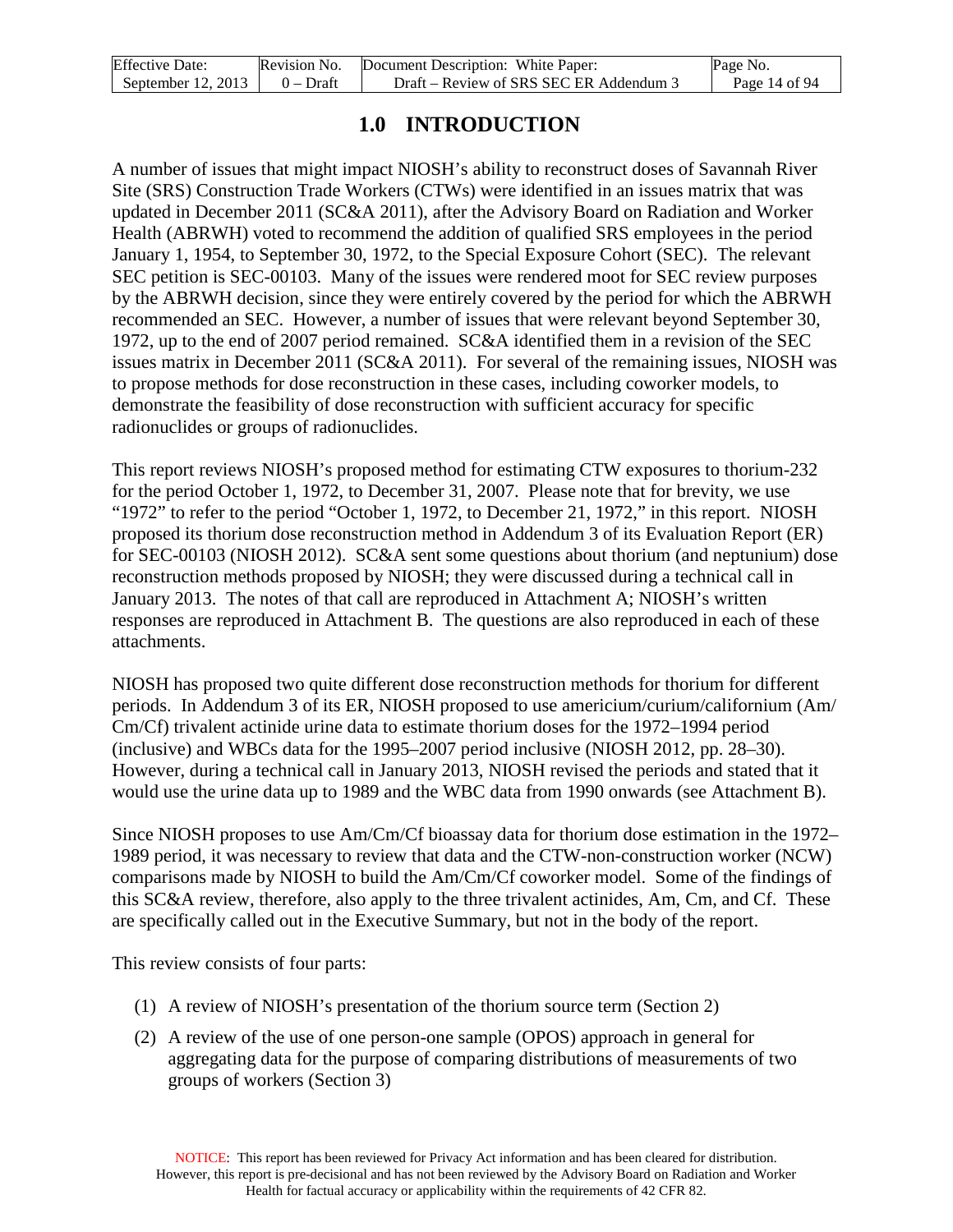| <b>Effective Date:</b> | Revision No. | Document Description: White Paper:      | Page No.      |
|------------------------|--------------|-----------------------------------------|---------------|
| September $12, 2013$   | $0 - Dr$ aft | Draft – Review of SRS SEC ER Addendum 3 | Page 15 of 94 |

- (3) A review of the adequacy of trivalent actinide data at SRS for comparing CTWs and NCWs and of the methods used by NIOSH to compile SRS OPOS data (Section 4)
- (4) A review of the application of trivalent actinide bioassay data to thorium dose reconstruction for the 1972–1989 period (Section 5)
- (5) A review of NIOSH's proposal to use WBC data for estimating thorium intakes for the 1990–2007 period (Section 6)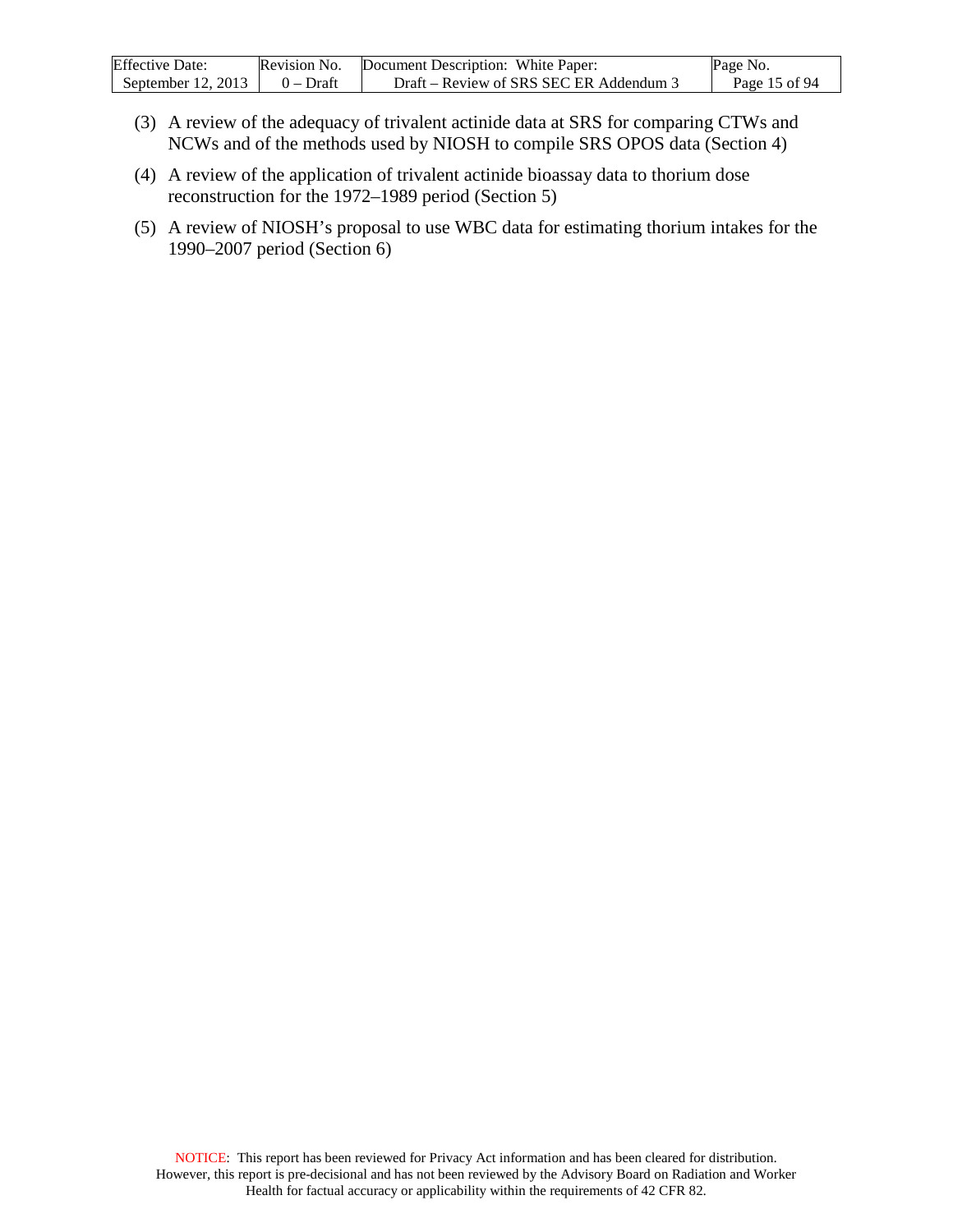| <b>Effective Date:</b> | Revision No. | Document Description: White Paper:      | Page No.      |
|------------------------|--------------|-----------------------------------------|---------------|
| September $12, 2013$   | $0$ – Draft  | Draft – Review of SRS SEC ER Addendum 3 | Page 16 of 94 |

### **2.0 THORIUM SOURCE TERM**

<span id="page-15-0"></span>Addendum 3 to the SRS ER for SEC-00103 addresses NIOSH's approach to thorium dose reconstruction at SRS primarily to assess the "feasibility of bounding doses from thorium exposures received during the expanded time period from October 1, 1972 through December 31, 2007" (NIOSH 2012, p. 4). NIOSH 2012 describes the processing, research, and storage of thorium at SRS. Table 5-2 presents the quantities of thorium located throughout the facility during the SEC period. The majority of the thorium onsite was in storage in the Receiving Basin for Offsite Fuel (RBOF); however, most of the research and activities involving thorium occurred in Buildings 773A and 235F. NIOSH also found that thorium activities and storage occurred in Buildings 723A, 772F, M Area, 777M, 217-A, 100K Basin, and 100L Basin. Table 5-3 of the Addendum presents an annual timeline of thorium-related activities and their locations along with the associated inventories. In support of the SEC review, SC&A conducted research using the Site Research Database (SRDB) in order to assess the information provided by NIOSH in Tables 5-2 and 5-3 of the Addendum.

SC&A's query of SRS documents with the keyword "thorium" resulted in over 800 documents, most of which are dated prior to 1972. Approximately 130 documents contained information relevant to our review, which included, but were not limited to, SRS publications, laboratory reports and notebooks, memos, correspondence, radiation survey reports, internal dosimetry records, and worker interviews. Although SC&A did not perform a comprehensive search of the thorium activities at SRS, we did attempt to collect as many time period and location details as possible from the SRDB documents.

Table 1 shows the results of SC&A's review. It reproduces the part of Table 5-3 in Addendum 3 of the ER (NIOSH 2012) that shows where thorium was stored or handled in various years and the quantities involved. NIOSH has also described a number of activities that involved thorium handling or processing (NIOSH 2012, pp. 7–14). SC&A also compared its review with the storage locations listed in Table 5-2 of NIOSH 2012.

SC&A's thorium query of the SRDB also yielded numerous files of individual workers. A review of the internal dose records of 28 workers indicated that the files did not contain information on areas of thorium work in the 1972–2007 period not identified by NIOSH in Table 5-3.

SC&A verified NIOSH's conclusions regarding the areas where thorium was stored and the kinds of activities that were conducted using thorium during the 1972–2007 period. SC&A also reviewed some examples of thorium activities to examine the quantities of thorium that were processed in various activities. Table 1 summarizes the results of SC&A's review.

SC&A's review found that NIOSH has described the types of activities that occurred with thorium in the period in question in Section 5 of Addendum 3 of the ER (NIOSH 2012, pp. 6– 17). However, the year-by-year catalog of storage locations and activities shown in Table 5-2 and Table 5-3, and the descriptions in the text do not fully reflect the activities that were carried out. For instance, removal of thorium from plutonium scrap is mentioned only for 1977 (NIOSH 2012, p. 9). But the limited survey done for this review indicates that thorium recovery from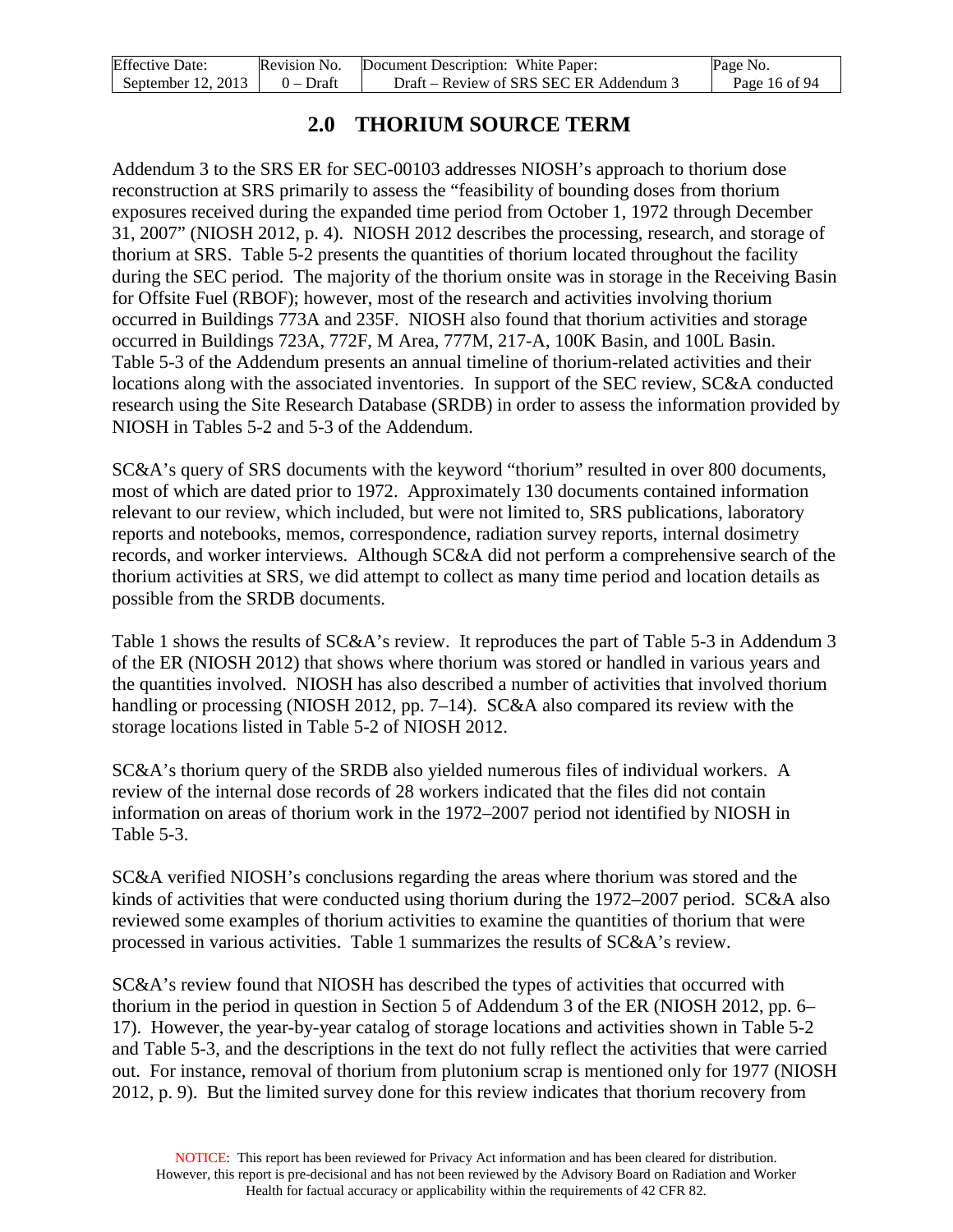| <b>Effective Date:</b>               | Revision No. Document Description: White Paper: | Page No.      |
|--------------------------------------|-------------------------------------------------|---------------|
| September 12, 2013 $\vert$ 0 – Draft | Draft – Review of SRS SEC ER Addendum 3         | Page 17 of 94 |

plutonium scrap occurred at other times. As an example, tests were done in the HB-line in 1995 to remove thorium from plutonium-238 scrap; some of the scrap contained as much as 10% thorium. The description makes it clear that the process was to be used as a routine activity to produce Pu-238 for Los Alamos (WSRC 1995, pp. 17–18). SC&A has not attempted to track the amounts and times of thorium recovery from plutonium scrap or the full extent of the process development activities. NIOSH should provide full documentation of the times and places of thorium activities; this is essential for a scientifically reasonable interpretation of the data that NIOSH proposes to use (see Section 5 of this report).

As another example, Table 5-3 in NIOSH 2012 has many entries for the use of thorium as a surrogate radionuclide. The references provided by NIOSH (Peeler and Edwards 2003 and Marra et al. 2006) also make it clear that there was extensive use of thorium as a surrogate radionuclide to test glass varieties for vitrification of high-level waste sludge. At least two types of high-level waste sludge contained large amounts of thorium. Sludge type H modified high heat feed (HHF) contained 30,830 pounds of thorium and type H modified medium heat feed (HMF) contained 21,801 pounds (Peeler and Edwards 2003, Table 3-5, p. 10). NIOSH does not discuss whether there were any incident exposures during the handling and processing of sludge with large amounts of thorium.

NIOSH does not discuss incidents in other uses of thorium as a surrogate, notably in the HB-line. An investigation in the year 2000 concerned possible deflagrations and detonations in the HBline:

*Solutions of plutonium in nitric acid are purified and concentrated using anion resin prior to precipitation. There have been instances of resin column explosions caused by autocatalytic reactions of anion resins in nitric acid within the DOE complex. HB-Line applies controls to prevent these reactions… The effects of an explosion of plutonium-loaded columns on the public and the onsite workers have been evaluated and are within the evaluation guidelines. The effects on facility workers are being evaluated. Based on information on previous instances and tests run previously, the autocatalytic reactions may result in a deflagration, but do not cause a detonation in the columns.* [Hallman 2000, p. 1]

Thorium was used as a surrogate for plutonium-238 in the tests of the chemistry in the resin columns. Pressure was deliberately increased to make measurements that would simulate actual conditions. The paper does not explicitly discuss whether the autocatalytic reactions were carried to the point where deflagrations or explosions occurred. The paper refers to "previous instances and tests," indicating that the tests described were part of a process of reducing risks at SRS and put controls in place in the HB-line to prevent explosions. The paper also states that such controls were in place (Hallman 2000, p. 2).

NIOSH has not discussed this particular series of experiments in which thorium was used as a surrogate. It is important to investigate the routine exposure potential during the tests, as well as whether any incidents occurred while they were being conducted.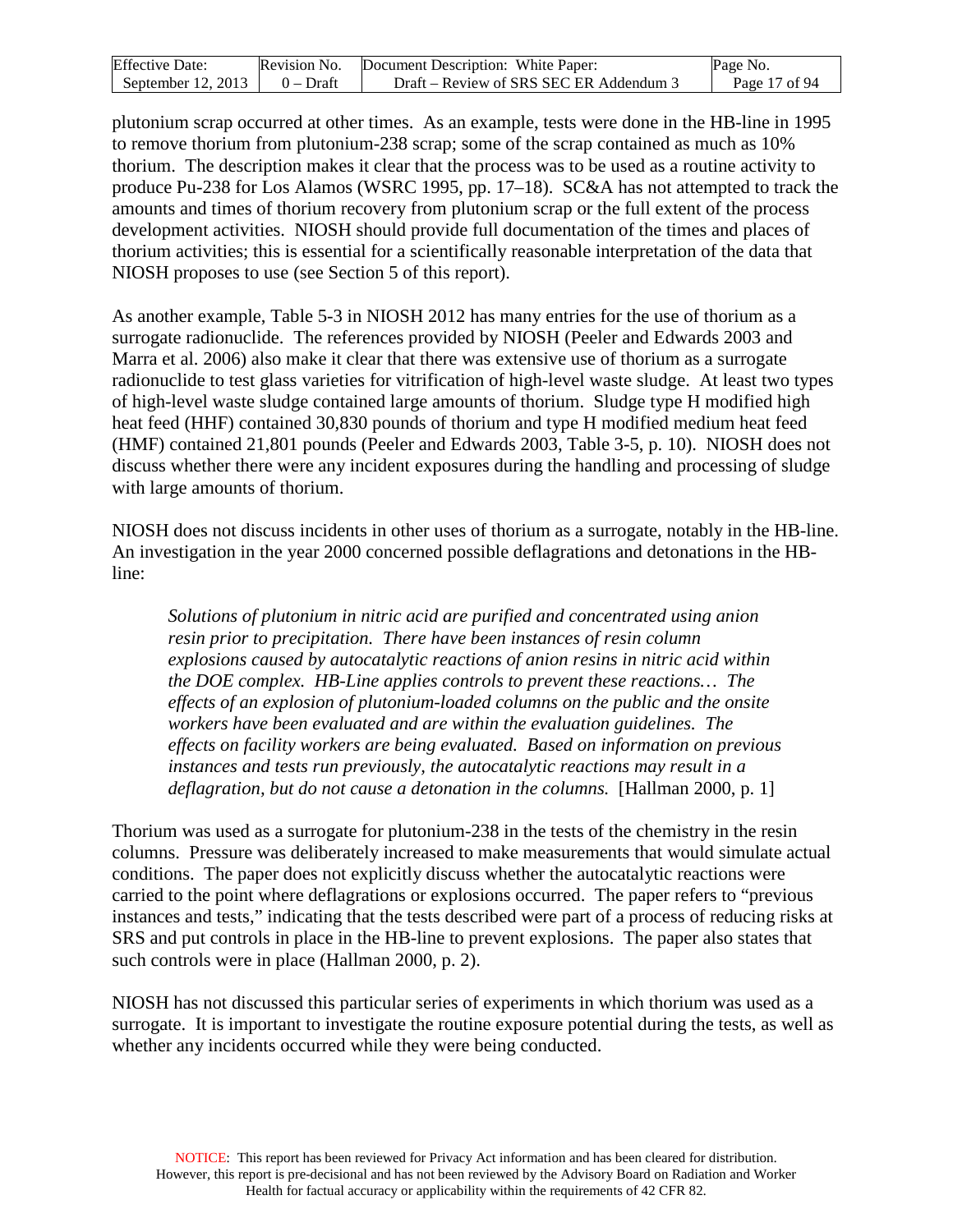| <b>Effective Date:</b> | Revision No. | Document Description: White Paper:    | Page No.      |
|------------------------|--------------|---------------------------------------|---------------|
| September $12, 2013$   | $0 - Draff$  | Draft – Review of SRS SEC ER Addendum | Page 18 of 94 |

NIOSH has stated that it has not identified any thorium-related incidents in the Special Hazards Investigations database (NIOSH 2012, p. 22). However, this database is not a complete account of incidents at the SRS. An SRS site expert has pointed out (in an interview with ORAUT, NIOSH's contractor) that the database was created to record "incidents that seemed significant at the time…" ([**Redacted**] 2008).

NIOSH 2012 does not discuss thorium-related incidents beyond the mention of the Special Hazards database. Yet, one central reason that it resorted to the OPOS aggregation of bioassay data (see Sections 3 and 4 of this report) was to deal with multiple samples given by a single worker following an incident (NIOSH 2012, p. 28). Granted these incidents would be related to one of the trivalent radionuclides, but since NIOSH is proposing to interpret the data as thorium as well (depending on circumstances), a more detailed investigation of thorium incidents appears to be warranted. This is especially important for CTWs, since the SRS bioassay program for them appears to have been incident-oriented, according to NIOSH (see Section 3).

In some cases, NIOSH has explicitly noted that it lacks documentation to arrive at a quantitative estimate of the source term for thorium activities, as for instance in activities related to the Cassini program:

*In July 1989 and April 1990, SRS received significant quantity shipments of thorium from ORNL (0.25 mCi) and LANL (0.017 mCi), most likely for use in the effort to assist LANL's production of the Cassini radioisotopic thermoelectric generators. All of the thorium was stored in Building 773A; the maximum quantity was 208 kg in February 1991. NIOSH lacks documentation on how much of this inventory was used for Cassini program development but, by December 1993, the thorium inventory had declined by 0.4 mCi and remained constant until February 1998 when the inventoried amount in Building 773A dropped to 0.4 mCi (4 kg). Using the inventory as the source, NIOSH concludes that SRS use of thorium in the Cassini program ended by December 1993, which is consistent with the SRS role of process development. A weld inspection report states that the development worked* [sic] *ended by April 15, 1993 (Welds, 1998).* [NIOSH 2012, p. 11, bolding added]

NIOSH's descriptions as well as SC&A's review indicate that thorium was used in varying amounts ranging from a few grams at a time to hundreds of grams at a time (for instance, in the use of thorium as a surrogate for plutonium-238 – see DuPont Monthly Report 1973, p. 12) to multiple kilogram quantities at a time [for example, in 1978 as part of the Thorium Fuel Cycle Technology Program (NIOSH 2012, pp. 9-10)].

NIOSH has tried to minimize the importance of various activities that used thorium by comparing the amounts involved in processing to the amounts that were stored and also to the amounts of other radionuclides at the site:

*The activities [of various radionuclides]…were plotted in a bar chart... The activity of thorium (4.5 curies) is so small compared to activities of Cm-244 and Pu-238 that the bar for Th-232 is not noticeable. The activities for Th-232,*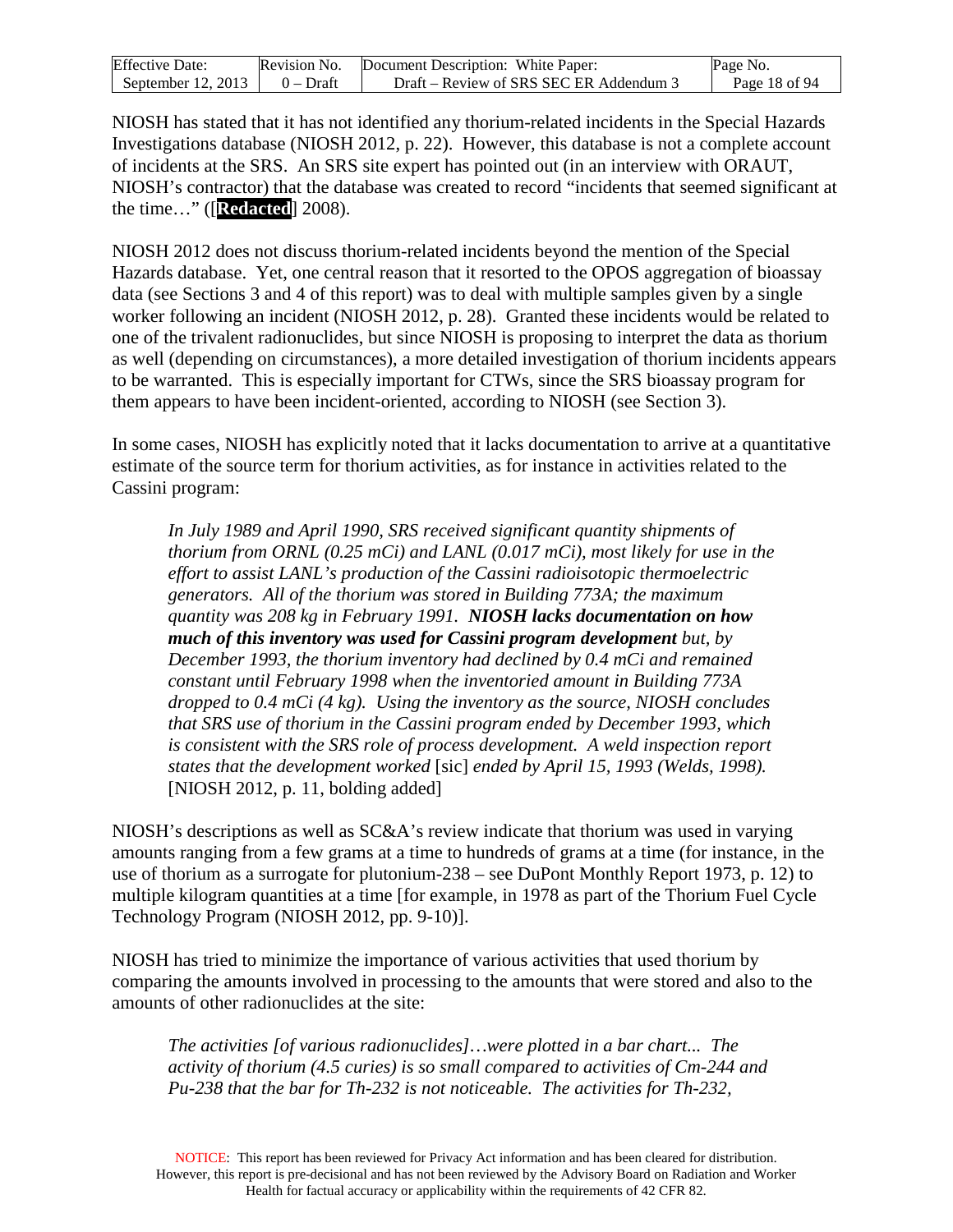| <b>Effective Date:</b>               | Revision No. Document Description: White Paper: | Page No.      |
|--------------------------------------|-------------------------------------------------|---------------|
| September 12, 2013 $\vert$ 0 – Draft | Draft – Review of SRS SEC ER Addendum 3         | Page 19 of 94 |

*Np-237, U-233 and Am-243 are shown in the blow-up chart. Even in the blowup, the activity of Th-232 compared to Np-232* [sic]*, U-233, Cf-252 and Am-243 is still barely noticeable. Table 5-4 and Figure 5-2 demonstrate that the activity of Th-232, and its associated radiological hazards, were insignificant compared to other radionuclides used and stored at SRS. Almost all of the thorium present was waste or spent fuel being held.* [NIOSH 2012, p. 16]

However, NIOSH's comparative discourse is beside the point. The issue is not radioactivity of thorium relative to that of other radionuclides. Rather, it is whether there was thorium exposure potential and, if so, whether thorium intakes can be estimated with sufficient accuracy with available data. Thorium was generally processed in far smaller amounts in terms of its radioactivity content than several other radionuclides at a variety of other sites. But it has been important in the context of SEC considerations nonetheless, because the data available to reconstruct thorium doses are far sparser, when they exist at all, than for many other radionuclides.

This issue of where and when thorium was handled and processed is especially important in the present context, because NIOSH proposes to use bioassay data for trivalent actinides (Am/Cm/Cf) to estimate thorium intakes. These worker bioassay data generally do not contain notations indicating thorium exposure potential or the places and times where there might have been such exposure. For instance, the individual worker records that we reviewed did not contain indications of thorium work areas or explicit thorium measurements in the 1972–2007 period, nor are there such indications in the coworker bioassay database compiled by NIOSH.

NIOSH's approach, as described in Addendum 3 of the ER, is rather vague. It simply states that the coworker model "will provide bounding thorium doses for SRS workers potentially exposed to the low-activity levels of thorium" (NIOSH 2012, p. 19). The ER also states that NIOSH would apply the "method for unmonitored workers…to SRS workers who had the potential for exposures to thorium" (NIOSH 2012, p. 31).

A NIOSH communication with SC&A (Makhijani 2013a) states the following:

*Potential exposure to internal intakes of thorium was mostly limited to workers in Building 773-A. Coworker thorium intakes will be assigned to those who worked in Building 773-A.*

This seems a very limited scope; as we have seen above, thorium was handled in a wide variety of areas. Moreover, the times and places have not been fully covered by NIOSH in Addendum 3 of the ER.

As we shall see in more detail in Section 5.2, a scientifically reasonable estimation of dose from Am/Cm/Cf data requires knowledge of whether the worker was exposed to thorium or to one or more of the trivalent actinides. There are large differences in organ doses depending on the interpretation of the bioassay result.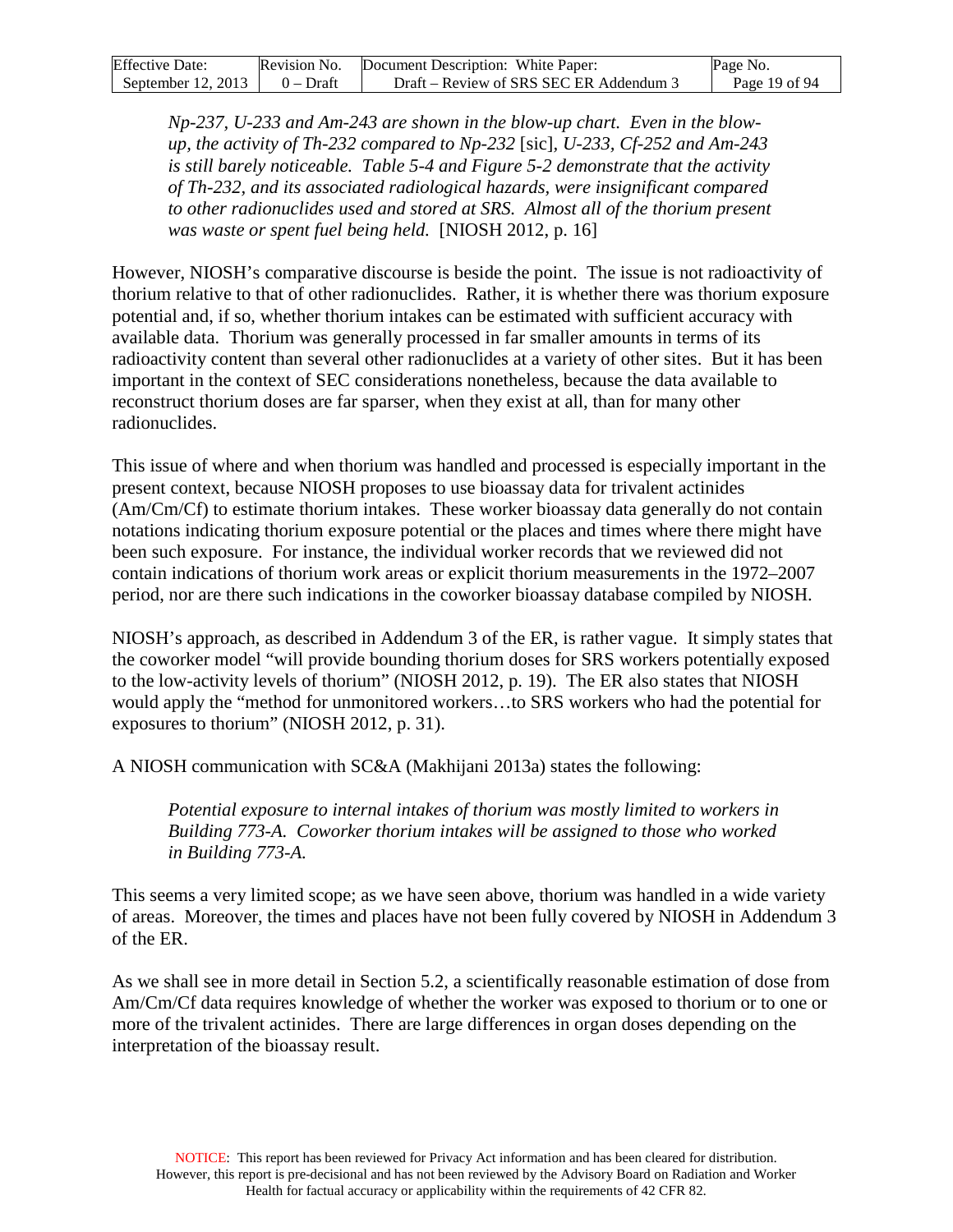| <b>Effective Date:</b> | Revision No. | Document Description: White Paper:      | Page No.      |
|------------------------|--------------|-----------------------------------------|---------------|
| September $12, 2013$   | $0$ – Draft  | Draft – Review of SRS SEC ER Addendum 3 | Page 20 of 94 |

Finally, the problem of radon-220 appears to be important in some areas. Specifically, a 1997 evaluation of two tanks in the H Area tank farm, Tank 12-H and Tank 15-H, had problems of radon-220 emanations. The amounts of thorium in these two tanks were 12,402 kilograms and 10,400 kilograms respectively (Sigg et al. 1997, Table 1, p. 18). NIOSH 2012 does not discuss the problems of radon-220 associated with thorium storage, even though storage of thorium continued through to 2007.

There are also indications of thoron exposures from residual thorium in a 1995 document:

*During the 1960's the HM process in 221-H was used to recover U-233 from irradiated Th-232 (thorium) targets. A consequence of these campaigns is an increased level in the daughter products of Th-232, most notably Rn-220 (thoron). While thoron is a gas and has no significant interaction with matter, the thoron progeny is solid matter that can settle on materials and be collected on air sample filter papers. …*

*Health Physics Technology (HPT) has recently completed evaluating other methods to assist in identifying thoron progeny on air sample filter papers. With this guidance, Radiological Control Operations (RCO) should be able to evaluate with greater confidence whether elevated air sample activity is due to thoron progeny or any of the long-lived alpha emitters.* [Epperson 1995]

This document mainly describes the issue of interpreting measuring stack sample data. However, there is a clear implication that residual thorium existed in the H-Canyon far beyond the time that irradiated thorium was processed for recovery of uranium-233. The implications of residual thorium as well as any thoron exposures resulting from it, for instance, to maintenance workers, needs to be investigated.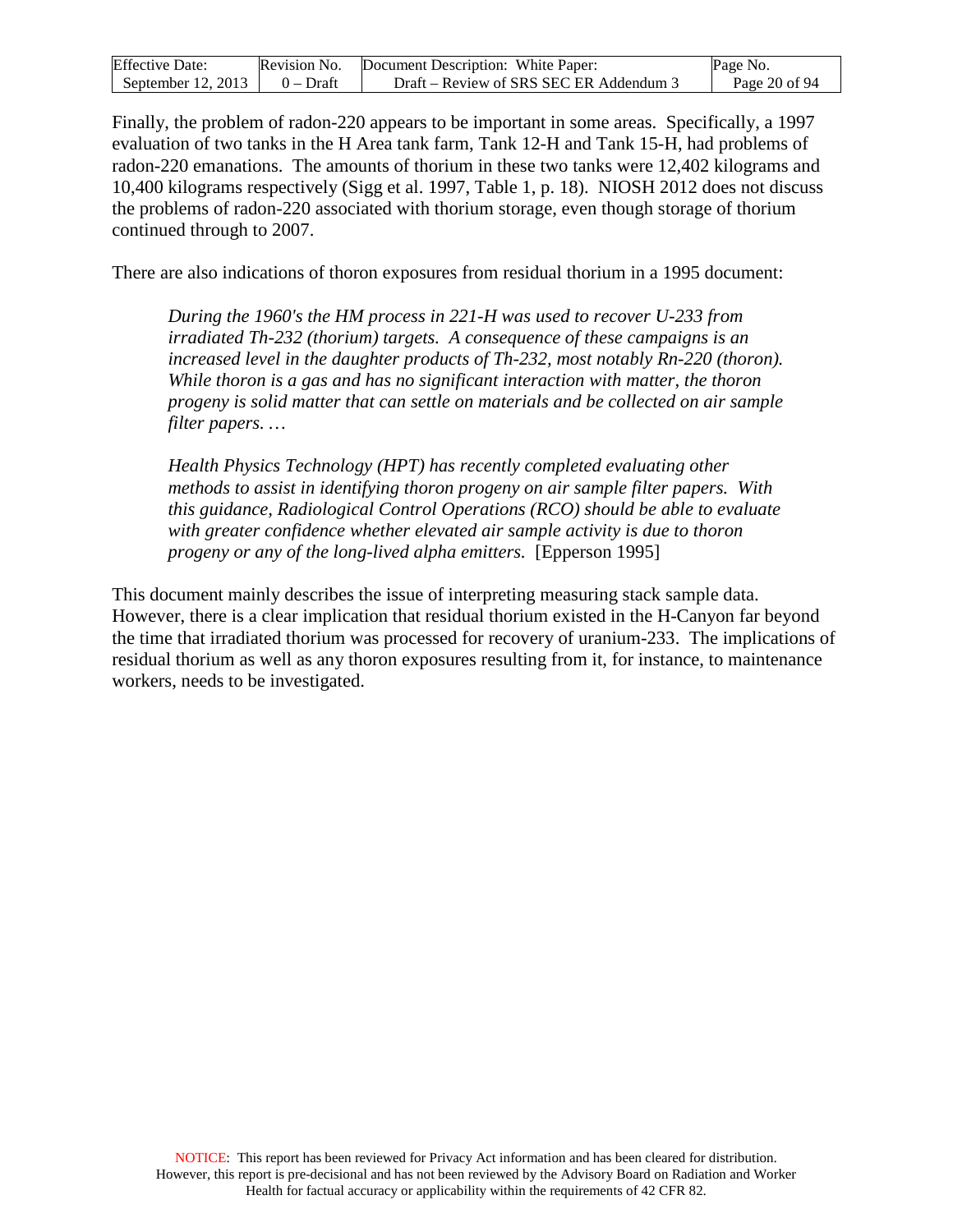<span id="page-20-0"></span>

| <b>Effective Date:</b>               | Revision No. | Document Description: White Paper:      | Page No.      |
|--------------------------------------|--------------|-----------------------------------------|---------------|
| September 12, 2013 $\vert$ 0 – Draft |              | Draft – Review of SRS SEC ER Addendum 3 | Page 21 of 94 |

|      | Table 1. SRS Thorium Activities from Late 1972 to 2007 |                                                    |                                          |                          |                                                                                                                                                                                                                                                                                                                                                                                                                                                                                                                                  |                                                                              |  |  |  |
|------|--------------------------------------------------------|----------------------------------------------------|------------------------------------------|--------------------------|----------------------------------------------------------------------------------------------------------------------------------------------------------------------------------------------------------------------------------------------------------------------------------------------------------------------------------------------------------------------------------------------------------------------------------------------------------------------------------------------------------------------------------|------------------------------------------------------------------------------|--|--|--|
| Year |                                                        | Taken from NIOSH Table 5-3 of SEC-00103 Addendum 3 |                                          |                          | <b>SC&amp;A</b> notes                                                                                                                                                                                                                                                                                                                                                                                                                                                                                                            |                                                                              |  |  |  |
|      | <b>Operations</b>                                      | Location                                           | <b>Total</b><br><b>Inventory</b><br>(kg) | <b>Activity</b><br>(mCi) | <b>Notes</b>                                                                                                                                                                                                                                                                                                                                                                                                                                                                                                                     | <b>SRDB Ref</b>                                                              |  |  |  |
| 1972 | storage, surrogate                                     | 773A, M Area<br>(storage)                          | 218                                      | 21.8                     | Oct 1972 SRS Monthly report discusses beginning of<br>Pu-238 fuel form program in HB line.<br>Radiation survey sheet 11/7/72: Thorium glovebox and<br>apparatus from Lab 132 of 320M.<br>Aug 1972 "A significant, unexpected quantity of<br>thorium impurity was discovered in the $^{238}$ Pu prepared<br>by reactor irradiation of Am and processed in the<br>H-Area." Thorium contamination amounts were in the<br>2 to 4 gram range.<br>April 1972 Leak in Tank 15H discovered from high<br>thorium content tanks in H farm. | <b>SRL 1972b</b><br><b>SRL 1973</b><br><b>SRL</b> 1972a<br>Sigg et al. 1997. |  |  |  |
| 1973 | storage, surrogate                                     | 773A, M Area<br>(storage)                          | 218                                      | 21.8                     | Lab notebook of J. Watts in 735-A showed Th work<br>during March and April 1973 for [Redacted] of 105-P.                                                                                                                                                                                                                                                                                                                                                                                                                         | <b>Watts 1982</b>                                                            |  |  |  |
| 1974 | storage, surrogate                                     | 773A, M Area<br>(storage)                          | 104                                      | 10.4                     | Thorium stored in 244-H June 1974 - April 1975.<br>Thorium in 305-M Aug 1974- June 1975. May be<br>storage only.<br>Radiation survey log sheet for $2/6/74$ mention ThO <sub>2</sub> in<br>plastic bag in Lab 129 Bldg. 320M.<br>May 1974 Leak in tank 12H discovered from high<br>thorium content tank in H farm. Radon leakage<br>concern (see 1997 item below).                                                                                                                                                               | SRL 1975a.<br><b>SRL 1975b</b><br><b>SRL 1975c</b><br>Sigg et al. 1997.      |  |  |  |
| 1975 | storage, surrogate                                     | 773A, 235-F, M<br>Area (storage)                   | 155                                      | 15.5                     | Lists thorium inventory "Trial balances" for July, Aug,<br>Oct, Nov, and Dec 1975 in Areas 313M, 321M, 305M,<br>K basin, RBOF, 235F, 321M, 723A, 777M, and 773A.<br>Thorium stored in 244-H June 1974-April 1975.<br>Thorium in 305-M Aug 1974–June 1975.                                                                                                                                                                                                                                                                        | Thorium Balances 1975.<br>SRL 1975a<br><b>SRL 1975b</b>                      |  |  |  |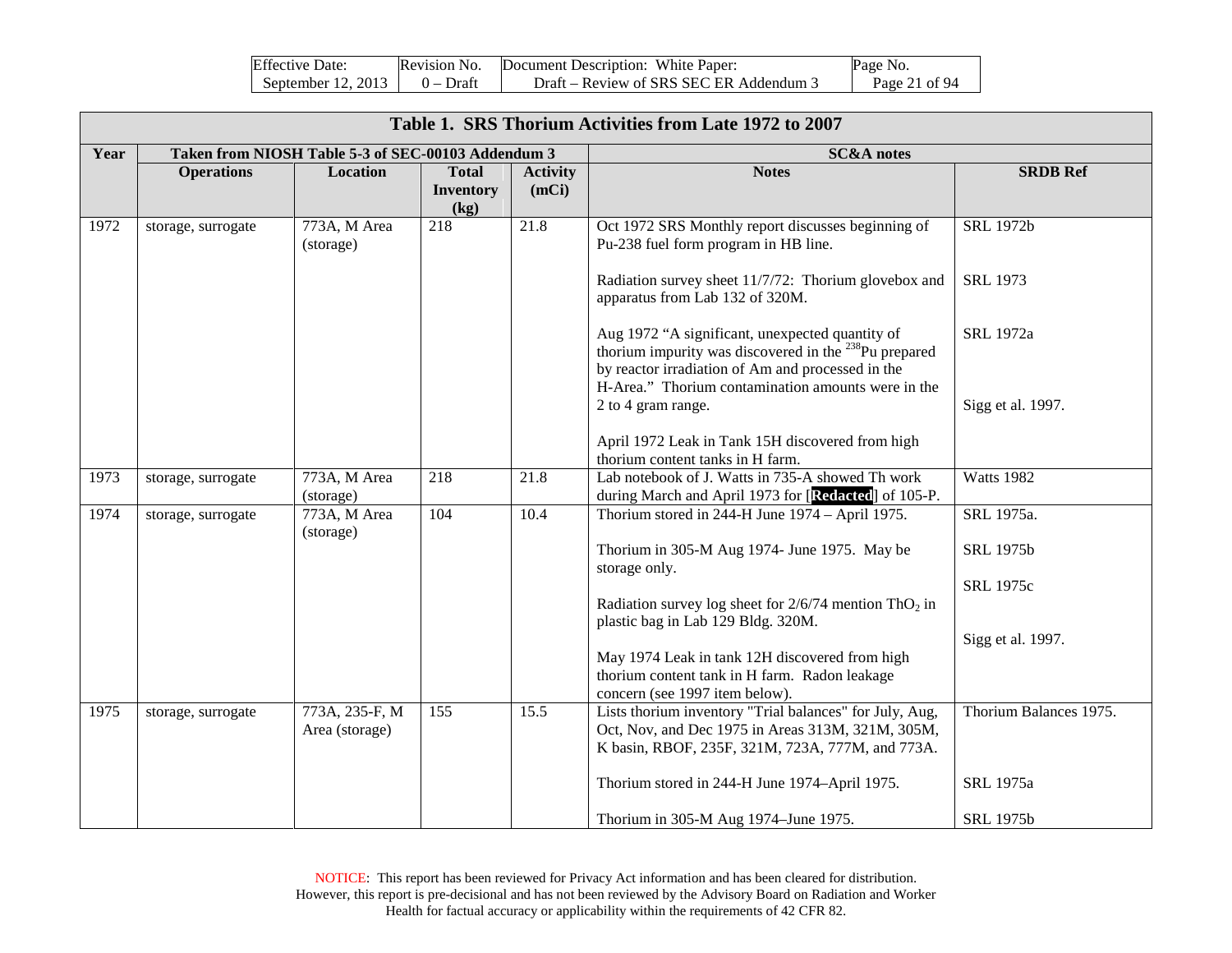| <b>Effective Date:</b>               | Revision No. | Document Description: White Paper:      | Page No.      |
|--------------------------------------|--------------|-----------------------------------------|---------------|
| September 12, 2013 $\vert$ 0 – Draft |              | Draft – Review of SRS SEC ER Addendum 3 | Page 22 of 94 |

| Table 1. SRS Thorium Activities from Late 1972 to 2007 |                                                                             |                                                    |                                          |                          |                                                                                                                                                                                                                                                               |                                   |  |  |
|--------------------------------------------------------|-----------------------------------------------------------------------------|----------------------------------------------------|------------------------------------------|--------------------------|---------------------------------------------------------------------------------------------------------------------------------------------------------------------------------------------------------------------------------------------------------------|-----------------------------------|--|--|
| Year                                                   |                                                                             | Taken from NIOSH Table 5-3 of SEC-00103 Addendum 3 |                                          |                          | <b>SC&amp;A</b> notes                                                                                                                                                                                                                                         |                                   |  |  |
|                                                        | <b>Operations</b>                                                           | Location                                           | <b>Total</b><br><b>Inventory</b><br>(kg) | <b>Activity</b><br>(mCi) | <b>Notes</b>                                                                                                                                                                                                                                                  | <b>SRDB Ref</b>                   |  |  |
|                                                        |                                                                             |                                                    |                                          |                          | Th inventory in works technical division Bldg. 723-A<br>from Jan-Apr 1975.                                                                                                                                                                                    | Monthly Inventory Report<br>1975. |  |  |
|                                                        |                                                                             |                                                    |                                          |                          | Radiation survey log sheets 1/13/75 surveyed thorium<br>billets in 107D in 235F.                                                                                                                                                                              | SRL 1975f.                        |  |  |
|                                                        |                                                                             |                                                    |                                          |                          | Radiation survey log sheet for 2/3/75 surveyed 6<br>thorium balls in Room 125 of 322M.                                                                                                                                                                        | SRL 1975c                         |  |  |
|                                                        |                                                                             |                                                    |                                          |                          | Radiation survey log sheet for 1/28/75 surveyed box of<br>$ThO2$ on 1st floor of 713A.                                                                                                                                                                        | SRL 1975d                         |  |  |
|                                                        |                                                                             |                                                    |                                          |                          | Radiation survey sheet 5/23/75 of thorium tube from<br>Room 123 of 322M.                                                                                                                                                                                      | SRL 1975e                         |  |  |
| 1976                                                   | dissolution studies,<br>storage, surrogate                                  | 773A, 235-F, M<br>Area (storage)                   | 135                                      | 13.5                     | Thorium inventories in Disassembly area of 100-K<br>during March 1976 and Sept-Oct 1976. Appears to be<br>storage only.                                                                                                                                       | Thorium Cost 1976                 |  |  |
| 1977                                                   | alternative fuels<br>program, dissolution<br>studies, storage,<br>surrogate | 773A, 235-F, M<br>Area (storage)                   | 116                                      | 11.6                     | Process technology for spent thorium fuel (Thorium<br>Fuel Cycle Technology) scheduled to begin October<br>1977. Description only. Not clear from the document<br>if process was implemented.                                                                 | Driggers 1977                     |  |  |
|                                                        |                                                                             |                                                    |                                          |                          | Mr. [Redacted] began dissolution studies on thorium in<br>Sept 1977 in actinide lab, room B-111 of Bldg. 773A.<br>Most of the thorium stored in canisters in D wing of<br>building. Interviews mentioned that "small quantities"<br>of thorium were involved. | Smith and Chew 2012               |  |  |
|                                                        |                                                                             |                                                    |                                          |                          | Incident report dated Feb. 1, 1977. Thorium<br>contaminated scrap metal found in clean 740A salvage<br>yard. Unclear what part of the contamination was<br>thorium and what part was uranium.                                                                 | Incident Report 1974-1983         |  |  |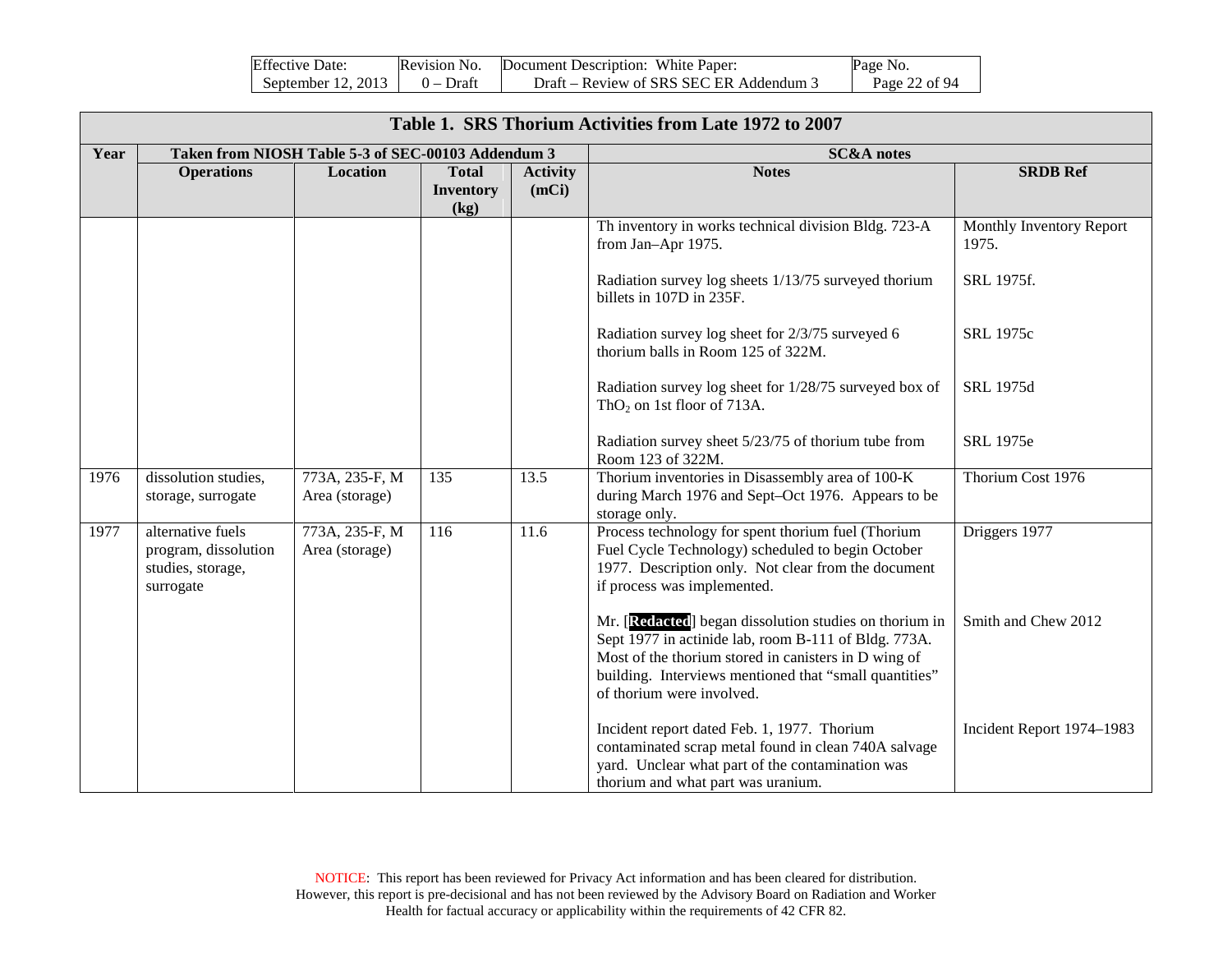| <b>Effective Date:</b> | Revision No. | Document Description: White Paper:      | Page No.      |
|------------------------|--------------|-----------------------------------------|---------------|
| September 12, 2013     | 0 – Draft    | Draft – Review of SRS SEC ER Addendum 5 | Page 23 of 94 |

|      | Table 1. SRS Thorium Activities from Late 1972 to 2007                      |                                                    |                                          |                          |                                                                                                                                                                                                                                                      |                                                                                                   |  |  |  |
|------|-----------------------------------------------------------------------------|----------------------------------------------------|------------------------------------------|--------------------------|------------------------------------------------------------------------------------------------------------------------------------------------------------------------------------------------------------------------------------------------------|---------------------------------------------------------------------------------------------------|--|--|--|
| Year |                                                                             | Taken from NIOSH Table 5-3 of SEC-00103 Addendum 3 |                                          |                          | <b>SC&amp;A</b> notes                                                                                                                                                                                                                                |                                                                                                   |  |  |  |
|      | <b>Operations</b>                                                           | Location                                           | <b>Total</b><br><b>Inventory</b><br>(kg) | <b>Activity</b><br>(mCi) | <b>Notes</b>                                                                                                                                                                                                                                         | <b>SRDB Ref</b>                                                                                   |  |  |  |
| 1978 | alternative fuels<br>program, dissolution<br>studies, storage,<br>surrogate | 773A, 235-F, M<br>Area (storage)                   | $\overline{92}$                          | 9.2                      | March-December 1978 activities involving Thorium<br>LWR Fuel cycle work. Throughput appears to be<br>calculated rather than actual. Testing of the process<br>was done that was described by NIOSH in the ER<br>addendum (NIOSH 2012, pp. 8-10).     | SRL 1978a, , SRL 1978b,<br>SRL 1978c, SRL 1978d,<br>SRL 1978e, SRL 1978f,<br>SRL 1978g, SRL 1978h |  |  |  |
|      |                                                                             |                                                    |                                          |                          | 9 cells in high level caves of 773A prepped for<br>Alternate Fuel cycle technology program.                                                                                                                                                          | <b>SRL 1984b</b>                                                                                  |  |  |  |
|      |                                                                             |                                                    |                                          |                          | May 1978 memo listing thorium fuel stored at RBOF.                                                                                                                                                                                                   | Thomas 1978                                                                                       |  |  |  |
| 1979 | alternative fuels<br>program, tritium<br>studies, storage,<br>surrogate     | 773A, 235-F, M<br>Area (storage)                   | $\overline{125}$                         | 12.5                     |                                                                                                                                                                                                                                                      |                                                                                                   |  |  |  |
| 1980 | alternative fuels<br>program, tritium<br>studies, storage,<br>surrogate     | 773A, 235-F, M<br>Area (storage)                   | 157                                      | 15.7                     | November 1980 SRL began stocking thorium nitrate<br>crystals in the 773A Chem Stores.<br>December 1980 The quatrefoil-type assemblies are<br>stored on a rack outside 786-A. All 30 rodlets are<br>presently stored in a cage in Room C-070 in 773A. | Thorium Inventory 1998<br>Steimke 1980                                                            |  |  |  |
|      |                                                                             |                                                    |                                          |                          | Thorium Irradiation Program planned through 1981 but<br>terminated in December 1980; cycles planned for Aug,<br>Oct, Dec 1980.                                                                                                                       | Cramer 1980                                                                                       |  |  |  |
|      |                                                                             |                                                    |                                          |                          | Assemblies from Thorium Irradiation Program in<br>P-reactor.                                                                                                                                                                                         | Pickett 1981                                                                                      |  |  |  |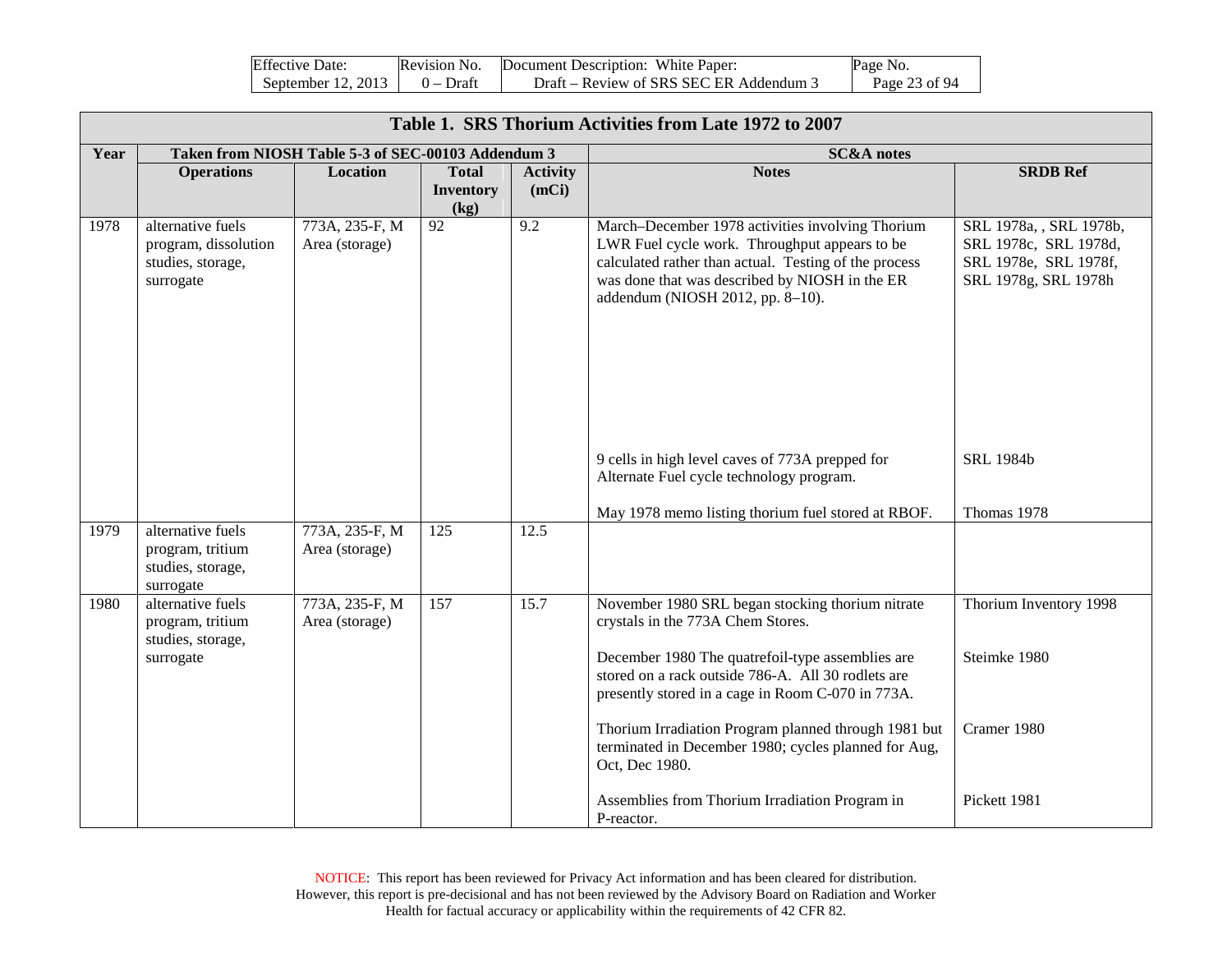| <b>Effective Date:</b>               | Revision No. | Document Description: White Paper:      | Page No.      |
|--------------------------------------|--------------|-----------------------------------------|---------------|
| September 12, 2013 $\vert$ 0 – Draft |              | Draft – Review of SRS SEC ER Addendum 3 | Page 24 of 94 |

|      | Table 1. SRS Thorium Activities from Late 1972 to 2007                        |                                                    |                                          |                          |                                                                                                                                                                                                                                                            |                                           |  |  |  |
|------|-------------------------------------------------------------------------------|----------------------------------------------------|------------------------------------------|--------------------------|------------------------------------------------------------------------------------------------------------------------------------------------------------------------------------------------------------------------------------------------------------|-------------------------------------------|--|--|--|
| Year |                                                                               | Taken from NIOSH Table 5-3 of SEC-00103 Addendum 3 |                                          |                          | <b>SC&amp;A</b> notes                                                                                                                                                                                                                                      |                                           |  |  |  |
|      | <b>Operations</b>                                                             | Location                                           | <b>Total</b><br><b>Inventory</b><br>(kg) | <b>Activity</b><br>(mCi) | <b>Notes</b>                                                                                                                                                                                                                                               | <b>SRDB Ref</b>                           |  |  |  |
| 1981 | alternative fuels<br>program, welding<br>agent studies, storage,<br>surrogate | 773A, 235-F, M<br>Area (storage)                   | 142                                      | 14.2                     | Welding studies may have started July 1981.<br>December 1981 "Daughters of thorium have been<br>detected by constant air monitors in E-063 after<br>thorium solutions have been dumped to the high level<br>drain in Cell #9. The problem is under study." | Folger 1982<br>Rinehart 1982              |  |  |  |
| 1982 | welding agent studies,<br>storage, surrogate                                  | 773A, 235-F, M<br>Area (storage)                   | 117                                      | 11.7                     | "Bench scale roasting and dissolution of $ThO2$ and<br>$ThO_2/UO_2$ reactor-grade ceramic pellets were studied at<br>the Savannah River Laboratory to define the key<br>parameters affecting dissolution." Report published<br>January 1982.               | Pickett et al. 1981                       |  |  |  |
|      |                                                                               |                                                    |                                          |                          | June 1982 thorium in Room C-070 773A, C-006,<br>C-008. 65 kilograms of thorium material was<br>transferred to the burial ground.<br>Thorium quantities in 773A Chem Stores decreased to                                                                    | <b>SRL 1982</b><br>Thorium Inventory 1998 |  |  |  |
|      |                                                                               |                                                    |                                          |                          | 2.9 kg in March 1982 to 2.7 kg in May 1982.                                                                                                                                                                                                                |                                           |  |  |  |
| 1983 | welding agent studies,<br>storage, surrogate                                  | 773A, 235-F                                        | 39                                       | 3.9                      | 8/31/83 Th/depleted U oxide pellets to C-070 of 773A.                                                                                                                                                                                                      | <b>SRL 1983b</b>                          |  |  |  |
| 1984 | welding agent studies,<br>storage, surrogate                                  | 773A, 235-F                                        | 29                                       | 2.9                      | 3/13/84 thorium moved from 23A-Room 8 of 773A to<br>D110 of 773A.                                                                                                                                                                                          | <b>SRL</b> 1984a                          |  |  |  |
|      |                                                                               |                                                    |                                          |                          | 3/17/84 thorium in room D-074 of 773A.                                                                                                                                                                                                                     | SRL 1983a                                 |  |  |  |
|      |                                                                               |                                                    |                                          |                          | Thorium inventory in 773A Chem Stores decreased to<br>1.2 kg in August 1984.                                                                                                                                                                               | Thorium Inventory 1998                    |  |  |  |
| 1985 | welding agent studies,<br>storage, surrogate                                  | 773A, 235-F                                        | 25                                       | 2.5                      | March 22, 1985, Thorium metal foil moved from lab<br>C103 of 773A.                                                                                                                                                                                         | <b>SRL 1985</b>                           |  |  |  |
| 1986 | welding agent studies,                                                        | 773A, 235-F                                        | 12                                       | 1.2                      | March 28 1985 ThO <sub>2</sub> in Room D-07 of 773A.<br>Jan 1986 bottle of thorium found in room B-131 of                                                                                                                                                  | <b>SRL 1985</b><br><b>SRL 1986</b>        |  |  |  |
|      | storage, surrogate                                                            |                                                    |                                          |                          | 773A.                                                                                                                                                                                                                                                      |                                           |  |  |  |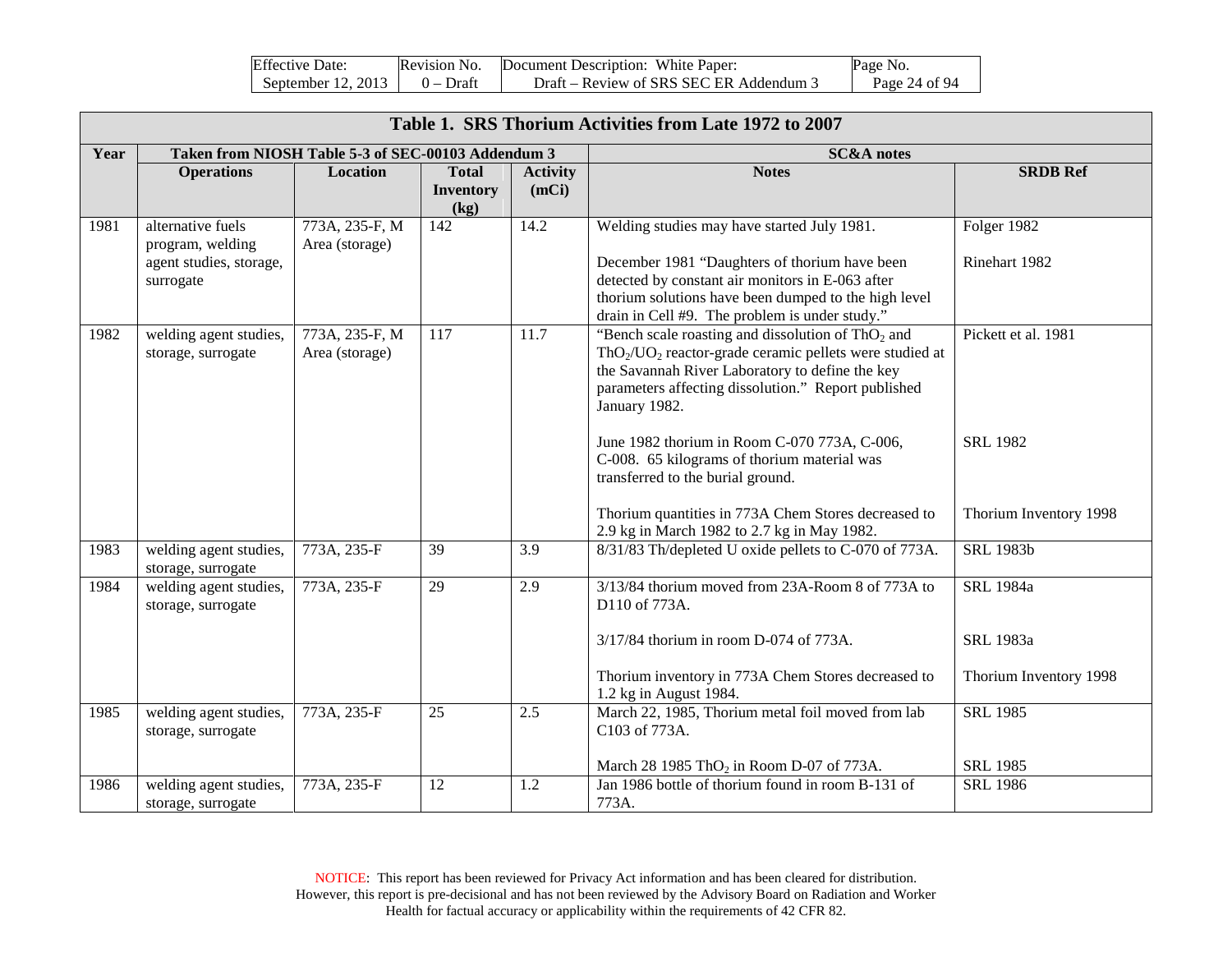| <b>Effective Date:</b> | Revision No. | Document Description: White Paper:      | Page No.      |
|------------------------|--------------|-----------------------------------------|---------------|
| September $12, 2013$   | $0$ – Draft  | Draft – Review of SRS SEC ER Addendum 3 | Page 25 of 94 |

|      | Table 1. SRS Thorium Activities from Late 1972 to 2007                     |             |                                          |                          |                                                                                                                                                                  |                                                |  |  |
|------|----------------------------------------------------------------------------|-------------|------------------------------------------|--------------------------|------------------------------------------------------------------------------------------------------------------------------------------------------------------|------------------------------------------------|--|--|
| Year | Taken from NIOSH Table 5-3 of SEC-00103 Addendum 3                         |             |                                          |                          | <b>SC&amp;A</b> notes                                                                                                                                            |                                                |  |  |
|      | <b>Operations</b>                                                          | Location    | <b>Total</b><br><b>Inventory</b><br>(kg) | <b>Activity</b><br>(mCi) | <b>Notes</b>                                                                                                                                                     | <b>SRDB Ref</b>                                |  |  |
| 1987 | welding agent studies,<br>storage, surrogate                               | 773A, 235-F | 12                                       | 1.2                      |                                                                                                                                                                  |                                                |  |  |
| 1988 | welding agent studies,<br>storage, surrogate                               | 773A, 235-F | 24                                       | 2.4                      |                                                                                                                                                                  |                                                |  |  |
| 1989 | welding agent studies,<br>storage, surrogate                               | 773A, 235-F | $\overline{49}$                          | 4.9                      |                                                                                                                                                                  |                                                |  |  |
| 1990 | defense waste<br>research, welding<br>agent studies, storage,<br>surrogate | 773A, 235-F | 214                                      | 21.4                     |                                                                                                                                                                  |                                                |  |  |
| 1991 | defense waste<br>research, welding<br>agent studies, storage,<br>surrogate | 773A, 235-F | 215                                      | 21.5                     |                                                                                                                                                                  |                                                |  |  |
| 1992 | defense waste<br>research, welding<br>agent studies, storage,<br>surrogate | 773A, 235-F | 213                                      | 21.3                     |                                                                                                                                                                  |                                                |  |  |
| 1993 | defense waste<br>research, welding<br>agent studies, storage,<br>surrogate | 773A, 235-F | 173                                      | 17.3                     | 7/30/1993 memo from W.S. Loring to J.F. Jordan,<br>Health Physics Technology was requested to assess the<br>need for radiological controls on thoriated welding. | Loring 1993                                    |  |  |
| 1994 | defense waste<br>research, storage,<br>surrogate                           | 773A, 235-F | 176                                      | 17.6                     |                                                                                                                                                                  |                                                |  |  |
| 1995 | defense waste<br>research, storage,<br>surrogate                           | 773A, 235-F | 175                                      | 17.5                     | Elevated thoron progeny in 221-H.<br>Thorium Purification of Scrap Pu-238 via Anion<br>Exchange in HB-Line in H-Canyon from Sept 1995<br>monthly report.         | Epperson $19\overline{95}$<br><b>WSRC 1995</b> |  |  |
| 1996 | defense waste<br>research, storage,<br>surrogate                           | 773A, 235-F | $\overline{175}$                         | 17.5                     |                                                                                                                                                                  |                                                |  |  |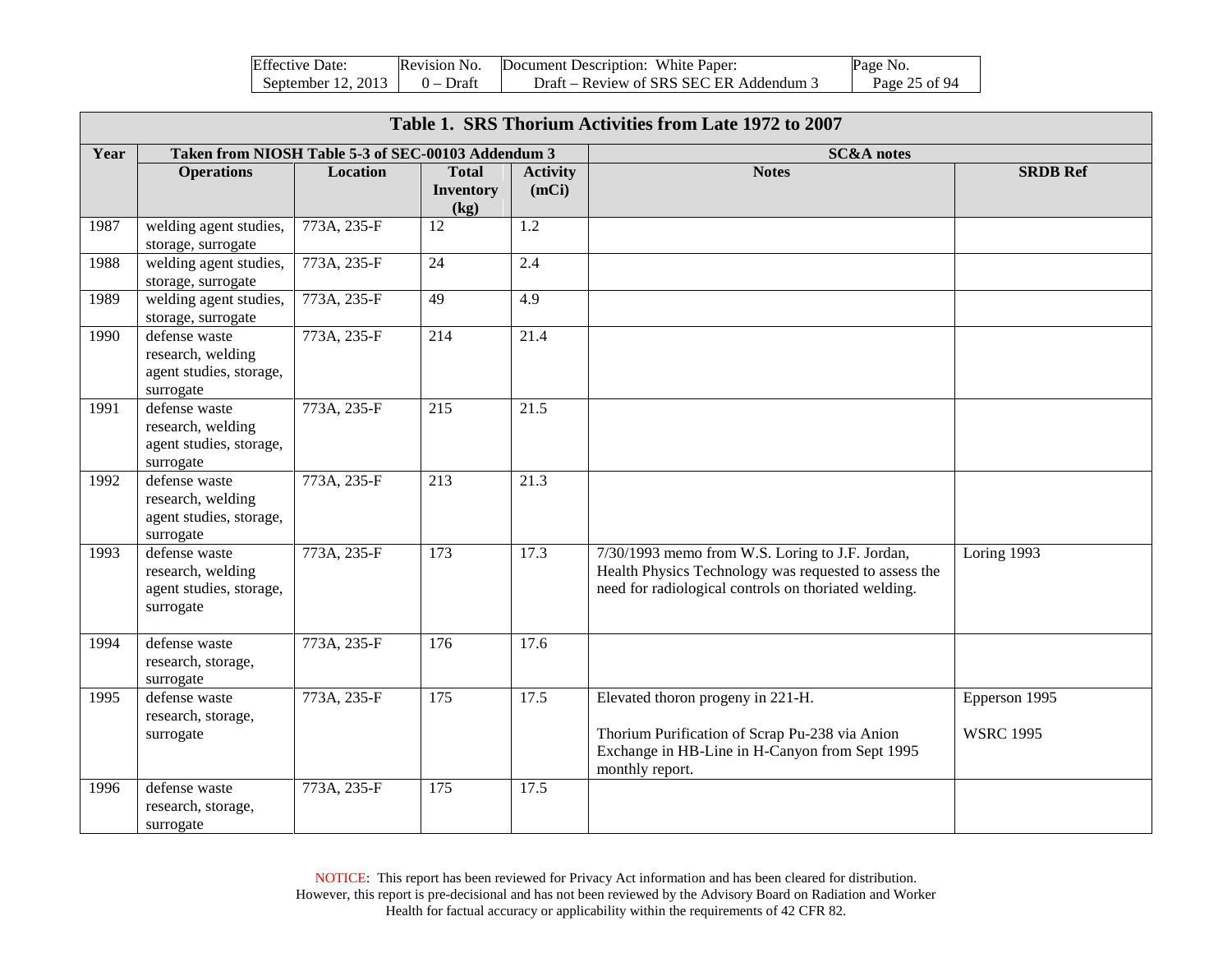| <b>Effective Date:</b> | Revision No. | Document Description: White Paper:      | Page No.      |
|------------------------|--------------|-----------------------------------------|---------------|
| September 12, 2013     | $0$ – Draft  | Draft – Review of SRS SEC ER Addendum 3 | Page 26 of 94 |

|      | Table 1. SRS Thorium Activities from Late 1972 to 2007 |                                                    |                                          |                          |                                                                                                                                                                                  |                  |  |  |  |
|------|--------------------------------------------------------|----------------------------------------------------|------------------------------------------|--------------------------|----------------------------------------------------------------------------------------------------------------------------------------------------------------------------------|------------------|--|--|--|
| Year |                                                        | Taken from NIOSH Table 5-3 of SEC-00103 Addendum 3 |                                          |                          | <b>SC&amp;A</b> notes                                                                                                                                                            |                  |  |  |  |
|      | <b>Operations</b>                                      | Location                                           | <b>Total</b><br><b>Inventory</b><br>(kg) | <b>Activity</b><br>(mCi) | <b>Notes</b>                                                                                                                                                                     | <b>SRDB Ref</b>  |  |  |  |
| 1997 | defense waste<br>research, storage,<br>surrogate       | 773A, 235-F                                        | $\frac{175}{2}$                          | 17.5                     | Radon-220 emission concerns from tanks with high<br>thorium content, specifically tanks 12-H and 15-H.<br>Thorium content of each greater than 10,000 kilograms.                 | Sigg et al. 1997 |  |  |  |
| 1998 | defense waste<br>research, storage,<br>surrogate       | 773A, 235-F                                        | 179                                      | 17.9                     |                                                                                                                                                                                  |                  |  |  |  |
| 1999 | defense waste<br>research, storage,<br>surrogate       | 773A                                               | $\overline{175}$                         | 17.5                     |                                                                                                                                                                                  |                  |  |  |  |
| 2000 | defense waste<br>research, storage,<br>surrogate       | 773A                                               | 286                                      | 28.6                     |                                                                                                                                                                                  |                  |  |  |  |
| 2001 | defense waste<br>research, storage,<br>surrogate       | 773A                                               | 286                                      | 28.6                     |                                                                                                                                                                                  |                  |  |  |  |
| 2002 | defense waste<br>research, storage,<br>surrogate       | 773A                                               | 399                                      | 39.9                     |                                                                                                                                                                                  |                  |  |  |  |
| 2003 | defense waste<br>research, storage,<br>surrogate, D&D  | 773A                                               | 299                                      | 29.9                     |                                                                                                                                                                                  |                  |  |  |  |
| 2004 | defense waste<br>research, storage,<br>surrogate, D&D  | 773A                                               | 8                                        | 0.8                      | Personal air sampling data sheets for workers who had<br>high exposures to thorium March-August 2004.<br>Derived-Air-Concentration-hour data provided only for<br>U, Pu, and Sr. | Hadlock 2004     |  |  |  |
| 2005 | defense waste<br>research, storage,<br>surrogate       | 773A                                               | $\overline{7}$                           | 0.7                      |                                                                                                                                                                                  |                  |  |  |  |
| 2006 | defense waste<br>research, storage,<br>surrogate       | 773A                                               | $\overline{4}$                           | 0.4                      |                                                                                                                                                                                  |                  |  |  |  |
| 2007 | defense waste<br>research, storage,<br>surrogate       | 773A                                               | $\overline{4}$                           | 0.4                      |                                                                                                                                                                                  |                  |  |  |  |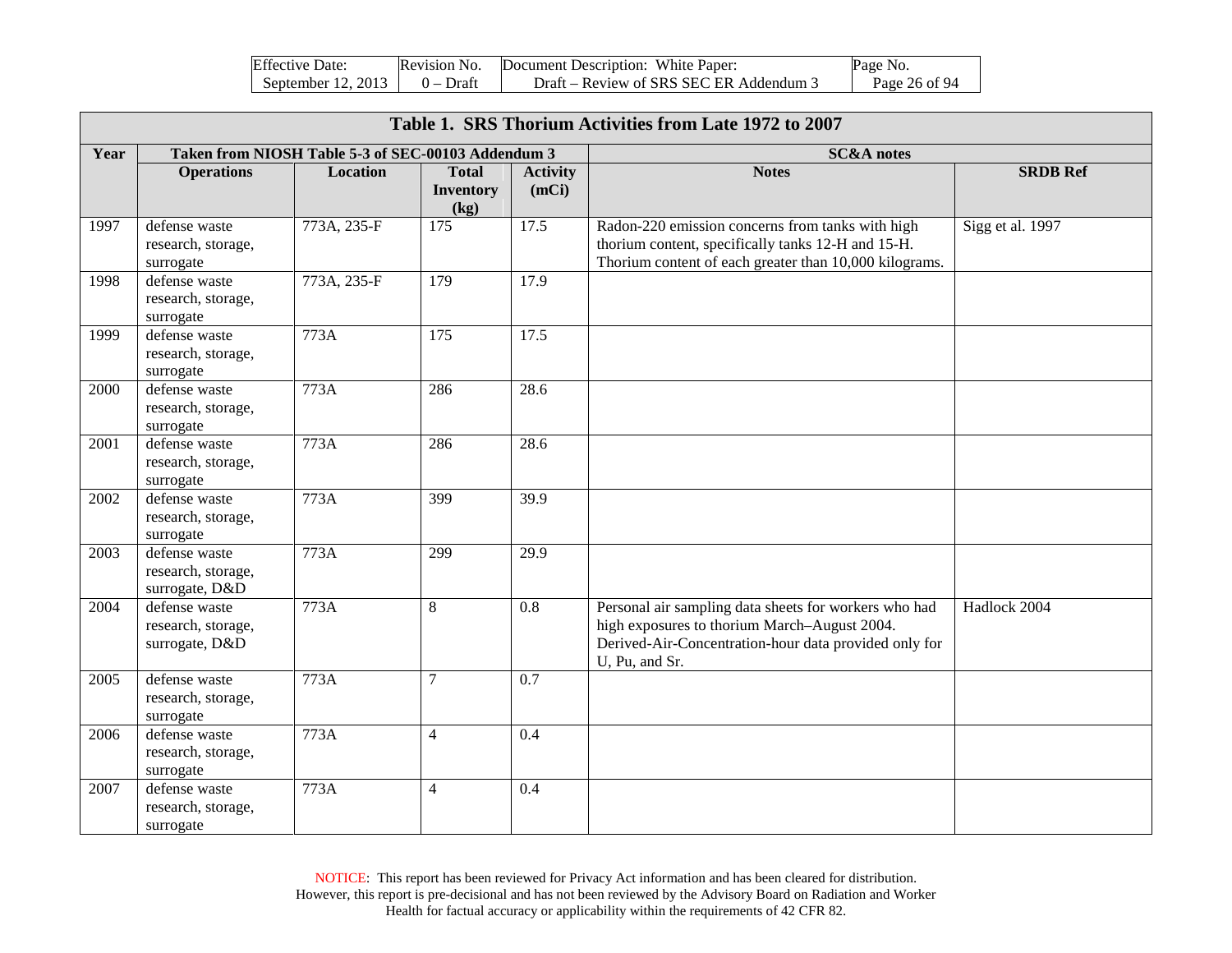| <b>Effective Date:</b> | Revision No. | Document Description: White Paper:      | Page No.      |
|------------------------|--------------|-----------------------------------------|---------------|
| September $12, 2013$   | $0$ – Draft  | Draft – Review of SRS SEC ER Addendum 3 | Page 27 of 94 |

In summary, thorium was processed in several areas of the SRS in various processes in the 1972–2007 period. Given that the committed equivalent doses per unit intake due to the inhalation of thorium (Th-232) are significant for at least some organs, thorium needs to be considered in its own right at SRS, as it has been at other sites. For instance, the 50-year committed bone surface equivalent dose per Bq of Type M, AMAD 5 µm, thorium-232 inhaled is 1.5 mSv, a value which is higher than the bone surface dose coefficients of Type M, AMAD 5 µm Cm-244, Cf-252, or Am-241. We also show in Section 5.2 that knowledge of the specific radionuclide at issue (thorium or one of the trivalent actinides, Am, Cm, Cf) is important to estimating doses to either thorium or to Am/Cm/Cf in a scientifically reasonable manner. Finally, there was thoron exposure potential in some areas at least into the 1990s.

**Finding 1:** NIOSH has characterized various thorium storage and processing activities in its latest Addendum to the Evaluation Report (NIOSH 2012). However, NIOSH's catalog of places and times where such activities were carried out is not complete. A more complete description of the source term is needed for scientifically reasonable thorium dose reconstruction by the methods proposed by NIOSH.

**Finding 2:** Significant amounts of thorium were involved in some activities, such as using thorium as a surrogate for plutonium-238. NIOSH's argument that the amounts of thorium involved were far smaller than those of other radionuclides is not relevant to the feasibility of thorium dose reconstruction. Thorium-232 exposures need to be considered in their own right at SRS during the 1972–2007 period as they have been at other sites and at SRS during the period prior to October 1, 1972.

**Finding 3:** NIOSH's Addendum 3 to the Evaluation Report has not investigated thorium-related incidents beyond mention of the Special Hazards Investigations database, which is known to be incomplete. That database was not designed to be a comprehensive record of incidents. A more detailed investigation of thorium-related incidents appears to be warranted, especially since some of the bioassay data that NIOSH proposes to use are related to trivalent actinide incidents.

**Finding 4:** NIOSH has not discussed the radon-220 source term derived from the storage of thorium-232. The radon-220 dose could be important in some circumstances where there was a significant residual thorium or where thorium was stored in significant amounts. This includes at least two high-level waste tanks.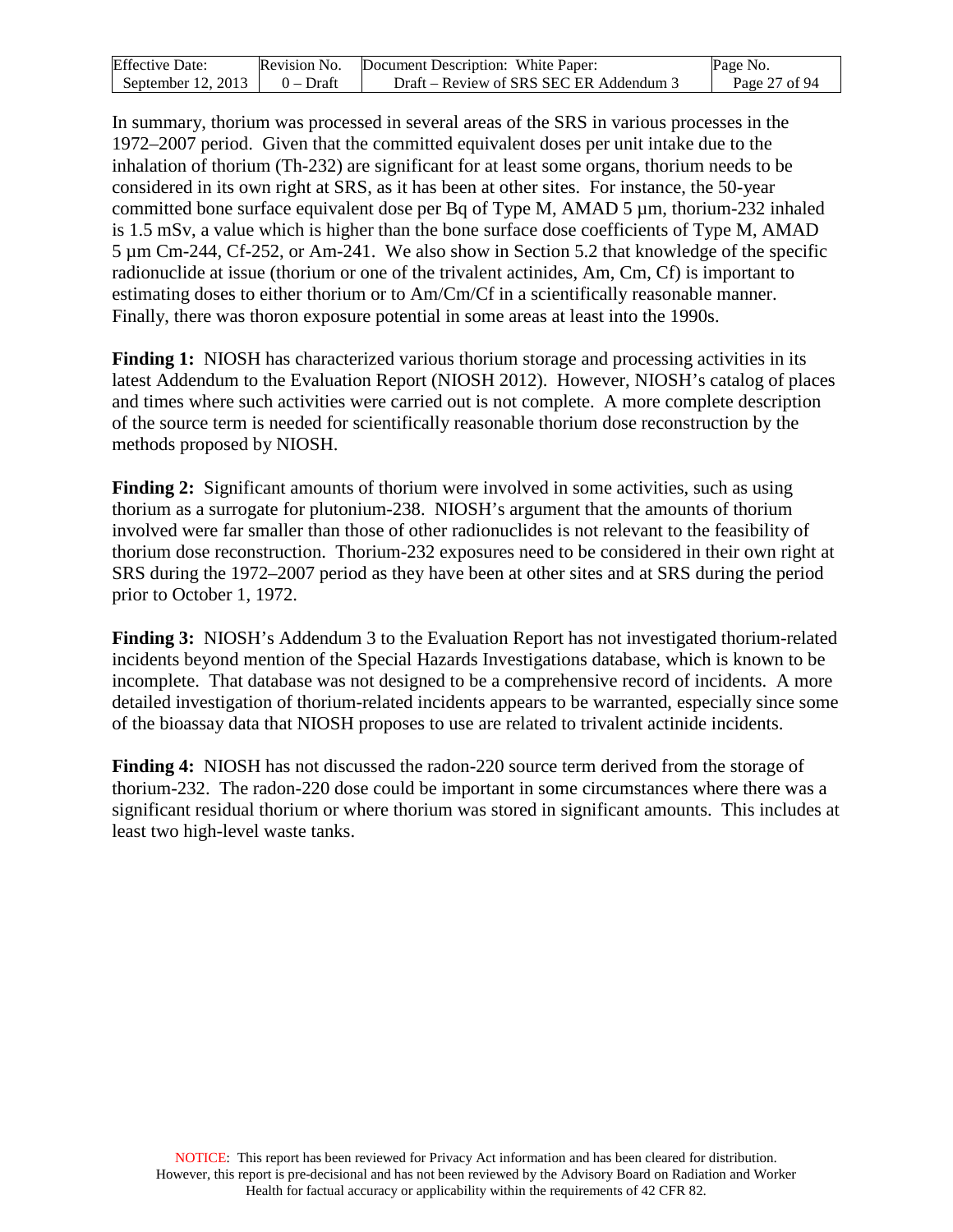| <b>Effective Date:</b> | Revision No. | Document Description: White Paper:      | Page No.      |
|------------------------|--------------|-----------------------------------------|---------------|
| September $12, 2013$   | $0 - Dr$ aft | Draft – Review of SRS SEC ER Addendum 3 | Page 28 of 94 |

### <span id="page-27-0"></span>**3.0 ONE PERSON-ONE-SAMPLE APPROACH AND ADEQUACY OF DATA FOR THE 1972–1989 PERIOD**

NIOSH proposes to use the OPOS approach to aggregate bioassay data and use the aggregated data for constructing a coworker model for workers who do not have monitoring data. The monitoring data that NIOSH proposes to use are urinalysis data for the trivalent radionuclides, Am/Cm/Cf, interpreted as any of those three or as thorium-232 in a manner favorable to the claimant (NIOSH 2012, p. 28). The specifics of the OPOS approach for trivalent radionuclides were elaborated in ORAUT-RPRT-0055 (ORAUT 2012a).

SC&A has reviewed the general OPOS approach proposed by NIOSH in ORAUT-RPRT-0053 (ORAUT 2012b); that review can be found in SC&A 2013. We discuss a part of that review here; the full review provides a more detailed analysis.

### <span id="page-27-1"></span>**3.1 GENERAL CONCERNS REGARDING THE USE OF OPOS DATA**

One concern is that OPOS data understate the variability in individual bioassay data:

*Finding No. 3:**The OPOS statistic methodology summarizes a worker's exposure by averaging over all urine samples collected during the specified time period. The use of average values does not account for variability of the samples within the time period and the procedure will result in lower values of the GSD used in the coworker model.* [SC&A 2013, p. 20]

A second concern relates to whether a similar sampling protocol was followed in the monitoring of the two groups of workers being compared. SC&A found that the conclusions based on a comparison of the distributions for the two groups would not be valid if the sampling protocols were different:

*Finding No. 4: The OPOS method must strictly be applied to comparisons where the sampling protocol was the same. Specifically, when there is evidence that the sampling protocol for one group of workers was different than the protocol used for the other group, the tests do not provide a valid comparison. For example, if the monitoring of one group of workers is incident-driven and the other is not, then the OPOS approach is not appropriate for comparing the two distributions.* [SC&A 2013, p. 22]

NIOSH itself has pointed out that the bioassay sampling protocols for CTWs and NCWs were different at SRS. In the report dealing with trivalent radionuclides, it noted:

*CTWs are potentially subject to different bioassay practices than other workers. CTWs, many of whom are contractors, commonly submit bioassay samples after suspected uptakes and at the completion of jobs. This is in contrast to other workers, especially those employed directly by the prime contractor, who are more likely to be on a routine bioassay program in addition to submitting bioassay samples after suspected uptakes. A post-job bioassay is more likely to*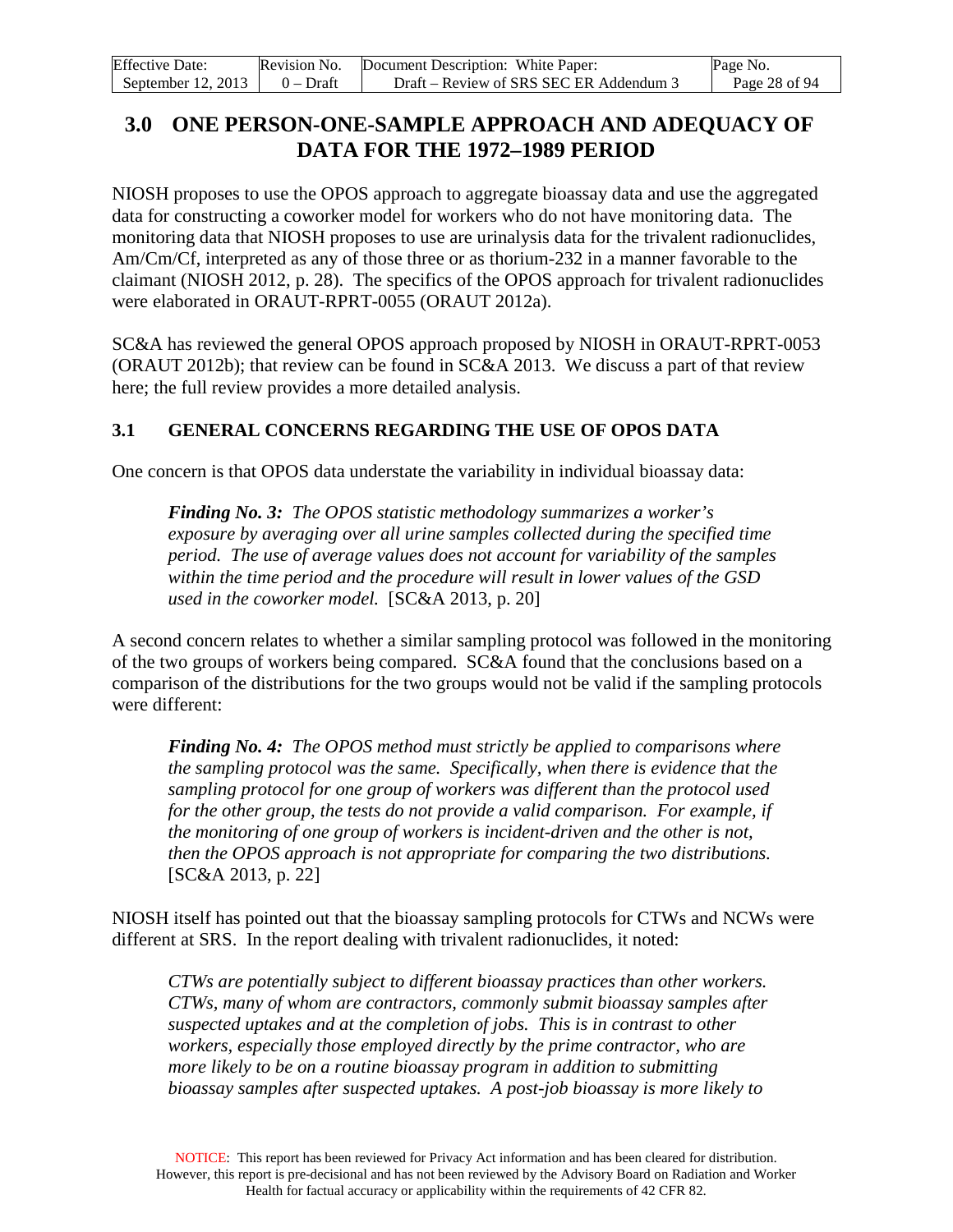| <b>Effective Date:</b> | Revision No. | Document Description: White Paper:      | Page No.      |
|------------------------|--------------|-----------------------------------------|---------------|
| September $12, 2013$   | $0 - Dr$ aft | Draft – Review of SRS SEC ER Addendum 3 | Page 29 of 94 |

*be soon after an unknown uptake than is a routine bioassay sample and thus would be higher. This potential difference in how the strata are monitored for intakes would result in higher results for CTWs compared to the other strata.*  [ORAUT 2012a]

The different bioassay monitoring practices take on more significance in light of worker statements about the nature of CTW work. Some CTWs at SRS have stated in interviews documented by SC&A that their duties were often similar to those of NCWs, while others said their duties were different:

*Some site experts indicated that CTWs don't work side by side with the operations personnel. CTWs have their work to do and operations personnel have their work to do. CTWs and operations may be in the same room, but not working on the same job. In the tritium facility, they worked more closely.*

*In contrast, other site experts said CTWs worked side by side with site operations personnel on the same jobs. Typically, there was a mix of in-house and CTW personnel. For example, sometimes they had to pull out a heat exchanger*  weighing a hundred tons. There was a feed pump job on Tank 13 in H Area. The *pump was about 20 ft long and 3 ft in diameter, and it sent high-level waste to the evaporator. It could be a rigger crane that pulled the pump, or CTWs could do it. There was a spill. Workers had to dig up the pavement around the tanks, with CTWs and operations working side by side. At other times, riggers were handling fuel rods that would be blue under the water. Everyone was being exposed. On a shutdown in B-line, there would be 100 pipefitters (construction workers) and 15 operators building huts and doing standby (assistance) for Construction. Site operators got to know the construction workers pretty well, because they worked as a team.* [SC&A 2012, p. 16]

The above quote indicates that whether CTWs did similar work as NCWs from time-to-time may have depended on the specific CTW job type. Whatever the specifics, it is clear from the above interview excerpt that CTWs were able to provide specific examples of work that they did when they worked side-by-side with NCWs. CTWs also stated that they were treated as "second class citizens" and often got the dirtier work in hotter areas (SC&A 2012, p. 17).

These considerations indicate that an emphasis on incident-related monitoring of CTWs may have missed routine exposures. As a result, CTW bioassay data in the 1972–1990 period may not reflect relative lack of routine exposure potential, but rather simply an assumption in the monitoring protocol about the relative lack of routine CTW exposure potential.

**Finding 5:** SC&A has concluded that NIOSH's method for comparing the measurements of two sets of workers requires that the monitoring protocols of the two sets of workers were the same. NIOSH has stated that the protocol for CTW bioassays was different. As a result, the method used by NIOSH to compare CTW and NCW Am/Cm/Cf data does not meet the requirements for a valid comparison of the two bioassay datasets for the 1972–1989 period.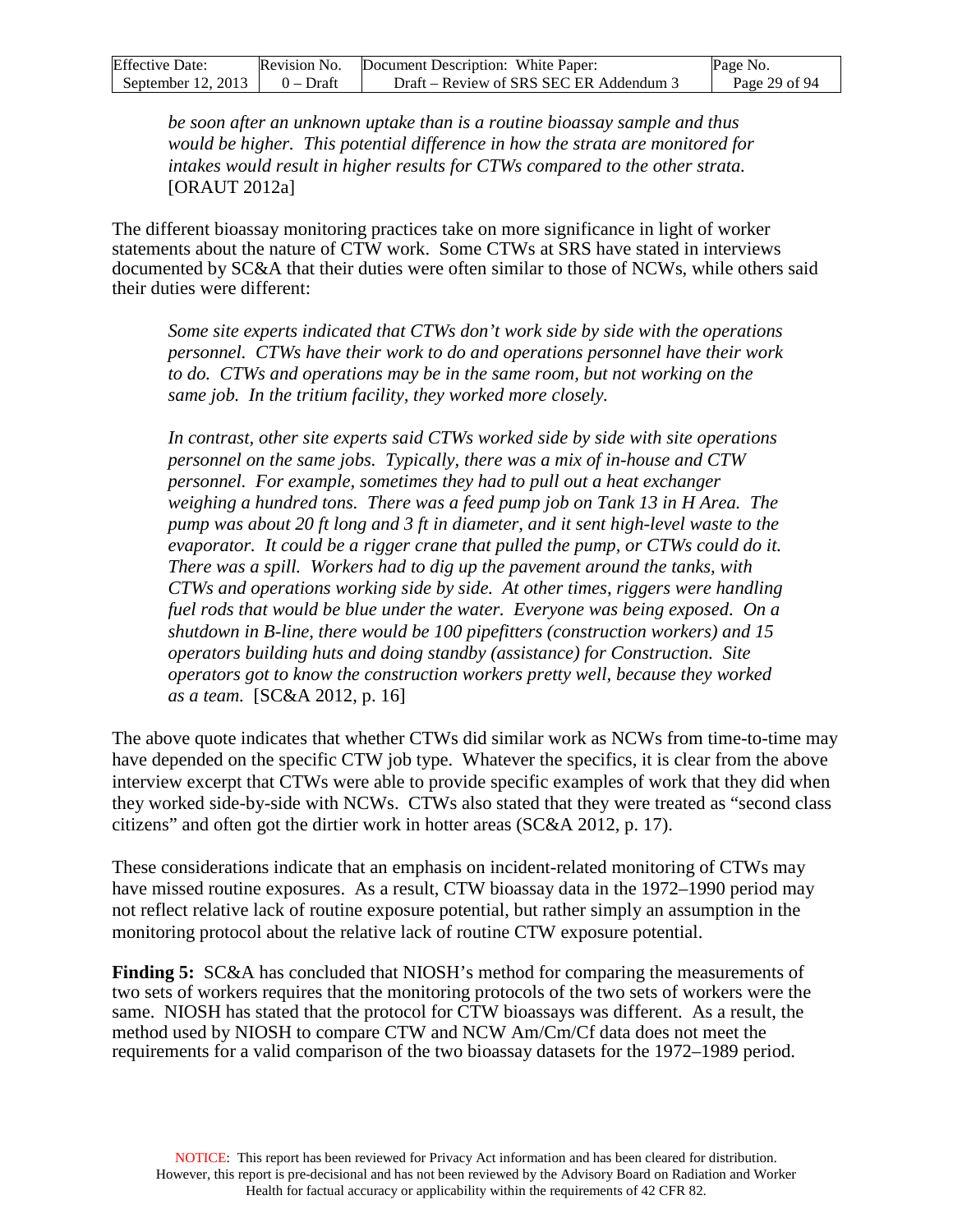| <b>Effective Date:</b> | Revision No. | Document Description: White Paper:      | Page No.      |
|------------------------|--------------|-----------------------------------------|---------------|
| September $12, 2013$   | $0$ – Draft  | Draft – Review of SRS SEC ER Addendum 3 | Page 30 of 94 |

**Finding 6:** NIOSH's coworker model for thorium is based on its conclusion that CTW and NCW bioassay samples are drawn from the same distribution. A corollary of Finding 5 above is that NIOSH's coworker model, which combines NCW and CTW data, is based on an invalid comparison and therefore is not suitable for estimating CTW thorium doses for the 1972–1989 period.

**Finding 7:** The SRS emphasis on incident-related monitoring of CTWs at SRS does not necessarily reflect differences between CTW work and NCW work. As a result, the emphasis on incident-related monitoring may have missed routine exposures for at least some CTW job types.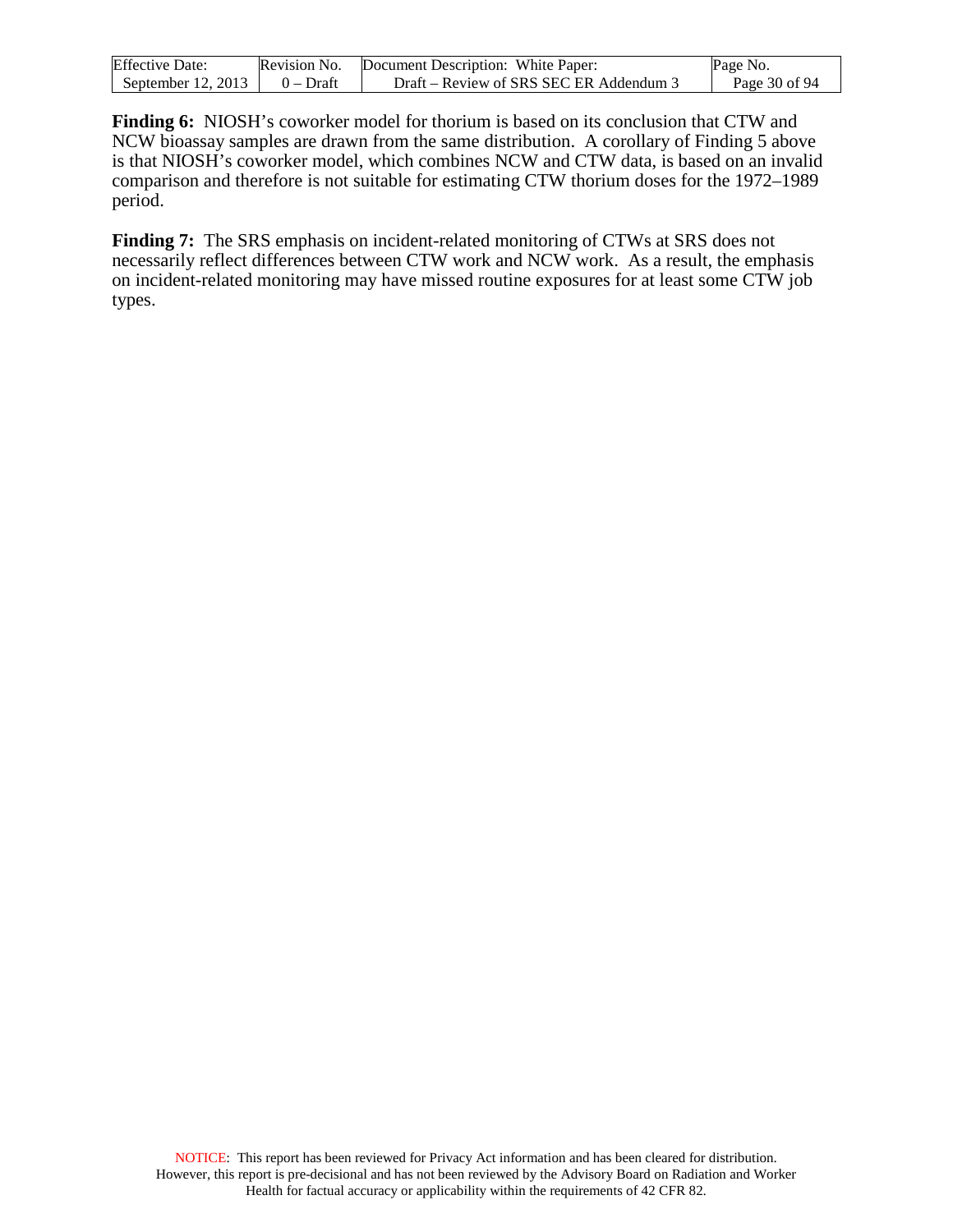| <b>Effective Date:</b> | Revision No. | Document Description: White Paper:      | Page No.      |
|------------------------|--------------|-----------------------------------------|---------------|
| September 12, 2013     | $0 - Dr$ aft | Draft – Review of SRS SEC ER Addendum 3 | Page 31 of 94 |

## **4.0 DATA ADEQUACY**

<span id="page-30-0"></span>SC&A reviewed and analyzed available electronic coworker database files developed by NIOSH for use in thorium dose reconstruction. Two main databases were compiled and provided by NIOSH and are located on the Centers for Disease Control (CDC) system O-drive (O:\Savannah River Site SEC\SRS databases for Coworker Models). The two available databases for the 1972–1989 period are as follows:

- *NOCTS Data OPOS R20.xlsx:* This database contains data that were obtained from the NIOSH/OCAS Claims Tracking System (NOCTS) and includes only claimant data. This data compilation was deemed insufficient for construction of a coworker model and is not discussed further in this review.
- *Am Final Compiled\_SRS WHC\_06302011r2\_Ready Updated rev2.xlsx:* This database forms the basis for RPRT-0055 (NIOSH 2012a) according to the word document, "Description of databases used for the SRS internal coworker study\_2013-02-15.docx" (NIOSH 2013), which is located in the same directory. This database is discussed and analyzed in Section 4.1.

The analysis of the second database, which forms the basis for RPR-0055, looks at the total number of NCW OPOS results by year (or other specified time-period) as well as the number of available results that specifically represent CTWs. Additionally, the number of positive results (defined as above the minimum threshold of detection) for each group (NCWs and CTWs) is compiled. A brief discussion of the specific job titles of "Pipefitter" and "Laborer" is also included for each database reviewed in Section 4.2.

### <span id="page-30-1"></span>**4.1 ANALYSIS OF COWORKER DATABASE USED IN RPRT-0055**

This section reviews the NIOSH coworker database titled, "Am Final Compiled\_SRS WHC\_06302011r2\_Ready Updated rev2.xlsx,["1](#page-30-2) which can be found in the directory O:\Savannah River Site SEC\SRS databases for Coworker Models. ORAUT 2013 states the following concerning this database:

*RPRT-0055 Data (Spreadsheet is called "Am Final Compiled\_SRS WHC\_06302011r2\_Ready Updated rev 2.xlsx")*

*Insufficient Am/Cm/Cf data was available for the time period prior to 1991 in the NOCTS bioassay database. Therefore, Am/Cm/Cf data was retrieved from handwritten SRS logbooks for the period from 1963 through 1989. This data was compiled into a spreadsheet for use in the coworker study. The format of the spreadsheet matches the format used in the logbooks. This spreadsheet also contains the information from the worker history cards.*

<span id="page-30-2"></span> <sup>1</sup> Note: an additional spreadsheet exists titled, "Am Final Compiled\_SRS\_WHC\_06302011r2\_OPOS analysis R10 CTW nonCTW unk strata %s.xlsx," which contains the OPOS data derived from this database.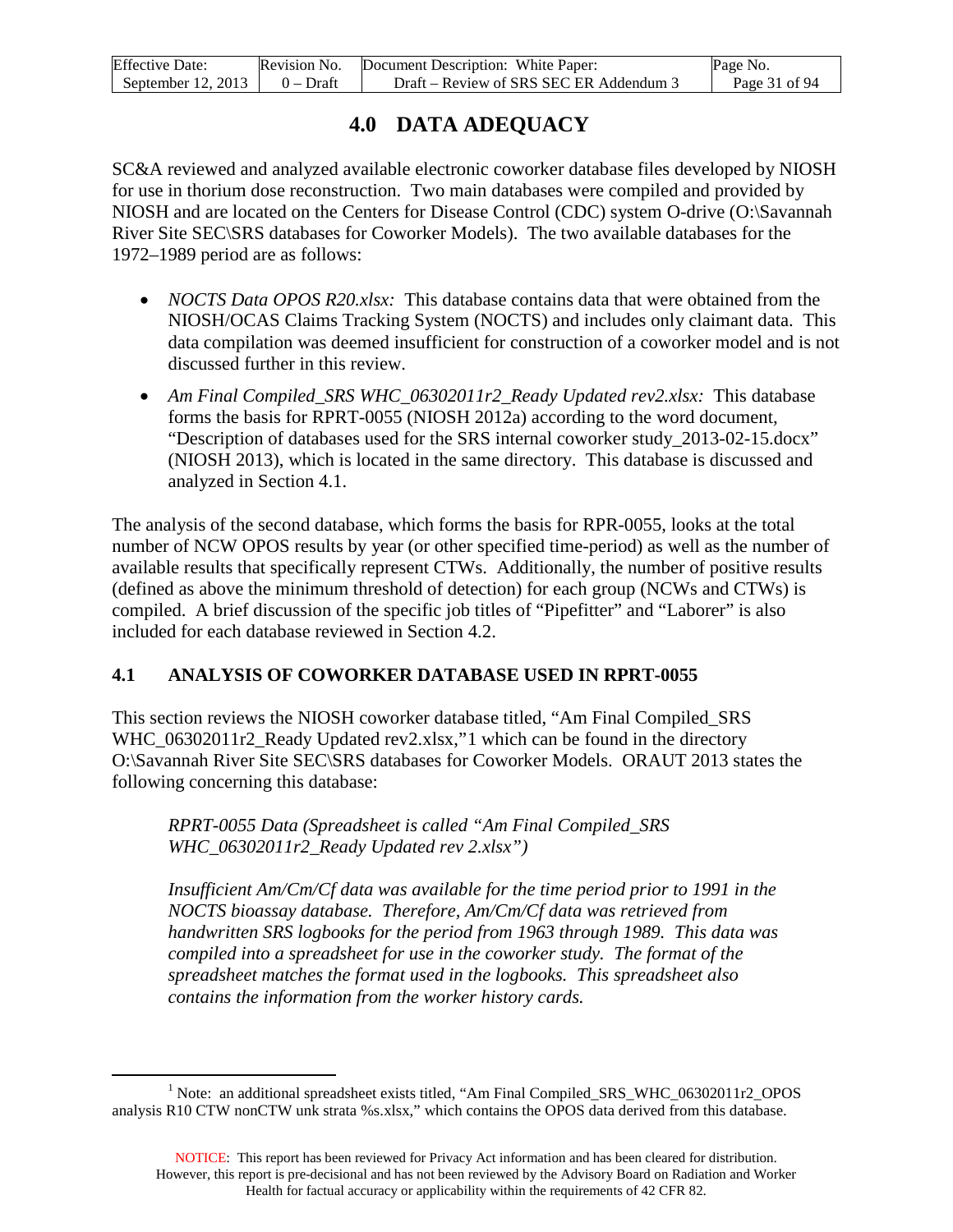| <b>Effective Date:</b>               | Revision No. Document Description: White Paper: | Page No.      |
|--------------------------------------|-------------------------------------------------|---------------|
| September 12, 2013 $\vert$ 0 – Draft | Draft – Review of SRS SEC ER Addendum 3         | Page 32 of 94 |

An overview of the OPOS results compiled from this database is shown in Table 2. As seen in the table, there were well over 200 OPOS results for each period of interest established by NIOSH. For most of these time periods, approximately 10% to 20% of the OPOS results were attributed to CTWs, except for the period from 1984 onwards, when it was less than 10%, and just 6.3% during 1987–1989, for which NIOSH has provided combined OPOS results. In compiling the data shown in Table 2, SC&A attributed the term "positive" to mean any OPOS result that was greater than or equal to the MDA value of 0.3 dpm/1.5 L. All results with a value " $< 0.3$ " in the "Report" column were treated as censored data.<sup>[2](#page-31-1)</sup>

<span id="page-31-0"></span>

| Year                | Total # of NCW<br><b>OPOS Results</b><br>(% of Total OPOS) | Total # of CTW<br><b>OPOS Results</b><br>(% of Total OPOS) | <b>Total Positive</b><br><b>NCW OPOS</b><br>Results (% of<br><b>NCW Total)</b> | <b>Total Positive</b><br><b>CTW OPOS</b><br>Results (% of<br><b>CTW Total)</b> |
|---------------------|------------------------------------------------------------|------------------------------------------------------------|--------------------------------------------------------------------------------|--------------------------------------------------------------------------------|
| 1972<br>(Full Year) | 525 (80.6%)                                                | 110 (16.9%)                                                | 33 (6.3%)                                                                      | $7(6.4\%)$                                                                     |
| 1972<br>$(Oct-Dec)$ | 228 (84.1%)                                                | 37 (13.7%)                                                 | 6(2.6%)                                                                        | 3 (8.1%)                                                                       |
| 1973                | 509 (78.9%)                                                | 115 (17.8%)                                                | 13 (2.6%)                                                                      | 4(3.5%)                                                                        |
| 1974                | 357 (78.1%)                                                | 86 (18.8%)                                                 | 16(4.5%)                                                                       | $0(0.0\%)$                                                                     |
| 1975                | 356 (75.9%)                                                | 94 (20.0%)                                                 | $11(3.1\%)$                                                                    | $4(4.3\%)$                                                                     |
| 1976                | 346 (76.9%)                                                | 90 (20.0%)                                                 | $11(3.2\%)$                                                                    | $1(1.1\%)$                                                                     |
| 1977                | 292 (76.2%)                                                | 68 (17.8%)                                                 | 5(1.7%)                                                                        | $1(1.5\%)$                                                                     |
| 1978                | 171 (75.0%)                                                | 49 (21.5%)                                                 | 27 (15.8%)                                                                     | $6(12.2\%)$                                                                    |
| 1979                | 234 (72.7%)                                                | $67(20.8\%)$                                               | 35 (15.0%)                                                                     | 10 (14.9%)                                                                     |
| 1980                | 178 (77.4%)                                                | 42 (18.3%)                                                 | $2(1.1\%)$                                                                     | $3(7.1\%)$                                                                     |
| 1981-1982           | 379 (81.3%)                                                | 44 (9.4%)                                                  | 16 (4.2%)                                                                      | $5(11.4\%)$                                                                    |
| 1983                | 232 (76.6%)                                                | 39 (12.9%)                                                 | $5(2.2\%)$                                                                     | $0(0.0\%)$                                                                     |
| 1984                | 210 (76.4%)                                                | 20 (7.3%)                                                  | $3(1.4\%)$                                                                     | $3(15.0\%)$                                                                    |
| 1985                | 214 (82.6%)                                                | 24 (9.3%)                                                  | $7(3.3\%)$                                                                     | $1(4.2\%)$                                                                     |
| 1986                | 219 (80.2%)                                                | 26 (9.5%)                                                  | $2(0.9\%)$                                                                     | $1(3.8\%)$                                                                     |
| 1987-1989           | 336 (84.8%)                                                | 25 (6.3%)                                                  | 14 (4.2%)                                                                      | $0(0.0\%)$                                                                     |

**Table 2. Overview of Available OPOS Results Compiled for RPRT-0055**

Table 2 shows that there were less than the minimum 30 results required for a valid CTW-NCW comparison in each aggregated period during 1984–1989. This means that NIOSH does not have adequate data on which to base its conclusion that CTW and NCW samples are drawn from the same distribution for the 1984–1989 period. Furthermore, NIOSH has aggregated data for 1981– 1982; this yields 44 CTW data points for the period. However, the number of data points on an annual basis would be lower. It is unclear why NIOSH has chosen to aggregate data over more than 1 year for the two periods 1981–1982 and 1987–1989, but not in other cases. It may have been to increase the number of data points in those years. However, SC&A does not consider this a technically or statistically valid reason, since this would allow aggregation of data over periods without limit, without reference to working conditions, process changes, periods during which thorium was processed and periods when it was not, and the intensity of those activities.

<span id="page-31-1"></span><sup>&</sup>lt;sup>2</sup> NIOSH has not used the data in this way. NIOSH's interpretation of the raw data to compile OPOS results is extensively discussed in Section 4.2.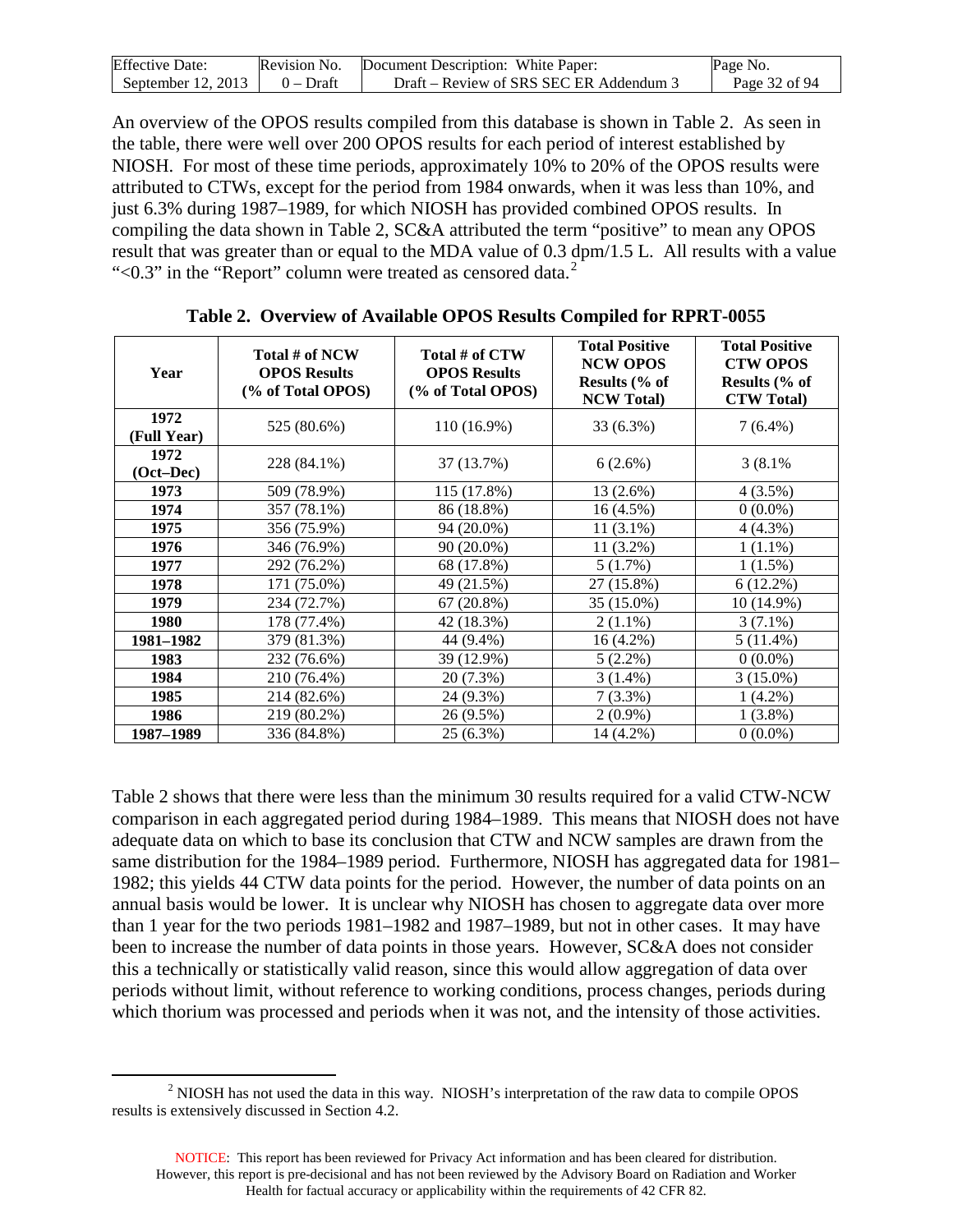| <b>Effective Date:</b> | Revision No. | Document Description: White Paper:      | Page No.      |
|------------------------|--------------|-----------------------------------------|---------------|
| September $12, 2013$   | $0 - Dr$ aft | Draft – Review of SRS SEC ER Addendum 3 | Page 33 of 94 |

By SC&A's count, 1981 has 34 OPOS values, while 1982 has only 18. The latter number is inadequate for a valid CTW-NCW comparison.

A further complication of aggregating results over long periods of time for estimating OPOS values in the specific instance of a thorium coworker model is that it increases the chance that exposures to trivalent actinides and thorium would be mixed up in the same OPOS result. Such results would have no practical utility for dose reconstruction, as is discussed in Section 5.2.

**Finding 8:** The number of CTW data points is less than 30 in each aggregated period during 1984–1989. This is less than the minimum number required for a valid comparison between CTWs and NCWs. Therefore, NIOSH's conclusion that CTW and NCW sample distributions are the same is not valid for this period. As a result, the coworker model based on this conclusion has not been shown to be valid for this period.

**Finding 9:** While NIOSH has not provided disaggregated data for 1981 and 1982, the number of CTW data points for 1982 is less than 30. Hence, the data for 1982 are also insufficient for a CTW-NCW distribution comparison.

**Finding 10:** Aggregating data over more than 1 year without reference to underlying processes and other data is not justifiable. NIOSH should provide a technical rationale for treating 1981– 1982 and 1987–1989 differently than other years. Aggregation over more than 1 year to increase the number of data points is not a suitable technical rationale. If no sound basis can be provided for aggregating data over more than 1 year, NIOSH should do annual aggregating for calculating OPOS values. This is important for evaluating NIOSH's conclusion that CTW and NCW data are drawn from the same distribution. Furthermore, aggregation over multiple years rather than a single year to estimate an OPOS value increases the risk that the result would represent a mix of thorium exposure and Am/Cm/Cf exposure, rendering it scientifically questionable.

### <span id="page-32-0"></span>**4.1.1 Type 1 and Type 2 Error Rates and Number of Measurements Needed – Theoretical Example**

SC&A agrees with NIOSH that 30 samples in each worker category is a necessary minimum for a comparison of the distributions of the data for two worker categories. But it may or may not be sufficient. It is important to explore the constraints imposed by the specific datasets on the comparison to make determination whether a given number of samples are adequate. Specifically, data requirements increase under certain circumstances.

Specifically, the rate of Type 2 errors, defined as a failure to reject the null hypothesis that the distributions are the same, rises with an increasing GSD for a given ratio of CTW to NCW GMs. The Wilcoxon Rank Sum (WRS) test was used to determine the Type 2 error rate for a given Type 1 error rate (defined as a failure to accept the null hypothesis when it is true). We applied this test to a test case when both groups of workers had 30 samples each and a fixed ratio of GMs. The results are described in this section. In Section 4.1.2, we describe results with actual SRS trivalent actinide bioassay data and varying numbers of samples for NCWs and CTWs in various years.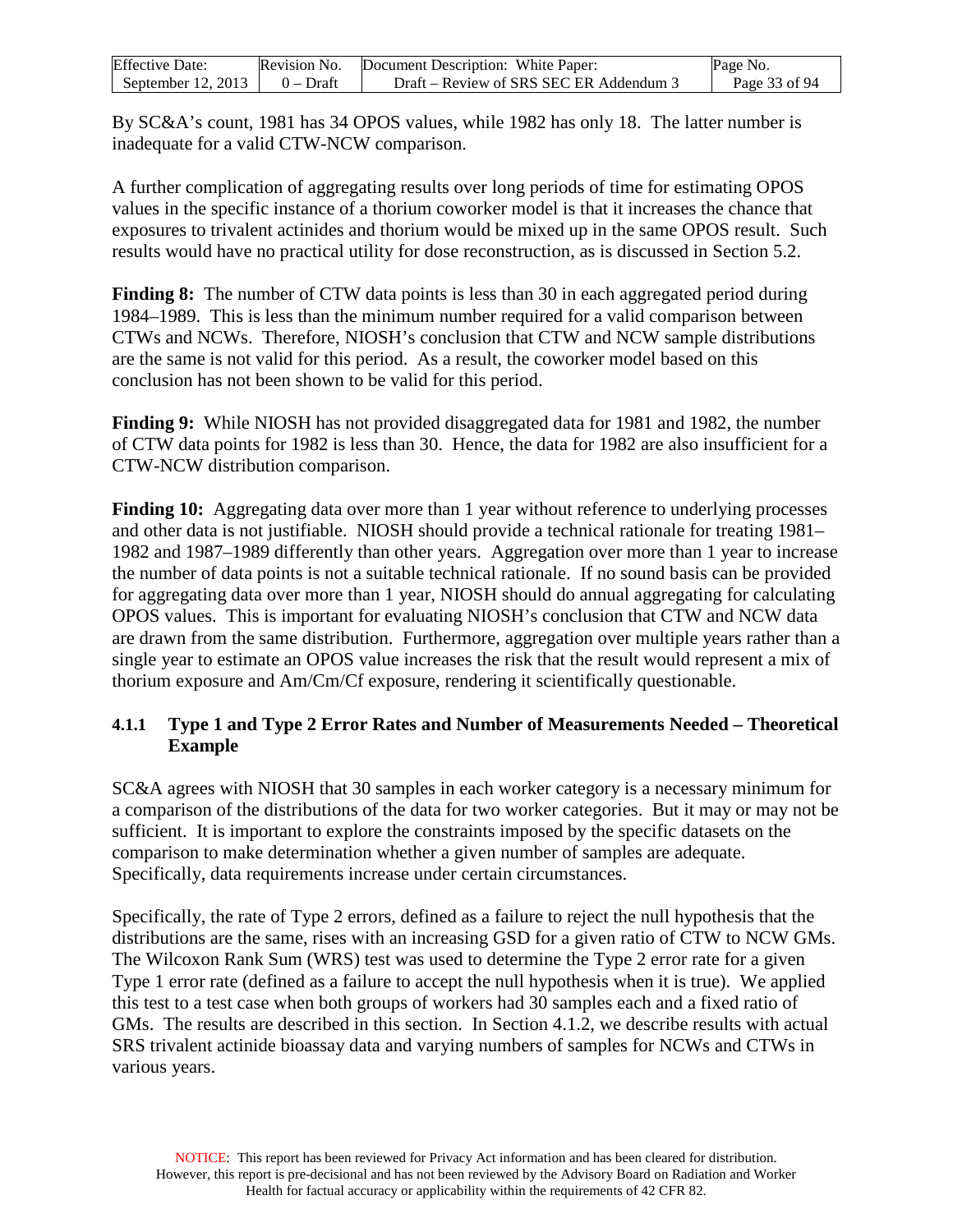| <b>Effective Date:</b> |              | <b>Revision No.</b> Document Description: White Paper: | Page No.      |
|------------------------|--------------|--------------------------------------------------------|---------------|
| September 12, 2013     | $0 - Dr$ aft | Draft – Review of SRS SEC ER Addendum 3                | Page 34 of 94 |

Table 3 shows the results of the WRS test for relatively small fractions of non-detects. When the number of results below MDA is low, Type 2 errors are less than 15% only when the GSD is less than about 4 (maintaining Type 1 errors at 5%). Low rates of Type 2 errors (less than 10% or 15%) at high GSDs can only be achieved at the expense of increasing Type 1 errors (incorrectly rejecting the hypothesis that the two distributions are the same). This is shown in Table 4, where a hypothetical illustration with each group having 30 samples is provided. **Note that it is the relationship of the ratio of the CTW to NCW GMs to the GSD for NCWs that is important**. We set the  $GM_{CTW}/GM_{NCW}$  ratio to 2.73 in all the above calculations in order to clearly illustrate the role of varying GSDs.

The problem of rising Type 2 errors at a given level of Type 1 error is exacerbated when the number of non-detects is high. Table 4 shows the results when the fraction of below MDA results is high (in the 67% to 84% range).

#### <span id="page-33-1"></span>**Table 3. Type 2 Error Rate (β) of the WRS Test using 30 Samples from Lognormal Distributions with a Low Detection Limit for Selected Values of Alpha**

| $(II_1=II_2=30$ and $UIM_2/UM_1=2.73)$ |       |            |       |       |       |                |
|----------------------------------------|-------|------------|-------|-------|-------|----------------|
| Low LOD= $0.5$                         |       | <b>GSD</b> |       |       |       |                |
| $\alpha$                               |       | 6          |       |       |       |                |
| 0.05                                   | 0.416 | 0.351      | 0.269 | 0.161 | 0.043 | ${}_{< 0.001}$ |
| 0.10                                   | 0.280 | 0.221      | 0.161 | 0.085 | 0.019 | ${}_{< 0.001}$ |
| 0.20                                   | 0.150 | 0.113      | 0.073 | 0.035 | 0.006 | ${}_{< 0.001}$ |
| 0.25                                   | 0.118 | 0.090      | 0.054 | 0.024 | 0.003 | ${}_{< 0.001}$ |
| % Nondetects                           | 28    | 26         | 24    | 21    | 16    | 8              |

 $(n_{1}=n_{2}=30 \text{ and CM.} / \text{CM.} = 2.73)$ 

Note: Shaded area indicates cases with  $\beta$  < 0.15 (i.e., a Type 2 error rate of < 15%). Source: Attachment C, Table 1.

#### <span id="page-33-2"></span>**Table 4. Type 2 Error Rate (β) of WRS Test using 30 Samples from Lognormal Distributions with a High Detection Limit for Selected Values of Alpha**

| $(n_1=n_2=30 \text{ and } GM_2/GM_1 = 2.73)$ |       |       |       |       |       |       |
|----------------------------------------------|-------|-------|-------|-------|-------|-------|
| High LOD= $4.0$                              |       |       | GSD   |       |       |       |
| $\alpha$                                     |       | 6     |       | 4     |       |       |
| 0.05                                         | 0.525 | 0.477 | 0.413 | 0.328 | 0.194 | 0.054 |
| 0.10                                         | 0.376 | 0.330 | 0.276 | 0.203 | 0.107 | 0.021 |
| 0.20                                         | 0.223 | 0.191 | 0.151 | 0.098 | 0.045 | 0.007 |
| 0.25                                         | 0.179 | 0.144 | 0.109 | 0.071 | 0.030 | 0.004 |
| % Nondetects                                 | 67    | 68    | 70    | 73    | 77    | 84    |

Note: Shaded area indicates cases with  $\beta$  < 0.15. Source: Table 2, Attachment C.

## <span id="page-33-0"></span>**4.1.2 Type 2 Error Rates in Selected Years using Actual Data but a Hypothetical Decision Level**

SC&A attempted to apply this analytical approach to examine the adequacy of available data in four of the years when the total number of CTW samples exceeds 30. We chose the years 1974,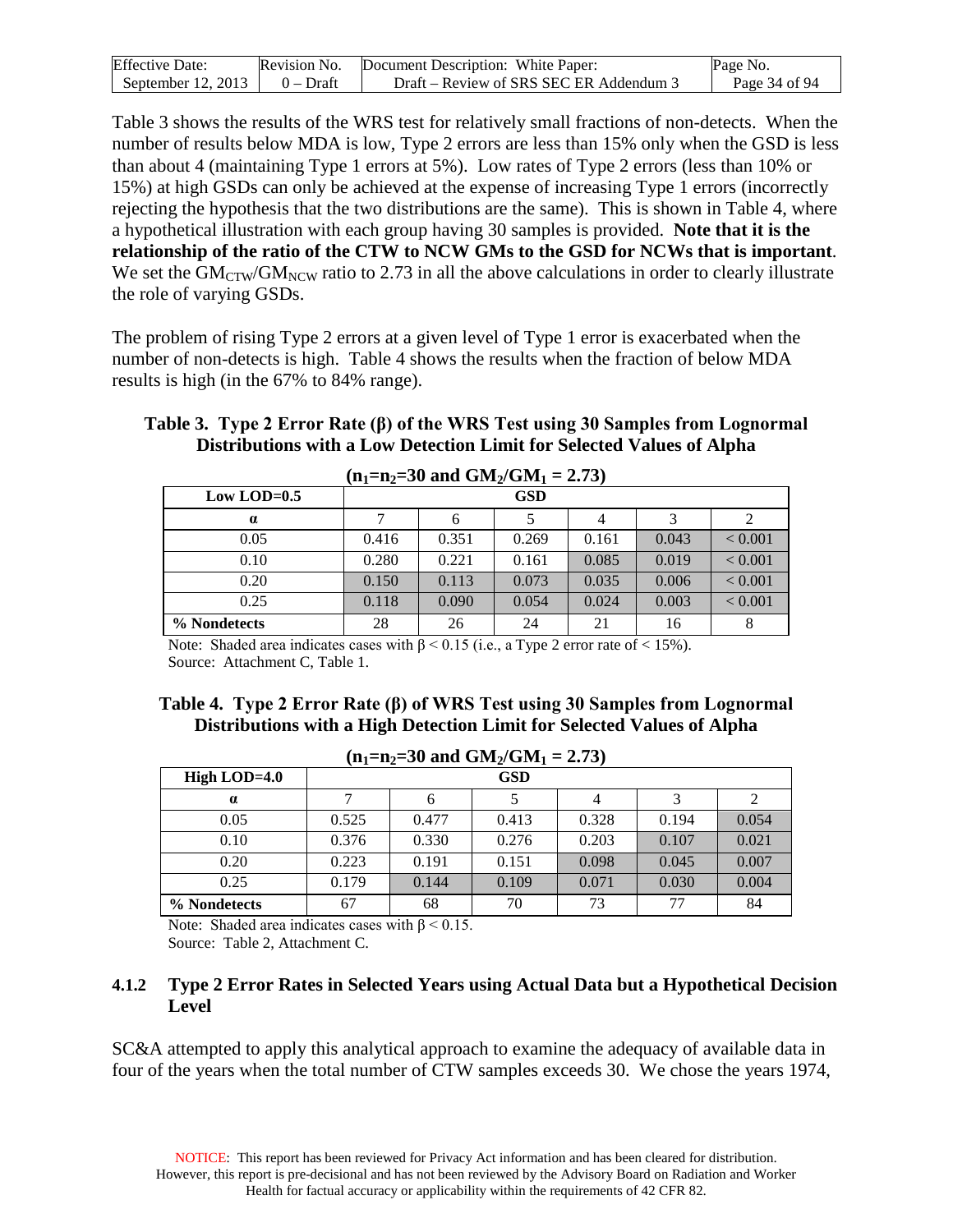| <b>Effective Date:</b> | Revision No. | Document Description: White Paper:     | Page No.      |
|------------------------|--------------|----------------------------------------|---------------|
| September 12, 2013     | 0 – Draft    | Draft – Review of SRS SEC ER Addendum. | Page 35 of 94 |

1976, 1977, and 1983 to apply the method illustrated in Section 4.1.1 to the available trivalent radionuclide monitoring data for NCWs and CTWs.

We tried to determine the number of CTW OPOS values in each year above the MDA for this analysis. However, there are no OPOS values greater than the MDA of 0.30 dpm per 1.5 L in 1974, 1983, and 1987–1989, and only one OPOS value above that in 1976 and 1977. The remaining years have a small number of values over the MDA, but no year has more than 10 (see Table 2). This makes an analysis using the MDA as the cutoff difficult since there are not a sufficient number of points above the MDA to estimate a lognormal GM and GSD.

Internal dosimetry practice also uses a "decision level" (DL) that is below the MDA (see the equations for these parameters on pp. 10-10 and 10-11 of Internal Dosimetry 2001). A hypothetical DL of 0.10 dpm per 1.5 L was selected to conduct the analysis since it provided a sufficient number of values over the DL to estimate a GM and a GSD for each group of workers in each year. We stress that this value is used for illustrative purposes only to bind the data into "greater than or equal to" and "less than" categories. The purpose is to examine the sensitivity of the error rates to varying GM ratios and GSDs based on actual CTW and NCW trivalent radionuclides data for the 1972–1989 period.

A simulation was conducted to estimate the power of the WRS test using lognormal distributions with the estimated GMs and GSDs in 1974, 1976, 1978, and 1983. Table 5 shows the number of samples for NCWs and CTWs in each of these 4 years. The number is greater than 30 in all cases.

| Year | <b>Number of NCW samples</b> | <b>Number of CTW samples</b> |
|------|------------------------------|------------------------------|
| 1974 | 357                          | 86                           |
| 1976 | 346                          | 90                           |
| 1978 |                              | 49                           |
| 1983 | າາ                           | 39                           |

<span id="page-34-0"></span>**Table 5. Number of NCW and CTW samples in 1974. 1976, 1978, and 1983**

The simulation results for 1974, 1976, 1978, and 1983 are summarized in Table 6. The Type 1 error is controlled at 5% in all cases. In other words, for all the results shown, the probability of incorrectly rejecting the hypothesis that the distributions are the same is kept at 5%. We are testing for the probability that this hypothesis will be incorrectly accepted—that is, the probability that we will incorrectly conclude that the two distributions are the same when they are not. We can conclude with high confidence that the distributions are the same when both errors are low. In the present case, the Type 1 error is maintained at 5%, and is low by the nature of the test.

The first column shows the ratio of the GMs of the two groups of workers  $(GM_{CTW}/GM_{NCTW})$ . This ratio is a measure of the difference in location of the two distributions. All ratios in this column are greater than 1 and the CTW distribution has a higher GM than the NCW distribution in each of these 4 years. Whether the test can detect this difference depends on two factors: the ratio of the GMs (*delta*) and the magnitude of the variability (GSD) in the datasets (*sigma*). The GM ratio is used here as a measure of the size of the difference (*delta*). We use the GMs of the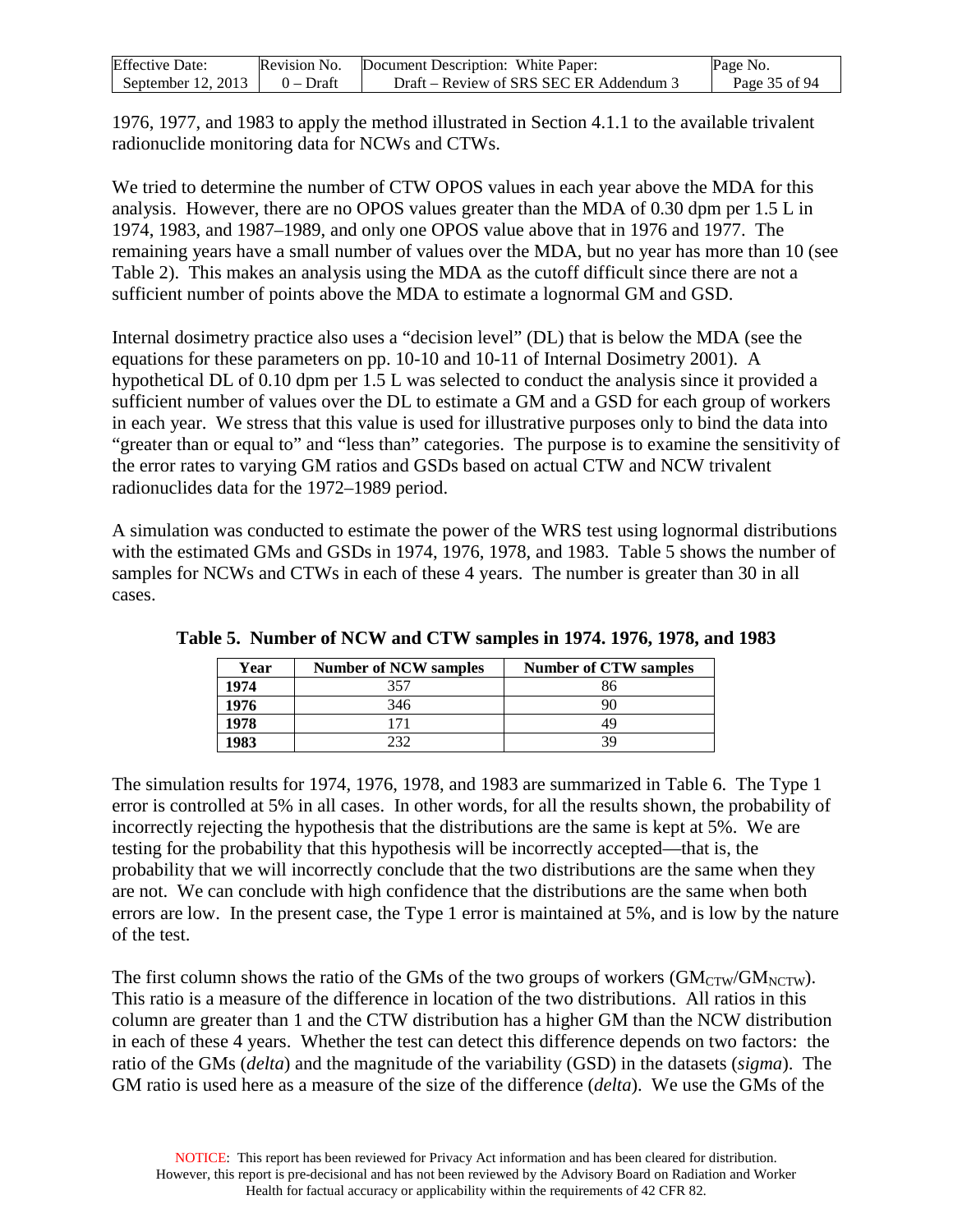| <b>Effective Date:</b> | Revision No. | Document Description: White Paper:    | Page No.      |
|------------------------|--------------|---------------------------------------|---------------|
| September 12, 2013     | 0 – Draft    | Draft – Review of SRS SEC ER Addendum | Page 36 of 94 |

two GSDs,<sup>[3](#page-35-1)</sup> which are shown in the second column. This term (*sigma*) is used as a summary measure of the variability in the two datasets. The ratio of delta to sigma is shown in the next column. A small value of *delta/sigma* indicates that it will be difficult to resolve the difference in the two distributions because the GM difference is small relative to the variability. When *delta/sigma* is large, the difference is more easily detected, because the GM difference is large relative to the variability. The years with smaller values of *delta/sigma* are expected to have larger Type 2 errors, and vice versa.

The final columns show the simulation results. The probability of accepting the null hypothesis when it is not true is called a Type 2 error and is shown in the fifth column. The final column shows the probability of rejecting the null hypothesis. This is the correct test outcome, since the GM of the CTWs exceeds the GM of the NCWs in all 4 years. The Type 2 error rate is low in 1974 and 1983, years with the two highest values of *delta/sigma* (3.6 and 1.5). The Type 2 error rate is very high in 1976 and 1978, years with the lowest *delta/sigma* ratios (0.9 and 0.3).

<span id="page-35-0"></span>

| Year | <b>GM Ratio</b><br>(CTW/NCW)<br>(delta) | GM<br>of GSDs<br>(sigma) | delta/sigma | <b>Probability of</b><br><b>Accepting Null when</b><br>it is not true $(\% )$<br>(Incorrect Decision,<br><b>Type 2 Error</b> ) | <b>Probability of</b><br><b>Rejecting Null when</b><br>it is not true $(\% )$<br>(Correct Decision) |
|------|-----------------------------------------|--------------------------|-------------|--------------------------------------------------------------------------------------------------------------------------------|-----------------------------------------------------------------------------------------------------|
| 1974 | 19.9                                    | 5.5                      | 3.6         | 7.6                                                                                                                            | 92.4                                                                                                |
| 1976 | 3.1                                     | 3.4                      | 0.9         | 80.7                                                                                                                           | 19.3                                                                                                |
| 1978 | 1.5                                     | 4.5                      | 0.3         | 97.4                                                                                                                           | 2.6                                                                                                 |
| 1983 | 3.7                                     | 2.4                      |             | 2.3                                                                                                                            | 97.7                                                                                                |

**Table 6. Summary of Simulation Results for 1974, 1976, 1978 and 1983**

Figure 1 shows the comparison of the test outcomes in the 4 years graphically. In this figure, the years are ordered in terms of the *delta/sigma* ratio. Years with a high *delta/sigma* show a high rate of correct decisions (right bar) and a corresponding low rate of incorrect decisions (left bar), and vice versa. The smallest delta/sigma ratio, 0.3, is in 1978. In that year, the probability of incorrectly accepting the null hypothesis is very high—greater than 90%. The Type 2 error is also very high—above 80% in 1976. It is low in both 1974 and 1983.

In summary, our examples show that it is essential to examine the Type 2 error rate even when the number of samples is above 30. Indeed, our case studies for these years show that the number of CTW samples is a less important parameter than the delta/sigma ratio, provided the number of samples is greater than 30. For instance, the Type 2 error rate is lowest in 1983, when the number of CTW samples is the lowest of the 4 years (at 39), but the delta/sigma ratio was high (1.5). The year 1976 had 90 CTW samples, but a low delta/sigma ratio; the Type 2 error rate was above 80%.

<sup>&</sup>lt;sup>3</sup> The GM of the two GSDs =  $SQRT(GSD_{CW} * GSD_{NCW})$ .

<span id="page-35-1"></span>NOTICE: This report has been reviewed for Privacy Act information and has been cleared for distribution. However, this report is pre-decisional and has not been reviewed by the Advisory Board on Radiation and Worker Health for factual accuracy or applicability within the requirements of 42 CFR 82.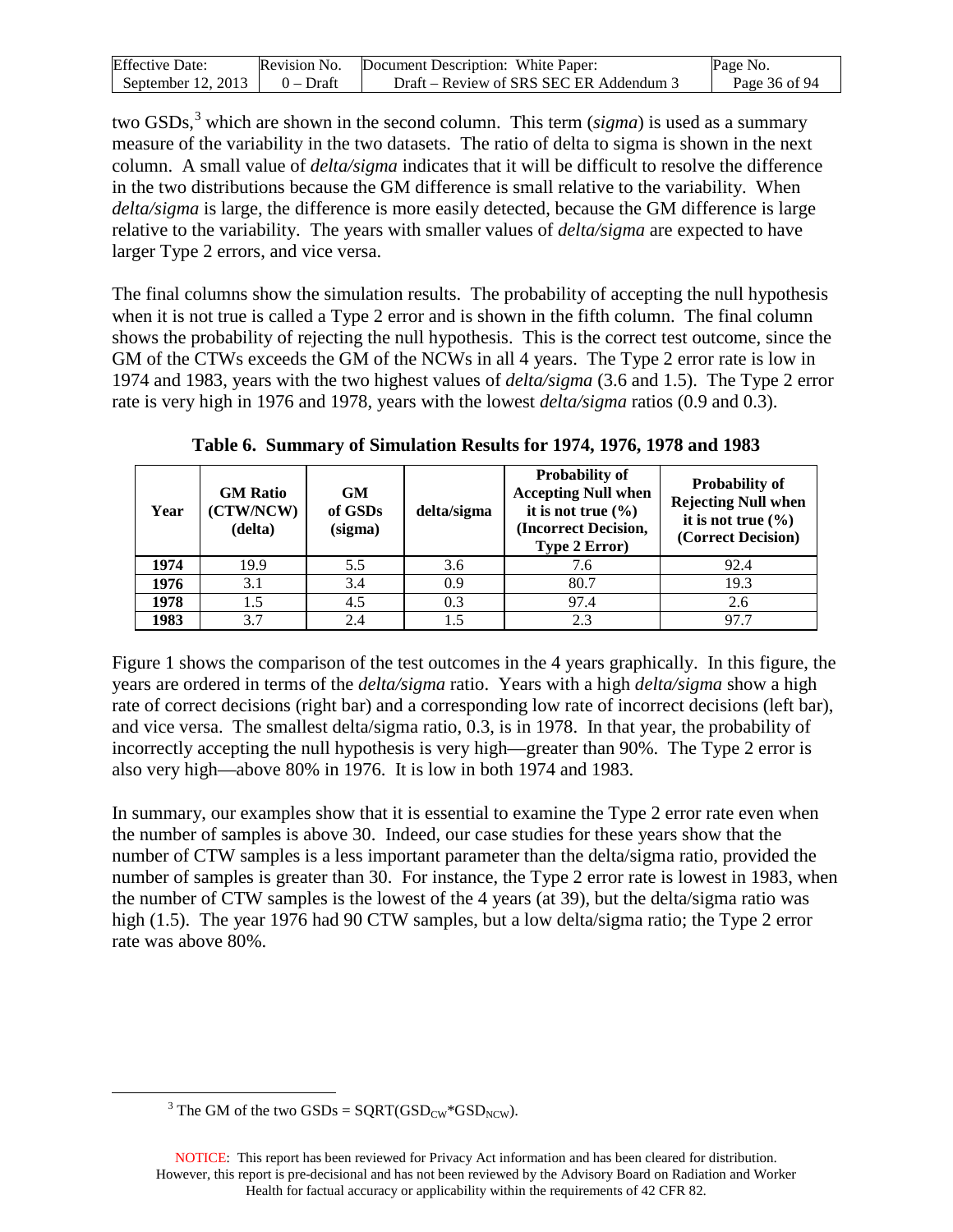| <b>Effective Date:</b> | Revision No. | Document Description: White Paper:      | Page No.      |
|------------------------|--------------|-----------------------------------------|---------------|
| September 12, 2013     | $0 - Draft$  | Draft – Review of SRS SEC ER Addendum 3 | Page 37 of 94 |



**Figure 1. Summary of Simulation Results for 1974, 1976, 1978 and 1983**

Finding 11: NIOSH has not demonstrated that the number of CTW samples is sufficient to simultaneously maintain low levels of Type 1 and Type 2 errors (for instance, less than 5% for Type 1 errors and less than 15% for Type 2 errors) even in the years when CTWs have more than 30 samples. SC&A's analysis indicates that when the geometric standard deviation (GSD) is much larger than the ratio of CTW to NCW geometric means (GMs), the rate of Type 2 errors will tend to be high. Type 2 errors occur when the null hypothesis (distributions are the same) is incorrectly accepted.

**Finding 12:** In some years, the number of data points is inadequate to make a valid comparison between CTWs and NCWs in regard to trivalent actinide data distributions, even when there are more than 30 data points. In other cases, there are sufficient data. NIOSH has not analyzed the problem of data adequacy as a function of relative GM and GSD values. Such an analysis is essential for evaluating data adequacy for comparing CTW and NCW distributions.

#### **4.2 MINIMUM DETECTABLE ACTIVITY AND CENSORED RESULTS**

SC&A could not make a definitive analysis of the problem of the number of CTW samples that would be needed in each year because NIOSH does not use any specific value for censoring the data. SC&A sent an inquiry on this matter to NIOSH (Makhijani 2013b).

In the analysis in Section 4.1, we used 0.1 dpm/1.5 L as the level at which the data would be censored. As noted, this is a hypothetical value. Since it was unclear what level NIOSH was using, SC&A sent the NIOSH staff an e-mail inquiry. NIOSH's response raises a host of questions about the statistical basis of the OPOS data—whether it is scientifically reasonable or claimant favorable, and whether it is in conformity with normal NIOSH dose reconstruction practices for individuals.

Specifically, NIOSH responded as follows: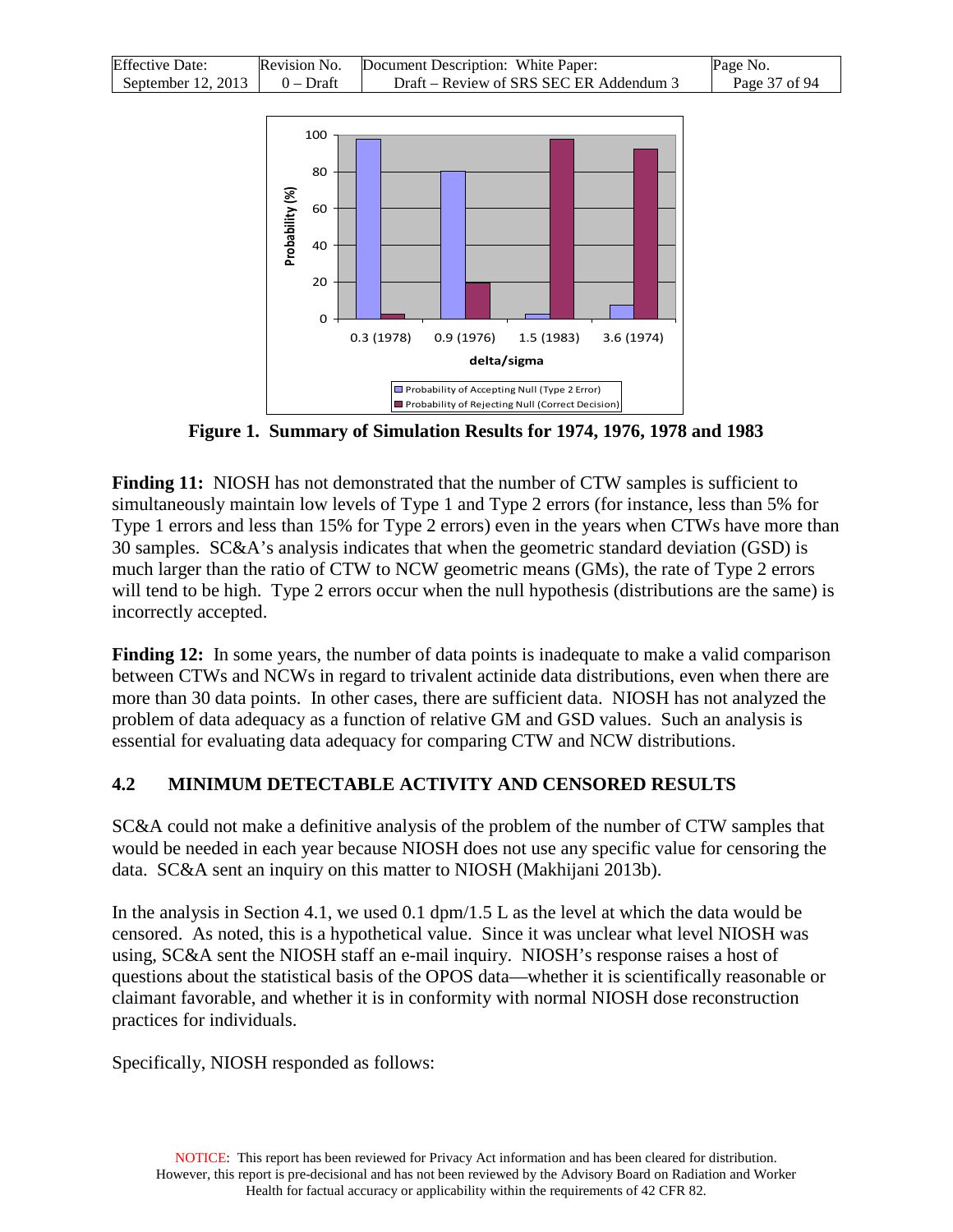| <b>Effective Date:</b> |             | Revision No. Document Description: White Paper: | Page No.      |
|------------------------|-------------|-------------------------------------------------|---------------|
| September 12, 2013     | $0 - Draff$ | Draft – Review of SRS SEC ER Addendum 3         | Page 38 of 94 |

*Uncensored results can be above or below the MDA and are used in the averaging at face value, whether negative, positive, >MDA, or <MDA. Being above or below the MDA has nothing to do with whether the value is censored. Per ORAUT-RPRT-0053* [ORAUT 2012b]*, an OPOS result for an individual is treated as an uncensored value if any of the results averaged together are uncensored. The OPOS result is treated as a censored result only if all the results averaged together are censored.*

*Censored results tend to be censored at the MDA, which is where the confusion may begin. A censored result is assumed to be equal to the MDA value (or the value at which the result is censored, if different) for the purposes of averaging. <MDA values are assumed to be equal to the MDA only if they are reported as "<" values, i.e., censored. If an actual value is reported that is below the MDA, then that actual value is used.*

*In summary for OPOS methodology, we use values both above and below the MDA because we believe that for averaging purposes all of the analytical information available should be used.* [Makhijani 2013b]

In SC&A's view, there are two levels at which data could be censored for estimating the "Maximum Possible Mean" in the OPOS methodology:

- (1) The MDA
- (2) The DL, which is generally less than the MDA (see Internal Dosimetry 2001, pp. 10-10 and p. 10-11).

It is clear from the NIOSH e-mail quote above that NIOSH uses neither. Rather, NIOSH takes calculated numbers from logbooks at face value for averaging, even when the logbook entry under the term "Report" is a censored value. Using this process, NIOSH includes in their average arithmetically negative values and zeros.<sup>[4](#page-37-0)</sup> There are a number of problems with this approach to estimating averages that are meant for dose estimation.

First and fundamentally, this method can yield scientifically meaningless results in some cases. Consider, for instance, an employee with 1 year of data and all zero or negative results. Taking the reported result at face value would result in a negative radiation dose—obviously a scientifically meaningless result.

To gain perspective on the prevalence of "negative" OPOS results, SC&A compiled the number of such results by year and by job classification. This is shown in Table 7.

<span id="page-37-0"></span><sup>&</sup>lt;sup>4</sup> Negative values are not in themselves wrong. The calculated result is sometimes negative because the values are net of background. When the gross counts are less than the background, a negative number results. Counts for both the analyte and the tracer are taken into account. See equations for A (activity being measured) and R (fraction of the tracer recovered) in Internal Dosimetry 2001 on p. 10-10.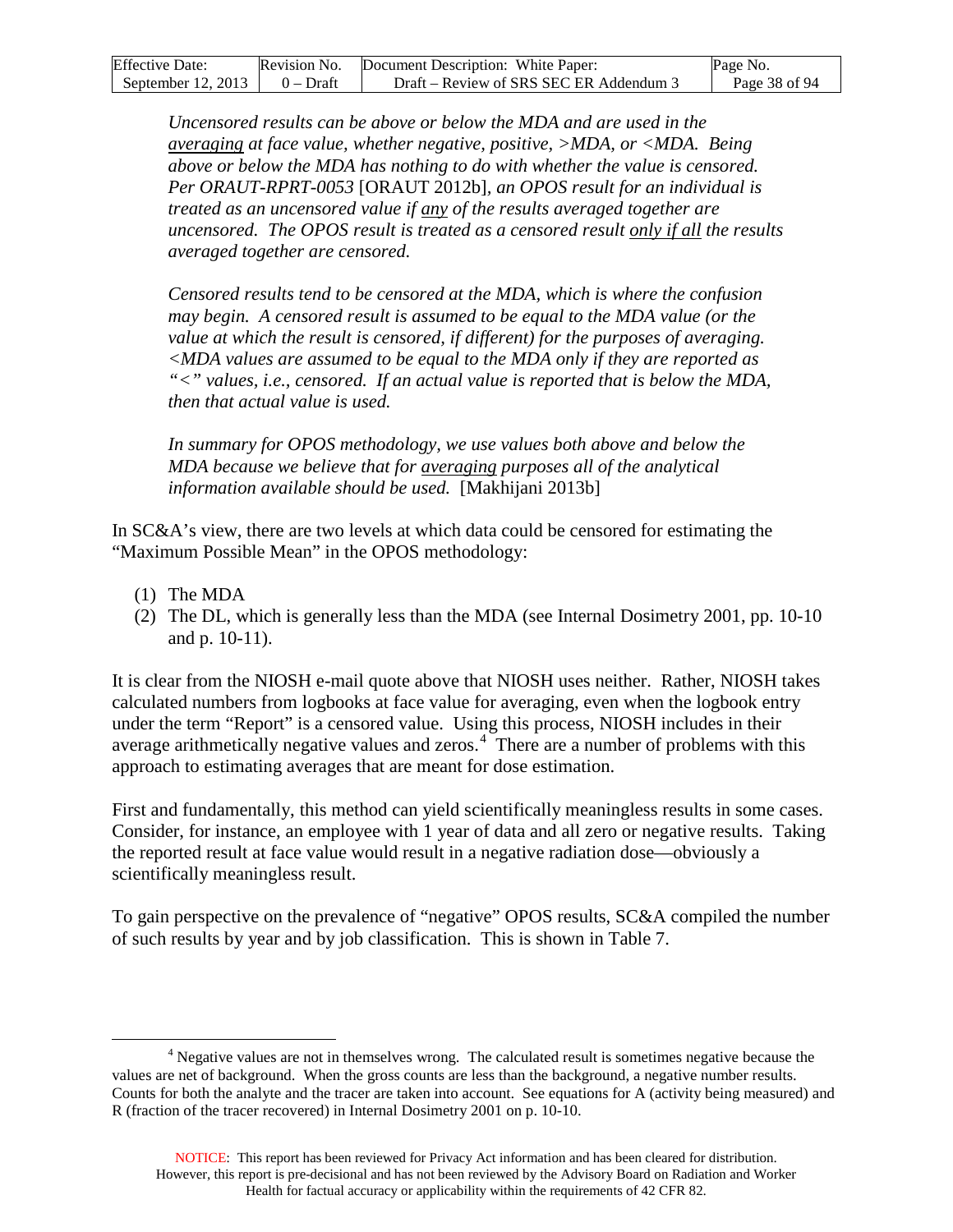| <b>Effective Date:</b> |             | Revision No. Document Description: White Paper: | Page No.      |
|------------------------|-------------|-------------------------------------------------|---------------|
| September $12, 2013$   | $0 - Draff$ | Draft – Review of SRS SEC ER Addendum 3         | Page 39 of 94 |

| <b>Time Period</b> | # Negative OPOS Results<br>(% of Total OPOS Results) |             |  |
|--------------------|------------------------------------------------------|-------------|--|
|                    | <b>NCW</b>                                           | <b>CTW</b>  |  |
| 1972-1974          | $0(0.0\%)$                                           | $0(0.0\%)$  |  |
| 1975               | 15 (4.2%)                                            | $4(4.3\%)$  |  |
| 1976-1980          |                                                      |             |  |
| 1981-1982          | $1(0.3\%)$                                           | $0(0.0\%)$  |  |
| 1983               | 92 (39.7%)                                           | 13 (33.3%)  |  |
| 1984               | 112 (53.3%)                                          | $9(45.0\%)$ |  |
| 1985               | 120 (56.1%)                                          | $6(25.0\%)$ |  |
| 1986               | 162 (74.0%)                                          | 15 (57.7%)  |  |
| 1987-1989          | 14 (4.2%)                                            | $0(0.0\%)$  |  |

#### **Table 7. Number of "Negative" Calculated OPOS Results by Time Period**

As seen in Table 7, the observed negative OPOS values were mostly restricted to the 1983–1989 timeframe, with some negative values also observed in 1975 and 1981–1982. The 1983 to 1986 period showed the highest incidence of negative OPOS values. In 1986, nearly three-fourths of all OPOS results for NCWs were negative.

In two instances, large negative OPOS values were reported; one OPOS CTW result was -69.73 dpm/1.5 L (in 1983) and one OPOS NCW result was -73 dpm/1.5 L (in 1984). SC&A believes these numbers may contain transcription or interpretation errors of the raw data. The former OPOS value, for instance, contains a raw data point equal to -210 dpm/1.5 L. They are so large in negative territory as to render the arithmetic average of all OPOS results for those worker categories negative for those years. Indeed, in the case of the 1983 result, the arithmetic average of all NCW and CTW OPOS results is negative.

Second, even when there are no negative or zero reported results, taking values below some minimum, such as the DL or MDA, at face value, would yield dose estimates that are systematically claimant unfavorable. The problem even affects many of those cases that had one of the measurements on a urine sample that was above the MDA. By SC&A's count, 54% of the urine samples that contained an above MDA measurement also had a below MDA measurement that was included in the sample average.

In recognition of the problem of below MDA measurements, it is standard practice for NIOSH to use a value of MDA/2 as the expected value of the bioassay when the reported result is below the MDA in individual dose reconstructions (ORAUT 2007, OCAS 2002). Specifically, NIOSH's internal dose reconstruction procedure prescribes the following methods that involved the use of a value of half the detection limit:

*To calculate a missed dose, a chronic intake throughout the possible exposure period is assumed.*

*The specific dates can vary depending on the bioassay method's MDA over time.*

*If the detection threshold changes through the intake period, the following must be considered in determining the chronic intake:*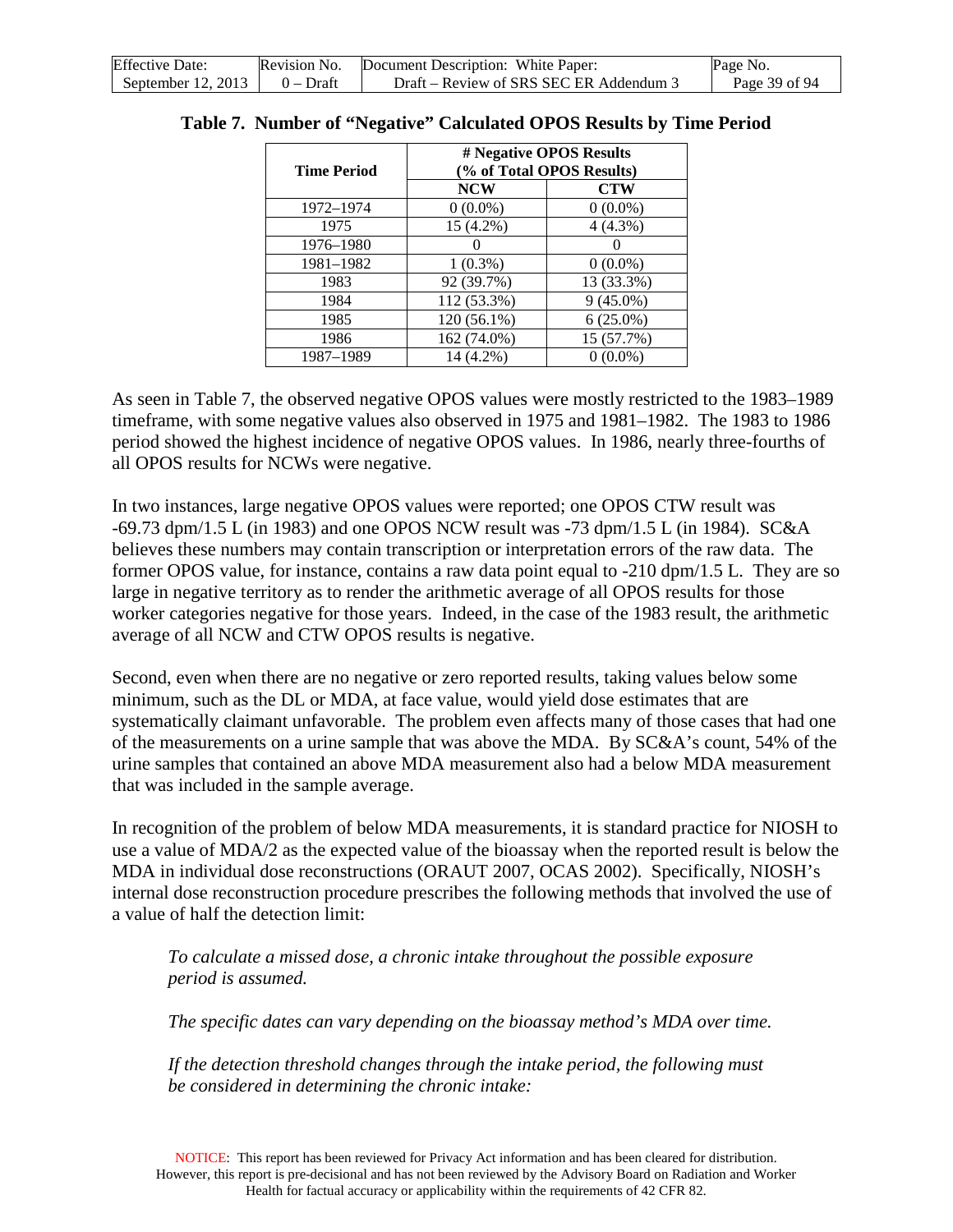| <b>Effective Date:</b> | Revision No. | Document Description: White Paper:      | Page No.      |
|------------------------|--------------|-----------------------------------------|---------------|
| September $12, 2013$   | $0 - Dr$ aft | Draft – Review of SRS SEC ER Addendum 3 | Page 40 of 94 |

- *If the detection threshold decreases over time and the radionuclide/absorption type reaches equilibrium slowly in the compartment of interest (e.g., in urine: Type M or S plutonium/ transuranics or Type S uranium), perform the fit using the date of the last sample and half of the associated detection threshold, assuming a single chronic intake for the entire potential exposure period.*
- *If the detection threshold decreases over time for radionuclide/absorption types that reach equilibrium rapidly, or if the detection threshold increases over time, use IMBA to determine chronic intakes applicable to each period…*

*– Perform the fit assigning half of the associated detection threshold to the date of the last sample in each period.* [ORAUT 2007, p. 15] [Emphasis added]

*…*

The basic NIOSH internal dosimetry guideline, issued as far back as 2002 to provide dose reconstruction guidance, describes a claimant-favorable approach ("likely a high estimate") when "there is a large deficiency of information." It prescribed "a target value that is  $\frac{1}{2}$  the detection limit (LD-1.645 $*0.3*$ LD = 0.5 $*$ LD)" (OCAS 2002, p. 32). This is not as claimant favorable as the approach in the more recent external dose guidance for readings less than the limit of detection (LOD) (see Section 4.2.1), but still a technically defensible way of handling less than MDA data.

The NIOSH internal dose reconstruction procedure also specifies a complex approach to the use of deterministic values that are less than MDA or the LOD in the dosimetry record. The MDA is entered into the software for estimating dose, but the number of times it is entered is limited, so that repeated MDA results do not dilute the weight of above MDA results:

*In IMBA, for results <MDA, Measurement Result = MDA value, Data Type = "<LOD." Include the first negative (<MDA) result following each set of positive*  results. If there are multiple positive results, include no more than two negative *results. For fewer than five consecutive positive results, include only one negative result. Use of additional "<LOD" results, particularly for chronic exposures, frequently yields a fit that appears to underestimate the general trend of the data. Note that the presence of a result less than the MDA does not mean that a new intake must be assigned for the next result greater than the MDA.* [ORAUT 2007, p. 12] [Emphasis added]

In the above quote, NIOSH actually uses the term "negative results" to mean results that are less than the MDA, rather than arithmetically negative results. Entering the MDA in the input data for below MDA results in the way described in the above quote will result in the software assigning a distribution to the below MDA results that would not extend to arithmetically negative numbers, since lognormal or triangular distributions are normally used; it would be expected to yield technically reasonable results.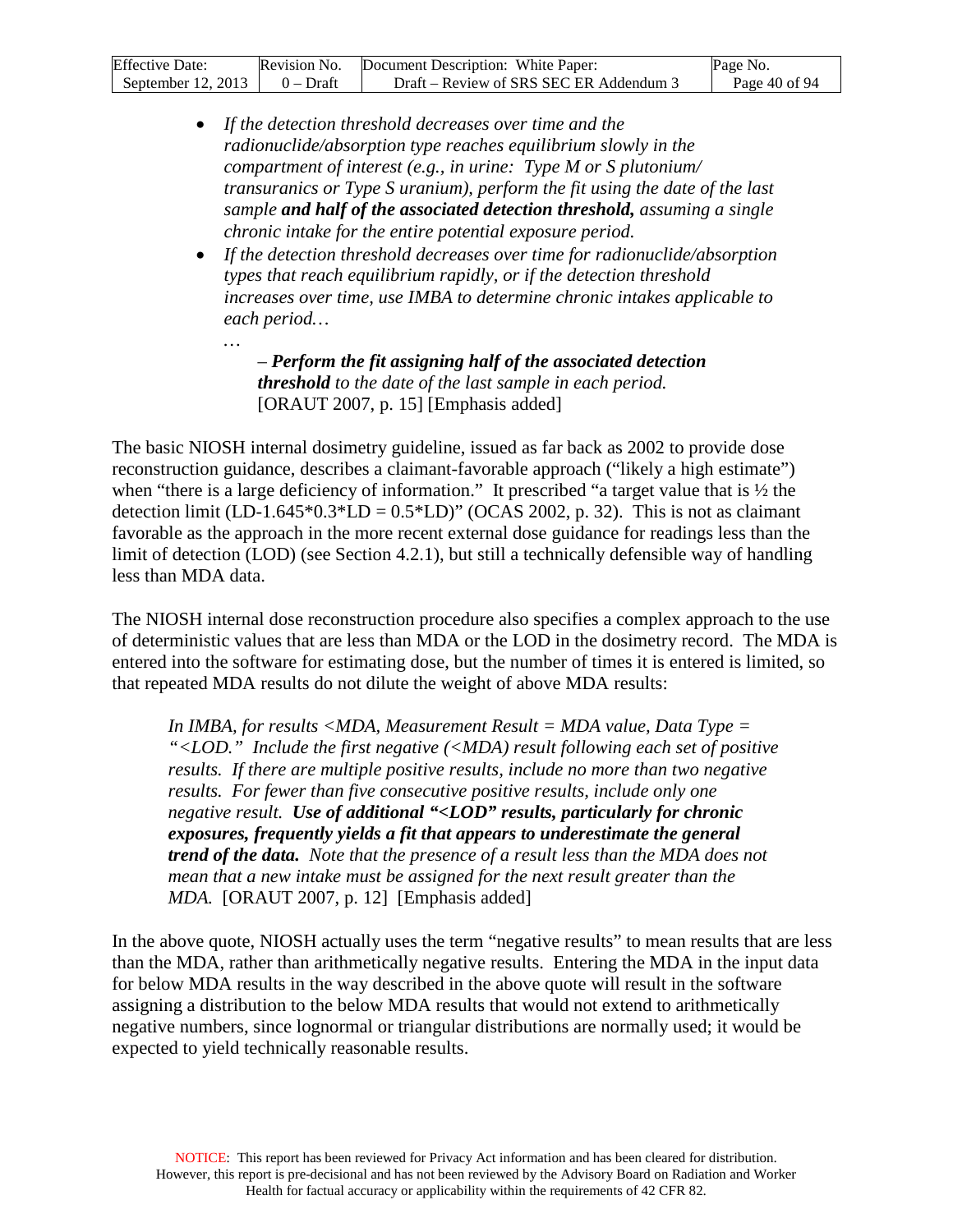| <b>Effective Date:</b> | Revision No. | Document Description: White Paper:    | Page No.      |
|------------------------|--------------|---------------------------------------|---------------|
| September $12, 2013$   | $0$ – Draft  | Draft – Review of SRS SEC ER Addendum | Page 41 of 94 |

There are some cases where the internal dose reconstruction procedure allows the use of a <MDA result as a measured result. This is in the context of many positive results:

*If the majority of results are positive and scattered throughout the intake period (with no more than a few consecutive <MDA results), use all results to do the intake assessment. If the data are not censored (results <MDA are recorded as measured rather than as a "<" value or as the MDA), enter the result as recorded with a Data type = Real. Otherwise, enter the MDA for the value and mark it <LOD.* [ORAUT 2007, p. 13] [Emphasis added]

Results that are not "censored" (i.e., below MDA recorded as real results) are only to be used when most results are positive throughout intake period. This does not describe SRS trivalent actinide urine data, where the vast majority of results are below the MDA. As a result, the above ORAUT 2007 guidance that would permit <MDA data at face value is not applicable to the SRS trivalent actinide dataset.

There is no guidance in ORAUT 2007 about the use of values that are arithmetically less than zero.

SC&A has reviewed a large number of dose reconstructions and has found that the use of MDA/2 when the bioassay result is below the MDA is standard practice. SC&A can provide examples to the Work Group or NIOSH if that should be deemed desirable or necessary.

To illustrate the above points, SC&A compiled the logbook data, the data in the worker records sent by the Department of Energy (DOE) to NIOSH, and the OPOS value calculated by NIOSH for five workers.<sup>[5](#page-40-0)</sup> The data are shown in Tables 8 through 12.

| <b>Sample</b>      | <b>Logbook Raw</b> | Logbook "Report" | <b>NIOSH-Calculated</b> | <b>Value Supplied in</b> |
|--------------------|--------------------|------------------|-------------------------|--------------------------|
| <b>Bottle Date</b> | Result(s)          | <b>Result</b>    | <b>OPOS Result</b>      | <b>DOE Records</b>       |
| 2/6/1973           | 0.017              | < 0.3            | 0.094                   | < 0.3                    |
| 7/12/1973          | 0.23, 0.111        | < 0.3            |                         | < 0.3                    |
| 1/15/1974          |                    | < 0.3            | 0.07                    | < 0.3                    |
| 9/18/1974          | 0, 0.27            | < 0.3            |                         | < 0.3                    |
| 1/27/1975          | 0.038, 0           | < 0.3            | 0.010                   | < 0.3                    |
| 7/10/1975          |                    | < 0.3            |                         | < 0.3                    |
| 5/3/1976           |                    | < 0.3            |                         | < 0.3                    |
| 7/12/1976          |                    | < 0.3            | $\Omega$                | < 0.3                    |
| 11/4/1977          | 0.046              | < 0.3            | 0.046                   | Not Found                |

**Table 8. Detailed Comparison of Logbook Urinalysis Results (dpm/1.5 L) versus DOE-Supplied Claimant Records, Case 1**

<span id="page-40-0"></span> <sup>5</sup> There are claims for all five workers and therefore the data are available in NIOSH's database called NOCTS. Claim numbers have been removed in this report to protect privacy, but can be supplied to the Board and NIOSH.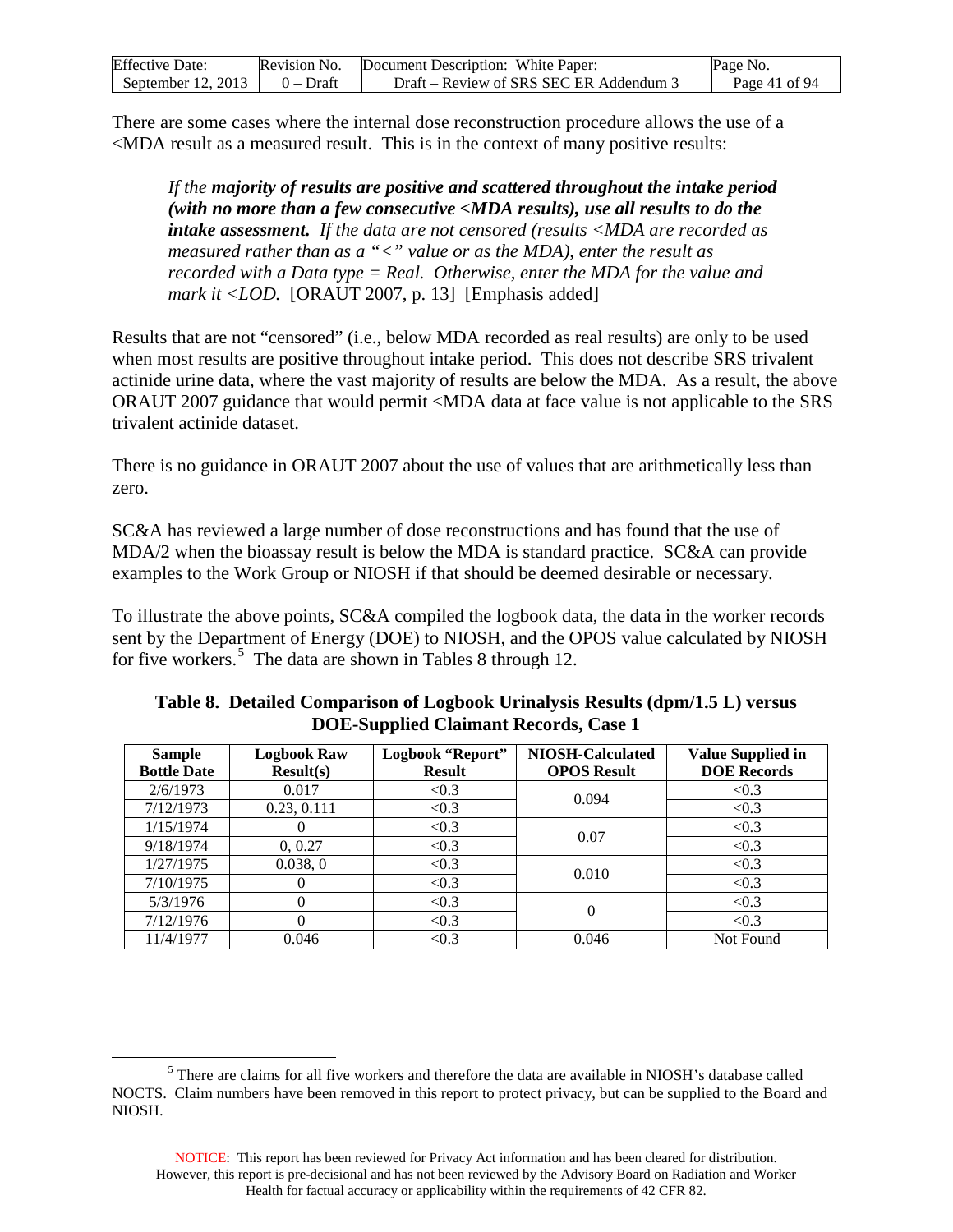| <b>Effective Date:</b> | Revision No. | Document Description: White Paper:      | Page No.      |
|------------------------|--------------|-----------------------------------------|---------------|
| September 12, 2013     | $0 - Dr$ aft | Draft – Review of SRS SEC ER Addendum 3 | Page 42 of 94 |

#### **Table 9. Detailed Comparison of Logbook Urinalysis Results (dpm/1.5 L) versus DOE-Supplied Claimant Records, Case 2**

| <b>Sample Bottle</b><br>Date | <b>Logbook Raw</b><br>Result(s) | Logbook "Report"<br><b>Result</b> | <b>NIOSH-Calculated</b><br><b>OPOS Result</b> | <b>Value Supplied in</b><br><b>DOE</b> Records |
|------------------------------|---------------------------------|-----------------------------------|-----------------------------------------------|------------------------------------------------|
| 2/7/1973                     | 0.026                           | < 0.3                             | 0.009                                         | < 0.3                                          |
| 7/12/1973                    |                                 | < 0.3                             |                                               | < 0.3                                          |
| 10/15/1973                   | 0                               | < 0.3                             |                                               | < 0.3                                          |
| 1/28/1974                    | 0                               | < 0.3                             | 0                                             | < 0.3                                          |
| 7/8/1974                     | $\Omega$                        | < 0.3                             |                                               | < 0.3                                          |
| 1/9/1975                     | 0.078                           | < 0.3                             | 0.069                                         | < 0.3                                          |
| 7/8/1975                     | 0.06                            | < 0.3                             |                                               | < 0.3                                          |
| 1/7/1976                     | 0                               | < 0.3                             | 0                                             | < 0.3                                          |
| 4/11/1977                    |                                 | < 0.3                             | 0                                             | < 0.3                                          |
| 5/18/1978                    | 0.371, 0.309                    | $0.3^6$                           | 0.34                                          | 0.3                                            |
| 8/7/1984                     | $-0.037$                        | < 0.3                             | $-0.037$                                      | < 0.3                                          |

Additional note: Claimant DOE files contain additional bioassay results attributed to different Payroll ID#. These were considered two separate workers in the OPOS calculation.

| Table 10. Detailed Comparison of Logbook Urinalysis Results (dpm/1.5L) versus DOE- |
|------------------------------------------------------------------------------------|
| <b>Supplied Claimant Records, Case 3</b>                                           |

| <b>Sample</b><br><b>Bottle Date</b> | <b>Logbook Raw</b><br>Result(s) | Logbook "Report"<br><b>Result</b> | <b>NIOSH-Calculated</b><br><b>OPOS Result</b> | <b>Value Supplied in</b><br><b>DOE Records</b> |
|-------------------------------------|---------------------------------|-----------------------------------|-----------------------------------------------|------------------------------------------------|
| 1/23/1973                           | 0, 0.129, 0.009                 | < 0.3                             |                                               | < 0.3                                          |
| 1/25/1973                           | 0, 0.111, 0, 0,<br>0.171, 1.3   | < 0.3                             |                                               | < 0.3                                          |
| 5/19/1973                           | 0, 0                            | < 0.3                             | 0.062                                         | < 0.3                                          |
| 8/15/1973                           | 0, 0                            | < 0.3                             |                                               | < 0.3                                          |
| 11/19/1973                          | 0, 0                            | < 0.3                             |                                               | < 0.3                                          |
| 5/6/1974                            | 0.027                           | < 0.3                             |                                               | < 0.3                                          |
| 11/4/1974                           | $\Omega$                        | < 0.3                             | 0.0135                                        | < 0.3                                          |
| 4/29/1975                           | 0.163                           | < 0.3                             |                                               | < 0.3                                          |
| 5/5/1975                            | $\theta$                        | < 0.3                             | 0.054                                         | < 0.3                                          |
| 11/11/1975                          | $\theta$                        | < 0.3                             |                                               | < 0.3                                          |
| 4/6/1976                            | $\theta$                        | < 0.3                             | 0.029                                         | < 0.3                                          |
| 11/4/1976                           | 0, 0.116                        | < 0.3                             |                                               | < 0.3                                          |
| 7/18/1977                           | $\Omega$                        | < 0.3                             | $\theta$                                      | < 0.3                                          |
| 6/13/1978                           | $\Omega$                        | < 0.3                             | $\Omega$                                      | < 0.3                                          |
| 5/6/1980                            | 0.047                           | < 0.3                             | 0.047                                         | < 0.3                                          |

<span id="page-41-0"></span> <sup>6</sup> The "Remarks" column in the logbook contains "0.34," several other entries in this logbook have the "Report" values carried out to two decimal places.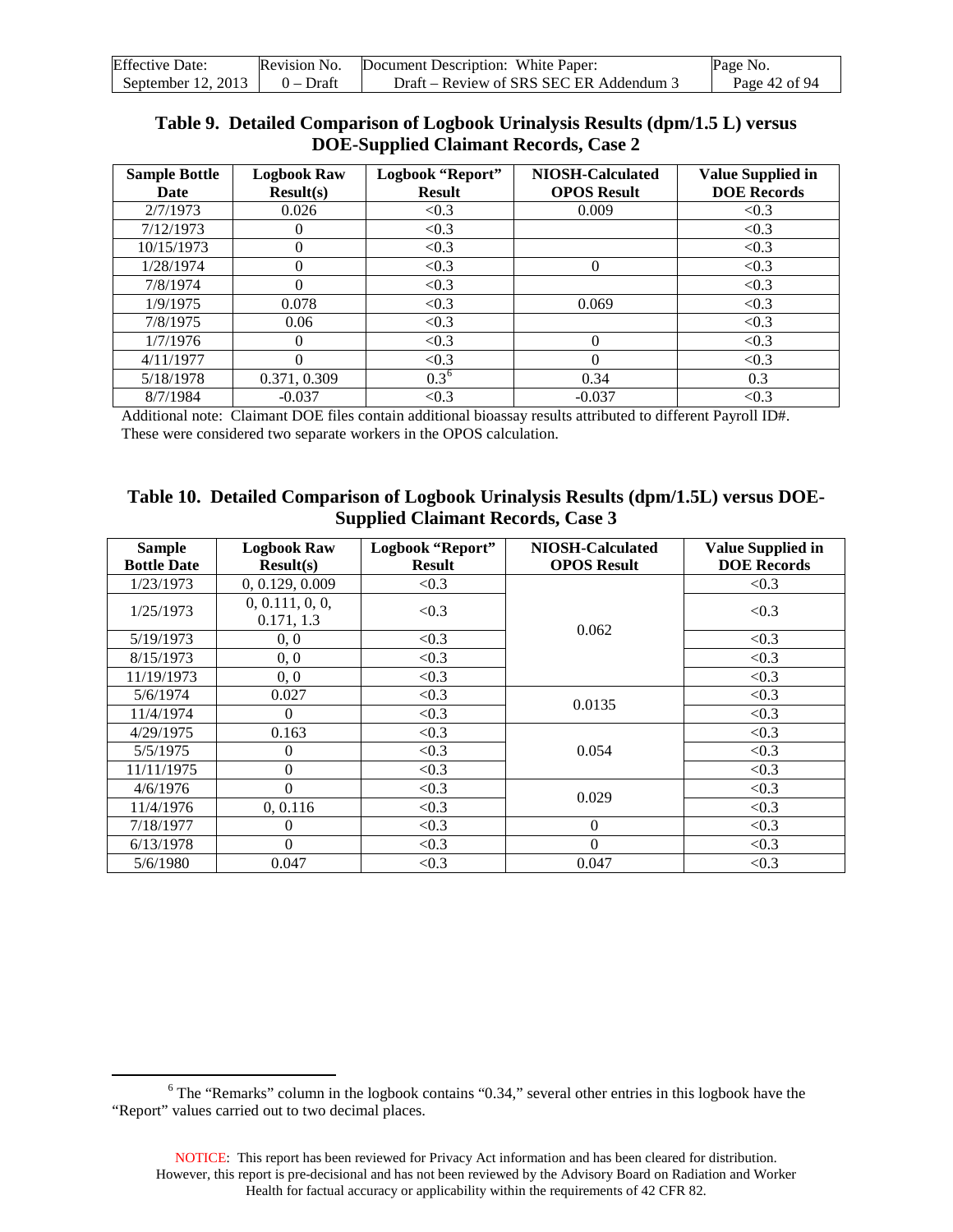| <b>Effective Date:</b> | Revision No. | Document Description: White Paper:      | Page No.      |
|------------------------|--------------|-----------------------------------------|---------------|
| September $12, 2013$   | $0 - Dr$ aft | Draft – Review of SRS SEC ER Addendum 3 | Page 43 of 94 |

| Table 11. Detailed Comparison of Logbook Urinalysis Results (dpm/1.5 L) versus DOE- |
|-------------------------------------------------------------------------------------|
| <b>Supplied Claimant Records, Case 4</b>                                            |

| <b>Sample Bottle</b><br>Date | <b>Logbook Raw</b><br>Result(s) | Logbook "Report"<br><b>Result</b> | <b>NIOSH-Calculated</b><br><b>OPOS Result</b> | <b>Value Supplied in</b><br><b>DOE</b> Records |
|------------------------------|---------------------------------|-----------------------------------|-----------------------------------------------|------------------------------------------------|
| 2/21/1973                    | 0.017                           | < 0.3                             | 0.009                                         | < 0.3                                          |
| 8/16/1973                    | 0                               | < 0.3                             |                                               | < 0.3                                          |
| 2/11/1974                    | 0.079                           | < 0.3                             | 0.04                                          | < 0.3                                          |
| 8/29/1974                    | $^{(1)}$                        | < 0.3                             |                                               | < 0.3                                          |
| 2/13/1975                    | 0                               | < 0.3                             | $\theta$                                      | < 0.3                                          |
| 8/5/1975                     | 0                               | < 0.3                             |                                               | < 0.3                                          |
| 3/16/1976                    | 0.058                           | < 0.3                             | 0.029                                         | < 0.3                                          |
| 8/9/1976                     | $\Omega$                        | < 0.3                             |                                               | < 0.3                                          |
| 8/14/1977                    | 0                               | < 0.3                             | $\theta$                                      | < 0.3                                          |
| 6/14/1978'                   | 0                               | < 0.3                             | $\Omega$                                      | < 0.3                                          |
| 5/7/1979                     | 35.932, 0                       | 72                                | 17.966                                        | < 0.3                                          |

| Table 12. Detailed Comparison of Logbook Urinalysis Results (dpm/1.5 L) versus |
|--------------------------------------------------------------------------------|
| <b>DOE-Supplied Claimant Records, Case 5</b>                                   |

| <b>Sample</b><br><b>Bottle Date</b> | <b>Logbook Raw Result(s)</b>            | Logbook<br>"Report"<br><b>Result</b> | NIOSH-<br><b>Calculated</b><br><b>OPOS Result<sup>8</sup></b> | <b>Value Supplied</b><br>in DOE<br><b>Records</b> |
|-------------------------------------|-----------------------------------------|--------------------------------------|---------------------------------------------------------------|---------------------------------------------------|
| 1/17/1973                           | 0.626, 0.454                            | 0.5                                  |                                                               | 0.5                                               |
| 1/18/1973                           | 0.737, 0.711, 0.943, 1.217              | 0.9                                  |                                                               | 0.9                                               |
| 1/19/1973                           | 0.111, 0.257, 0.257, 0.394, 0.291       | 0.3                                  |                                                               | 0.3                                               |
| 2/21/1973                           | 0.531, 0.737, 0.617, 0.711              | 0.6                                  | 0.517                                                         | 0.6                                               |
| 5/7/1973                            | 0.163, 0.11                             | < 0.3                                |                                                               | < 0.3                                             |
| 5/21/1973                           | 0.094, 0.334                            | < 0.3                                |                                                               | < 0.3                                             |
| 8/13/1973                           | 0.89, 1.17, 0.69                        | 0.9                                  |                                                               | 0.9                                               |
| 2/11/1974                           | 0.063, 0.06                             | < 0.3                                |                                                               | < 0.3                                             |
| 5/3/1974                            | 0, 0.518, 0.101, 0.269                  | < 0.3                                | 0.098                                                         | < 0.3                                             |
| 8/9/1974                            | 0.102                                   | < 0.3                                |                                                               | < 0.3                                             |
| 11/8/1974                           | 0.016, 0                                | $\overline{<}0.3$                    |                                                               | $\overline{<}0.3$                                 |
| 2/21/1975                           | 0.009, 0.067                            | < 0.3                                |                                                               | < 0.3                                             |
| 5/6/1975                            | 0.085                                   | $\overline{<}0.3$                    | $0.04$ (note 1)                                               | $\overline{<}0.3$                                 |
| 8/5/1975                            | $\theta$                                | < 0.3                                | 0.094                                                         | < 0.3                                             |
| 9/29/1975                           | 0.188                                   | < 0.3                                |                                                               | Not Found                                         |
| 11/17/1975                          | $\Omega$                                | < 0.3                                |                                                               | < 0.3                                             |
| 8/23/1976                           | 0.181, 0.143                            | < 0.3                                | $\overline{0}$                                                | < 0.3                                             |
| 11/11/1976                          | $\theta$                                | < 0.3                                |                                                               | < 0.3                                             |
| 5/13/1977                           | $\Omega$                                | < 0.3                                | $\boldsymbol{0}$                                              | < 0.3                                             |
| 2/28/1978                           | 0,0,0,0.111                             | $\overline{<}0.3$                    |                                                               | $\overline{<}0.3$                                 |
| 6/27/1978                           | $\overline{0.75}9, 0.405, 0.187, 0.861$ | 0.6                                  | 0.163                                                         | LIP                                               |
| 12/13/1978                          | 0.481, 0.115                            | $\overline{<}0.3$                    |                                                               | Not Found                                         |
| 2/27/1979                           | 0.68                                    | <b>Blank</b>                         | $0.385$ (note 1)                                              | Not Found                                         |
| 6/7/1979                            | 0.09                                    | < 0.3                                | 0.067                                                         | Not Found                                         |
| 11/20/1979                          | 0.067                                   | < 0.3                                |                                                               | < 0.3                                             |
| 7/21/1980                           | 0.239                                   | < 0.3                                | $0.159$ (note 1)                                              | < 0.3                                             |

<sup>&</sup>lt;sup>7</sup> Incorrectly transcribed, this date should be 6/14/1979 and included in the 1979 estimate.

<span id="page-42-1"></span><span id="page-42-0"></span> $8$  Note: there are two OPOS results for some years because this worker had 2 payroll IDs, each payroll ID was treated as a separate worker for OPOS calculations.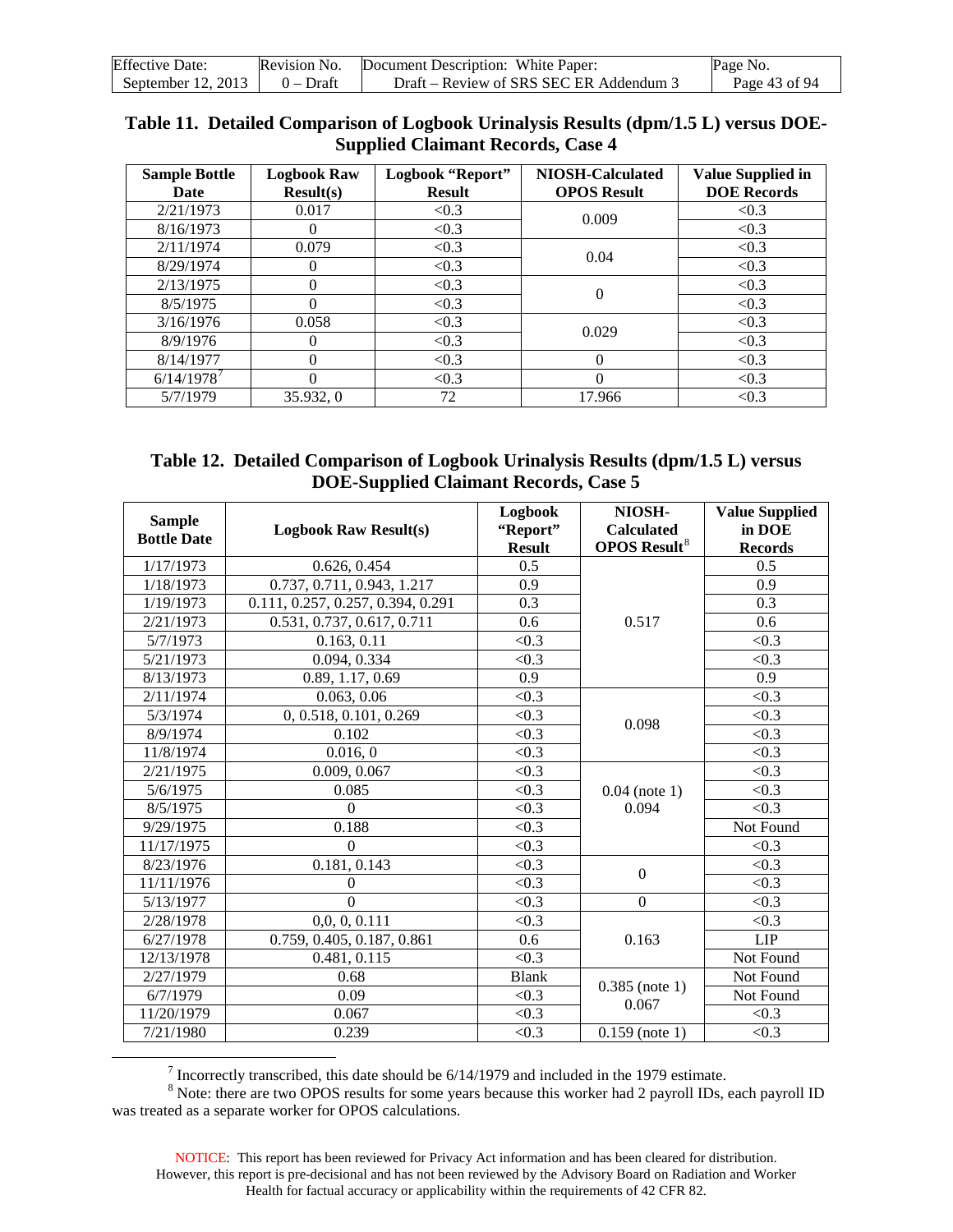| <b>Effective Date:</b> | Revision No. | Document Description: White Paper:      | Page No.      |
|------------------------|--------------|-----------------------------------------|---------------|
| September $12, 2013$   | $0$ – Draft  | Draft – Review of SRS SEC ER Addendum 3 | Page 44 of 94 |

| Table 12. Detailed Comparison of Logbook Urinalysis Results (dpm/1.5 L) versus |
|--------------------------------------------------------------------------------|
| <b>DOE-Supplied Claimant Records, Case 5</b>                                   |

| <b>Sample</b><br><b>Bottle Date</b> | <b>Logbook Raw Result(s)</b> | Logbook<br>"Report"<br><b>Result</b> | NIOSH-<br><b>Calculated</b><br><b>OPOS Result<sup>8</sup></b> | <b>Value Supplied</b><br>in DOE<br><b>Records</b> |
|-------------------------------------|------------------------------|--------------------------------------|---------------------------------------------------------------|---------------------------------------------------|
| 7/22/1980                           | 0.006, 0.12, 0.04, 0.458     | < 0.3                                |                                                               | < 0.3                                             |
| 7/22/1980                           | 0, 0.073, 0, 0.443           | < 0.3                                |                                                               | < 0.3                                             |
| 7/22/1980                           | 0.111                        | < 0.3                                |                                                               | < 0.3                                             |
| 7/24/1980                           |                              | < 0.3                                |                                                               | < 0.3                                             |
| 5/20/1981                           |                              | < 0.3                                |                                                               | < 0.3                                             |
| 12/17/1981                          |                              | < 0.3                                |                                                               | < 0.3                                             |

Note 1: In this case, the same worker had two identification numbers, each with its own samples. NIOSH calculated OPOS values for each identification number. The values shown are as calculated by NIOSH.

These examples uniformly illustrate some problems. First, the values in the individual worker records supplied by the DOE are the same as those in the "Report" column of the logbooks. These are the values used in dose reconstruction. Whenever the calculated result was less than the MDA of 0.3 dpm/1.5 L, the "Report" column value in the logbook and the value in the worker file entered at the time of analysis was always "<0.3"; i.e., it was entered as a censored value. NIOSH has ignored these censored values in the logbooks to calculate its OPOS values. In several cases, the resultant OPOS value is zero. In one case, the last value in Table 9 is negative.

We also note that the logbooks never report an average value of several measurements on the same day that is less than the MDA as an uncensored number. For instance, there were four values calculated on the same day (February 28, 1978) for Case 5 (Table 12). The result was above zero, but less than 0.3. The value in the "Report" column of the logbook is a censored result: " $< 0.3$ ."

Examination of the logbook "Report" values indicates that negative values were often treated as zero for the purpose of averaging the bioassay sample. Worker 1 in Table 13 illustrates one such case; there is not enough precision in the case of worker 2 to make such a determination. However, in NIOSH's calculations, the negative values are treated "as is." For example, SC&A identified 16 instances where NIOSH averaged negative raw results with positive raw results to gain an overall average value that was *at or above* the MDA of 0.3 dpm/1.5 L. There were 62 additional cases in which negative raw results were averaged with positive raw results (results above the MDA) yielding an overall average value that was *less than* the MDA.

SC&A is also troubled by the large variations in the results from multiple analyses of the same urine samples. NIOSH has described the data logging procedure as follows:

*The data in the logbooks consisted of one or more corrected activity rate results for each urine sample in units of dpm per disc, depending on how many times a sample was counted, and on count-specific results in units of net dpm/1.5 L.* [NIOSH 2012, p. 19]

We infer from this, that when the data show a number of disc results on a particular day, the values relate to measurements of the same sample. SC&A has verified with NIOSH that this is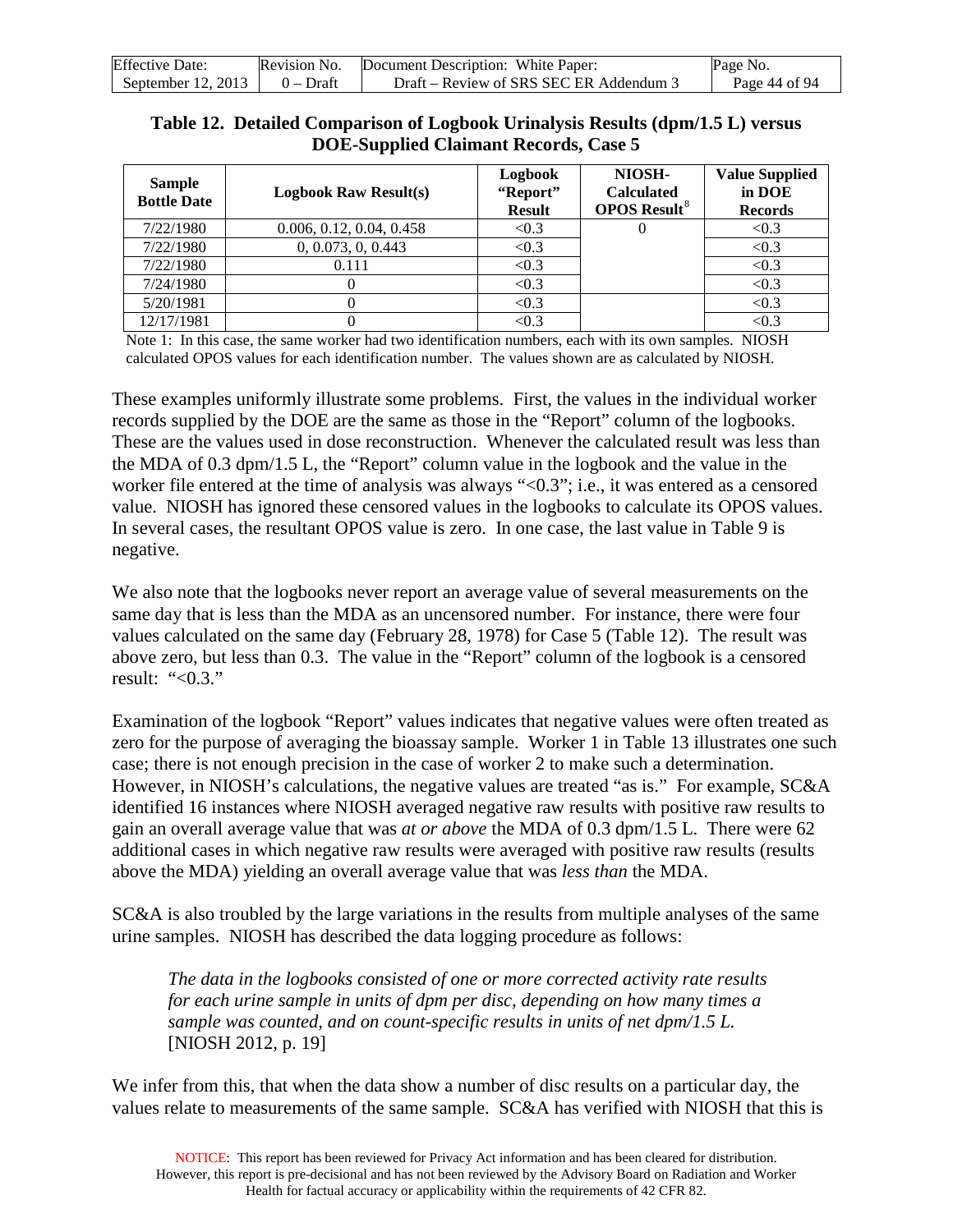| <b>Effective Date:</b>               | Revision No. Document Description: White Paper: | Page No.      |
|--------------------------------------|-------------------------------------------------|---------------|
| September 12, 2013 $\vert$ 0 – Draft | Draft – Review of SRS SEC ER Addendum 3         | Page 45 of 94 |

the correct interpretation (Taulbee 2013). SC&A finds it remarkable that these values vary a great deal, sometimes by more than an order of magnitude. This is illustrated in a number of cases in Tables 13 through 16; other examples can be found in Tables 8 through 12. It is even more remarkable in Tables 13 and 15, since the below MDA values are negative in those examples.

An investigation into the quality of the analysis of urine samples and the procedures for handling and reporting the data appears to be warranted, given its centrality to worker dose estimation, whether directly from the data as entered into worker records or indirectly in coworker models.

**Table 13: Two Examples of Highly Variable Results that include Negative Values as well as Above MDA Values from the Same Urine Sample**

|          | Date    | Disc1<br>$\text{dom}/1.5 \text{ L}$ | Disc2<br>$\text{dpm}/1.5 \text{ L}$ | <b>Disc3</b><br>$\text{dom}/1.5 \text{ L}$ | Logbook<br>"Report" Result |
|----------|---------|-------------------------------------|-------------------------------------|--------------------------------------------|----------------------------|
| Worker 1 | 12/5/88 | $-0.08$                             | 0.699                               |                                            | 0.35                       |
| Worker 2 | 9/26/83 | $-0.05$                             | 0.547                               | 0.483                                      | 0.3                        |

Table 14 shows highly variable results that are above zero but with the same samples giving results that are well below and well above the MDA.

#### **Table 14: Examples Showing Averaging of Highly Variable Results Well Below and Well Above MDA**

|          | Date    | Disc1<br>$\text{dom}/1.5 \text{ L}$ | Disc2<br>$\text{dom}/1.5 \text{ L}$ | Disc3<br>$\text{dpm}/1.5 \text{ L}$ | Disc4<br>$\text{dom}/1.5 \text{ L}$ | Logbook<br>"Report" Result |
|----------|---------|-------------------------------------|-------------------------------------|-------------------------------------|-------------------------------------|----------------------------|
| Worker 1 | 10/3/88 | 0.621                               | 0.079                               |                                     |                                     | 0.35                       |
| Worker 2 | 2/21/79 | 0.165                               | 0.343                               | 0.009                               | 0.724                               | 0.3                        |

SC&A also notes that the practice of averaging negative with positive values does not appear to have been consistently followed. This is illustrated in Table 15, where in one case the negative value was not included in the average (the first row of data), while in the second, it was (though it is unclear whether it was taken at face value or as a zero). The data in Table 15 represent different samples given by the same worker on the same day.

#### **Table 15: Illustration of Inconsistent Practice in the Treatment of Negative Results in OPOS Calculations**

(Special samples taken on the same day from the same worker)

|         | <b>Disc1</b><br>$\text{dom}/1.5 \text{ L}$ | Disc2<br>$\text{dom}/1.5 \text{ L}$ | Disc3<br>$\text{dom}/1.5 \text{ L}$ | Disc4<br>$\text{dom}/1.5 \text{ L}$ | Logbook<br>"Report" Result |
|---------|--------------------------------------------|-------------------------------------|-------------------------------------|-------------------------------------|----------------------------|
| 9/26/83 | 2.393                                      | 4.956                               | 2.684                               | $-0.032$                            | 3.3                        |
| 9/26/83 | $-0.05$                                    | 0.547                               | 0.483                               |                                     | U.3                        |

In addition, the example in Table 15 shows that samples taken on the same day had very different normalized results. The times that the samples were obtained are not known. The reported values differ by more than an order of magnitude. It is difficult to conclude on the validity of those inconsistent results, as we do not know if one sample was taken before exposure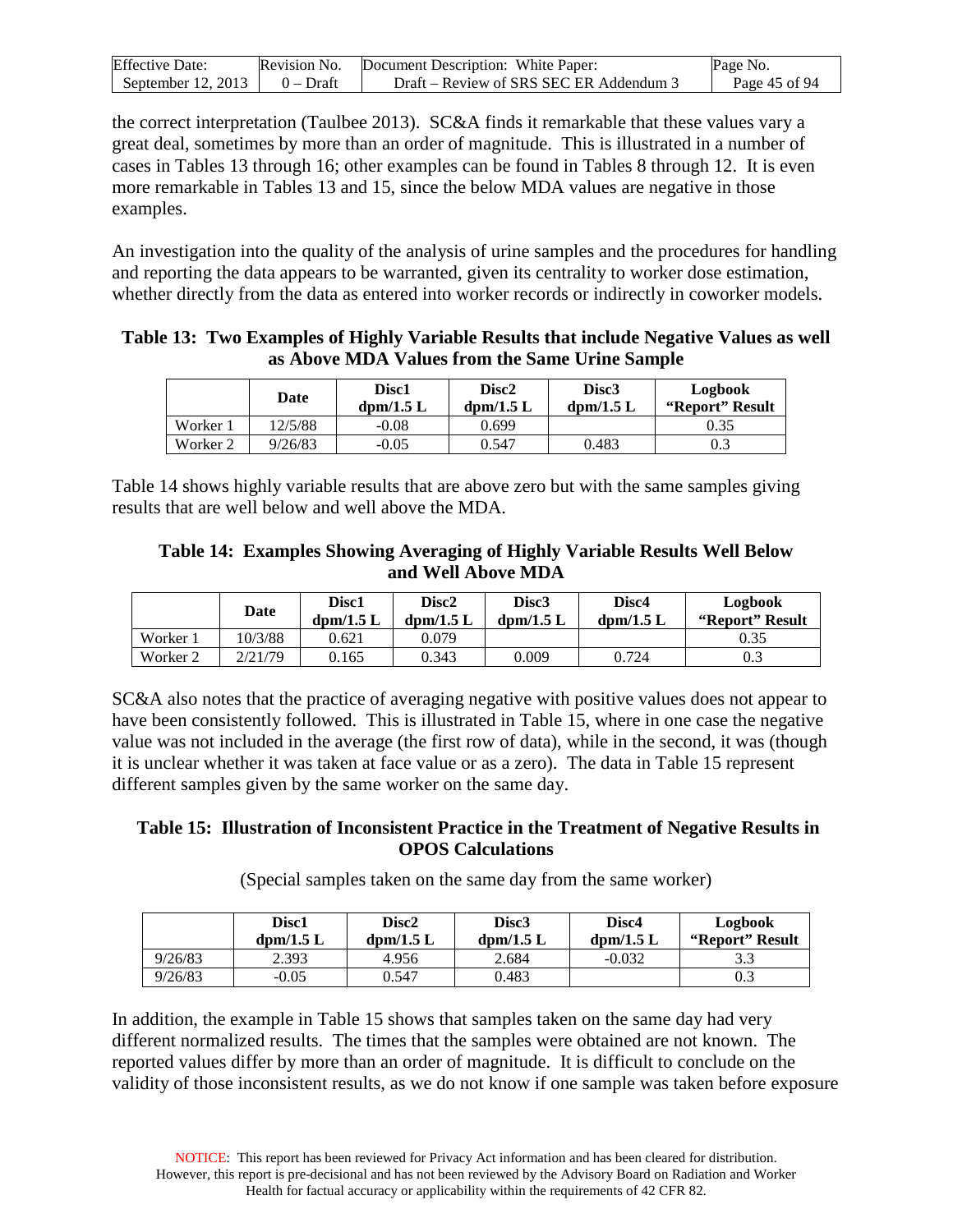| <b>Effective Date:</b> | Revision No. | Document Description: White Paper:      | Page No.      |
|------------------------|--------------|-----------------------------------------|---------------|
| September 12, 2013     | $0$ – Draft  | Draft – Review of SRS SEC ER Addendum 3 | Page 46 of 94 |

and the other after exposure. Finally, Tables 15 and 16 show further examples of highly variable results from the same urine sample.

| Table 16: Three Examples of Highly Variable Results from Re-Analysis of the Same Urine |
|----------------------------------------------------------------------------------------|
| <b>Sample</b>                                                                          |

|          | Date    | Disc <sub>1</sub><br>$\text{dom}/1.5 \text{ L}$ | Disc <sub>2</sub><br>$\text{dom}/1.5 \text{ L}$ | Disc <sub>3</sub><br>$\text{dom}/1.5 \text{ L}$ | Disc4<br>$\text{dom}/1.5 \text{ L}$ | Disc <sub>5</sub><br>$\text{dom}/1.5 \text{ L}$ | <b>Report</b> |
|----------|---------|-------------------------------------------------|-------------------------------------------------|-------------------------------------------------|-------------------------------------|-------------------------------------------------|---------------|
| Worker 1 | 4/4/75  | 0.553                                           | .021                                            | 0.292                                           |                                     |                                                 | 0.6           |
| Worker 2 | 1/12/89 | 0.048                                           | 0.595                                           |                                                 |                                     |                                                 | 0.322         |
| Worker 3 | 1/2/79  | 0.14                                            | 0.22                                            | 0.663                                           | .786                                | 0.414                                           | 0.6           |

### **4.2.1 External Dose and Values Below the Limit of Detection**

SC&A also notes that the NIOSH external dose reconstruction guidance does not allow the use of values below half the LOD, even when they are so recorded. Specifically, the NIOSH external dose guidance for "Missed Dose" states:

*The method to be used for dose reconstruction related to EEOICPA is to assign a dose equal to the LOD divided by 2 for each dosimeter measurement that is recorded as zero or if it is below the limit of detection divided by 2. Readings greater than or equal to LOD divided by 2 are to be used as recorded.* [OCAS 2007, p. 16]

Table 2.1 in OCAS 2007 provides examples of how this guidance is to be used for an LOD of 30 mrem. When the recorded value is zero, the dose to be assigned is 15 mrem (LOD/2); the same 15 mrem dose is assigned when the recorded value is 10 mrem. But if the recorded value is 25 mrem, still less than LOD, the value to be used in dose reconstruction is as recorded—25 mrem (OCAS 2007, Table 2.1, p. 16). This is a reasonably claimant-favorable approach. This protocol was introduced as part of a major revision of the external dose reconstruction procedure made in 2006 (OCAS 2007, p. 4).

## **4.2.2 Notes on Claimant Favorability**

NIOSH's method of calculating OPOS by taking all results at face value would be very claimant unfavorable when there are a large number of results below the MDA. In the present instance of americium data, the vast majority of results are not only below the MDA, they are well below MDA/2 and even MDA/3. For the 4 years shown in Table 6, about four-fifths of the values for NCWs and CTWs combined are below one-third the MDA, and almost all values are below the MDA. There are no values over the MDA of 0.3 dpm/1.5 L in 1974 and 1983. There is only one in 1976; there are six in 1978. For this specific dataset, the results for coworker trivalent actinide (Am, Cm, or Cf) or thorium doses estimated in this way would be very claimant unfavorable throughout the 1972–1989 period, i.e., for the entire period under review for which NIOSH proposes to use in-vitro bioassay data.

It should also be noted that whether results below the MDA (or DL) are logged as "<" results or simply reported as calculated has been a matter of convention at SRS. The reporting convention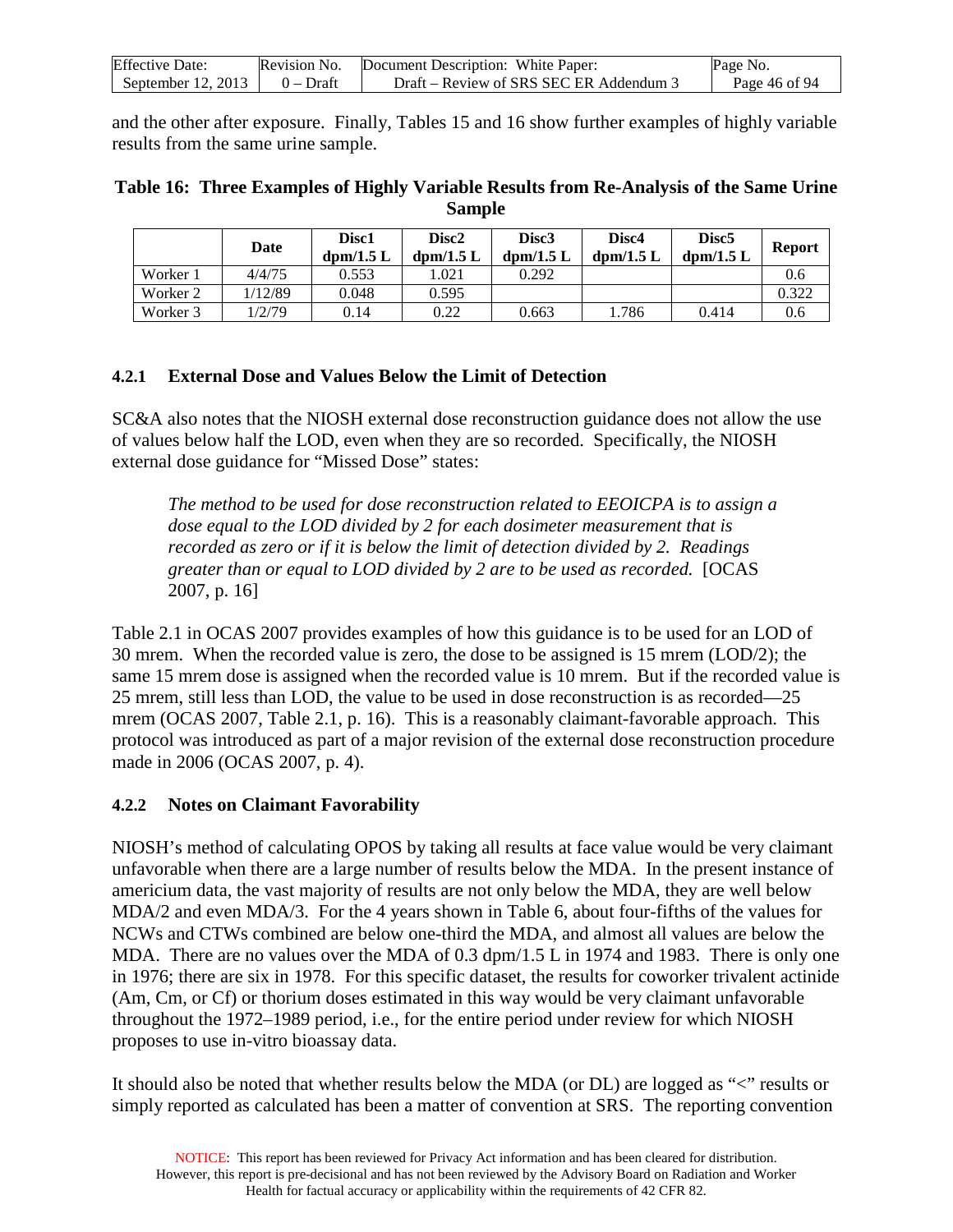| <b>Effective Date:</b> | Revision No. | Document Description: White Paper:    | Page No.      |
|------------------------|--------------|---------------------------------------|---------------|
| September 12, 2013     | $0 - Draff$  | Draft – Review of SRS SEC ER Addendum | Page 47 of 94 |

does not change the physical reality of what can be detected and the accuracy (or error) of the detection. This is recognized by the 2001 SRS Internal Dosimetry TBD. In fact, it notes that the practice at SRS has changed:

*The term "less-than data" refers to data that are reported as less than some reporting or decision level. For example, plutonium urine bioassay can be reported as <0.1 d/m/L* [disintegrations per minute per liter] *and a Ce-144 whole body count as <20 nCi. In the past decade, the transition has been made to reporting all actual bioassay results (whether above or below the decision level) with analytical errors. Thus, the issue of less-than results is of interest only for the evaluation of historic intakes.*

Less-than data are used as a constraint on a fit; the predictions of a model should *agree with the less-than data. For example, if a model predicts a urine concentration of 0.002 d/m/L and the measured concentration is <0.1 d/m/L, the empirical and expectation results are in agreement. Less-than data are not used for residual plots, the Runs Test, or least squares fitting procedures; however, most codes in use at SRS accept less-than data and plot it along with positive measurements to allow easy comparison.* [Internal Dosimetry 2001, p. 6-19] [Emphasis added]

SC&A's examination of the data revealed that the practice for americium went from stating the calculated value as "<" when it was less than the MDA prior to mid-1971 to entering the calculated value when the measurement was normalized to a volume of 1.5 L. However, in all such cases, a "<0.3" was entered in a column titled "Report" when the calculated average result was less than the MDA.<sup>[9](#page-46-0)</sup> Given the statement quoted above in the SRS 2001 Internal Dosimetry TBD, and the fact that no analytical errors were reported, it would appear that the intent was that the "<0.3" value should be reported and used. Furthermore, in line with the passage quoted above, data from the 1990s and the 2000s have an explicit column titled "Error" that is not present in earlier data.<sup>[10](#page-46-1)</sup>

SC&A's review of the reporting practices in the raw data, NIOSH dose reconstruction methods heretofore, and the 2001 SRS Internal Dosimetry TBD leads to the conclusion that NIOSH's use of the calculated value in OPOS results, rather than the value in the "Report" column, has an element of arbitrariness in it when the result is below the MDA. It is a choice that is not based on any scientific criterion that SC&A has found; moreover, it is not claimant favorable. In the present instance of trivalent actinide data, NIOSH's choice is systematically very claimant unfavorable.

<span id="page-46-0"></span><sup>&</sup>lt;sup>9</sup> The raw data can be found on a spreadsheet titled, "Am Final Complied SRS WHC 06302011r2 Ready Updated rev2.xlsx' on the "O Drive" in the folder "Savannah River Site SEC/SRS Databases for Coworker Models

<span id="page-46-1"></span><sup>02172013.&</sup>quot;<br><sup>10</sup> Data from the 1990s and 2000s can be found on a spreadsheet entitled, "SRS HPRED data by nuclide OPOS method R4.xlsx' on the "O Drive" in the folder "Savannah River Site SEC/SRS Databases for Coworker Models 02172013."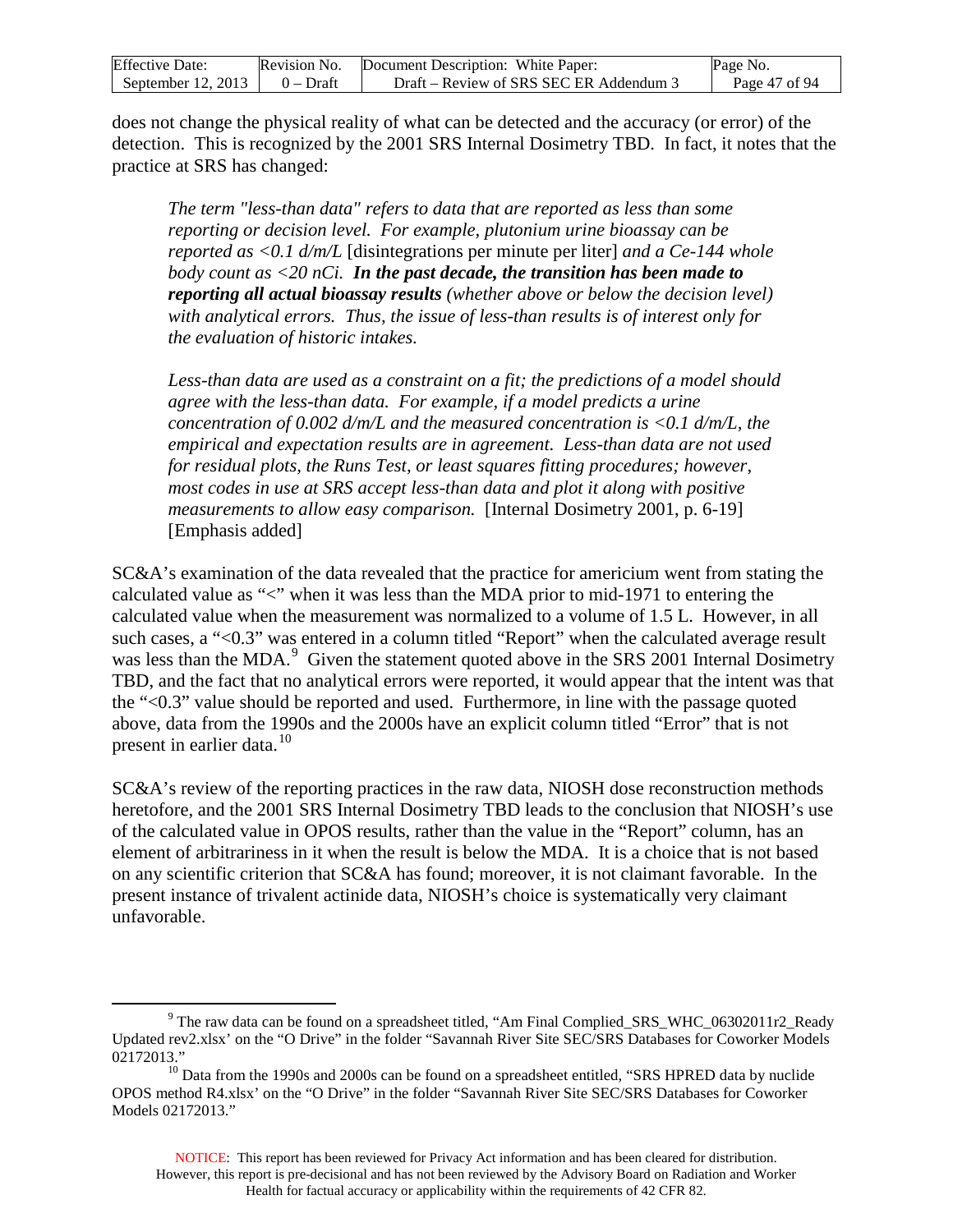| <b>Effective Date:</b> | Revision No. | Document Description: White Paper:      | Page No.      |
|------------------------|--------------|-----------------------------------------|---------------|
| September $12, 2013$   | $0$ – Draft  | Draft – Review of SRS SEC ER Addendum 3 | Page 48 of 94 |

A scientifically defensible and clearly claimant-favorable approach would be to use 0.3 dpm/1.5 L as the censoring level for OPOS calculations relating to trivalent actinide data for the 1972–1989 period. This choice is also compatible with the raw data where the "Report" column lists below MDA values as "<0.3," as well as with individual worker files where the "Report' column value was entered by SRS personnel.

Finally, a clear and defensible censoring level is needed for CTW vs. NCW comparisons to be statistically meaningful. The current NIOSH approach contains varying levels of below and above MDA results. Furthermore, the CTW and NCW bioassay monitoring practices were not comparable, as discussed in Section 3.1. The resulting conclusion that CTW and NCW data are from the same distribution based on the combination of these problems must be regarded as essentially statistically meaningless. As one specific illustration of the problem, the NIOSH data do not even allow for an estimation of the minimum number of samples required for a valid CTW-NCW comparison because a clear censoring level is not defined. In addition, as noted in Section 4.2, the uncertainties in many of the results used to calculate OPOS are very high, as exemplified by the fact that multiple results of analyzing the same urine sample often give results that differ by an order of magnitude or more. Such variations do not allow for detection of tendencies in urine sample results in a given time period.

#### **4.2.3 Bioassay Samples After Chelation**

NIOSH's procedure for calculating OPOS sample values has certain exclusions. Specifically, the SRS worker model document specified that samples "marked "DTPA" to indicate chelation" were among the ones that were excluded from the calculations (ORAUT 2013, p. 16). However, SC&A found that the trivalent actinide OPOS values uniformly included *all* of the post-chelation samples that we checked involving more than three dozen workers. The samples covered essentially the entire time-span for which NIOSH proposes to use bioassay data for the thorium and trivalent actinide coworker model. The details of the samples are shown in Attachment  $E<sup>11</sup>$  $E<sup>11</sup>$  $E<sup>11</sup>$ 

The administration of DTPA, given to decorporate incidental intakes of certain radionuclides, like Am-241, Cm-244 or Pu-239, enhances their excretion. The use of results from such samples to calculate thorium intake rates is not scientifically acceptable, even if it is claimant favorable. SC&A presumes that this was the reason that NIOSH decided to exclude DTPA-related urine samples. The practice, however, contradicts the stated policy.

In addition, the use of such data contradicts ORAUT-OTIB-0081, Rev.1 (ORAUT 2013), which states that samples marked DTPA indicate chelation were excluded.

**Finding 13:** NIOSH's interpretation of below minimum detectable activity (MDA) results for OPOS calculations is an interpretation of data entry conventions that contains an element of arbitrariness. It is systematically claimant unfavorable when a large fraction of the results are well below the MDA. This finding applies to all cases where NIOSH proposes to use OPOS data as presently calculated for coworker models, including those whose data are reviewed in this report (Am, Cm, Cf and thorium) as well as others, such as neptunium and fission products.

<sup>&</sup>lt;sup>11</sup> The names of the workers have been deleted to protect privacy.

<span id="page-47-0"></span>NOTICE: This report has been reviewed for Privacy Act information and has been cleared for distribution. However, this report is pre-decisional and has not been reviewed by the Advisory Board on Radiation and Worker Health for factual accuracy or applicability within the requirements of 42 CFR 82.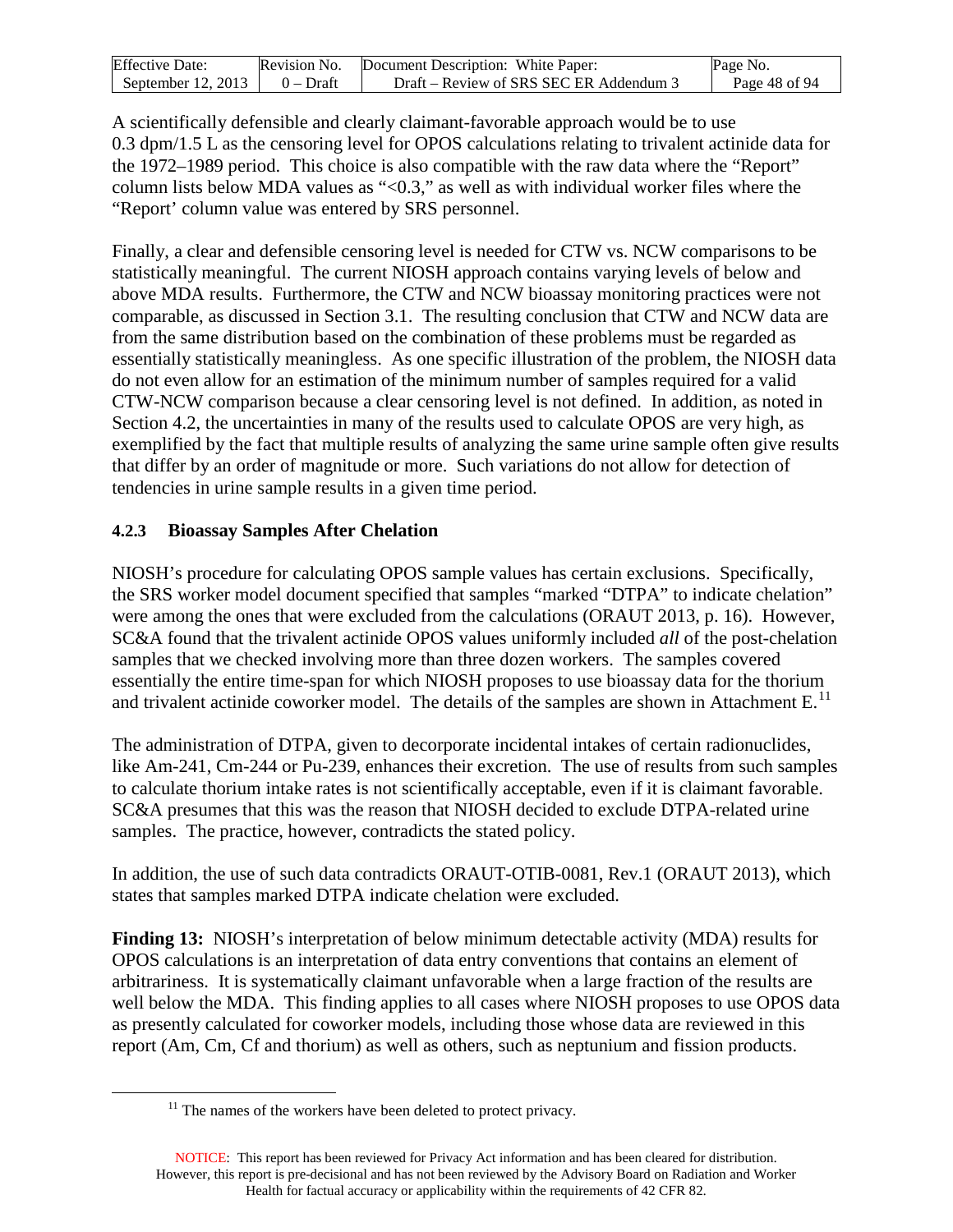| <b>Effective Date:</b> | Revision No. | Document Description: White Paper:      | Page No.      |
|------------------------|--------------|-----------------------------------------|---------------|
| September $12, 2013$   | $0$ – Draft  | Draft – Review of SRS SEC ER Addendum 3 | Page 49 of 94 |

**Finding 14:** NIOSH's approach to using data well below the MDA, including negative numbers and zeros to calculate OPOS values, can sometimes yield scientifically meaningless results such as negative OPOS values, implying negative intakes. The problem of negative OPOS results is especially prevalent in the 1983–1989 period.

**Finding 15:** The present NIOSH method of calculating OPOS data would result in systematically very claimant-unfavorable results in the case of the Am, Cm, Cf dataset. This would be true of thorium dose estimates as well as Am, Cm, Cf dose estimates. This is because the vast majority of bioassay results for the 1972–1989 period are well below the MDA.

**Finding 16:** SC&A is concerned that some reported results in the logbooks that are above the MDA are averages of results that are both well below and well above the MDA. This is much better than the NIOSH OPOS procedure when even below MDA results are used at face value, but it is still a concern since such practices vitiate the connection between the raw data and the workers' intake experience in the real world.

**Finding 17:** NIOSH's coworker data compilation procedure states that chelation-related bioassay samples were excluded from OPOS calculations. However, SC&A found that, contrary to this procedure, chelation-related samples were included in the OPOS averages in every case.

**Finding 18:** SC&A's examination of the raw data with reported results above the detection limit shows that sometimes the same urine sample, counted in different discs, presents inconsistent results. This indicates that the method used for detection of activity was not always reliable; such widely inconsistent results from the same urine sample cannot be trusted.

**Finding 19:** Many reported OPOS values that are above the detection limit are actually the average of negative and positive normalized disc results, or are the average of results with large differences among the different discs derived from the same urine sample. Such average results no longer retain an unambiguous connection to the intake of the worker, do not represent excretion rates of workers, and therefore should not be used to calculate intake rates.

**Finding 20:** Many reported OPOS results below the detection limit are the average of normalized disc results that have a large variation between them. This indicates that the resultant average of disc results is highly uncertain. Such average results do not have an unambiguous connection to the intake of workers, do not represent excretion rates, and should not be used to calculate intake rates.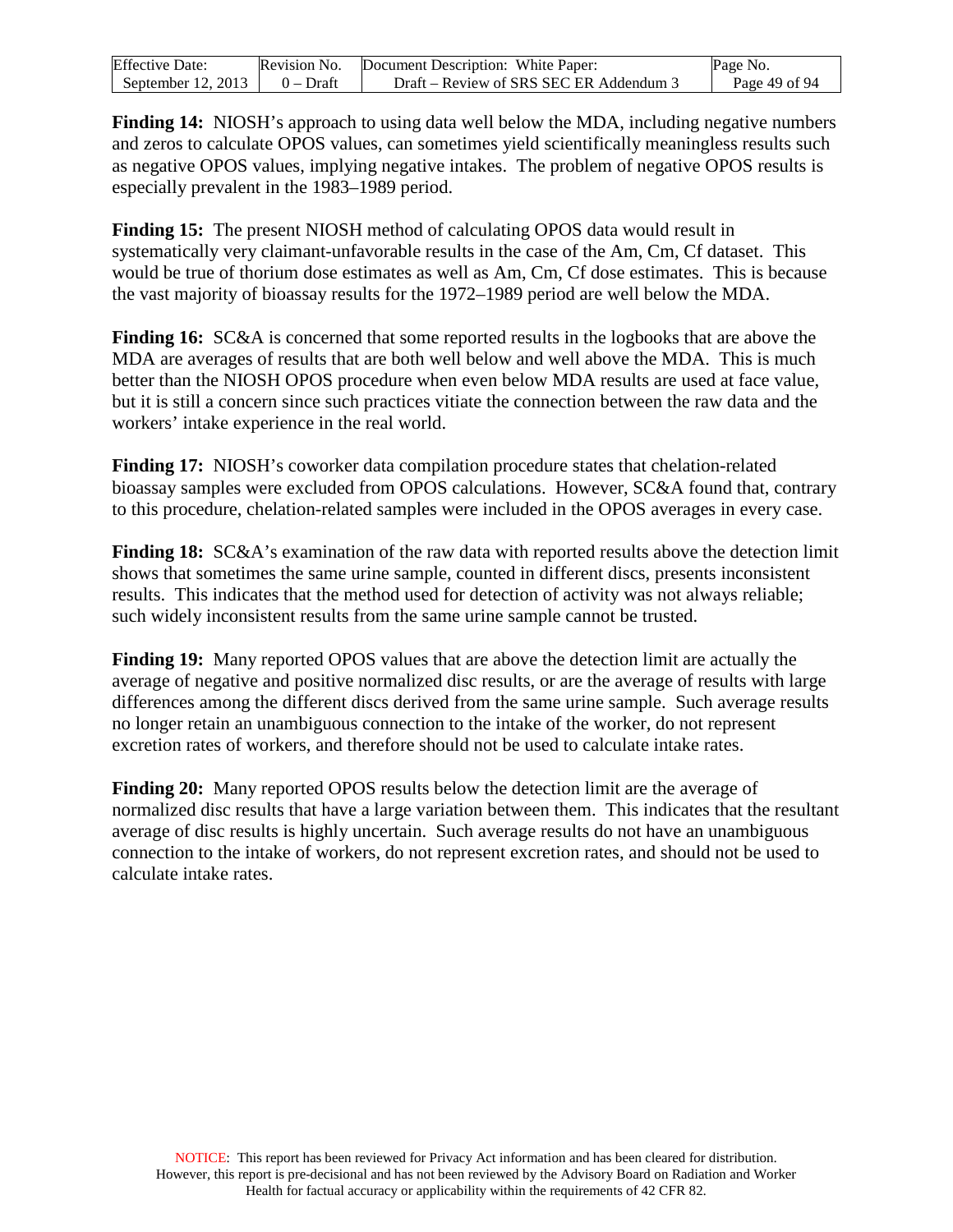| <b>Effective Date:</b> | Revision No. | Document Description: White Paper:      | Page No.      |
|------------------------|--------------|-----------------------------------------|---------------|
| September 12, 2013     | $0 - Dr$ aft | Draft – Review of SRS SEC ER Addendum 3 | Page 50 of 94 |

### **4.3 DATA ADEQUACY BY JOB TYPE FOR CONSTRUCTION TRADES WORKERS**

The trivalent actinide database was queried for the specific job titles of "pipefitter" and "laborer;" only 4 workers were identified as pipefitters and 14 were identified as laborers. We looked at these two job titles because in prior analyses, SC&A had found that they may have had higher exposure potential in some periods for tritium (SC&A 2010a and SC&A 2010b).<sup>[12](#page-49-0)</sup> These numbers are insufficient for a comparison of the exposure potential of these CTW job types with CTWs as a whole (or with NCWs).

While a statistically valid comparison is not possible with the data available, it is still instructive to look at the results for these two groups, shown in Tables 17 and 18. Table 17 shows that two of the four pipefitters had positive  $\overline{OPOS}$  results<sup>[13](#page-49-1)</sup> from samples covering September through December of 1984. No additional information is available in the database to describe the specific duties of these two workers. Table 18 shows that 3 of the 14 identified laborers had positive OPOS results; 2 of these workers had positive results in 1973 and the third worker had a positive result in 1986. These numbers indicate higher fractions of above MDA results than is typical of the fractions for CTWs as a whole shown in Table 3. More strongly, they indicate the serious inadequacy of the data available to compare the exposure potential of CTW subgroups.

Tables 17 and 18 also show the total number of individual bioassay samples, the total number of these samples that were above the MDA (designated as "positive" results), and the period in which the samples were taken. In the case of the pipefitters, about half of the total samples were taken in the September–December 1984 time period at frequencies that indicate sampling associated with an incident. The pattern is less clear with the data for the laborer job type. As before, the term "positive" is used here to mean an OPOS result equal to or more than the MDA of 0.3 dpm/1.5 L.

| <b>Pipefitter</b> # | # Results | # Positive<br><b>Individual Results</b> | # OPOS<br><b>Results</b> | # Positive OPOS<br><b>Results</b> | <b>Time Period</b> |
|---------------------|-----------|-----------------------------------------|--------------------------|-----------------------------------|--------------------|
|                     |           |                                         |                          |                                   | Sep-Dec 1984       |
|                     |           | .U                                      |                          |                                   | Sep-Dec 1984       |
|                     |           |                                         |                          |                                   | Jan 1984           |
|                     |           |                                         |                          |                                   | Nov 1973           |

**Table 17. Overview of Available Pipefitter OPOS Data**

<span id="page-49-0"></span> $12$  SC&A has not done a job-type analysis for other radionuclides, though it has compared exposure potential of CTWs in particular work areas compared to CTWs as a whole and compared to NCWs as a whole (SC&A 2010a). SC&A has long raised this as a broader issue for the SRS SEC but had not yet received an analysis or response from NIOSH as of the February 12, 2013 Work Group teleconference meeting. , NIOSH stated that they would discuss it internally after the Work Group call (ABRWH 2013, p. 50 and p. 65). There has been no further analysis on the topic from NIOSH since that time.<br><sup>13</sup> The term "positive" result is used in the sense of above the MDA, as per the convention noted in

<span id="page-49-1"></span>ORAUT 2007, p. 12.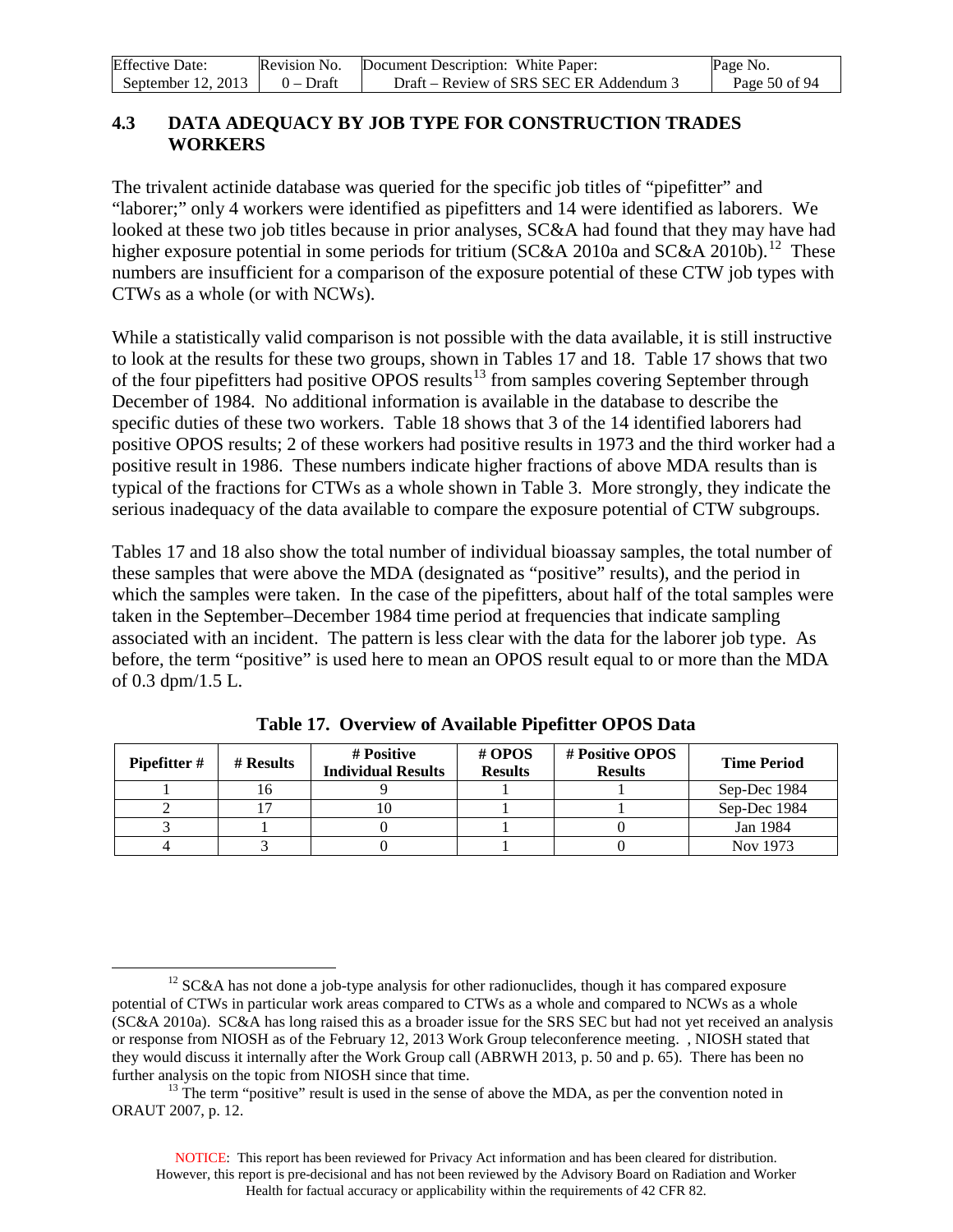| <b>Effective Date:</b> | Revision No. | Document Description: White Paper:      | Page No.      |
|------------------------|--------------|-----------------------------------------|---------------|
| September 12, $2013$   | 0 – Draft    | Draft – Review of SRS SEC ER Addendum 3 | Page 51 of 94 |

| Laborer#    | # Results     | # Positive<br><b>Individual Results</b> | # OPOS<br><b>Results</b>    | # Positive<br><b>OPOS Results</b> | <b>Time Period</b> |
|-------------|---------------|-----------------------------------------|-----------------------------|-----------------------------------|--------------------|
|             | 10            | 0                                       | 6                           |                                   | 1973-1978          |
| っ           | 3             |                                         | $\mathcal{D}_{\mathcal{L}}$ |                                   | 1973, 1977         |
| 3           | 11            |                                         |                             |                                   | 1973               |
|             |               | 0                                       |                             |                                   | 1979               |
|             |               | 0                                       |                             |                                   | 1979               |
| h.          |               |                                         |                             |                                   | 1979               |
|             | $\mathcal{D}$ | 0                                       |                             |                                   | 1979               |
| 8           |               | 0                                       |                             |                                   | 1979               |
| $\mathbf Q$ | 13            | 6                                       | $\mathcal{D}_{\mathcal{L}}$ |                                   | 1986, 1987         |
| 10          |               | 0                                       |                             |                                   | 1979               |
| 11          |               | 0                                       |                             | 0                                 | 1979               |
| 12          | 11            | 6                                       | $\mathcal{D}$               |                                   | 1973, 1979         |
| 13          | 7             |                                         |                             |                                   | 1973               |
| 14          | っ             | 0                                       |                             |                                   | 1976               |

**Table 18. Overview of Available Laborer OPOS Data**

Finding 21: The number of data points for CTW job types is inadequate to compare relative thorium exposure potential for CTW job types for the 1972–1989 period or to compare the exposure potential of specific CTW job types with NCWs.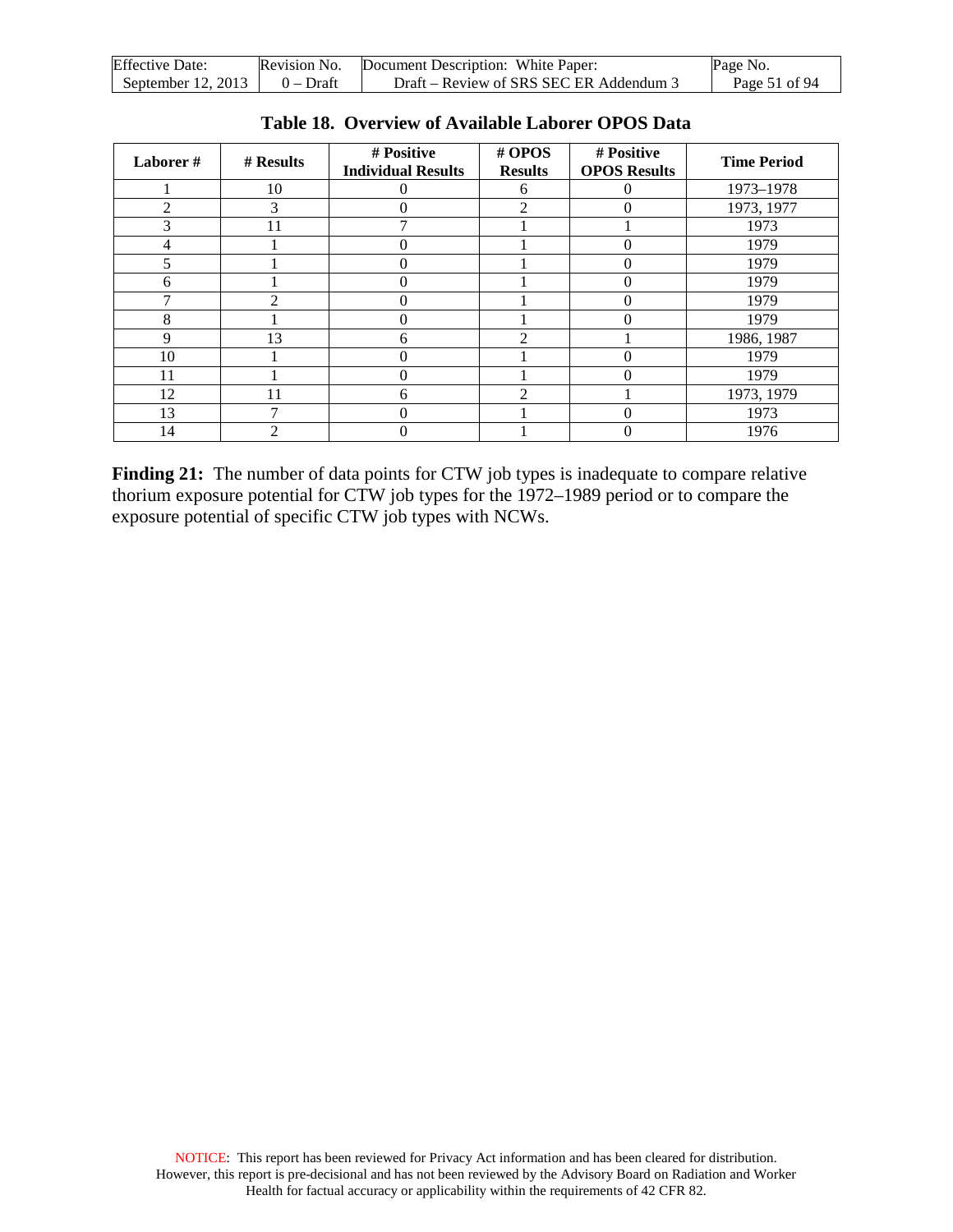| <b>Effective Date:</b> | Revision No. | Document Description: White Paper:      | Page No.      |
|------------------------|--------------|-----------------------------------------|---------------|
| September $12, 2013$   | $0 - Dr$ aft | Draft – Review of SRS SEC ER Addendum 3 | Page 52 of 94 |

# **5.0 EVALUATING THE INTERPRETATION OF TRIVALENT ACTINIDE RESULTS AS THORIUM**

There are no thorium-specific bioassay data in the period under review. NIOSH's approach of using Am/Cm/Cf data raises two questions:

- Was thorium extracted along with Am/Cm/Cf in the urinalysis method being used at SRS during the period in question (1972–1989), and if it was, what was the efficiency of extraction?
- Would an interpretation of an Am/Cm/Cf bioassay result as thorium be scientifically reasonable for all relevant organ doses and solubilities?

We review each of these questions in turn.

### **5.1 THORIUM EXTRACTION EFFICIENCY**

NIOSH's scientific basis for interpreting Am/Cm/Cf bioassay data as thorium when the worker situation indicated thorium exposure potential depends on its conclusion that thorium would be preferentially extracted along with Am/Cm/Cf in the method in use at SRS during the 1972–1989 period. SC&A raised the question of the efficiency of the relative extraction of thorium relative to the other radionuclides (see Attachments A and B). NIOSH published a review of this topic and concluded that thorium was extracted into the Am/Cm/Cf stream with about 97% efficiency (Glover, Neton, and Taulbee 2013). SC&A reviewed this paper as part of its review of the thorium dose reconstruction issue. This review is presented in Attachment D.

The result of the review is that SC&A agrees with NIOSH's conclusion that the thorium extracted along with Am/Cm/Cf in the SRS laboratory bioassay procedure is scientifically reasonable and well-supported.

#### **5.2 INTERPRETATION OF AMERICIUM RESULTS AS THORIUM**

NIOSH has proposed to interpret Am/Cm/Cf data as thorium or as one of the three trivalent radionuclides, depending on which estimated dose result is the most claimant favorable. While this would by definition be friendly to claimants, the method must also meet the tests of scientific reasonableness. SC&A has some concerns in this regard.

#### **5.2.1 Radionuclide Exposure Relative to Radionuclide Monitored**

Work with the three trivalent radionuclides was quite different from work with thorium, even though there was some overlap in the places where such work took place. For instance, the production and separations processes for the trivalent radionuclides took place in a series of irradiation and separation steps (SRS 2000, Figure 1, p. 158). These processes had nothing to do with thorium, whose targets were also irradiated (though not in the 1972–2007 period under consideration). Interpreting Am/Cm/Cf bioassay results therefore requires knowledge of whether the sampling done in the particular time and location under consideration involved trivalent actinide work or thorium work or both. If it was one or the other, it is possible to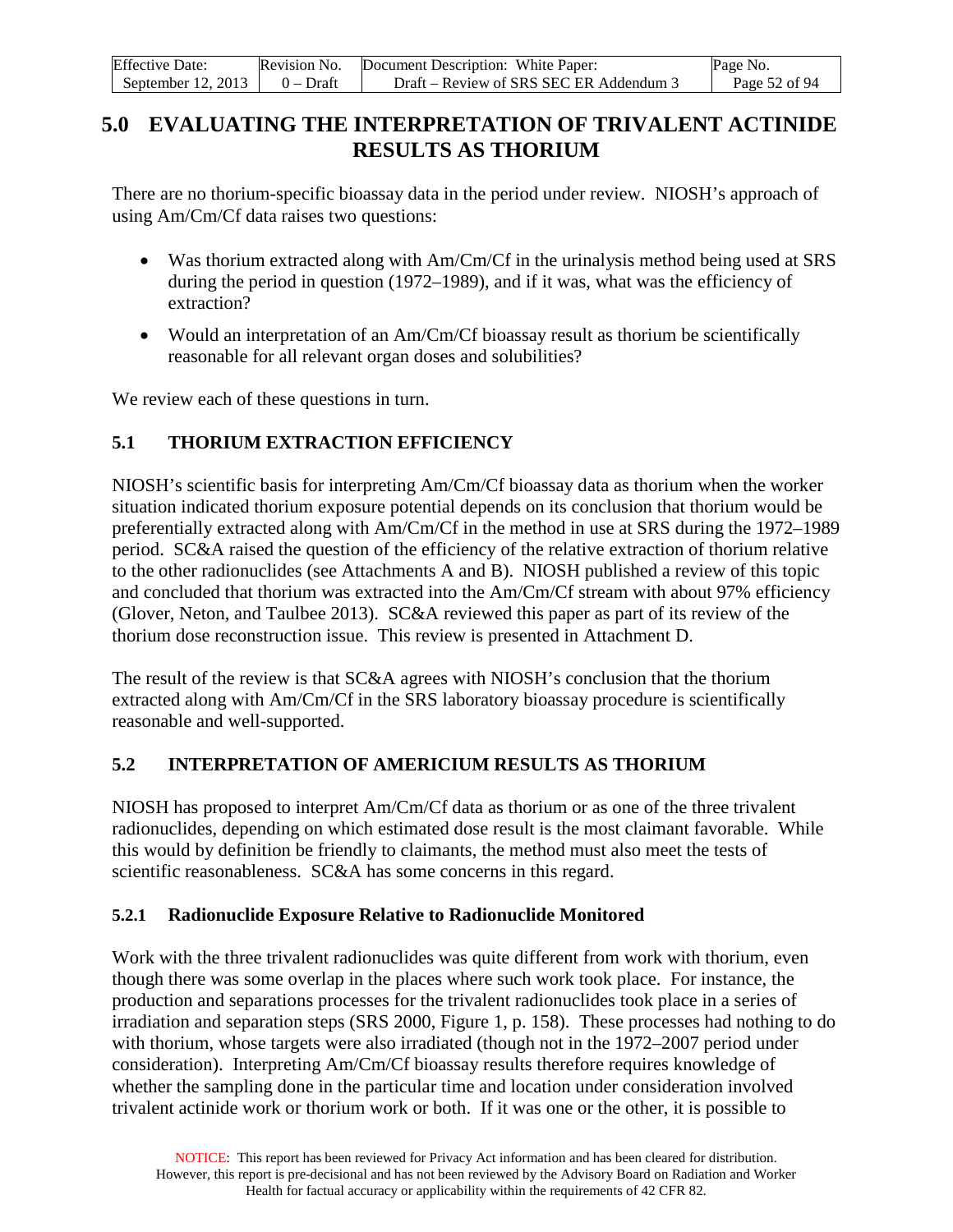| <b>Effective Date:</b> | Revision No. | Document Description: White Paper:      | Page No.      |
|------------------------|--------------|-----------------------------------------|---------------|
| September $12, 2013$   | $0 - Dr$ aft | Draft – Review of SRS SEC ER Addendum 3 | Page 53 of 94 |

interpret the results consistently and reasonably, but one must know which radionuclide it is, especially since thorium work was generally separate and different from Am/Cm/Cf work (even if much of it occurred in the same general areas of SRS, such as 773-A or the 200 Area). For instance, thorium-232 was often used as a surrogate for plutonium-238 or plutonium-239 not only because of its similar chemical properties, but also because of its very low specific activity (in contrast to Am-241, Cm-224 and Cf-252). As we will see in Section 5.2.2, incorrect interpretation of the data in regard to the radionuclide could result in very incorrect results in at least some cases (either unjustifiably claimant favorable or very claimant unfavorable).

The problem is even more technically challenging if there was exposure to both the trivalent actinides and to thorium in the same period. Consider, for instance, a situation where an employee worked for 8 months in a job where he was exposed to americium, but not to thorium. Now suppose he was then assigned for the next 4 months to work that had thorium exposure potential. If the worker was monitored while doing both these jobs, the OPOS value would be calculated using exposures to two different radionuclides, mixing oranges with apples. Furthermore, the solubilities may also have been different, making a reasonable interpretation of the result even more remote.

The above leads us to conclude that the OPOS approach that would interpret Am/Cm/Cf as any one of those three or as thorium requires certain minimum conditions to be met before a reasonable technical interpretation could be given to it.

A further complication is that NIOSH is basing its coworker model on a conclusion that CTW and NCW measurement distributions were the same. However, it has not provided evidence that CTWs and NCWs were exposed to the same mix of radionuclides. Hence, the bioassay data for NCWs and CTWs may or may not represent comparable intake conditions.

**Finding 22:** Trivalent actinide OPOS results can only be applied in a scientifically defensible way if there is knowledge of whether the worker was exposed to one of the trivalent radionuclides or to thorium. Intake results would not be scientifically credible in the absence of this information.

**Finding 23:** NIOSH has not provided evidence that there are data to differentiate between thorium and trivalent actinide exposure. In the absence of such information, it is not possible to establish whether the bioassay data for NCWs and CTWs represent comparable intake conditions.

#### **5.2.2 Comparing an Americium Interpretation of a Bioassay Result with a Thorium Interpretation**

SC&A did some example calculations in order to check that NIOSH's method of interpreting trivalent actinide data as thorium would give scientifically reasonable results in all relevant cases. Specifically, SC&A compared the Am-241 lung and bone doses for a worker who might have had exposures in 773-A, where both thorium and Am/Cm/Cf were handled, to the thorium lung and bone doses. It was assumed in the first case that the worker was exposed only to thorium (232 and 228) and Ra-228 in equal activity amounts and in the second case that he was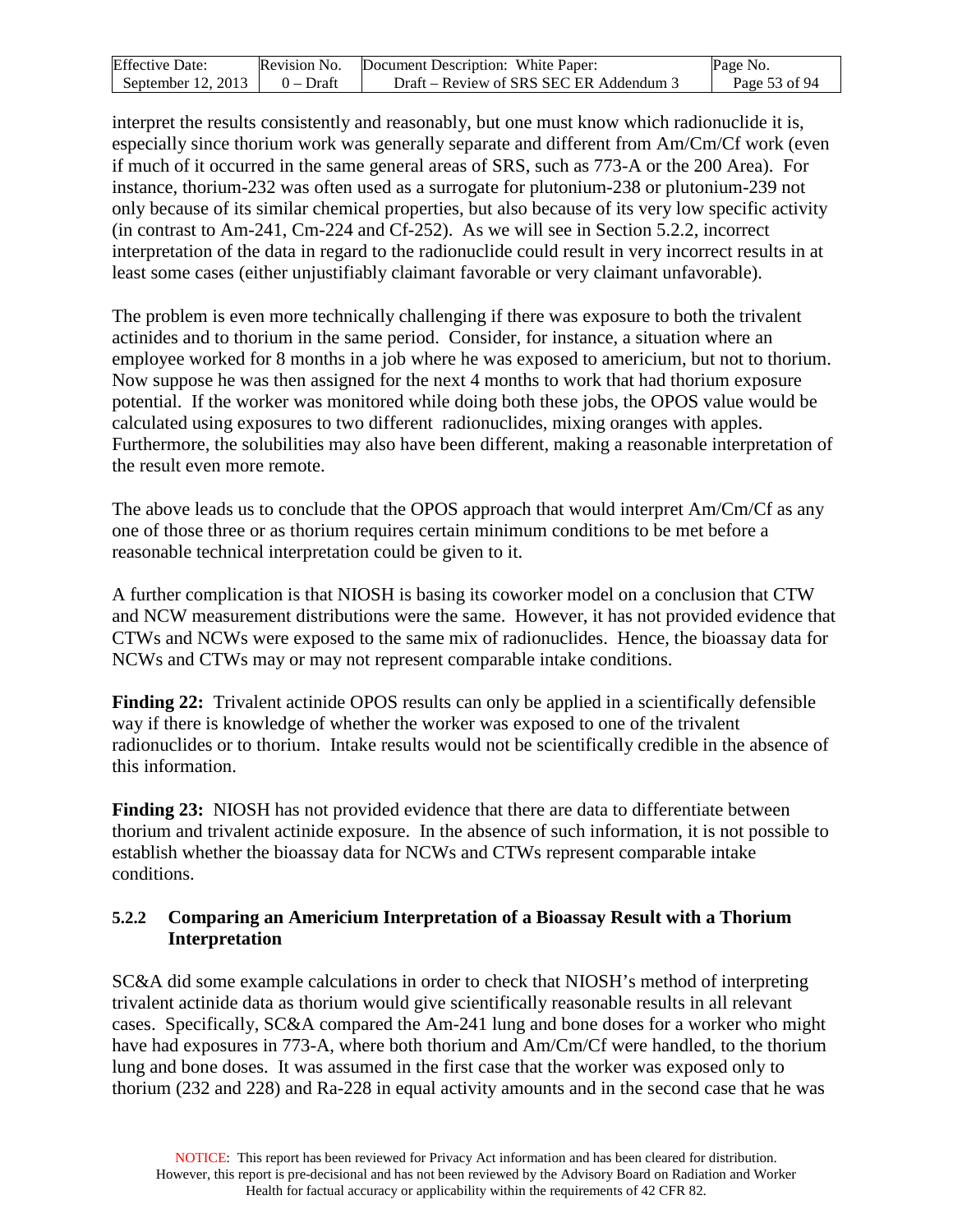| <b>Effective Date:</b> | Revision No. | Document Description: White Paper:      | Page No.      |
|------------------------|--------------|-----------------------------------------|---------------|
| September 12, 2013     | $0 - Dr$ aft | Draft – Review of SRS SEC ER Addendum 3 | Page 54 of 94 |

exposed only to Am-241. The worker's excretion rates were the ones described in the coworker model assumed by NIOSH to be the same, as described in Table 7-6 in SEC-00103 ER, Addendum 3, and in the associated text (NIOSH 2012, Table 7-6, p. 29).

In the first case, the excretion rate data were interpreted as a constant intake of thorium over the 1973–1994 period. NIOSH has calculated 34-year committed doses to lung and bone, due to intakes of equal activities of Th-232, Th-228 and Ra-228, for both Type M and Type S thorium. For comparison, SC&A assumed that the worker was exposed only to Am-241, Type M. NIOSH has calculated the coworker's daily intake rates of Am-241 as 0.826 dpm/d from 1973 to 1994 in NIOSH's SRS coworker model report (ORAUT 2013, Table 5-7, p. 27). Using this NIOSH-calculated intake rate for Am-241, the committed 34-year doses (i.e., to 2007) for intakes during 1973–1994, SC&A estimated 0.25 rem to the lung and 7 rem to bone. The results are shown in Table 19.

#### **Table 19. Comparison of 34-year Committed Doses for Thorium and Americium using the Same Excretion Rates**

| <b>Material Type</b> | Lung Dose (rem) | <b>Bone Dose (rem)</b> |
|----------------------|-----------------|------------------------|
| Type M thorium       | 2.6             | 18.66                  |
| Type S thorium       | 79.92           | 23.34                  |
| Type M americium     | 9.25            |                        |

Notes: Type M and Type S thorium results are reproduced from Table 7-7 of NIOSH 2012 (p. 30). Type M americium results were calculated by SC&A using input data in NIOSH 2012, Table 7-6 (p. 29). We note that on p. 29, NIOSH describes the Type M bone dose as 19.09 rem and the Type S lung dose as 72.18 rem. These are slightly different from the dose values shown in Table 7-7, page 30, of the same document. We have used the values in Table 7-7.

Table 19 shows that when the bioassay data are interpreted in a claimant-favorable way in terms of thorium solubility, the claimant-favorable lung dose for thorium is over 300 times greater than the americium dose. The discrepancy is not as great for bone dose, but it is still more than a factor of 3.

This comparison shows that it is critical to accurately know whether a worker was working with thorium or americium in interpreting trivalent actinide urinalysis results in the fairly common case of lung or bone dose estimation. If the information about the specific radionuclide to which the worker was exposed is not accurate, the resulting lung dose and bone dose estimates could be very inaccurate.

Bioassay data contain notations about the area of work, e.g., 773-A. However, the records that SC&A has reviewed for the period up to 1989 do not indicate whether a worker who was monitored for the trivalent radionuclides, Am/Cm/Cf, worked with thorium.

**Finding 24:** Lung doses for trivalent radionuclides, which NIOSH always interprets as Type M, would be far lower than the lung dose when the same bioassay data are interpreted as Type S thorium. Scientifically reasonable dose estimates therefore require knowledge of the time and place of exposure potential to thorium for workers with Am/Cm/Cf bioassay data. NIOSH has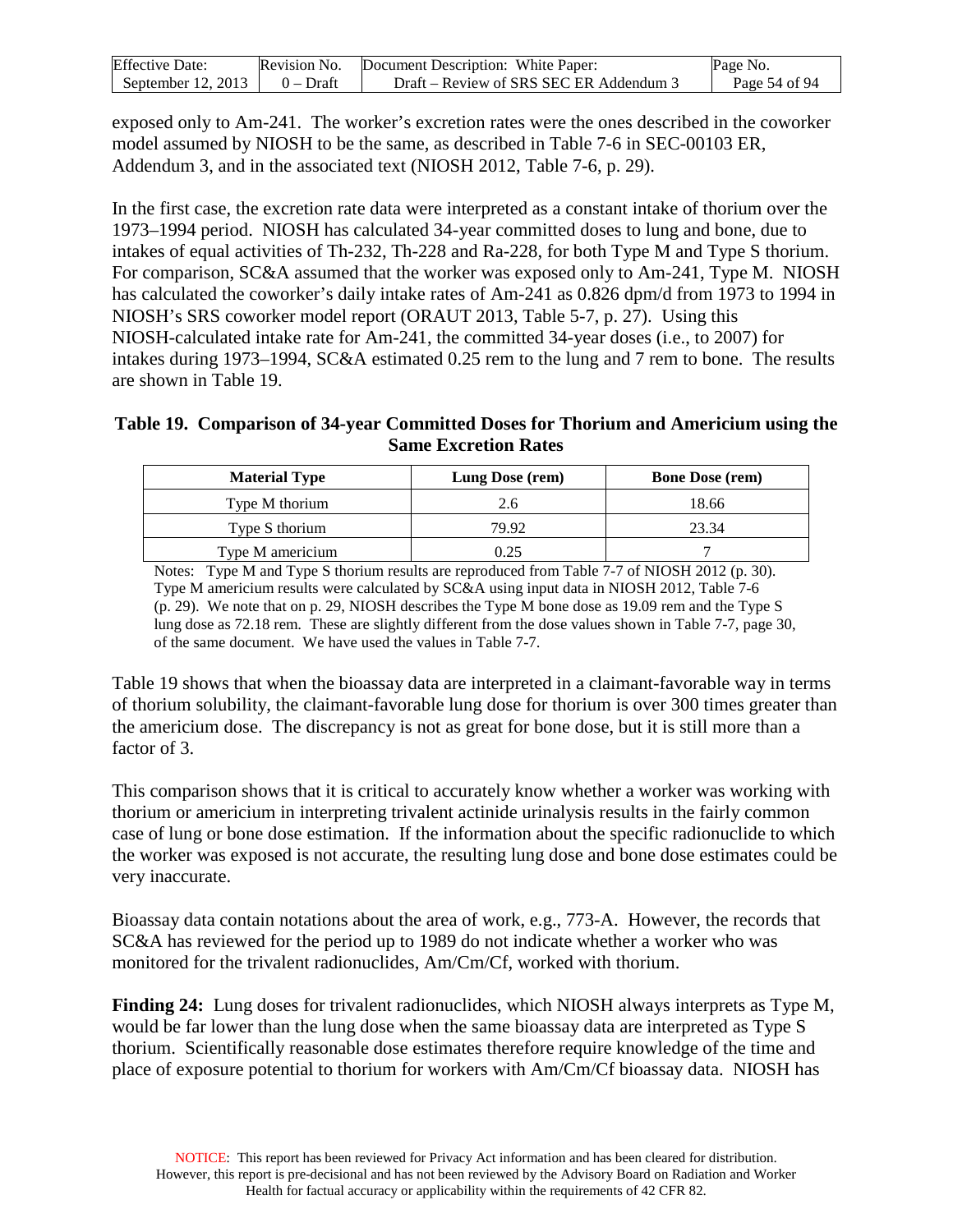| <b>Effective Date:</b> | Revision No. | Document Description: White Paper:      | Page No.      |
|------------------------|--------------|-----------------------------------------|---------------|
| September 12, 2013     | $0$ – Draft  | Draft – Review of SRS SEC ER Addendum 3 | Page 55 of 94 |

not shown that it has the necessary information to interpret the bioassay results as thorium instead of the specific trivalent radionuclide(s) noted in the bioassay record.

**Finding 25:** Incorrectly assigning a trivalent radionuclide dose conversion factor to a worker exposed to Type S thorium would yield a very claimant-unfavorable lung and bone dose estimate.

**Finding 26:** Incorrectly assigning a Type S thorium lung dose to a worker exposed to Type M Am, Cm, or Cf would result in a very large and scientifically unwarranted overestimate of the dose. Assigning all intakes to thorium when the exposure was actually to a mixture of the various radionuclides would also overestimate the lung and bone dose.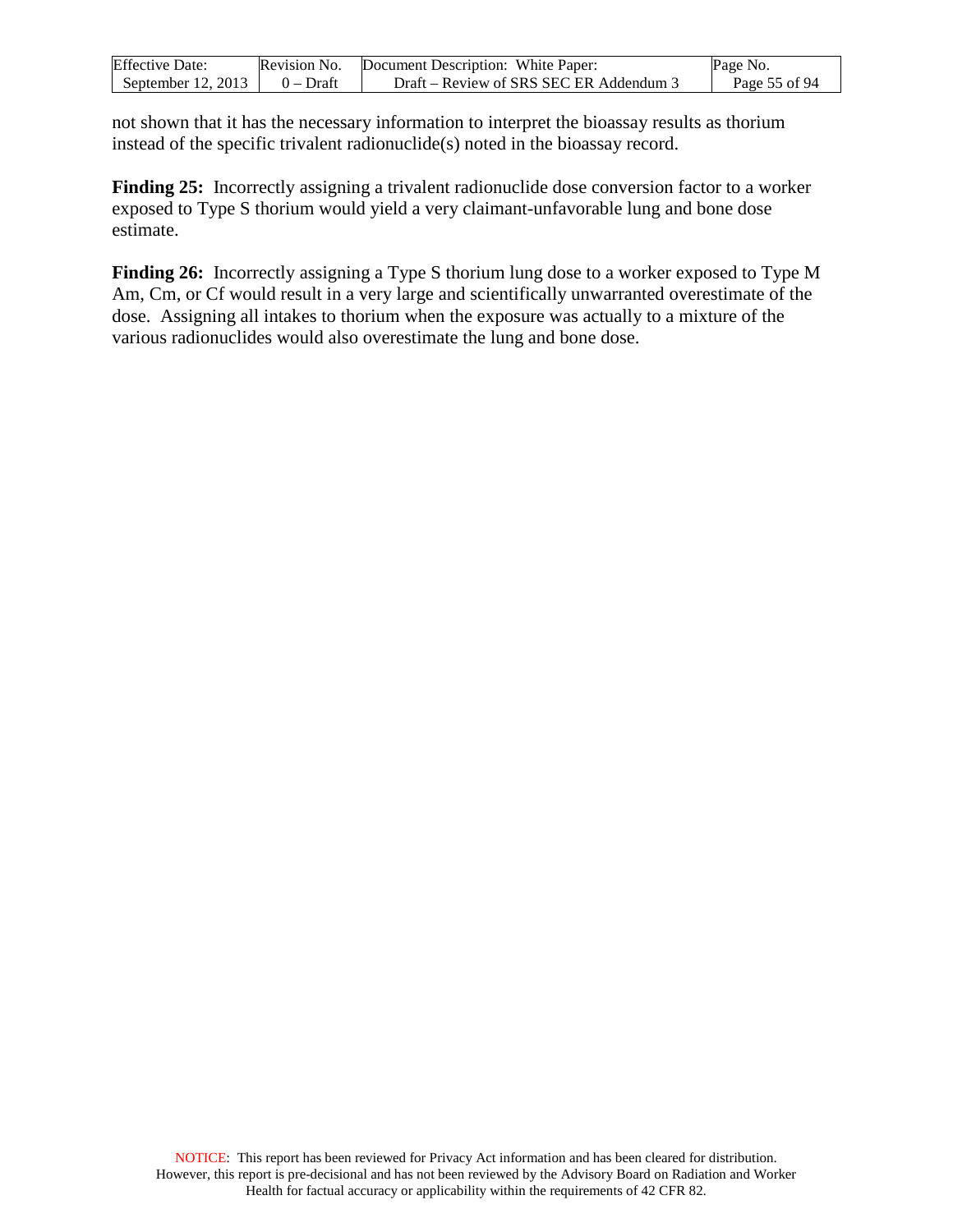| <b>Effective Date:</b> | Revision No. | Document Description: White Paper:      | Page No.      |
|------------------------|--------------|-----------------------------------------|---------------|
| September $12, 2013$   | $0$ – Draft  | Draft – Review of SRS SEC ER Addendum 3 | Page 56 of 94 |

# **6.0 THE 1990–2007 PERIOD**

## **6.1 MONITORING METHODS**

NIOSH has stated that "SRS identified chest counting as the monitoring method of choice for thorium in the 1990 and 2000 versions of the internal dosimetry technical basis documents (Internal Dosimetry, 1990; Internal Dosimetry, 2001)." (NIOSH 2012, p. 19).

The 1990 SRS Internal Dosimetry TBD cited by NIOSH provides the following description of the thorium monitoring program:

*The worker monitoring program for thorium shall consist of*

- *annual urine bioassay*
- *annual chest count*
- *semi-annual fecal bioassay*
- *personal air sampler (PAS)*

*If respiratory protection is not used Health Protection Operations may use either fecal bioassay or PAS or both. If respiratory protection is used then fecal bioassay is required and PAS is optional.* [Internal Dosimetry 1990, Chapter 10, p. 8]

SC&A was unable to locate a statement in the 1990 SRS Internal Dosimetry TBD that stated that chest counting was the method of choice for thorium monitoring. On the contrary, the following general direction is provided for evaluating intakes of radioactive material:

*Bioassay is the preferred method to assess intakes, but breathing zone air sampling data may be used in situations where adequate bioassay data are not available.* [Internal Dosimetry 1990, Chapter 2, p. 5]

The context of the report makes clear that "bioassay" refers to urine or fecal bioassay rather than in-vivo counts. The missed 12-month effective dose equivalent for an annual chest count for Class W thorium-232 is listed as 250,000 millirem and for Class Y is listed as 3,100 millirem (Internal Dosimetry 1990, Chapter 10, p. 8). These are far higher than the 100 millirem threshold for initiating monitoring. Moreover, organ doses for the intakes corresponding to these effective dose equivalents would be far higher for certain organs, such as the bone surface (Types M and S) or the lung (Type S).

NIOSH believes that "those who were exposed were monitored" (Makhijani 2013a) in this period. But the above chest count capabilities indicate that even if workers were monitored, the equipment was not capable of meeting the 100-mrem criterion for thorium.

The 2001 version of the same SRS TBD states that thorium is monitored by chest counts and that thorium bioassay was not done (Internal Dosimetry 2001, pp. 5-11 and 5-12). According to this TBD, a state-of-the-art in-vivo facility was set up in 1995 (Internal Dosimetry 2001, Chapter 11). We note here that Addendum 3 of the ER would have started the use of in-vivo data for thorium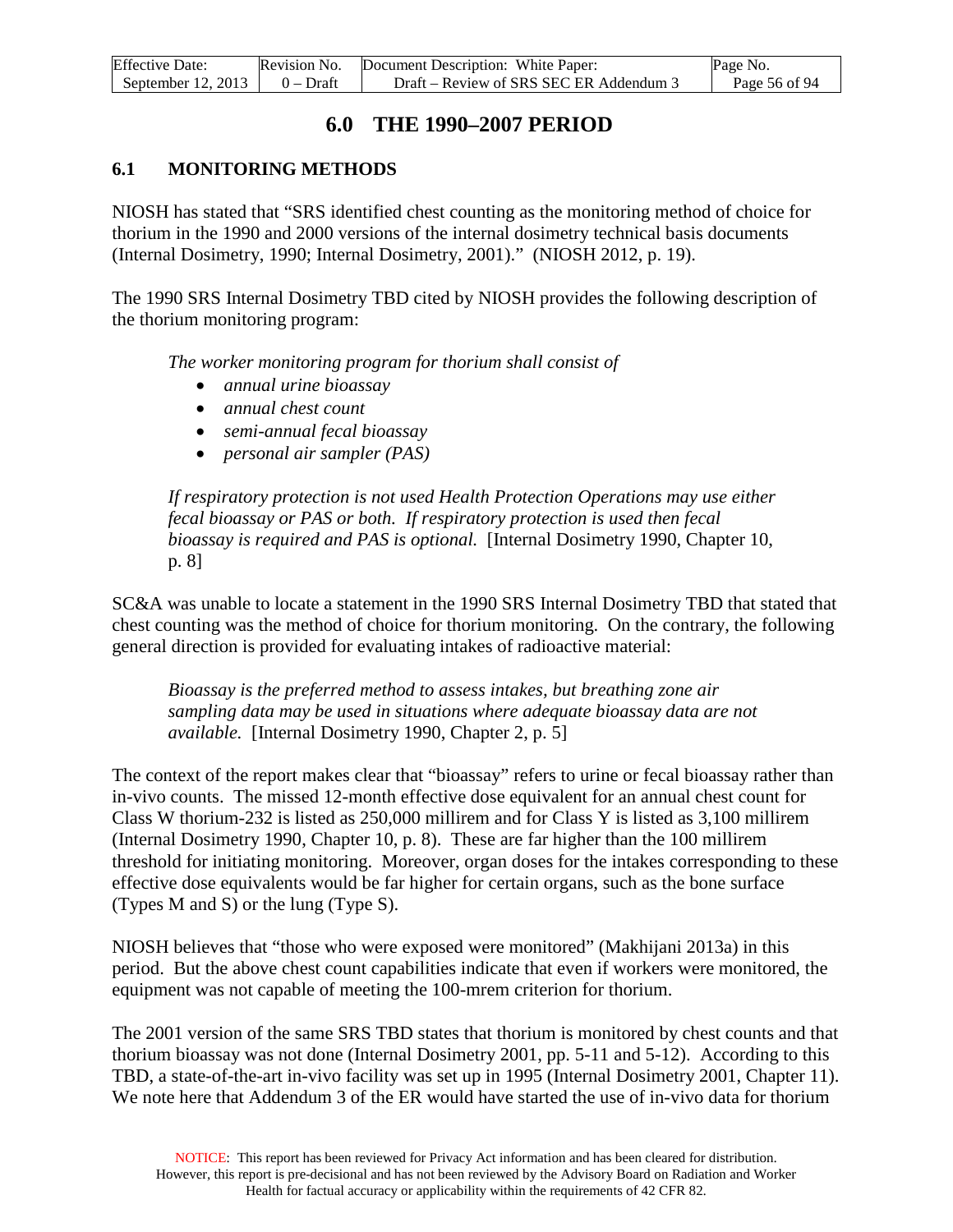| <b>Effective Date:</b> | Revision No. | Document Description: White Paper:    | Page No.      |
|------------------------|--------------|---------------------------------------|---------------|
| September $12, 2013$   | $0$ – Draft  | Draft – Review of SRS SEC ER Addendum | Page 57 of 94 |

intake assessment in 1995 (NIOSH 2012, pp. 28-30). However, during a technical call in January 2013, NIOSH stated that it was going to use in-vivo data from 1990 onward (Attachments A and B). This leaves open the question of what in-vivo facility was used between 1990 and the end of 1994. Presuming it is the facility that is specified in the thorium section of the 1990 Internal Dosimetry TBD, the minimum detectable doses are far above the 100-millirem limit required for initiating monitoring.

The 2001 Internal Dosimetry TBD provides a chest-counting MDA for thorium-228 of 0.15 nCi if Pb-212 is counted and if it is in equilibrium with Th-228. The MDA for Th-228 based on 84.4 keV photons is listed as 3.2 nCi (Internal Dosimetry 2001, p. 5-11). The MDA for 59 keV Th-232 photon is listed as 31 nCi (Internal Dosimetry 2001, p. 5-12). SC&A notes that it is generally impractical, if not impossible, to measure Th-232 photons directly using WBC because of low photon yields. Furthermore, the 31 nCi MDA is high and impractical. SC&A also is skeptical about the use of the 84.4 keV thorium-228 photon. Normally, Th-232 and Th-228 are measured in-vivo through their daughters Ac-228 and Pb-212.

SC&A notes that while the in-vivo counting facility with the Pb-212 MDA of 0.15 nCi became operational in 1995, according to the 2001 Internal Dosimetry TBD (Internal Dosimetry 2001, pp. 11-1 and 11-2), NIOSH states that it was placed into operation in 1989 (NIOSH 2012, p. 19). NIOSH's reported MDA of 0.15 nCi for Pb-212 at this facility (Attachments A and B) is the same as that reported in the 2001 Internal Dosimetry TBD, where the operational date is given as 1995.

In addition, SC&A's review of worker data indicates that most scans at this time used a FASTSCAN facility. While this was common in the 1980s, a new machine was part of the new in-vivo arrangements that were installed in 1995 (Internal Dosimetry 2001, Chapter 11). The 2001 SRS Internal Dosimetry technical basis document notes the following limitations of FASTSCAN counting:

*The NaI detectors measure photons in the energy range of 80 keV to 2000 keV. Data below ~200 keV is difficult to interpret due to the Compton backscatter peak. However, with sufficient activity, for instance in the case of medical administration of radionuclides, or with a calibration source, quantification of activity in this energy range is possible. The system is efficiency calibrated from 661 keV to 1460 keV for routine operations using a Department of Energy (Pacific Northwest National Laboratory) Bottle Manikin Absorption (BOMAB) Calibration Phantom.* [Internal Dosimetry 2001, p. 11-5]

The above limitations would make FASTSCAN data unusable for the 86.5 keV Th-228 photon except at extremely high levels of intake comparable to medical administration. The range of system efficiency calibration would also make FASTSCAN results marginal at best for the 238.6 keV photon of Pb-212. This Pb-212 photon is normally measured with lung counters or directly via head or knee counting. Even a meter arc geometry gives detection limits too high to be practical.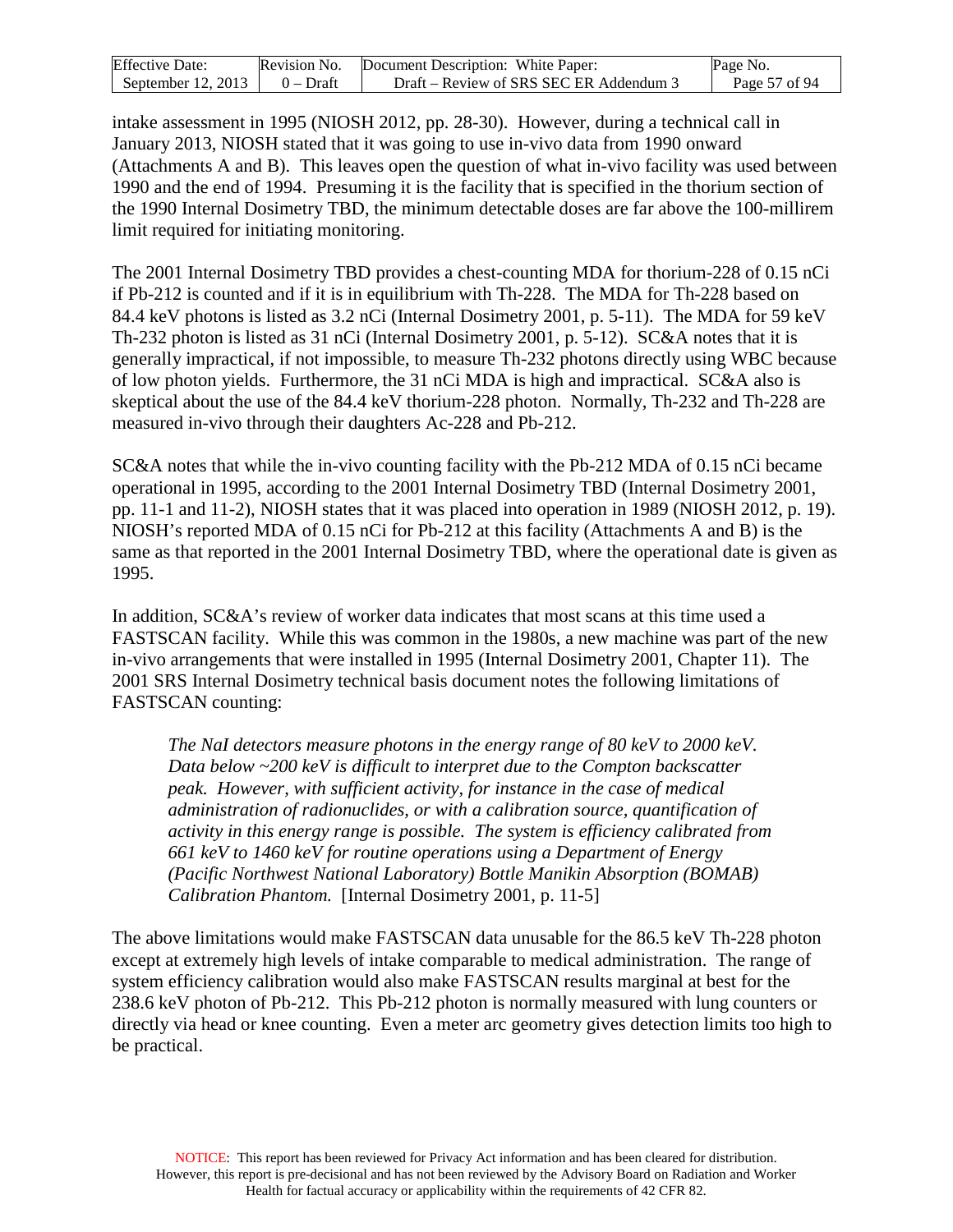| <b>Effective Date:</b> | Revision No. | Document Description: White Paper:      | Page No.      |
|------------------------|--------------|-----------------------------------------|---------------|
| September $12, 2013$   | $0 - Dr$ aft | Draft – Review of SRS SEC ER Addendum 3 | Page 58 of 94 |

The discussion of source terms in Section 2 shows that significant quantities of thorium-232 may have been processed up to and including 2003 and beyond, including for use as a surrogate radionuclide. The absence of positive results identified so far for thorium-related photons for any of the in-vivo counting data may indicate very low exposure potential. On the other hand, it may indicate sparse WBC monitoring of the workers who had exposure potential. Since NIOSH has not compiled the in-vivo data for the 1990–2007 period, along with detection limits, it is not possible for SC&A to determine whether (1) there was low thorium exposure potential for essentially all workers, or (2) there was significant exposure potential for some workers, though they may have been a small fraction of the total number of workers. SC&A notes that there was use of thorium for various activities in the 1990–2007 period (see Section 2).

**Finding 27:** The MDAs for thorium by chest counting in the 1990 Internal Dosimetry document are far higher than the 100 millirem level required to initiate routine monitoring.

**Finding 28:** Due to conflicts between statements in the NIOSH ER and in the SRS 2001 Internal Dosimetry technical basis document (TBD), it is not possible for SC&A to definitively establish the date when the MDAs for chest counting described in SRS 2001 became operational. This problem would apply specifically to the 1990–1994 period.

**Finding 29:** NIOSH has not compiled in-vivo counting data for the 1990–2007 period (including detection limits) that would be relevant to thorium intakes. Therefore, it is not possible for SC&A to evaluate whether thorium exposure potential was low or whether at least some fraction of workers, possibly small, had significant thorium exposure potential. It is also not possible to evaluate whether the quantity and quality of data are adequate for thorium dose estimation in the 1990–2007 period.

**Finding 30:** The FASTSCAN specifications indicate that the detection limit for thorium would be so high as to render it practically undetectable in SRS workplace situations.

#### **6.2 THORON**

NIOSH has stated that the detectors were sophisticated enough to have an MDA of 0.15 nCi for Pb-212 (Attachment A). However, thorium was stored in various areas of the site, including the areas where it was processed. This fact, as well as site documentation, indicates the presence of thoron, and Pb-212 is a daughter product of thoron. Even if there were Pb-212 measurements identified in whole-body (or lung) counts, a clear definition of the thoron source term would be needed to interpret them. This problem is especially acute because the site itself did not identify thorium-related peaks:

*Th-232 is assumed to be the principal source of thorium intakes. NIOSH has not identified claimant results of in vivo analyses performed for thorium. However, the chest counter was calibrated to detect photons from the Th-232 progeny, including Th-228 and Pb-212. The chest counter, placed in operation in 1989, was configured with an array of four low-energy germanium detectors with thin carbide windows capable of measuring 15 to 400 keV photons (Internal Dosimetry, 2001). That energy range spans the energies of interest for the*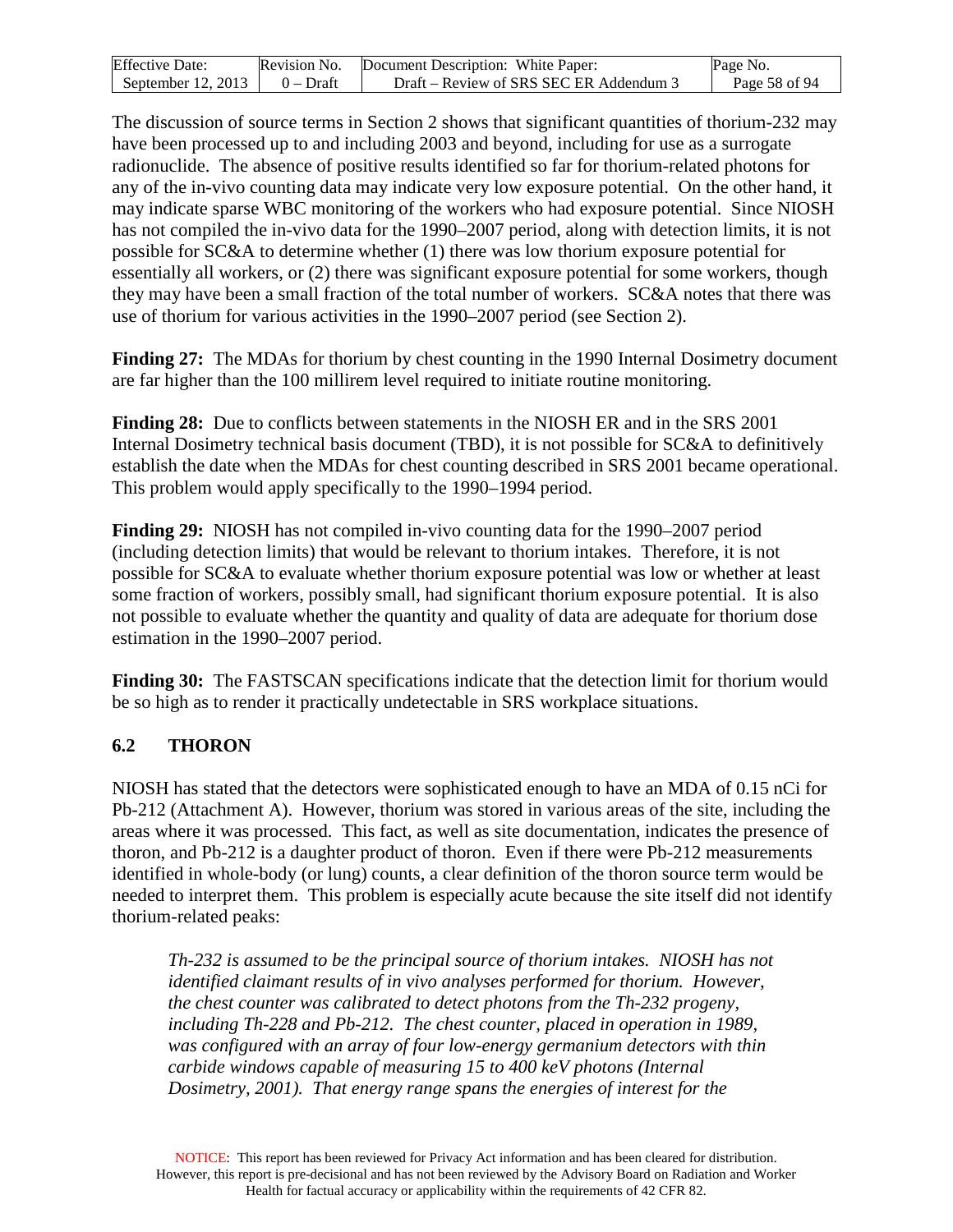| <b>Effective Date:</b>               | Revision No. Document Description: White Paper: | Page No.      |
|--------------------------------------|-------------------------------------------------|---------------|
| September 12, 2013 $\vert$ 0 – Draft | Draft – Review of SRS SEC ER Addendum 3         | Page 59 of 94 |

*Th-232 and its progeny. The 84.4 keV gamma energy line of Th-228 and the 238.6 keV energy line of Pb-212 were not normally listed in the SRS chest-counter software analysis library. However, if statistically significant activity was present in the individual worker examinations, then photo peaks of those energies would have been listed on the chest count report as unidentified. These unidentified peaks would have been resolved and identified as thorium during the report review process. Depending on the skill of the SRS HP analyst, the possibility exists that the association of the unidentified peaks with Th-232 may have been missed. However, unresolved unidentified peaks would be listed on the in vivo count reports available to the NIOSH dose reconstructor for resolution when*  reviewing the individual's dose records. [NIOSH 2012, pp. 19-20]<sup>[14](#page-58-0)</sup>

This was reaffirmed by NIOSH during the January 2013 technical call (Attachment A).

Neither NIOSH nor SC&A have found data that would indicate that thorium was actually measured or that Pb-212 was detected in chest counts. Furthermore, there are no other indications in the data that would identify thorium as the source of the counts. Using Pb-212 photons to infer thorium-232 body burdens requires knowledge of the thoron source term. It is difficult to see how NIOSH could reliably use Pb-212 data in the absence of any positive count. The problem would even be complex with some positive Pb-212 counts because the biokinetics of Pb-212 are different than those of thorium-232. Specifically, the daughter products leave the lungs at a faster rate than Th-232.

As discussed in Section 6.1, the lack of positive counts may indicate a lack of exposure potential. But it may also indicate a lack of attention to thorium exposure potential. Since NIOSH has not compiled the relevant data, it is not possible at present to know (1) whether there was exposure potential, and if so to quantify it, and (3) whether there are adequate data to adjust for the disequilibria created by thorium processing.

**Finding 31:** NIOSH has not provided information on how it will distinguish between Pb-212 results due to thoron from those resulting for thorium-232 intakes.

**Finding 32:** In the absence of a compilation of whole-body count (WBC) and chest count data, it is difficult to see how NIOSH will assign thorium doses to workers or construct a coworker model for the 1990–2007 period. There were thorium-related activities at SRS during this period.

<span id="page-58-0"></span> $14$  The word "unidentified" in bold in this quote was in italics in the original.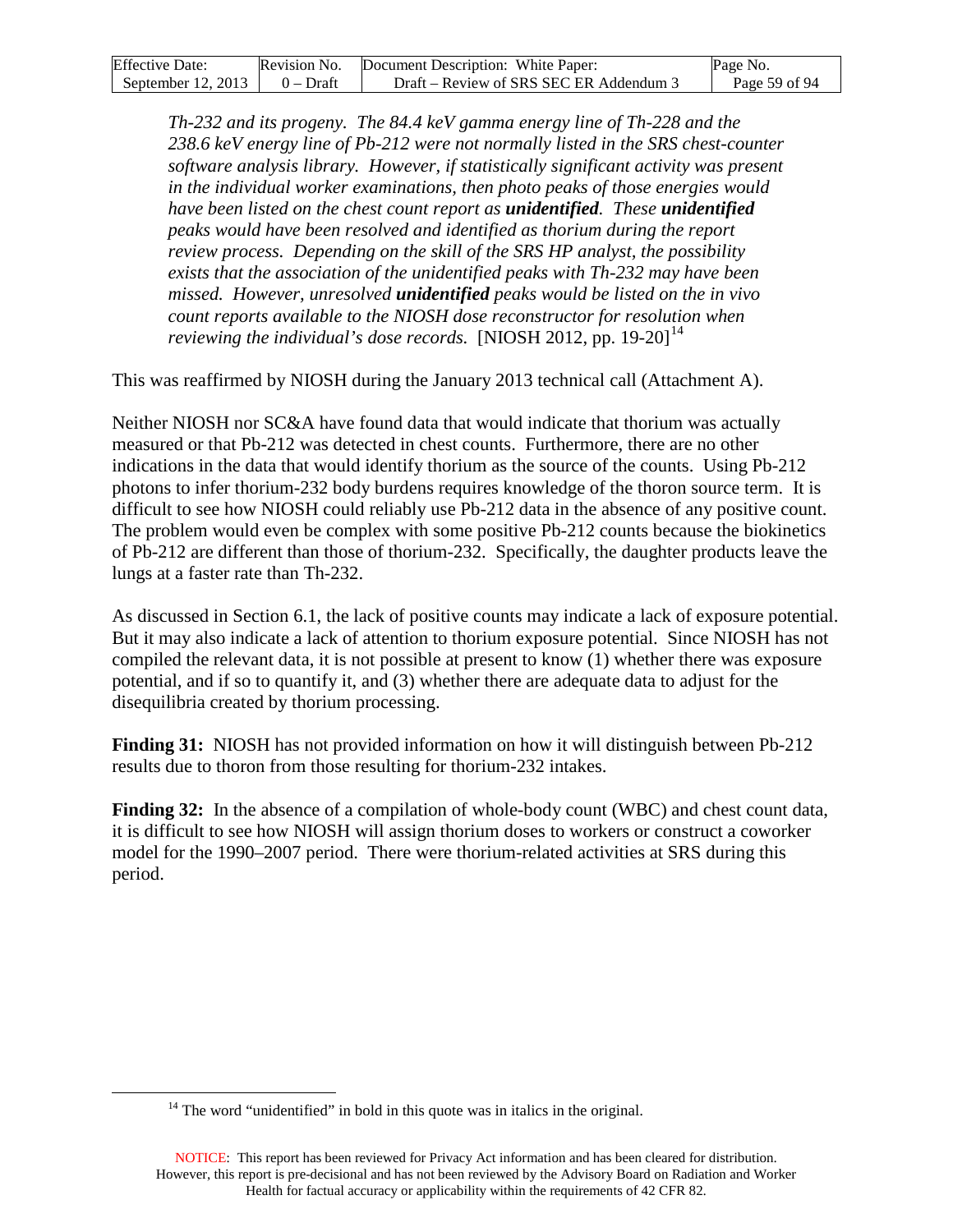| <b>Effective Date:</b> | Revision No. | Document Description: White Paper:      | Page No.        |
|------------------------|--------------|-----------------------------------------|-----------------|
| September $12, 2013$   | $0 - Dr$ aft | Draft – Review of SRS SEC ER Addendum 3 | Page $60$ of 94 |

## **7.0 REFERENCES**

ABRWH 2010. Savannah River Site Work Group meeting, January 19, 2010, transcript 2010. On the web at [http://www.cdc.gov/niosh/ocas/pdfs/abrwh/2010/wgtr011910.pdf.](http://www.cdc.gov/niosh/ocas/pdfs/abrwh/2010/wgtr011910.pdf)

ABRWH 2011. Advisory Board on Radiation and Worker Health letter to the Secretary of Health and Human Services, December 29, 2011. On the web at <http://www.cdc.gov/niosh/ocas/pdfs/abrwh/secrecs/bdrecsrs-103.pdf>

ABRWH 2013. Savannah River Site Work Group meeting, February 12, 2103, transcript. On the web at<http://www.cdc.gov/niosh/ocas/pdfs/abrwh/2013/wgtr021213.pdf>

Butler F.E., and R.M. Hall, 1970. *Determination of Actinides in Biological Samples with Bidentate Organophosphorus Extractant*, E.I. du Pont de Nemours & Company, Savannah River Laboratory; Analytical Chemistry, Vol. 42, No. 9. August 1970.

Cramer, D.S., 1980. *Physics Studies for the ThO2/UO2 Irradiation Program*. Memorandum to M. M. Anderson. DPST-80-378, E.I. du Pont de Nemours and Company. May 2, 1980. SRDB 104996.

[**Redacted**] 2008. *Documented Communication with* [**Redacted**] *on SRS Incident Database, Special Hazards Investigations Database, HPAREH Database and Intake Registry*, telephone communication between [**Redacted**] (SRS) and Gene Potter (ORAUT) dated April 3, 2008. SRDB 45062.

DOE 2007. *Occupational Radiation Protection*, 10 CFR 835, June 8, 2007. On the Internet at <http://www.gpo.gov/fdsys/pkg/CFR-2010-title10-vol4/pdf/CFR-2010-title10-vol4-part835.pdf>

Driggers, F.E., 1977. *Reference Thorium Fuel Cycle*. DPST-TFCT-77-101. E.I. du Pont de Nemours and Company, Savannah River Laboratory. September 1977. SRDB 101911.

DuPont Monthly Report 1973. *Savannah River Laboratory Monthly Report, Pu-238 Fuel Form Processes*, DPST-73-128-7, E.I. du Pont de Nemours and Company. July 1973. SRDB 45961.

Epperson, S.A., 1995. *Evaluation of Elevated Thoron Progeny at 221-H (U)*. Inter-Office Memorandum to G.G. Tunno. ESH-HPT-95-0222. Westinghouse Savannah River Company. October 9, 1995. SRDB 105023.

Folger, R.L., 1982. *238Pu Fuel Form Processes Quarterly Report July–September 1981*. DPST-81-128-3. Savannah River Laboratory. April 1982. SRDB 111461.

Glover, S., J. Neton, and T. Taulbee, 2013. *White Paper for the Savannah River Site Extraction Efficiency of Thorium in Bidentate*, Rev. 00, National Institute for Occupational Safety and Health, Cincinnati, Ohio. March 8, 2013.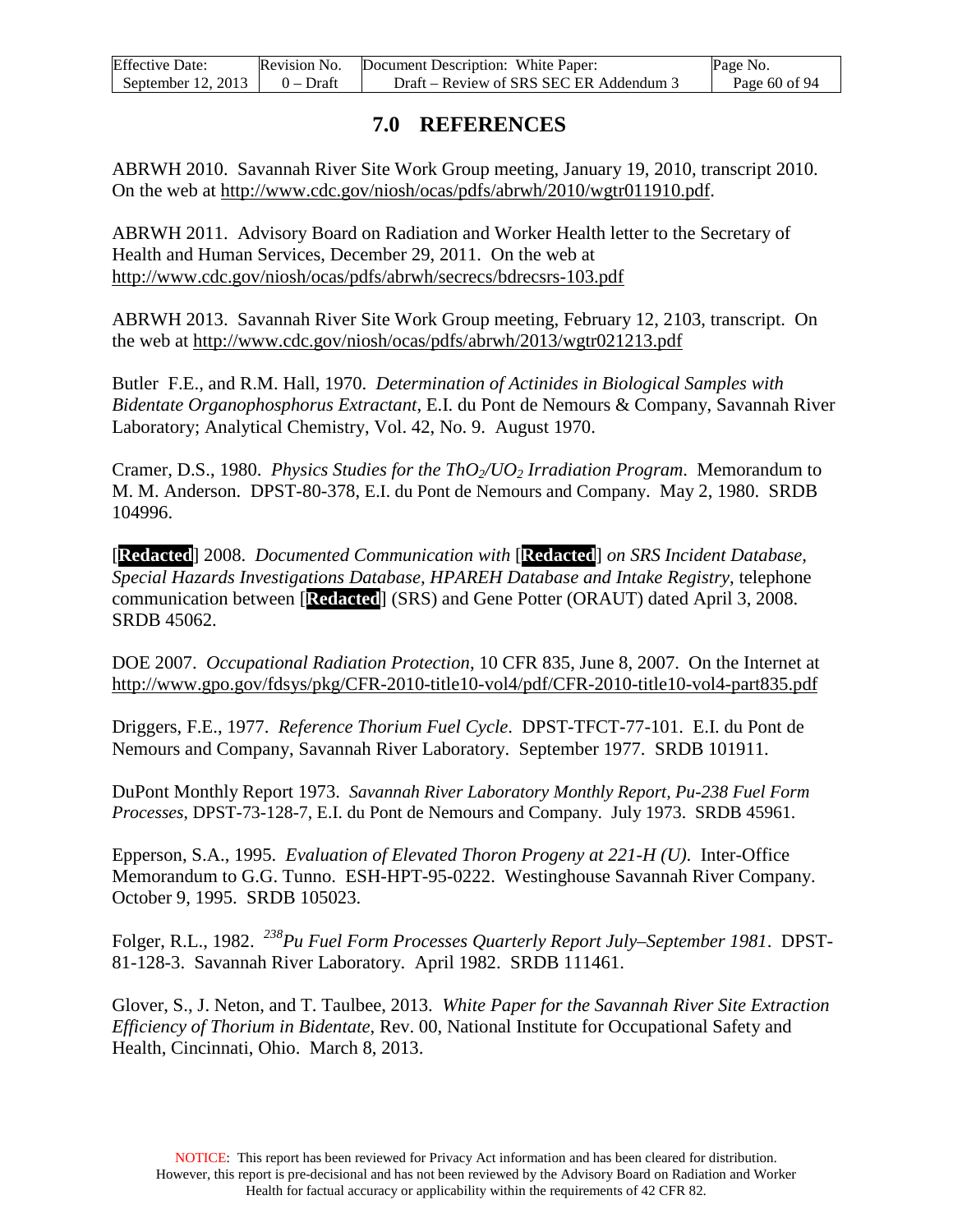| <b>Effective Date:</b> | Revision No. | Document Description: White Paper:      | Page No.      |
|------------------------|--------------|-----------------------------------------|---------------|
| September 12, 2013     | $0 - Dr$ aft | Draft – Review of SRS SEC ER Addendum 3 | Page 61 of 94 |

Hadlock, D., 2004. *Specific Thorium PAS Data Sheets for 2004*. ESH-RPS-2004-00196. December 3, 2004. SRDB 105000.

Hallman, D. F., 2000. *Input to Resin Column Structural Analysis if Autocatalytic Resin Reaction Occurs in HB-Line Phase II*, WSRC-TR-2000-00511, Westinghouse Savannah River Company, Aiken, South Carolina. 2000. SRDB 119273.

Incident Reports 1974–1983. *Dosimetry Special Hazards Incident Investigations 300–399*. Savannah River Plant. May 23, 1974–November 16, 1983. SRDB 45096.

Internal Dosimetry 1990. *Internal Dosimetry Technical Basis Manual*, WSRC-IM-90-139, Rev. 1, Westinghouse Savannah River Company. December 20, 1990. SRDB 11266.

Internal Dosimetry 2001. *The Savannah River Site Internal Dosimetry Technical Basis Manual*, WSRC-RM-90139, Rev. 8, Westinghouse Savannah River Company, December 31, 2001. SRDB 000722.

Interview 2012. *Savannah River Site (1950-1972) Interview: Thomas LaBone;* January 18, 2012; 2:00 PM. ORAU Team Employee Communication, January 18, 2012, SRDB 116010.

Loring, W.S., 1993. *Thoriated Welding Electrodes*. Inter-Office Memorandum, Memorandum to J. F. Jordan. ESH-HPT-93-0247. Westinghouse Savannah River Company. July 30, 1993. SRDB 105006.

Makhijani, A., 2013a. E-mail exchange between Arjun Makhijani (SC&A) and Tim Taulbee (NIOSH), Subject: Thorium WBC Clarifying Questions. SC&A, Vienna, Virginia. June 1 and 3, 2012. SRDB 127553.

Makhijani, A., 2013b. E-mail exchange between Arjun Makhijani (SC&A) and Tim Taulbee (NIOSH), Subject: One Person-One Sample Results. SC&A, Vienna, Virginia. June 12 and 13, 2013. SRDB 127546.

Marra, J.C., D.K. Peeler, and C.M. Jantzen, 2006. "Development of an Alternative Glass Formulation for Vitrification of Excess Plutonium," WSRC-TR-2006-00031 Rev. 0. Savannah River National Laboratory. January 2006. SRDB Ref ID: 118099.

Monthly Inventory Report 1975. *Savannah River Plant SS Material Monthly Inventory Report.* Works Technical Division – Building 723-A. February 1975–May 1975. SRDB 113906.

NIOSH 2012. *SEC Petition Evaluation Report: SEC-00103, Addendum 3*, National Institute for Occupational Safety and Health. November 20, 2012.

NIOSH 2013. *Description of databases used for the SRS internal coworker study\_2013-02-15*. National Institute for Occupational Safety and Health – Author Unknown. February 15, 2013. Found at: [O:\Savannah River Site SEC\SRS databases for Coworker Models].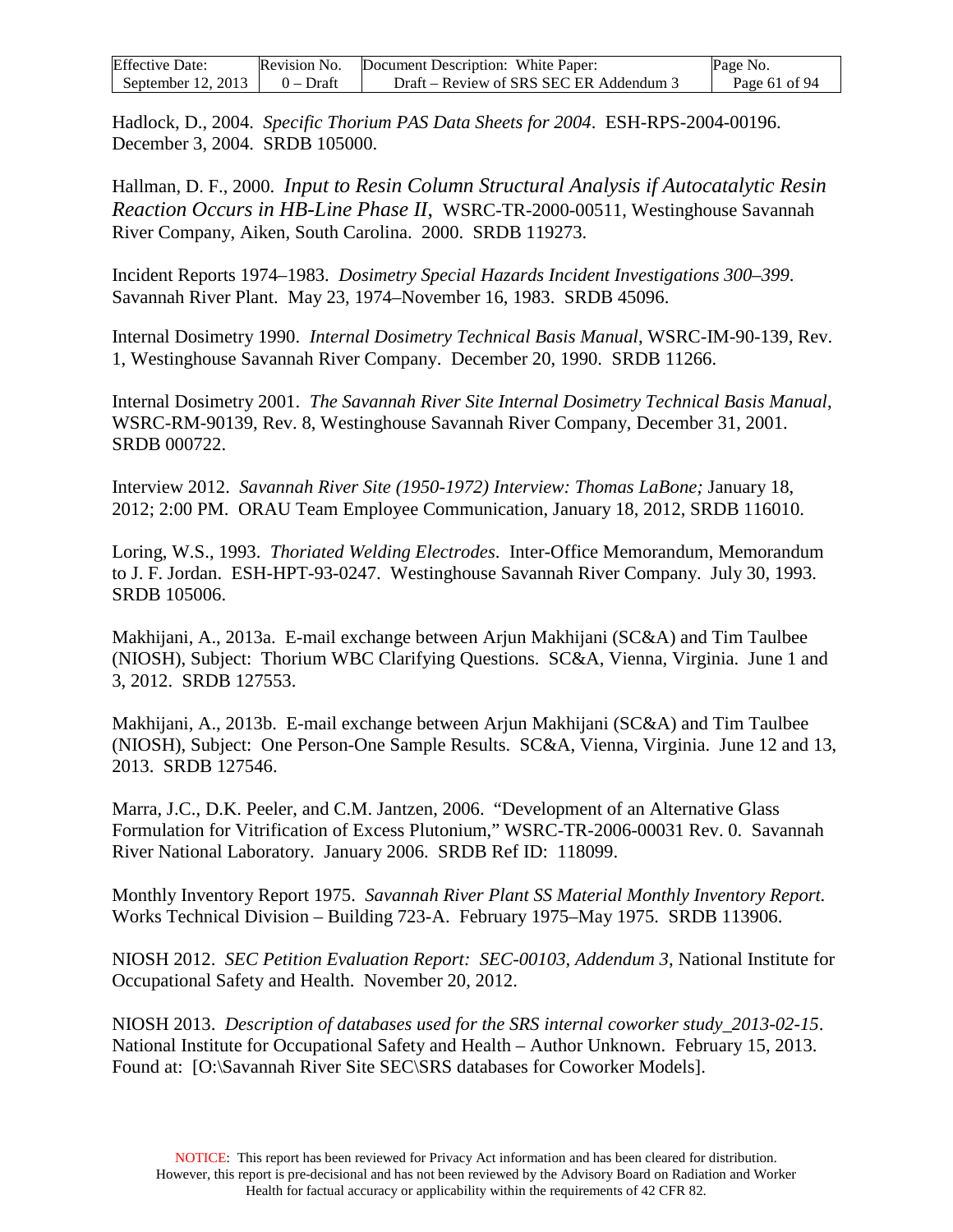| <b>Effective Date:</b> | Revision No. | Document Description: White Paper:      | Page No.      |
|------------------------|--------------|-----------------------------------------|---------------|
| September 12, 2013     | $0 - Dr$ aft | Draft – Review of SRS SEC ER Addendum 3 | Page 62 of 94 |

OCAS 2002. *Internal Dose Reconstruction Implementation Guideline*, OCAS-IG-002, Rev. 0, Office of Compensation Analyses and Support, National Institute for Occupational Safety and Health. August 2002.

OCAS 2007. *External Dose Reconstruction Implementation Guideline*, OCAS-IG-001, Rev. 03, Office of Compensation Analyses and Support, National Institute for Occupational Safety and Health. November 21, 2007.

ORAUT 2007. *Internal Dose Reconstruction*, ORAUT-OTIB-0060, Rev. 00, Oak Ridge Associated Universities Team, Cincinnati, Ohio. February 6, 2007

ORAUT 2009. *Use of Claimant Datasets for Coworker Modeling*, ORAUT-OTIB-0075. Rev. 00, Oak Ridge Associated Universities Team, Cincinnati, Ohio. May 25, 2009.

ORAUT 2012a. *A Comparison of Exotic Trivalent Radionuclide Coworker Models at the Savannah River Site*, ORAUT-RPRT-0055, Rev. 00, Oak Ridge Associated Universities Team, Cincinnati, Ohio. July 20, 2012.

ORAUT 2012b. *Analysis of Stratified Coworker Datasets*, ORAUT-RPRT-0053, Rev. 01, Oak Ridge Associated Universities Team, Cincinnati, Ohio. July 16, 2012.

ORAUT 2012c. *A Comparison of Neptunium Coworker Models at the Savannah River Site*, ORAUT-RPRT-0056, Rev. 00, Oak Ridge Associated Universities Team, Cincinnati, Ohio. August 20, 2012.

ORAUT 2012d. *A Comparison of Mixed Fission and Activation Product Coworker Models at the Savannah River Site*, ORAUT-RPRT-0056, Rev. 00, Oak Ridge Associated Universities Team, Cincinnati, Ohio. September 10, 2012.

ORAUT 2013. *Internal Coworker Dosimetry Data for the Savannah River Site*, ORAUT-OTIB-0081, Rev. 01, Oak Ridge, Associated Universities Team, Cincinnati, Ohio. April 1, 2013.

Peeler D. K. and T. B. Edwards 2003. "The Impact of Higher Waste Loading on Glass Properties: The Effects of Uranium and Thorium," WSRC-TR-2003-00386, Rev. 0, Westinghouse Savannah River Company, Savannah River Technology Center. September 15, 2003. SRDB 116414.

Pickett, J.B., 1981. *The Thorium Irradiation Program*. J.B. Pickett to C. E. Coffey. DPST-81- 488. Savannah River Laboratory. July 31, 1981. SRDB 49581.

Pickett, J.B., J.R. Fowler, and W.C. Mosley, Jr., 1982. *Roasting and Dissolution Studies on Nonirradiated Thorium Dioxide/Uranium Dioxide Pellets*. DP-1590. E.I. du Pont de Nemours and Company, Savannah River Laboratory. January 1982. SRDB 105021.

Rinehart W.G., 1982. *HLC Monthly Report December 1981*. W.G. Rinehart to C. Graves. January 6, 1982. SRDB 114680.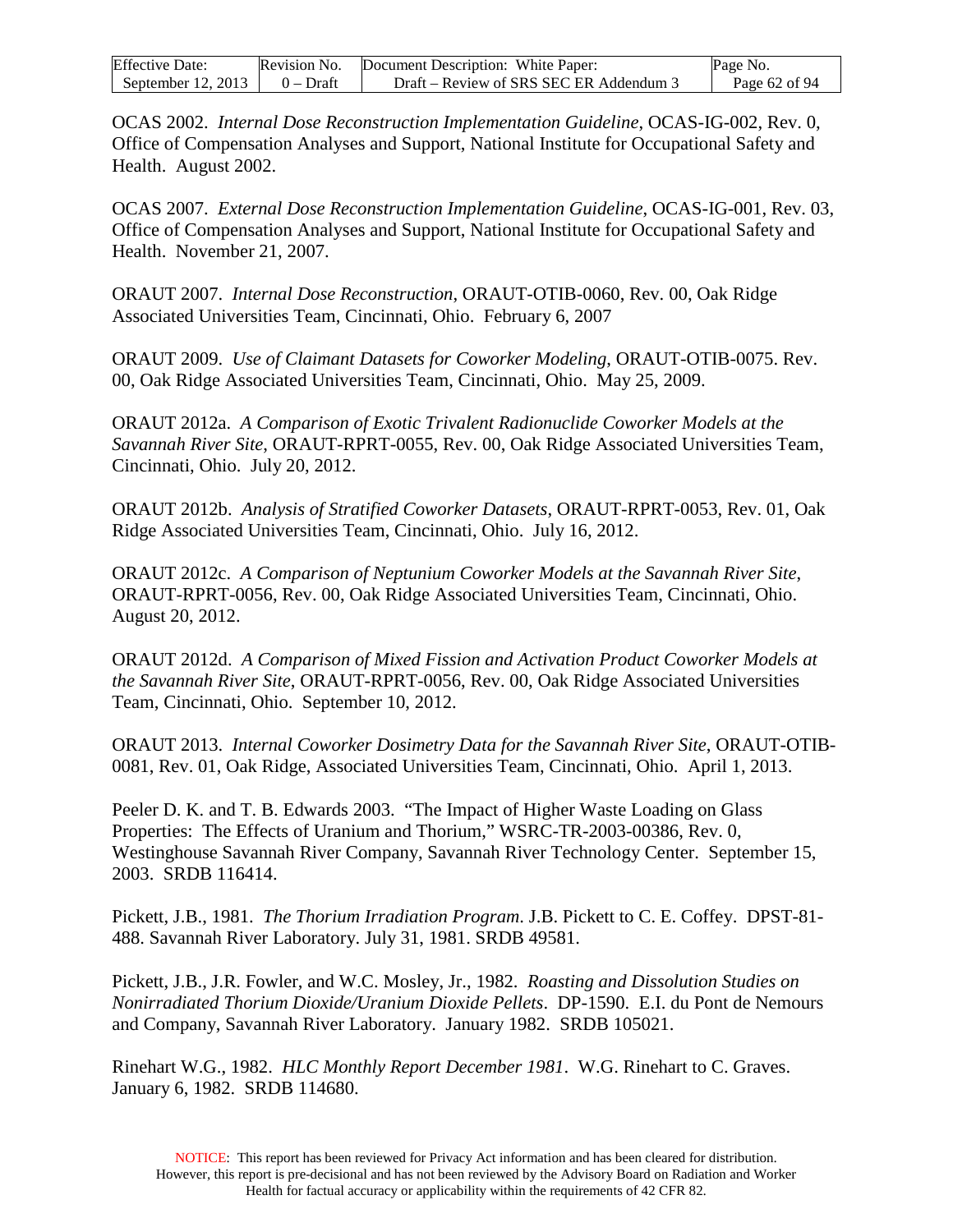| <b>Effective Date:</b> |              | Revision No. Document Description: White Paper: | Page No.      |
|------------------------|--------------|-------------------------------------------------|---------------|
| September 12, 2013     | $0 - Dr$ aft | Draft – Review of SRS SEC ER Addendum 3         | Page 63 of 94 |

SC&A 2010a. *Review of ORAUT-0075: Use of Claimant Datasets for Coworker Modeling for Construction Workers at Savannah River Site*, SC&A, Inc., Vienna, Virginia. January 2010.

SC&A 2010b. *Comparison of Claimant Tritium Samples from Construction Trade Workers and Non-Construction Workers at Savannah River Site*. S. Cohen & Associates, Vienna, Virginia. November 2010.

SC&A 2011. Arjun Makhijani, Issues Matrix for the Savannah River Site SEC Petition and Petition Evaluation Report: December 2011 Update, SC&A, Inc., Vienna, Virginia. December 2011.

SC&A 2012. *Master Interview Summary for the Savannah River Site Construction Trades Workers Special Exposure Cohort Review*, Rev. 1, Authors: Kathryn Robertson-DeMers and Lynn Ayers. SC&A, Inc., Vienna, Virginia, and Saliant, Inc., Jefferson, Maryland. April 2012.

SC&A 2013. *Draft Review of ORAUT-RPRT-0052: Analysis of Stratified Coworker Datasets, Rev. 1*, Rev. 0, Authors: H. Chmelynski, J. Lipsztein, S. Marschke, J. Stiver. SC&A, Inc., Vienna, Virginia, and Saliant, Inc., Jefferson, Maryland. April 2013.

Sigg et al. 1997. *Personnel Exposures from Periodic Venting of Radon Gas from High-Thorium-Content Tanks at H-Tank Farm.* Inter-Office Memorandum. R.A. Sigg, R.H. Ross, and A.H. Weber. WSRC-TR-97-0033. Westinghouse Savannah River Company. April 8, 1997. SRDB 49677.

Smith, B.P. and M.H. Chew 2012. *Documented Communication with John Fowler on Thorium Operations in Building 773A at SRS.* February 2, 2012. SRDB 107512.

SRL 1972a. *Source of Thorium Impurity in Pu-238 Prepared from Am-241.* G.A. Burney to J.A. Porter. DPST-72-444. Savannah River Laboratory. August 23, 1972. SRDB 49541.

SRL 1972b. Savannah River Laboratory Monthly Report<sup>238</sup>Pu Fuel Form Processes. DPST-72-128-2. Savannah River Laboratory. October 1972. SRDB 112082.

SRL 1973. *Radiation Survey Logsheets*. Savannah River Laboratory. Selected Logsheets from November 6, 1972–January 17, 1973. SRDB 113925.

SRL 1975a. *Accountability Monthly Inventory Reports SRP-BLDG. 244-H*. Savannah River Laboratory. July 1974–June 1975. SRDB 113889.

SRL 1975b. *Standards Inventory Building 305-M*. R.C. Preachers to Accountability. Savannah River Laboratory. August 1974–June 1975. SRDB 113903.

SRL 1975c. *Radiation Survey Logsheets*. Savannah River Laboratory. Selected Logsheets from January 3, 1974–February 24, 1975. SRDB 113920.

SRL 1975d. *Radiation Survey Logsheets*. Savannah River Laboratory. Selected Logsheets from January 2, 1975–March 5, 1975. SRDB 113922.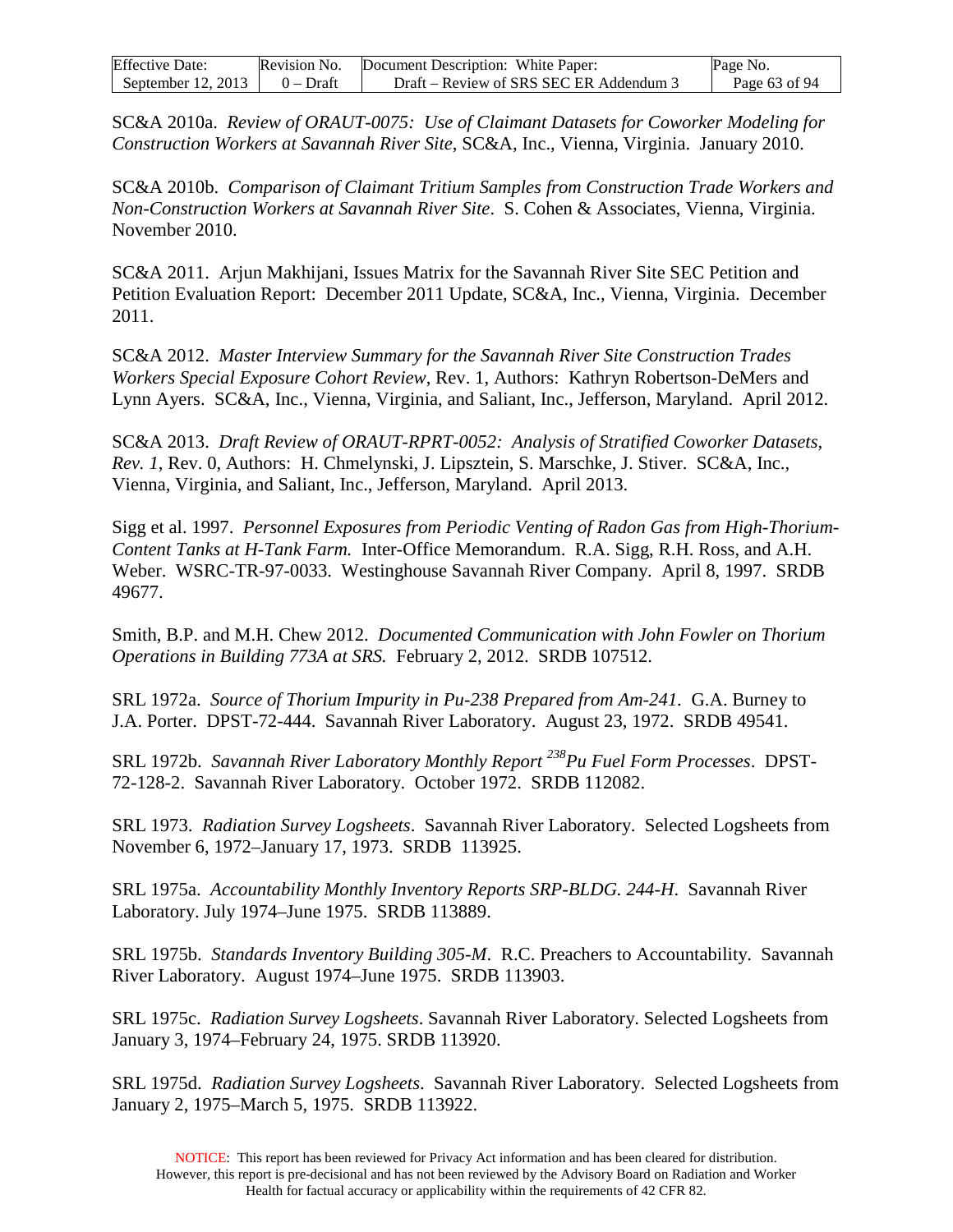| <b>Effective Date:</b> | Revision No. | Document Description: White Paper:      | Page No.      |
|------------------------|--------------|-----------------------------------------|---------------|
| September 12, $2013$   | $0 - Dr$ aft | Draft – Review of SRS SEC ER Addendum 3 | Page 64 of 94 |

SRL 1975e. *Radiation Survey Logsheets*. Savannah River Laboratory. Selected Logsheets from March 6, 1975–June 17, 1975. SRDB 113930.

SRL 1975f. *Radiation Survey Logsheet*. Savannah River Laboratory. Selected Logsheet from January 13, 1975. SRDB 114644.

SRL 1978a. *Savannah River Laboratory Monthly Report – Extract*. DP-78-1-5-Extract. Savannah River Laboratory. May 1978. SRDB 104947.

SRL 1978b. *Savannah River Laboratory Monthly Report*. DP-78-1-4-Extract. Savannah River Laboratory. April 1978. SRDB 104952.

SRL 1978c. *Savannah River Laboratory Monthly Report – Extract*. DP-78-1-12-Extract. Savannah River Laboratory. December 1978. SRDB 104954.

SRL 1978d. *Savannah River Laboratory Monthly Report – Extract*. DP-78-1-5-Extract. Savannah River Laboratory. May 1978. SRDB 104959.

SRL 1978e. *Monthly Status and Progress Report – Extract*. SR-PI-2789-Extract. Savannah River Laboratory. March 1978. SRDB 104962.

SRL 1978f. *Monthly Status and Progress Report*. Savannah River Laboratory. August 1978. SRDB 104963.

SRL 1978g. *Monthly Status and Progress Report – Extract*. SR-PI-2803-Extract. Savannah River Laboratory. September 1978. SRDB 104989.

SRL 1978h. *Monthly Status and Progress Report – Extract*. SR-PI-2805-Extract. Savannah River Laboratory. October 1978. SRDB 104990.

SRL 1982. *SRL Nuclear Material Transfer Report*. Savannah River Laboratory. Selected pages from January–December 1982. SRDB 116610.

SRL 1983a. *SRL Nuclear Materials Transfer Report*. Savannah River Laboratory. Selected pages from January–June 1983. SRDB 113976.

SRL 1983b. *SRL Nuclear Materials Transfer Report*. Savannah River Laboratory. Selected pages from July–December 1983. SRDB 113977.

SRL 1984a. *SRL Nuclear Materials Transfer Report*. Savannah River Laboratory. Selected pages from January–June 1984. SRDB Ref ID: 113975.

SRL 1984b. *History of the Savannah River Laboratory Volume IV – General.* DPST-62-200-IV. E.I. du Pont de Nemours and Company, Savannah River Laboratory. August 1984. SRDB 49497.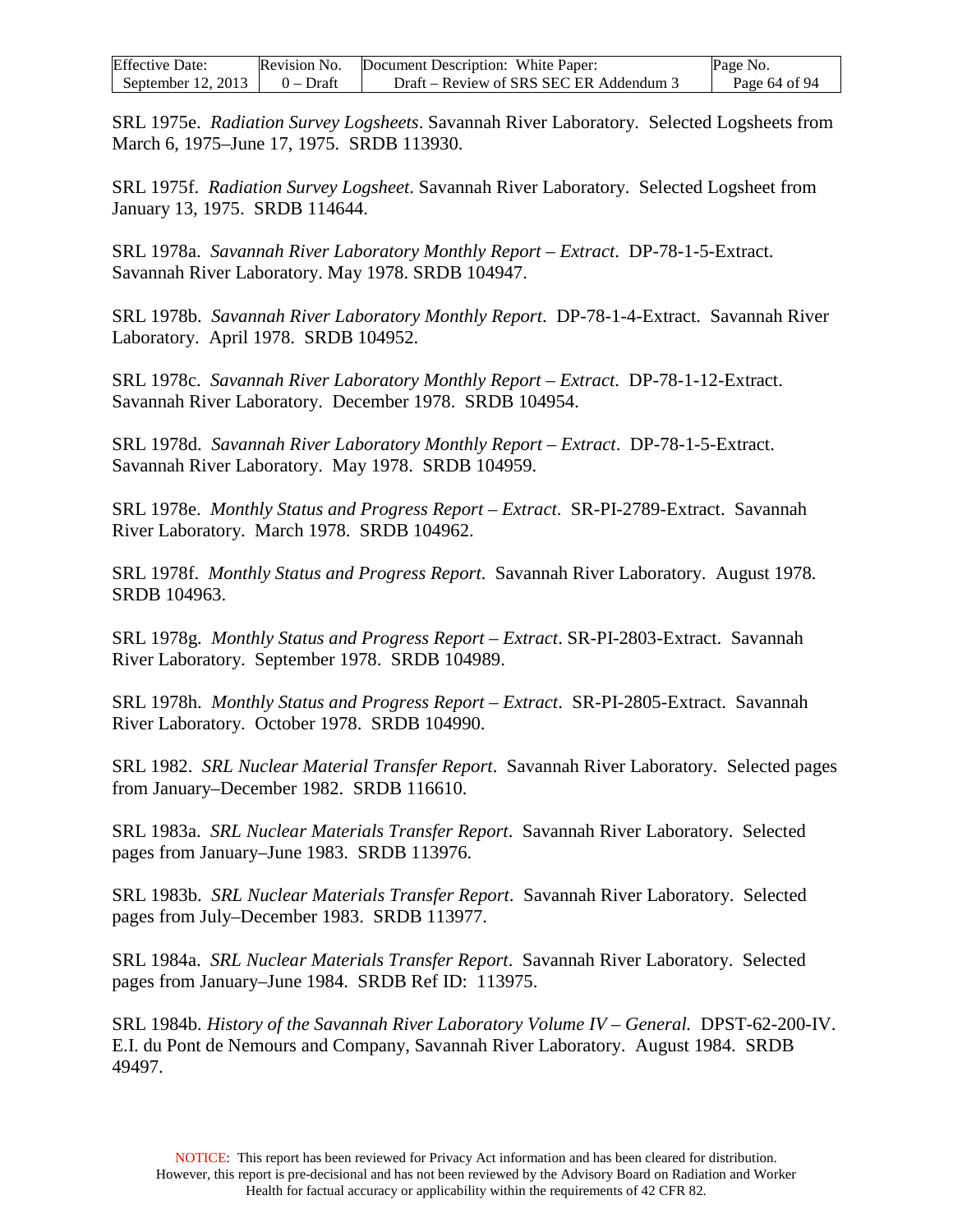| <b>Effective Date:</b> | Revision No. | Document Description: White Paper:    | Page No.      |
|------------------------|--------------|---------------------------------------|---------------|
| September 12, $2013$   | $0 - Draff$  | Draft – Review of SRS SEC ER Addendum | Page 65 of 94 |

SRL 1985. *SRL Nuclear Materials Transfer Report*. Savannah River Laboratory. Selected pages from January–March 1985. SRDB 113968.

SRL 1986. *SRL Nuclear Materials Transfer Report*. Savannah River Laboratory. Selected pages from January–June 1986. SRDB 113964.

SRS 2000. *50 Years of Excellence in Science and Engineering at the Savannah River Site: Proceedings of the Symposium May 17, 2000*, WSRC-MS-2000-0061. Westinghouse Savannah River Company, Aiken, South Carolina, 2000. SRDB 45046.

Steimke, J.L., 1980. *Documentation of Thoria Irradiation Program Termination*. DPST-80- 614. December 31, 1980. SRDB 104994.

Taulbee, T., 2013. T. Taulbee (NIOSH) e-mail to Arjun Makhijani (SC&A) "Re: factual question," August 5, 2013. SRDB 127544.

Thomas, D.H., 1978. *Thorium Fuel Appendices*. Letter to C.G. Halsted. 780000242. May 15, 1978. SRDB 104995.

Thorium Balances 1975. *Thorium and U-233 Trial Balances FY 1976.* DPSP-75-769. July 1975–December 1975. SRDB 103455.

Thorium Cost 1976. *Thorium 100 Area Cost Reports FY-1976.* DPSP-75-767. October 1975– September 1976. SRDB 104944.

Thorium Inventory 1998. *SRS Thorium and U-233 Inventory (Accountability). 1976–1998*. SRDB 110849.

Thorium Rooms, no date. *Rooms with Indication of Thorium Work*, handwritten document, no date. SRDB 98490.

Watts, J.R., 1982. *Laboratory Notebook.* DPSTN-2420. Savannah River Laboratory. March 9, 1973–October 26, 1982. SRDB 61697.

Welds, 1998. M.A.H. Reimus, T.G. George, C. Lynch, M. Padilla, P. Moniz, A. Guerrero, W.M. Moyer and. A. Placr, 1998. *Nondestructive Inspection of General Purpose Heat Source (GPHS) Girth Welds*, LA-UR-97-3286. Los Alamos National Laboratory; paper presented January 25–29, 1998; SRDB 116411.

Westinghouse 1991. Radiobioassay Laboratory Procedures. DPSOP 47, Rev. 28, Westinghouse Savannah River Company, August 1991. SRDB 45959. Same document also has another database number: SRDB 86192.

Westinghouse 1995. *A History of Personnel Radiation Dosimetry at the Savannah River Site,*  WSRC-RP-95-234, Westinghouse Savannah River Company, Aiken, SC, May 1995. SRDB 10931.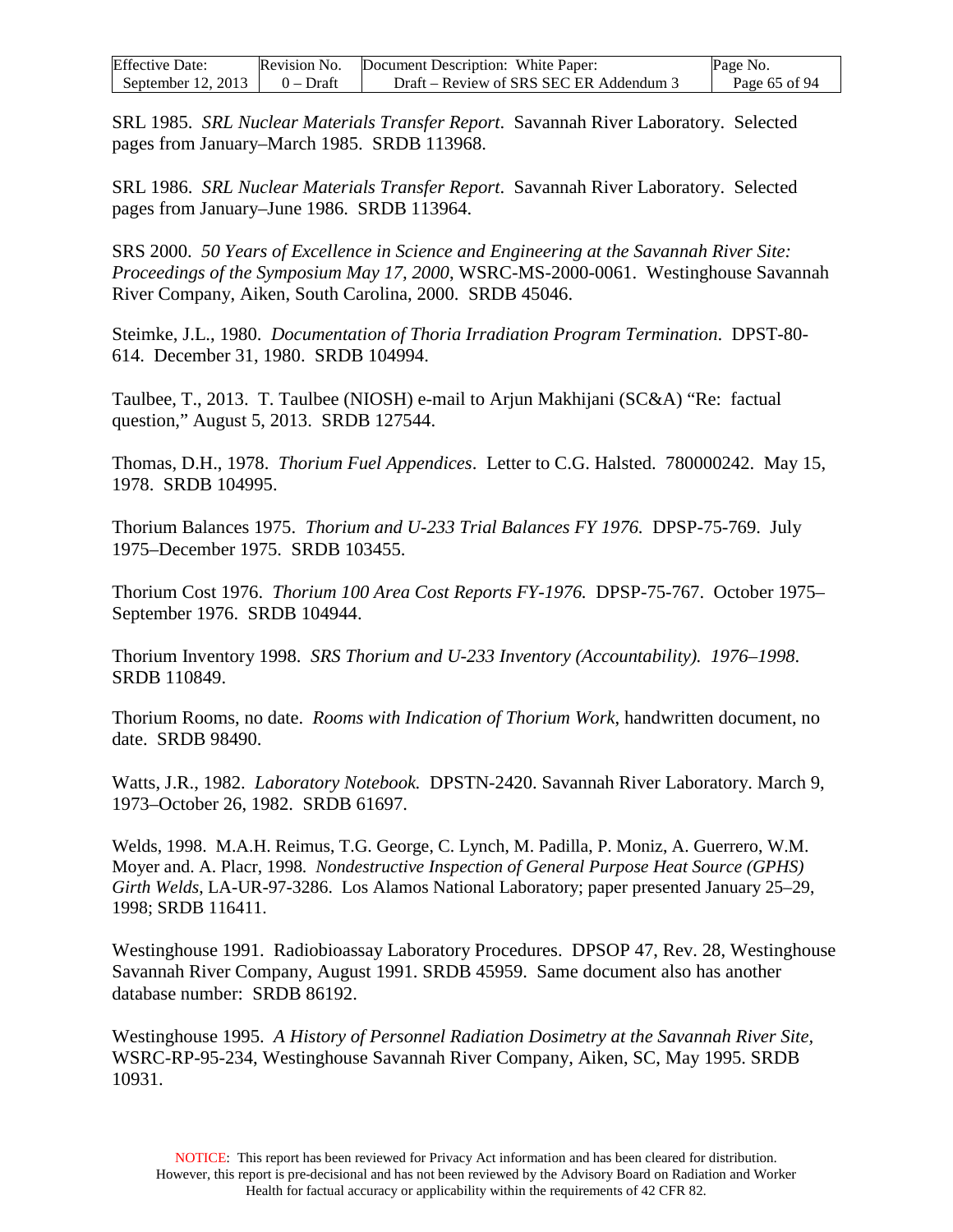| <b>Effective Date:</b> | Revision No. | Document Description: White Paper:     | Page No.      |
|------------------------|--------------|----------------------------------------|---------------|
| September $12, 2013$   | $0$ – Draft  | Draft – Review of SRS SEC ER Addendum. | Page 66 of 94 |

WSRC 1995. *Savannah River Technology Center Monthly Report.* WSRC-TR-95-100-9. Westinghouse Savannah River Company. September 1995. SRDB 112072.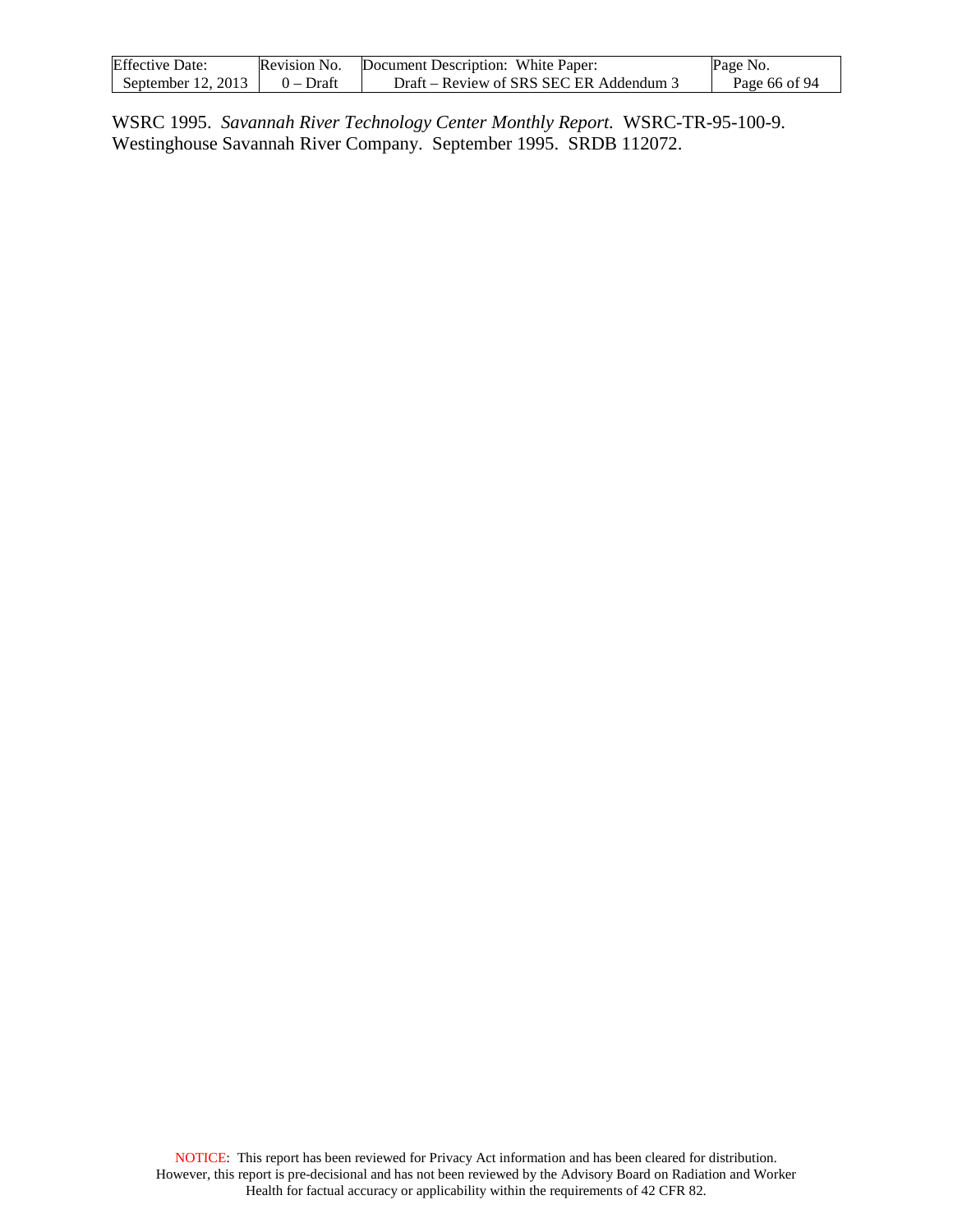| <b>Effective Date:</b> | Revision No. | Document Description: White Paper:      | Page No.      |
|------------------------|--------------|-----------------------------------------|---------------|
| September 12, $2013$   | $0 - Dr$ aft | Draft – Review of SRS SEC ER Addendum 3 | Page 67 of 94 |

# **ATTACHMENT A: JANUARY 23, 2013, CONFERENCE CALL NOTES**

Notes of the technical call on January 23, 2013, on SRS SEC-00103. Based on questions sent to NIOSH in the memorandum of January 4, 2013 to Tim Taulbee from John Stiver and Arjun Makhijani.

Final, with participant corrections incorporated.

The call was from about 11 am to about 12:30 pm, Eastern Standard Time, January 23, 2013.

These notes are NOT verbatim though presented in the form of the flow of the conversation during the call. The questions in each section were sent to NIOSH on January 4, 2013. The notes following each question were taken during the call. Separately from these notes, NIOSH also provided written responses to the questions to SC&A and the Work Group.

Present: Mark Griffon, Brad Clawson, Phil Schofield, Jim Lockey, Ted Katz, Tim Taulbee, Jim Neton, Liz Brackett, Matt Arno, Mike Mahathy, Don Bihl, John Stiver, Harry Chmelynski, Joyce Lipsztein, Arjun Makhijani.

Ted: I want to remind everyone this is not a Work Group that should entail a back and forth. It is only for clarification of existing documents.

Mark Griffon: I agree with Ted regarding the purpose of the call. It is basically for SC&A to get clarifications from NIOSH on various documents.

#### **A. Neptunium dose estimation as specified in ORAUT-RPRT-0056 [ORAUT 2012c], dated August 20, 2012**

1. The neptunium dose reconstruction method proposed by NIOSH in ORAUT-RPRT-0056 proposes to use chest count data for certain radionuclides as suitable stand-ins (or surrogates) for neptunium-237, based on overlap of spectral lines. We did not find any information on how NIOSH plans to establish that the workers who were monitored for the surrogate radionuclides that were measured also had exposure potential to neptunium at the relevant times and places. Has NIOSH developed such information to show that the surrogate radionuclide data are indeed relevant for neptunium exposure potential at the appropriate times and places? If so, could NIOSH make the data available to SC&A?

Tim: There are two parts to this question. One is: who were the people exposed to neptiunium-237 during the post-1972 period? Workers who had neptunium exposure potential were in the 200 Area, 773 Area and the 300 Area (where they did target fabrication). Workers received Whole Body Counts [WBC]. Unmonitored workers had lower potential for exposure. There seems to be a misunderstanding about how WBC data are to be used in the proposed dose reconstruction method. We are not going to use surrogate radionuclides. SRS identified [spectral] regions of interest and the neptunium energies are similar to those of I-131 and Cr-51. So it isn't that these radionuclides [I-131 or Cr-51] were present; it is that region of interest is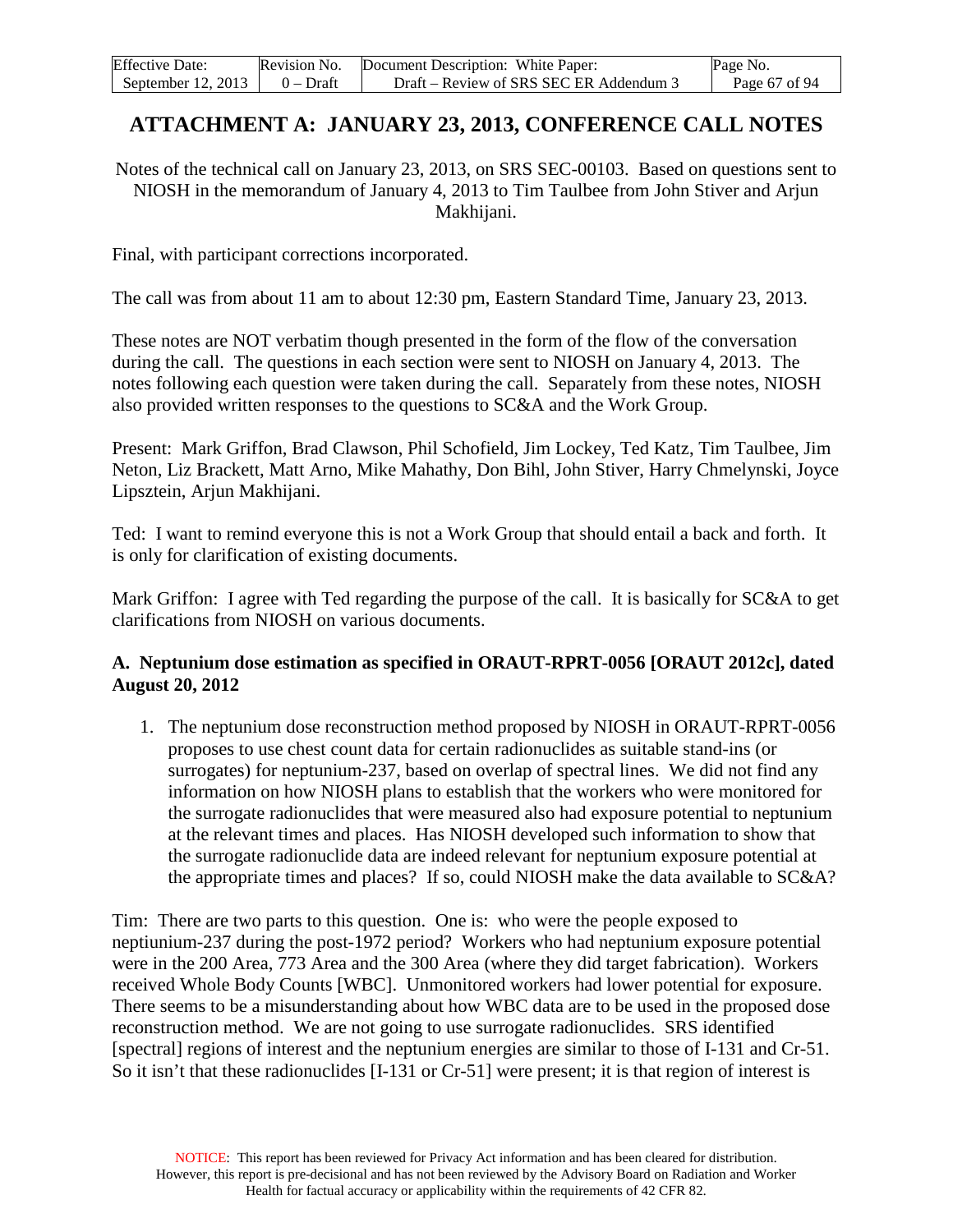| <b>Effective Date:</b> | Revision No. | Document Description: White Paper:      | Page No.      |
|------------------------|--------------|-----------------------------------------|---------------|
| September $12, 2013$   | $0$ – Draft  | Draft – Review of SRS SEC ER Addendum 3 | Page 68 of 94 |

shown in the WBC and we can look at MDA for neptunium based on that. Whole body counts were done on virtually all workers.

Arjun: Np-237 is called out explicitly in some whole body counts; the spectral region identified for it was between 230 and 290 keV. But it is not called out in others. Why? Tim: Are you sure it was not Np-239?

Arjun and Joyce: It was Np-237.

Joyce: Did everyone get a whole body count?

Tim: Yes.

Arjun: Were all workers counted every year?

Tim: No. But some workers especially in the 200 Area (F and H) were monitored by bioassay every year per SRDB 11266.

Joyce: If they were targeting people with I and Cr exposure potential for monitoring in a particular year, wouldn't they miss the workers who were working with Np?

Tim: Not necessarily. People most likely getting WBC were in the 200 Area, which is where neptunium separation was going on.

Joyce: But if they were targeting I-131, the position of the detector would be different than if they were measuring a broad range of radionuclides.

Tim: No they were not just targeting I-131. They were targeting a whole bunch of gamma emitters – iodine-131, Cs-137, Ce-144, Co-60, K-40, Cr-51.

Joyce: There is the issue of distribution of Np in the body – it stays in the lung for a longer time than other radionuclides, so calibration will be different if you are looking for neptunium.

Tim: That is why WBC would pick up Np, even if done once a year.

Joyce: I am asking whether there is some other kind of efficiency calculation. Various types of whole body counters were used for in vivo monitoring. In order to calculate the efficiency of those detectors for the Np-Pa distribution in the body it might be necessary to do a Monte Carlo simulation of the detectors geometry. [Post call Joyce note: As discussed below under question 2, there were other in vivo monitoring that did not use the arc geometry like the shadow shield and the stand up counter (Fast Scan.)]

Jim Neton: Not sure why we want to do a Monte Carlo. The modified meter arc geometries used are oriented to being position insensitive.

Joyce: But you are using efficiency of cesium to calculate efficiency of Np.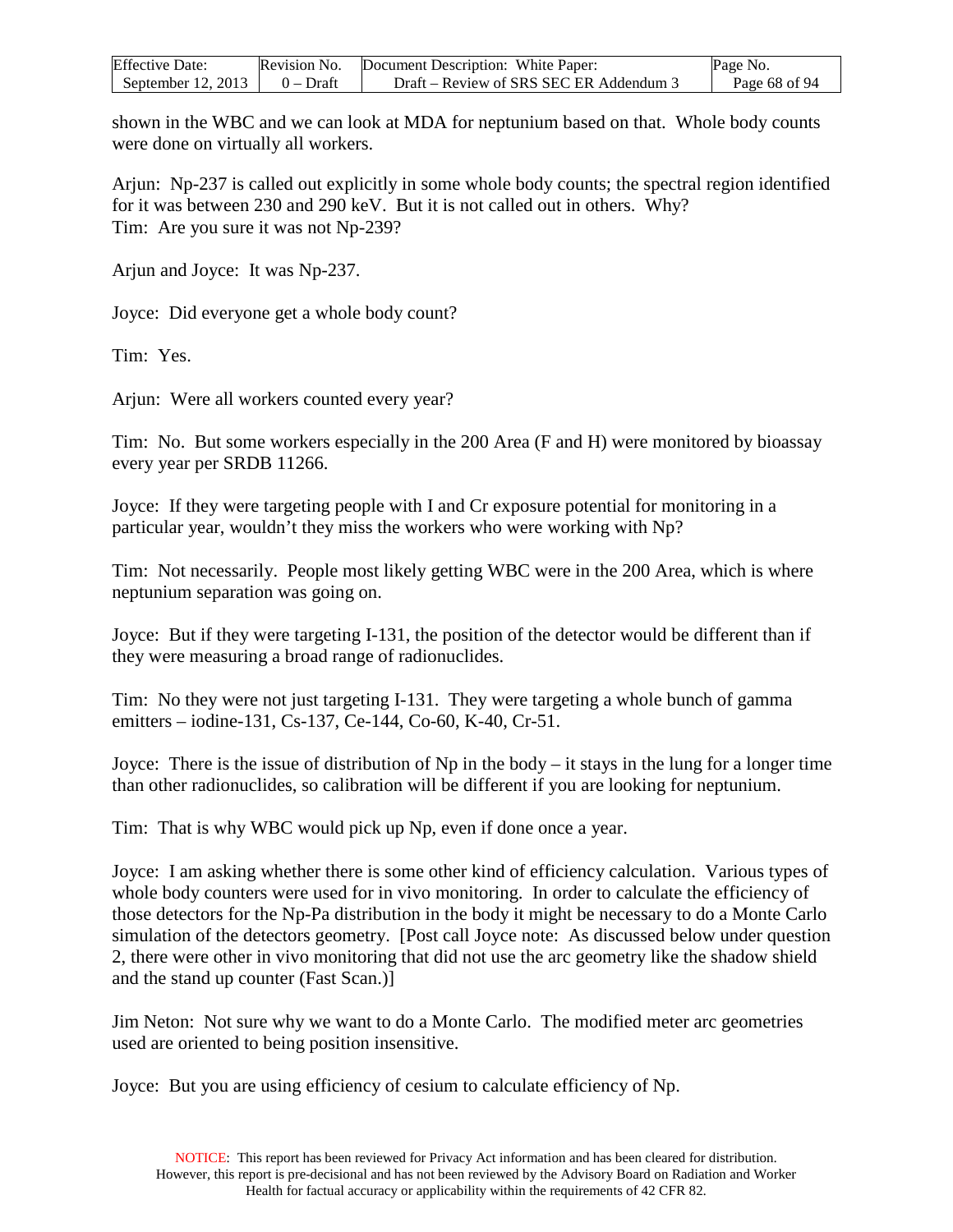| <b>Effective Date:</b>               | Revision No. Document Description: White Paper: | Page No.      |
|--------------------------------------|-------------------------------------------------|---------------|
| September 12, 2013 $\vert$ 0 – Draft | Draft – Review of SRS SEC ER Addendum 3         | Page 69 of 94 |

Tim: No. They developed a multi-nuclide efficiency. Because there was no calibration for Np-237 in the region of interest (ROI), as explained later in the notes, comparison to calibration of another radionuclide was necessary, with appropriate adjustments for photon abundance. Comparison to the Cs-137 calibration was used for two of the reporting formats covering the years 1970 to 1978. Comparison to Cr-51 was used for the third reporting format covering the years 1979–1989.

Joyce: But you should look at it again. Neptunium itself is not counted. Rather it is the daughter product [Pa-233] that is counted. It takes some time for neptunium-237 to be in equilibrium with Pa-233.

Tim: It happens in a matter of months. The MDA can be adjusted for Pa-233 in-growth.

Joyce: So that would make a difference – when the counting is done.

Arjun: Do you have to know the age of the neptunium to apply your model?

Liz: I don't think we do.

Matt: It takes about eight months for Np to reach equilibrium with Pa-233. Whole body counts are once a year. So you have a delay both before and after an intake for Pa-233 to build in. We are targeting annual counts. One should keep in mind that calling out neptunium explicitly was done only for a particular period in the older WBC counts. Then it was not called out as a specific region of interest. Sodium iodide had broader ROIs [than germanium], only about 8.

Arjun: Is that documented somewhere?

Matt: I believe so. There is documentation in OTIB-81. Don Bihl has written a paper.

Arjun: Is OTIB-81 available and if so can you send to SC&A?

Tim: It is undergoing internal review. I hope it will be available within the next month.

Don Bihl will send the paper to Tim and he can send it to others. [Post call clarification: There is not a paper separate from OTIB-81 which will be distributed when approved by DCAS.]

Matt: NIOSH is assuming that Np-237 is in equilibrium with Pa-233. For further information: Pa-233, with a 27 day half-life, reaches equilibrium with Np-237 in approximately 9 months (10 half-lives) and is assumed to be in equilibrium with Np-237 for the basis of calculating chronic intakes with a minimum duration of one year.

Don: When neptunium was explicitly called out, the Np region of interest was lousy; the yields for Np photons were extremely low in this region, just one percent. The best regions to use are ones that overlap with Cr-51 and I-131. The pure Np region was worthless. When we looked at that we decided to use the other regions of interest; we did not care if there was interference from Cr-51 and I-131. If you were running a whole body counting program in the field, you do care if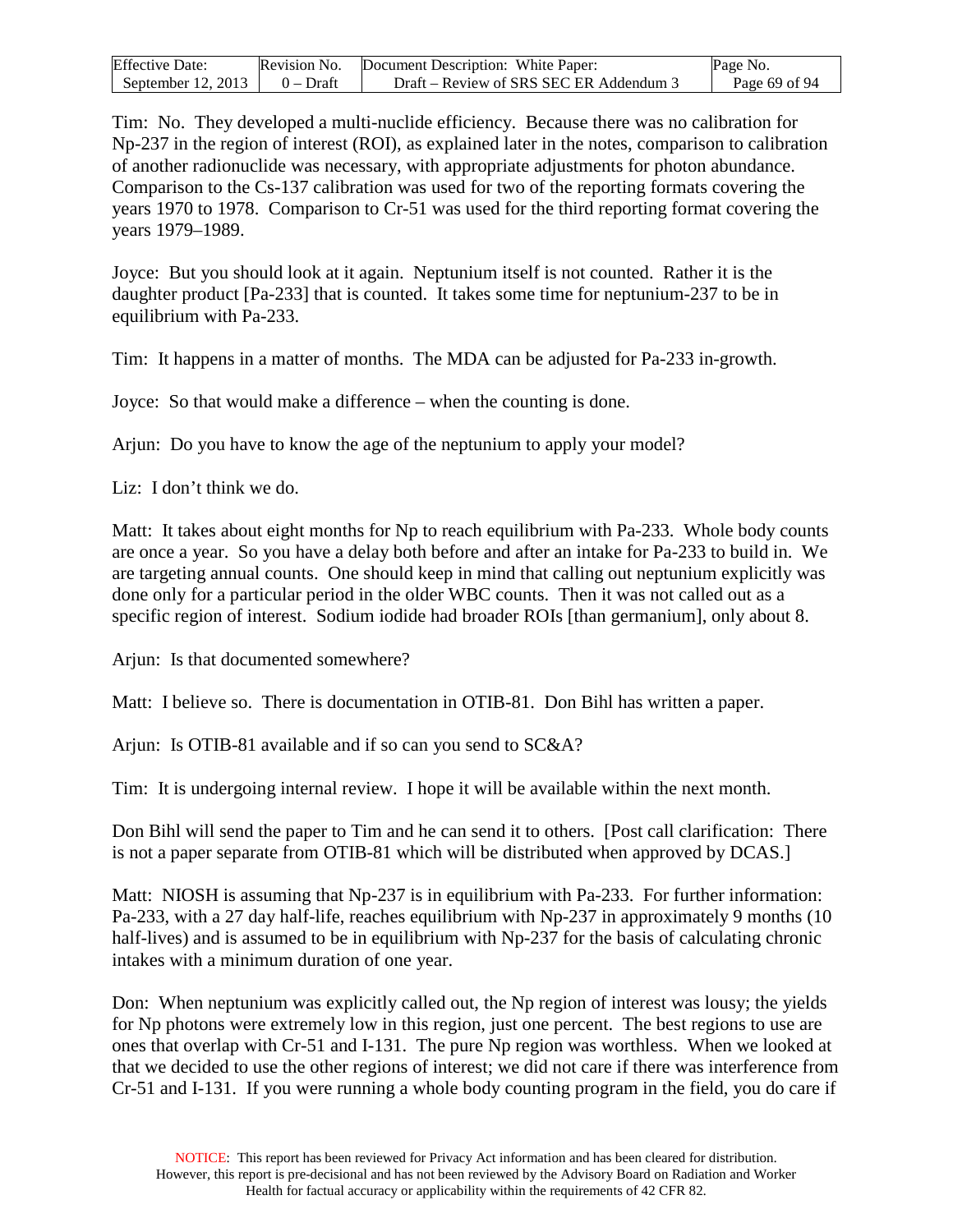| <b>Effective Date:</b> | Revision No. | Document Description: White Paper:      | Page No.      |
|------------------------|--------------|-----------------------------------------|---------------|
| September $12, 2013$   | $0 - Draff$  | Draft – Review of SRS SEC ER Addendum 3 | Page 70 of 94 |

there is overlap. [The following material was added after the call for clarification about what ORAUT did: On the original whole body counts form, associated with the 40-cm arc detector, and used 1960–1974, there was an ROI labeled Np-237 at 230–290 keV. From an in vivo counting perspective use of this region didn't seem appropriate to us. Np-237 has gammas with-only <0.5% abundance and they are not in the 230–290 keV region. Pa-233 has a 272 keV line but only 0.3% abundance. The best ROI to use is the 300–400 keV with several lines from Pa-233 with reasonable abundance. It is possible, but documentation has not been found, that SRS was worried about interference from I-131 and Cr-51 and did not want to assign counts from the latter radionuclides to Np-237. It is theoretically possible to calibrate the whole body detector for measuring a radionuclide in an ROI just below the principal ROI based on scatter of some gammas from their total energy to the lesser energy. This is not optimal but possible and it appears that is what SRS did for the 40-cm arc detector. The MDA was not good however. SRS did not label a specific energy region of interest for Np-237 from 1975 on so the best region was chosen, which differed slightly depending on the reporting format (300–400 keV for one format and 290–349 keV for another). Because for the EEOICPA it is claimant favorable to assign all of the counts in the preferred 300–400-keV or 290–349-keV ROI to Np-237 even if some were from I-131 or Cr-51, use of the higher energy ROI for Np-237 made better sense than use of the 230–290 keV region. This approach was used in the coworker analysis for 1970 to 1989. Urine data were used in the coworker analysis for years prior to 1970 and for after 1990. Use of chest count data was investigated but the site did not report results in the energy range applicable to Np-237 for the years of interest so chest count data could not be used.

An operational HP would have knowledge of radionuclides of interest as well as what *hazards might* be present in a particular area when there was a potential for different radionuclides in the same region of interest. They'd need an accurate accounting of intakes and dose, as well as interest in what hazards might be present in a particular area. For the coworker study we are assuming the ROI represents Np-237 which is claimant favorable.

Arjun: Why did they not call out Np?

Don: I can't say.

2. Timeliness of monitoring is particularly important in the case of the surrogate radionuclides proposed for neptunium, since I-131 and Cr-51 are relatively short-lived having half-lives of 8 and 28 days (rounded), respectively. Has NIOSH compiled validation data regarding the times of chest counting compared to the periods of Np-237 exposure potential to ensure that the data are relevant for estimating Np-237 intake? If so, could NIOSH provide the validation data to SC&A?

Responses: These are routine WBCs. They do not follow a particular intake. If a worker had had a neptunium intake, it would show up in that region of interest. All of the radionuclides are recorded. Most of the time they did not suspect any intakes.

John Stiver: It sounds like they were doing a broad-based look for gamma emitters.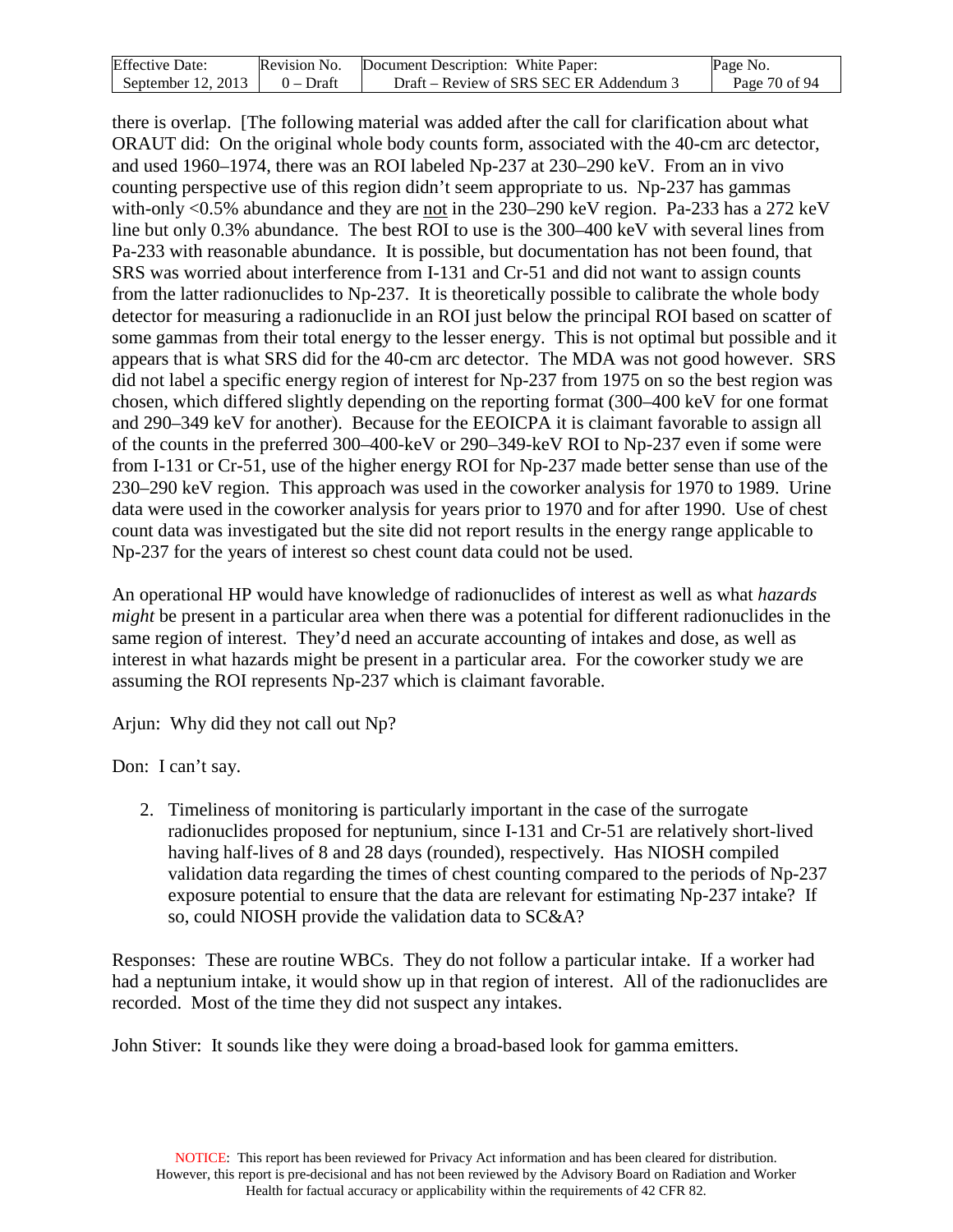| <b>Effective Date:</b> | Revision No. | Document Description: White Paper:    | Page No.      |
|------------------------|--------------|---------------------------------------|---------------|
| September 12, 2013     | $0 - Draff$  | Draft – Review of SRS SEC ER Addendum | Page 71 of 94 |

Joyce: Which geometry are you using? If you look at two model counters: shadow shield geometry and a fast scan. Are you using all those counters? Which ones are you using?

Tim: It varied over time. They switched to flat-bed and then in 1980s they did fast scan.

A: Would your MDA change over time?

Tim: Yes. And efficiency as well.

Joyce: Do you still think with a fast scan you can detect Np?

Tim: I'll get back to you on that.

Arjun: Did they do only fast scans in the 1980s?

Tim: That's a hard question to answer. At times it was fast scan. It varied according to person.

John: Over the entire period there were several different detectors or was there a progression?

Tim: It was more of a progression; when you got to the fast scan it was a combination. Fast scans were very quick.

Don B: Bed geometry was used from 1979 to 1986 at SRS; then it was fast scan. I have never found information that was perfectly clear that only fast scan was used after that. The Fastscan was placed in full production in 1989.

Tim: High-purity germanium detectors started at the end of 1989.

Joyce: Do you have lung counts with the germanium counter also?

Tim: We have those results when SRS prints out the spectra and sends; then yes.

Joyce: Wouldn't it be better to see Np itself if you have Np?

John: When the high purity germanium detector introduced in 1989, was the fast scan continued?

Tim: Fast scan use was continued. The use of the fast scan continued into the 2000s.

3. SC&A has not found any information on how NIOSH plans to justify the use of I-131 or Cr-51 for work such as Np target fabrication where there was Np exposure potential but where exposure potential for I-131 and Cr-51 would be highly unlikely or essentially non-existent. Has NIOSH validated the proposed method for such areas? If so, could NIOSH provide the validation data to SC&A?

Tim: Np was not exactly fresh. People in the 300 Area were also sent for WBC.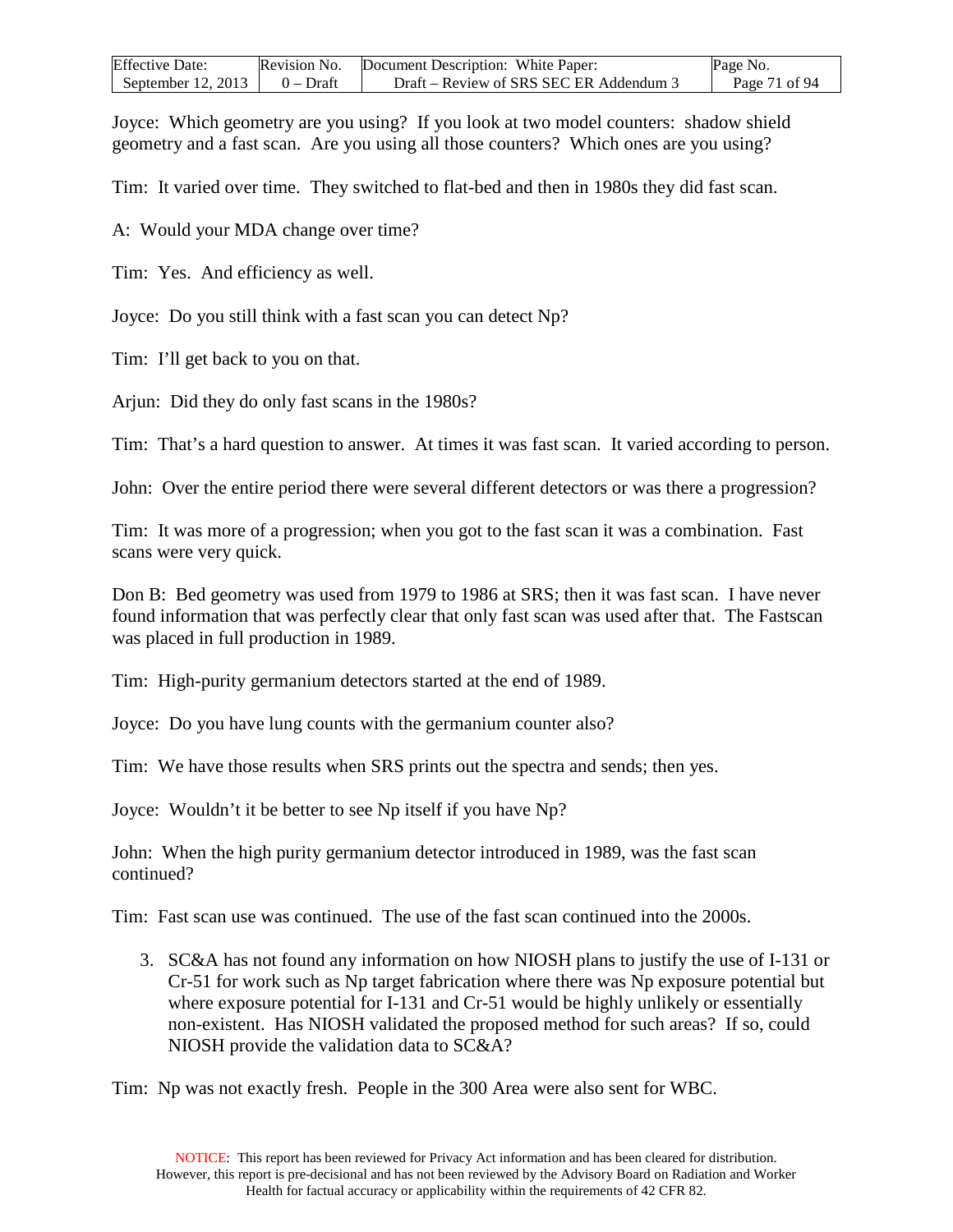| <b>Effective Date:</b> | Revision No. | Document Description: White Paper:      | Page No.      |
|------------------------|--------------|-----------------------------------------|---------------|
| September $12, 2013$   | $0$ – Draft  | Draft – Review of SRS SEC ER Addendum 3 | Page 72 of 94 |

Arjun: Do we know time delay between neptunium separation and target fabrication in the 300 Area?

Tim: No, but it could be determined.

4. In regard to items 1 to 3, did NIOSH prepare sample Np-exposure-related dose reconstructions using the surrogate radionuclide data? If so, could NIOSH provide them to SC&A?

Tim: Other than what we have done in OTIB-81, I do not recall that we have done sample dose reconstructions.

Matt: We calculated hypothetical effective dose equivalents. Or rather we calculated 50-year committed organ doses.

Arjun: Can SC&A see these calculations?

Matt: I don't think we documented them in OTIB-81.

Tim: OTIB-81 is the coworker model for all the radionuclides. It is for SRS.

John: In view of that, are these other OTIBs going to be retired? Does OTIB-81 have sample DR<sub>s</sub>?

Tim: The reports that we published (RPRT-55, -56, -58, [ORAUT 2012a, 2012c, and 2012d]) were to address the issue of comparing construction workers with non-construction workers. They weren't intended to present the coworker model.

Arjun: I don't recall hearing that there was another coworker model document forthcoming. We are proceeding on the information that the published reports provide the coworker model approach the NIOSH intends to use.

Tim: I may have mentioned OTIB-81 in an email to Mark Griffon some months ago but I am not sure.

5. SC&A notes that there are no interviews referenced in ORAUT-RPRT-0056. Did NIOSH do any interviews of current or former workers regarding any aspect of neptunium work or exposure potential in the post-September 30, 1972 period? If so, could NIOSH provide the interview notes to SC&A? Along the same lines, does NIOSH have the names of at least some workers who definitely worked with neptunium in the various areas in the 1970s, 1980s, and 1990s?

Tim: We have not formally conducted interviews with workers who conducted neptunium work.

6. NIOSH has not specified any dose reconstruction method for Np past the late 1980s even though the SEC review period extends to 2007. Does NIOSH intend to do so?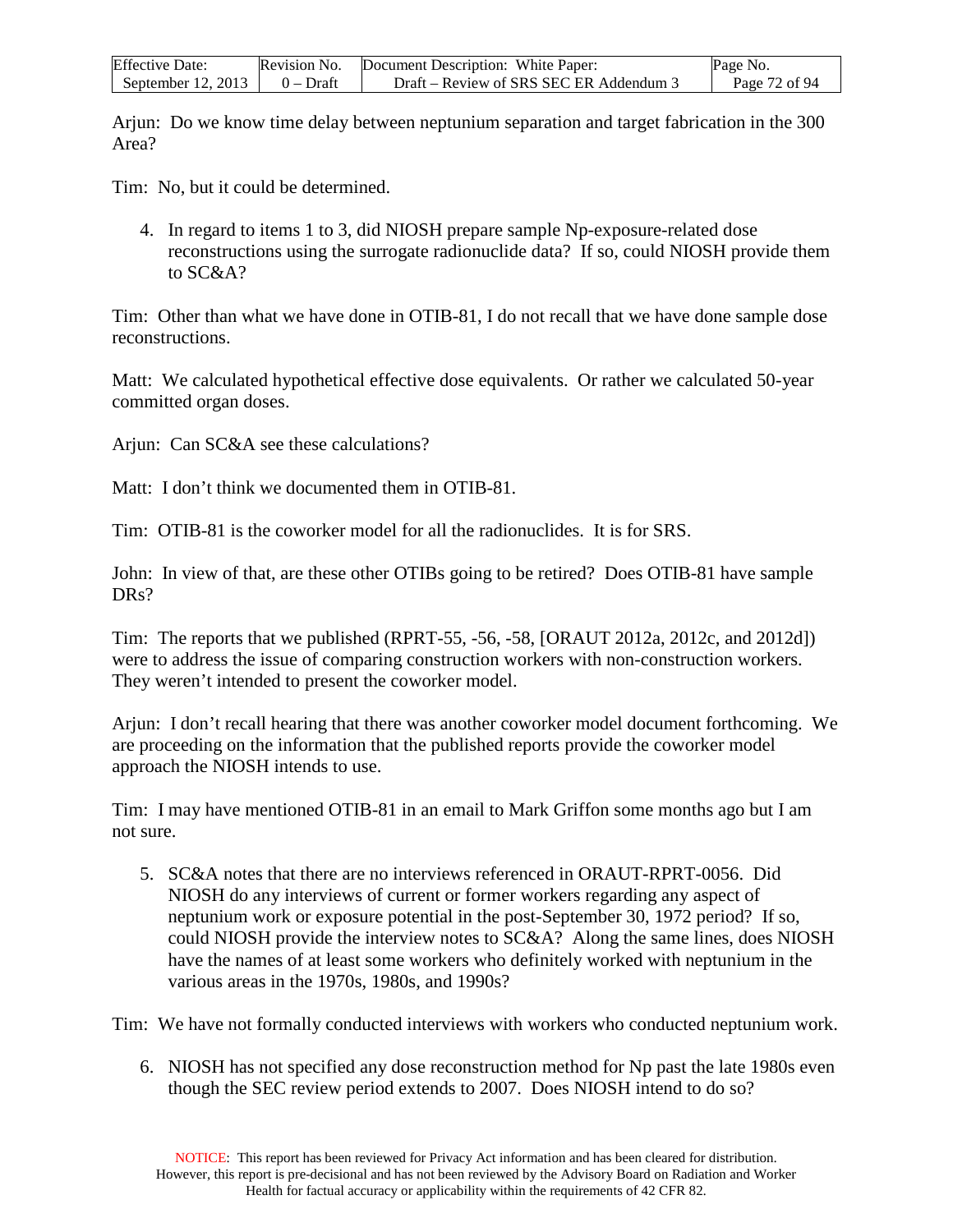| <b>Effective Date:</b> | Revision No. | Document Description: White Paper:      | Page No.      |
|------------------------|--------------|-----------------------------------------|---------------|
| September $12, 2013$   | $0 - Dr$ aft | Draft – Review of SRS SEC ER Addendum 3 | Page 73 of 94 |

Tim: OTIB-81 will go to 2006.

## **B. Thorium, Addendum 3 of the SEC-00103 Evaluation Report dated November 20, 2012.**

1. NIOSH proposes to use bioassay data for the trivalent radionuclides Am, Cm, Cf for estimating thorium intake up to 1994 (Addendum 3, p. 28). In its Addendum 3 to the SEC-00103 Evaluation Report, NIOSH states that it is relying on this method since the procedure for extracting these trivalent actinides would also extract thorium (Addendum 3, p. 28). However, the paper referenced (Butler and Hall 1970) does not discuss the extraction of thorium with the three trivalent actinides. It states that thorium was extracted along with eight other actinides at high efficiency—over 90 percent for all actinides except uranium for which the efficiency was reported as 82%. The method was considered to be useful for gross alpha counting. However, SRS aimed to develop a method for counting Am, Cm, and Cf; the paper describes the process for separating these three. As reported by NIOSH (Addendum 3, Section 7.1.1.8), SRS developed a procedure to separate Pu, Np, and U from the extracted actinide mixture before counting for Am, Cm, and Cf. There is no discussion in the paper as to whether thorium was efficiently extracted along with the Am, Cm, and Cf. In fact, the paper did not concern itself further with thorium because "At this laboratory, thorium, berkelium, and einsteinium are not present in biological samples in sufficient quantities to require separation or routine identification by alpha spectrometry." (Butler and Hall, Analytical Chemistry, Vol. 42, No. 9, August 1970, SRDB 119808, p. 1075) Does NIOSH have any data on the thorium extraction efficiency of the process used at SRS to separate out Np, Pu, and U from Am, Cm, and Cf after 1970? If so, could NIOSH provide it to SC&A?

Tim: SRDB 86192 and 45959<sup>[15](#page-72-0)</sup> both provide the procedure for Am, Cm, Cf. It is a DuPont procedure, DPSOL 47-206, for Am, Cm, Cf. Extraction efficiency was 97%. These procedures state that thorium will be included in the Am, Cm, Cf determination. The reference was from SRDB Ref ID 45959, pdf page 120 which states: "Limitation: Thorium will be included in the Am-Cm-Cf determination, but it is not normally present in significant quantities." The page also states the precision (at the 95% confidence level) for trivalent actinides is  $\pm 19\%$  at the 6 pCi/l.5 liter level. NIOSH is continuing to research this question.

Arjun: Above 90% efficiencies were at the first step when nine radionuclides were extracted. The Am, Cm, and Cf were separated and there is the question of thorium extraction efficiency in this step. And thorium is a chemical analog of plutonium, so wouldn't some of it go in that stream?

Joyce: It doesn't actually provide the efficiency. It says thorium is a contaminant. It lists Am, Cm, Cf. We don't know the extraction efficiency of thorium relative to the other three. That is a key question.

Tim: They were not concerned with thorium coming through because they did not believe there was thorium exposure potential. So everything that was going to come through came through. It

<span id="page-72-0"></span><sup>&</sup>lt;sup>15</sup> SRDB 86192 and 45959 are the same document and can be found in the Reference List as Westinghouse 1991.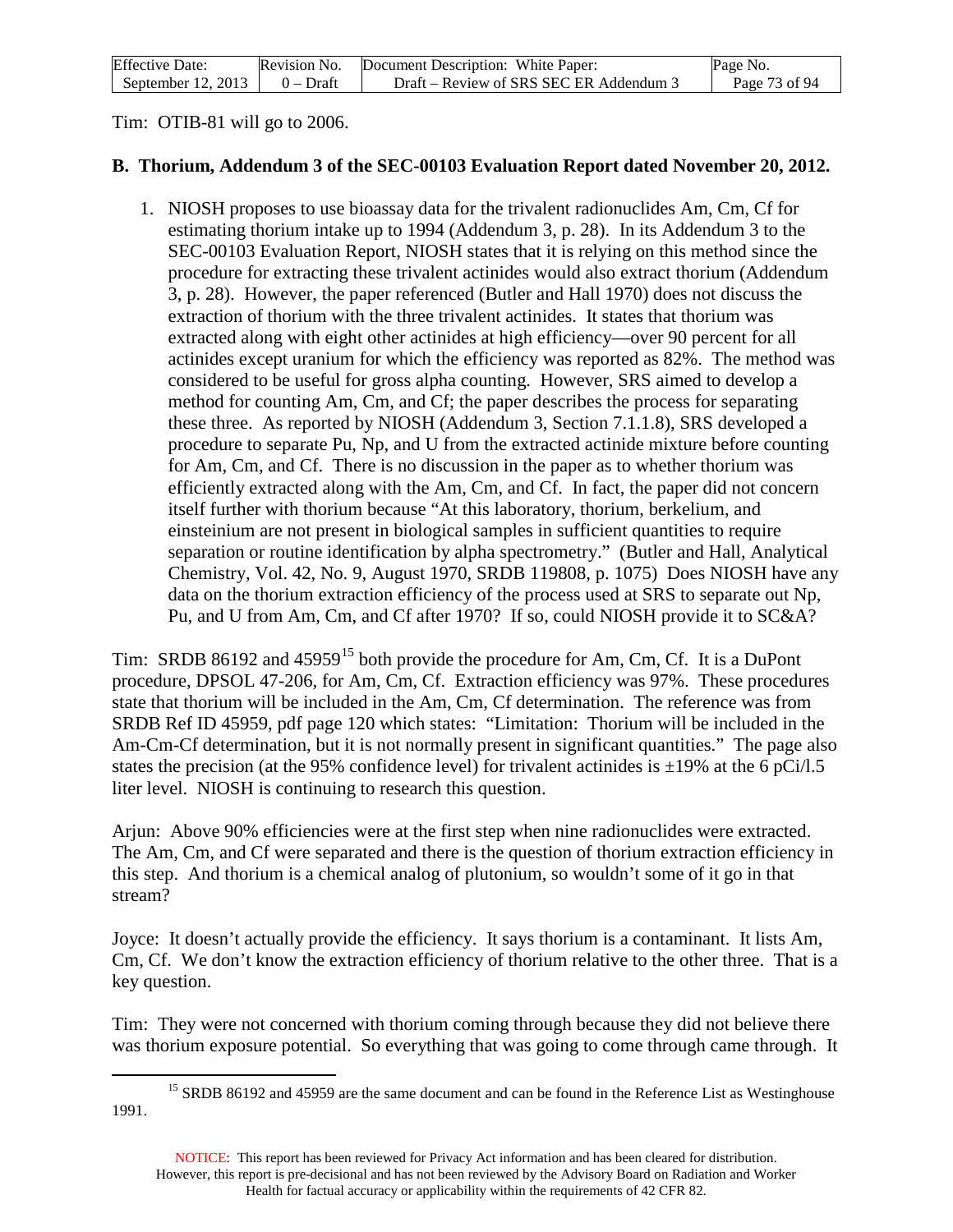| <b>Effective Date:</b> | Revision No. | Document Description: White Paper:    | Page No.      |
|------------------------|--------------|---------------------------------------|---------------|
| September 12, 2013     | $0 - Draff$  | Draft – Review of SRS SEC ER Addendum | Page 74 of 94 |

states that thorium came through. Tim also noted during the call that the procedure used for trivalents changed in 1990; NIOSH intends to use the *in vivo* data to bound doses from 1990 forward rather than from 1995 forward.

2. Does NIOSH have the MDA for thorium in the Am, Cm, Cf stream? If so could NIOSH provide this data to SC&A?

Responses: MDA for Am, Cm, Cf is 0.3 dpm per 1.5 liter.

Arjun: But that does not give us the thorium MDA.

Joyce: If you are talking about just the count, that is one thing; it would be the same. But if you don't know the efficiency of extraction of thorium, then one can't actually determine the thorium MDA. The efficiency is the key question.

Arjun: It there a presumption that Th went along with Am, Cf, Cm?

Matt: The assumption is that the efficiency of thorium extraction is the same as that for the other three.

Arjun: But we don't know that for a fact.

Tim: We can get a radiochemist to make a determination about that [efficiency of thorium extraction].

3. NIOSH's report on estimation of doses due to exposure to the trivalent actinides, ORAUT-RPRT-0055 (July 20, 2012) indicates that NIOSH will use bioassay data for these radionuclides to estimate intakes. NIOSH is planning to use the same trivalent actinide monitoring data for estimating intakes for thorium until 1994. SRS did not concern itself with thorium in vitro bioassay monitoring after the mid-1950s. Does NIOSH have evidence that the workers who had exposure potential for thorium were monitored for Am, Cm, and Cf at the relevant time periods?

Arjun: When we reviewed Addendum 1 of the Evaluation Report for 300 Area thorium intake estimation, we had some concerns about NIOSH using the same bioassay data to estimate uranium and thorium intakes.

Tim: This is different than what you are referring to in the 300 Area. There we were using mass of uranium as surrogate for thorium based on same process for uranium and thorium. What we are proposing here is that in the dose reconstruction, we will look at the count and run the DR based on just Am, Cm, Cf, or Th and attribute the highest dose.

Thorium would typically be assigned in a few cases, such as bone where it results in the highest dose. One of the other three would typically dominate for other organs.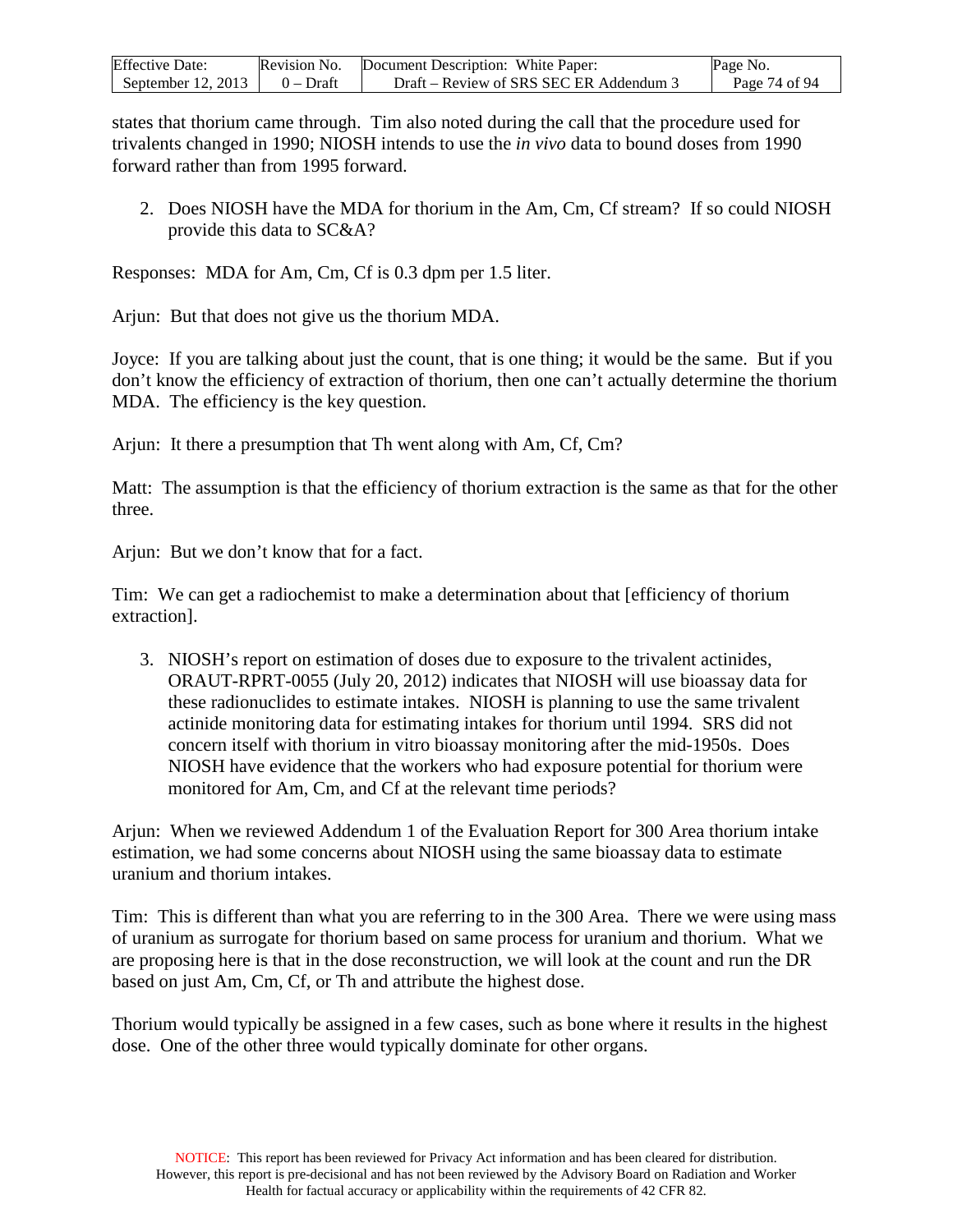| <b>Effective Date:</b> | Revision No. | Document Description: White Paper:      | Page No.      |
|------------------------|--------------|-----------------------------------------|---------------|
| September $12, 2013$   | $0 - Dr$ aft | Draft – Review of SRS SEC ER Addendum 3 | Page 75 of 94 |

Joyce: That would not be so for lung dose. Thorium could be Type S and Am is always Type M; so in that case thorium lung dose would be higher.

John: So NIOSH would be assigning one dose based on the trivalent actinide bioassay.

Joyce: Is there a problem with super-estimating—that is, estimating doses that are too high to be plausible? For example, if you assume a worker worked thorium oxide, which is very insoluble, then you actually have Am in urine. If you interpret that as Type S thorium, you could have a super-estimation of dose, even though it is claimant favorable.

Liz: A coworker study would be run for Type M and Type S.

Joyce: But if you assume it is Type S thorium maybe you will over-estimate by 100 times or even 1,000 times. Is that reasonable?

Tim: I am not sure that will be the case since we have WBC data. MDA for WBC count would truncate the dose, but we would have to check into that. Also, there is one correction [to Addendum 3]. We have found a document that states that the transition to whole body counting was in 1990. We will modify the procedure [in Addendum 3] and use WBC data for thorium from 1990 onwards, rather than 1994 [as stated in Addendum 3].

4. NIOSH proposes to use in vivo data for thorium intake estimation from 1995 to 2007. NIOSH states that the chest counter that was used from 1989 onward could detect the 84.4 KeV Th-228 photo-peak and the 238.6 keV line for Pb-212. In this context NIOSH states that "if statistically significant activity was present in the individual worker examinations, then photopeaks of those energies would have been listed on the chest count report as *unidentified*. These *unidentified* peaks could have been resolved and identified as thorium during the report review process. Depending on the skill of the SRS HP analyst, the possibility exists that the association of the unidentified peaks with Th-232 may have been missed" (Addendum 3, p. 20, italics in the original; highlighting added). Did NIOSH find any cases where the spectral lines in question were actually identified as thorium? If so, how many such examples did NIOSH identify? Could NIOSH provide the data and the relevant worker information to SC&A for review?

Tim: We have not found any records where the chest count exceeded the MDA for either the Pb-212 peak or for unresolved and unidentified peaks. NIOSH has not found any peaks actually identified as thorium. This is not surprising because the potential for exposure is quite low. We have the thorium inventory data.

Joyce: My big problem is that when I look at some workers, most of the WBC counts were fast scans. So then you can't really capture the Pb-212 peak.

5. NIOSH has reported the MDA for Pb-212 as 0.15 nCi and proposes to assign this as missed dose for workers with thorium exposure potential unless there is evidence of an above MDA reading (Addendum 3, p. 31). How is NIOSH going to determine the identity of workers with thorium exposure potential? Also, SRDB 722 [Internal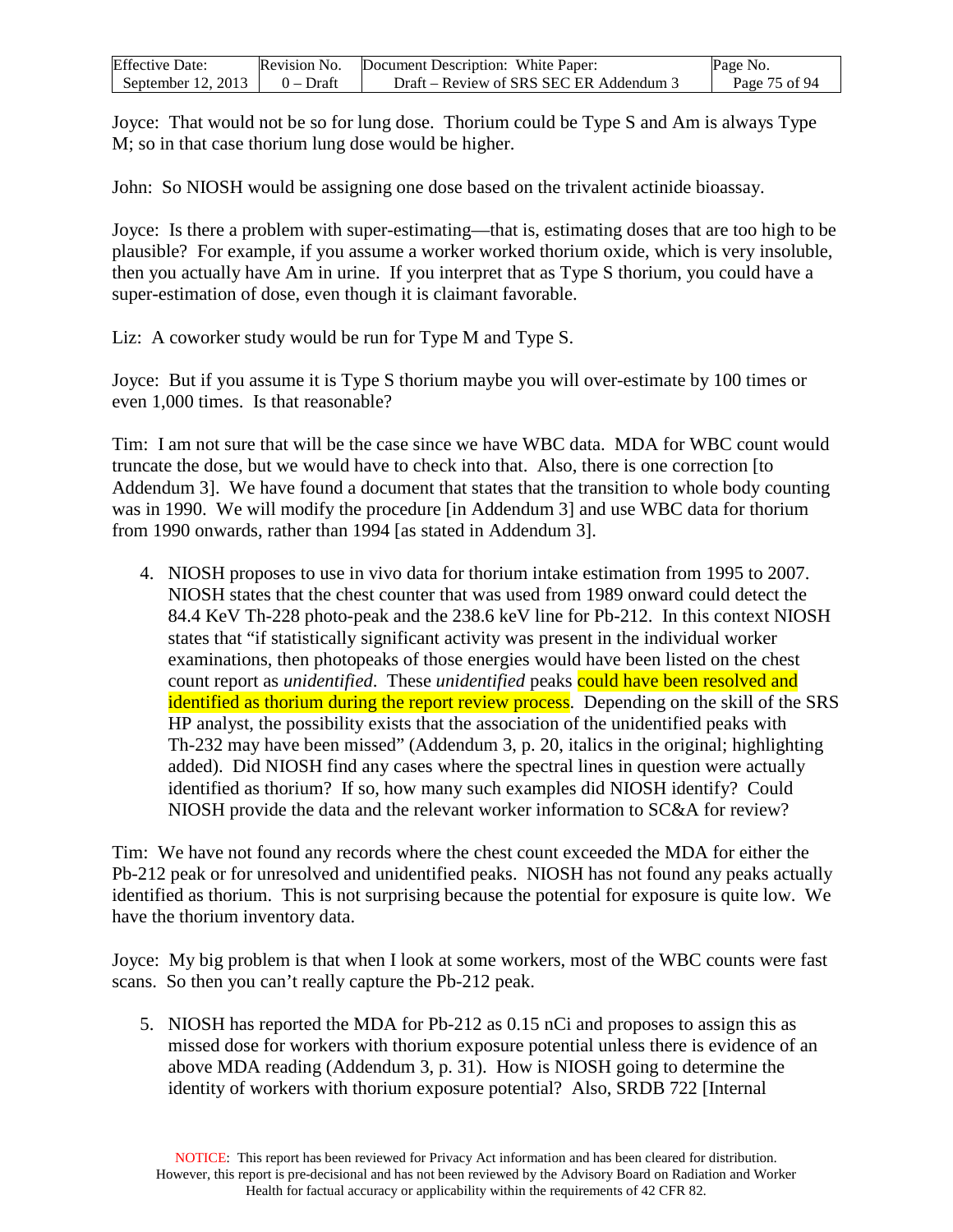| <b>Effective Date:</b> | Revision No. | Document Description: White Paper:    | Page No.      |
|------------------------|--------------|---------------------------------------|---------------|
| September $12, 2013$   | $0$ – Draft  | Draft – Review of SRS SEC ER Addendum | Page 76 of 94 |

Dosimetry 2001], referenced in Addendum 3, states that a mobile counter was also used at SRS. Was the Pb-212 MDA for that also 0.15 nCi or some other value?

Arjun: Joyce has noted the use of fast scans, so presumably MDA for that would be much higher.

Tim: We gave the MDA for the standard WBC; it was also used at SRS.

Joyce: Even today 0.15 nCi would be very very small for an MDA. The best ones even today have 0.24 nCi. You can't get 0.15 nCi.

Mike: It would be amazing if anyone had even 0.15 nCi, based on the very small amounts of thorium inventoried at SRS during the period.

Tim: The SRS facility was specially designed for whole body counting.

Joyce: The most important question is this: could they look at Pb-212 even if they were using a fast scan. Another issue is Pb-212 is after thoron so you don't know if it is from thoron or thorium. There is no mention of Ac-228, which would lead us to Th-232.

Tim: I don't see any peaks ever in fast scan data. What we typically see is the K-40 peak and occasional cesium peak if they [the workers] ate a lot of deer.

Joyce: So that is why I say it is geared to those kinds of radionuclides.

Tim: I think if there was an exposure you would see it. Note: we are investigating the fast scans in more detail.

Joyce: I don't know about that. What is the probability of a thorium worker being counted on a chest count or a fast scan?

Tim: Workers in 773-A were routinely counted.

Joyce: Every year?

Tim: Certain people have different monitoring frequencies. But after 1995, when 10 CFR 835 was issued, people with exposure potential of more than 100 mrem were monitored every year. Before 1995, the DOE RadCon manual was used [92 to 94]. DOE Order 5480.11 was used from 1990 to 1992. It was equivalent. We are proposing to start the use of WBC for thorium in 1990; the RadCon manual was much the same as [10 CFR] 835. DOE Order 5480 was equivalent. We are assuming the site complied with these regulations.

6. Has NIOSH found any in vivo data where the Pb-212 result was above the MDA? If so, would NIOSH provide the data to SC&A?

Tim: No.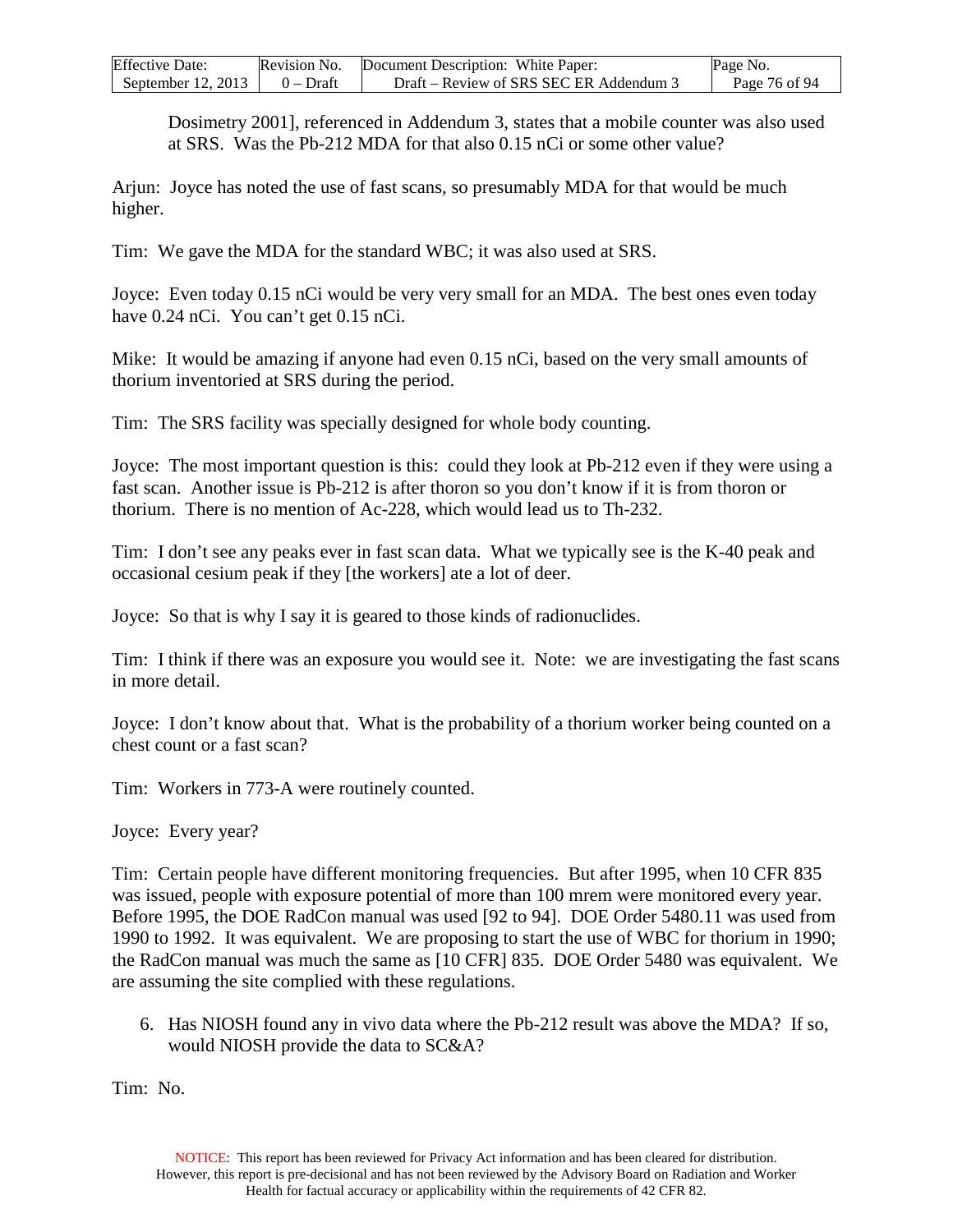| <b>Effective Date:</b> | Revision No. | Document Description: White Paper:      | Page No.      |
|------------------------|--------------|-----------------------------------------|---------------|
| September $12, 2013$   | $0 - Dr$ aft | Draft – Review of SRS SEC ER Addendum 3 | Page 77 of 94 |

7. Has NIOSH done any sample dose reconstructions for thorium using the methods proposed in Addendum 3 (bioassay data from 1973 to 1994 and in vivo data from 1995 to 2007)? If so, could NIOSH provide them to SC&A?

Tim: Only what is provided in the Evaluation Report. We have not done any sample dose reconstructions.

8. SRDB 98490 [Thorium Rooms, no date] contains information on rooms where thorium work was done. It is dated 2010 and appears to have been requested by you. Could you please provide the name of the author of this document?

Tim: That list was created in 2011 when Brant Ulsh, myself, Kathy Demers and Jack Beck were reviewing multiple logbooks. When we found mention of thorium, we wrote down the room number. So that document was produced as a combination of our work during that site visit. The time period that we examined was 1953–1959. I don't think it is relevant to the period of the present SEC investigation. So, this document, written in longhand, was created jointly by NIOSH/SC&A during logbook review at the site; it applied to 1953–1959.

Brad Clawson noted that he also participated in the review.

Ted: Regarding example dose reconstructions. It is normal procedure to do them in order to illustrate the methods proposed by NIOSH during its review of SECs. So if this is the new TIB coming out we would need sample dose reconstructions to go with it.

Tim: In my experience recent SEC reviews have not been doing sample dose reconstructions. I will consult with Jim and Stu and get back to you.

Ted: When procedures were complex, sample dose reconstructions have been done; it has been done when there is a question about the method. So, if there is a question about it, it should be done.

Tim: Again, I will have to get with Stu and Jim and get back to you.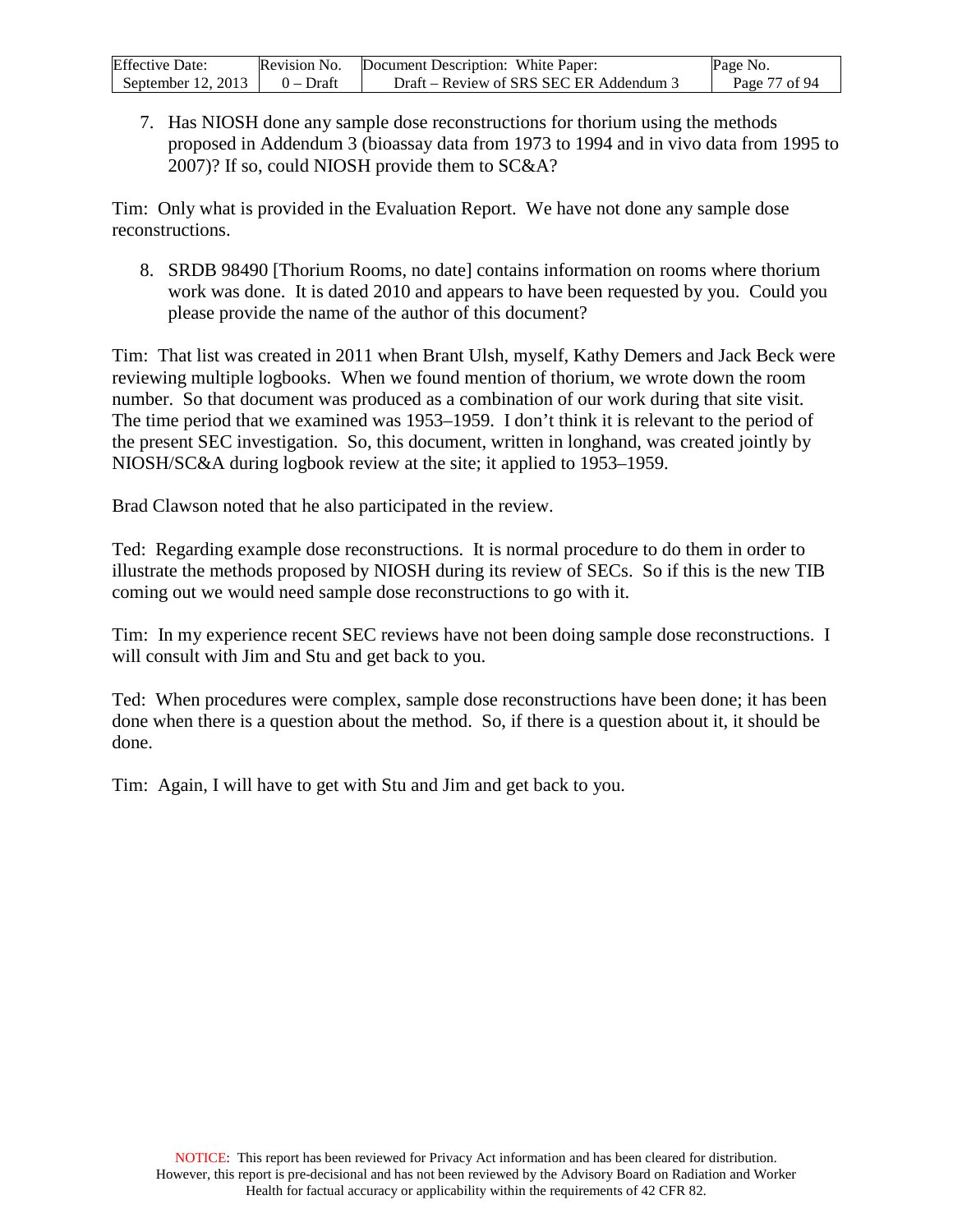| <b>Effective Date:</b> |           | Revision No. Document Description: White Paper: | Page No.      |
|------------------------|-----------|-------------------------------------------------|---------------|
| September 12, 2013     | 0 – Draft | Draft – Review of SRS SEC ER Addendum 3         | Page 78 of 94 |

# **ATTACHMENT B: WRITTEN ANSWERS PROVIDED BY NIOSH TO SRS SEC-RELATED QUESTIONS**

NIOSH provided the following written clarifications to the SRS WG and SC&A on February 1, 2013, regarding points that SC&A raised about neptunium and thorium dose reconstruction approaches proposed by NIOSH for the Savannah River Site. The SC&A questions, sent to NIOSH on January 4, 2013, are reproduced verbatim prior to the answers.

Prepared by NIOSH and the ORAU Team

### **A. Neptunium dose estimation as specified in ORAUT-RPRT-0056, dated August 20, 2012**

7. The neptunium dose reconstruction method proposed by NIOSH in ORAUT-RPRT-0056 proposes to use chest count data for certain radionuclides as suitable stand-ins (or surrogates) for neptunium-237, based on overlap of spectral lines. We did not find any information on how NIOSH plans to establish that the workers who were monitored for the surrogate radionuclides that were measured also had exposure potential to neptunium at the relevant times and places. Has NIOSH developed such information to show that the surrogate radionuclide data are indeed relevant for neptunium exposure potential at the appropriate times and places? If so, could NIOSH make the data available to SC&A?

> NIOSH Response: Workers who had a potential for Np-237 exposure worked in certain areas at SRS. The main areas were the 200 areas (Separations), 773 area (Savannah River Laboratory), and the 300 area (Materials Area). Workers in the areas typically received whole body counts on a routine basis. Unmonitored workers (unbadged) in these areas had a lower potential for exposure than monitored workers. Thus assignment of a coworker model dose is claimant favorable.

> The whole body count data for other radionuclides is being used as stated. However, it is important to distinguish between data based on actual intakes of surrogate radionuclides and data based on potentially mis-identified whole body count results. It is only that portion of the whole body count spectrum that is being used. This is not a surrogate method that is being proposed.

In vivo bioassay (whole body counts) relies on gamma spectroscopy, using "regions of interest" to identify emissions from specific radionuclides. These regions of interest, which are simply a specific range of gamma energies, are typically interpreted as a particular nuclide but that does not mean that any detected counts couldn't be from a different radionuclide that has a similar energy gamma ray. Np-237 or its daughter, Pa-233, emit gammas of similar energies to those of I-131 and Cr-51, so the counts reported for each of these could also be due to Np-237. For example, throughout the 1960s the net count in the 300–400 keV range was used to calculate an I-131 activity, but Pa-233 also emits several gamma rays in this region so the net count can also be used to determine a Np-237 activity. SRS interpreted the region as I-131 only because that was the more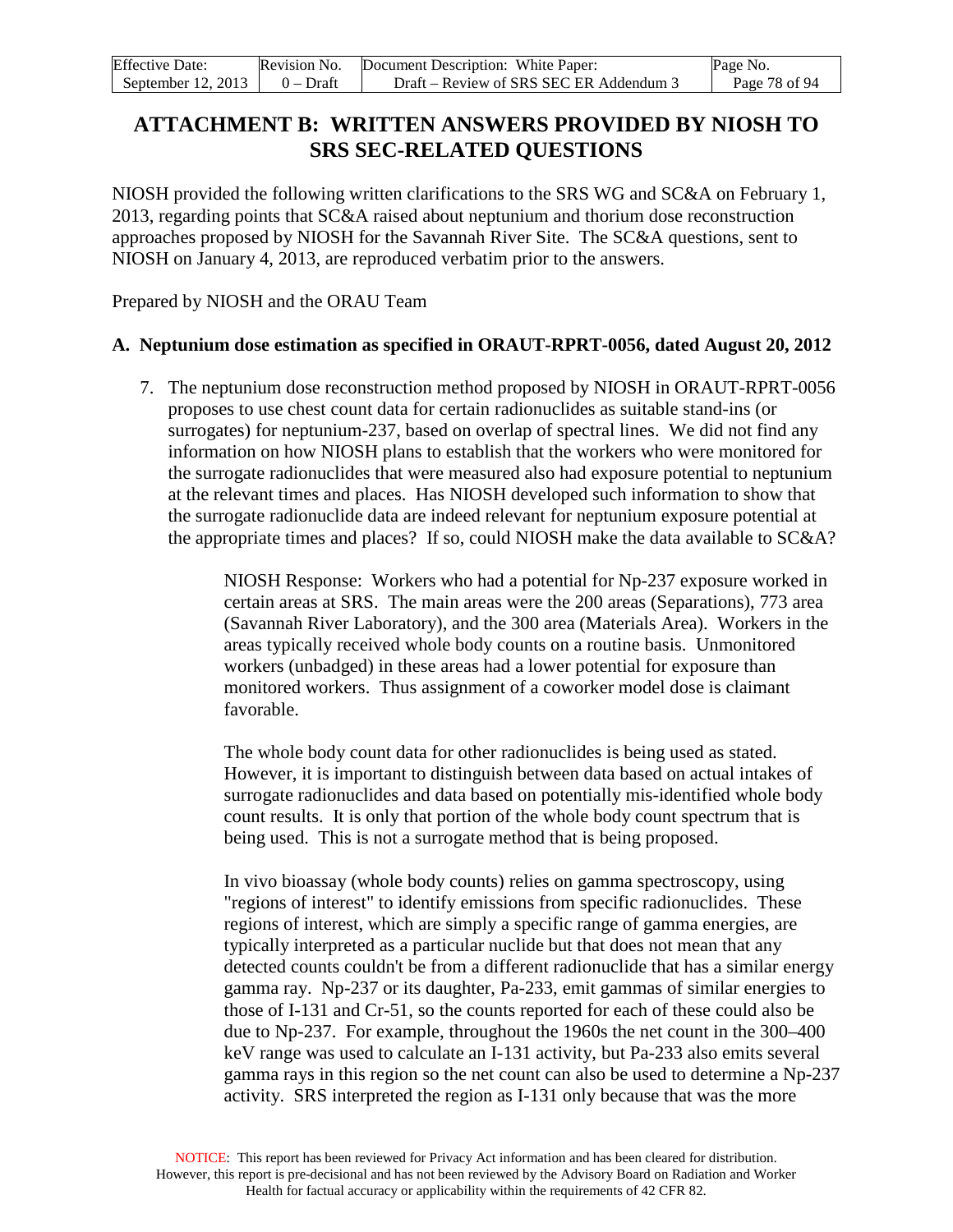| <b>Effective Date:</b> | Revision No. | Document Description: White Paper:      | Page No.      |
|------------------------|--------------|-----------------------------------------|---------------|
| September $12, 2013$   | $0$ – Draft  | Draft – Review of SRS SEC ER Addendum 3 | Page 79 of 94 |

likely nuclide. This methodology is not dependent on workers having exposure potential for those other radionuclides.

8. Timeliness of monitoring is particularly important in the case of the surrogate radionuclides proposed for neptunium, since I-131 and Cr-51 are relatively short-lived having half-lives of 8 and 28 days (rounded), respectively. Has NIOSH compiled validation data regarding the times of chest counting compared to the periods of Np-237 exposure potential to ensure that the data are relevant for estimating Np-237 intake? If so, could NIOSH provide the validation data to SC&A?

> NIOSH Response: As discussed in the response to Question 1 above, surrogate radionuclide data is not being used. The half-lives of I-131 and Cr-51 are not pertinent since the methodology does not depend on worker having exposure to those radionuclides.

9. SC&A has not found any information on how NIOSH plans to justify the use of I-131 or Cr-51 for work such as Np target fabrication where there was Np exposure potential but where exposure potential for I-131 and Cr-51 would be highly unlikely or essentially non-existent. Has NIOSH validated the proposed method for such areas? If so, could NIOSH provide the validation data to SC&A?

> NIOSH Response: As discussed in the response to Question 1 above, surrogate radionuclide data is not being used. The exposure potential of Np-237 workers to I-131 and Cr-51 is not pertinent since the methodology does not depend on worker having exposure to those radionuclides. On the original whole body counts form, associated with the 40-cm arc detector, and used 1960–1974, there was an ROI labeled Np-237 at 230–290 keV. From an in vivo counting perspective use of this region didn't seem appropriate to us. Np-237 has gammas with only <0.5% abundance and they are not in the 230–290 keV region. Pa-233 has a 272 keV line but only 0.3% abundance. The best ROI to use is the 300– 400 keV with several lines from Pa-233 with reasonable abundance. It is possible, but documentation has not been found, that SRS was worried about interference from I-131 and Cr-51 and did not want to assign counts from the latter radionuclides to Np-237. It is theoretically possible to calibrate the whole body detector for measuring a radionuclide in an ROI just below the principal ROI based on scatter of some gammas from their total energy to the lesser energy. This is not optimal but possible and it appears that is what SRS did for the 40-cm arc detector. The MDA was not good however. SRS did not label a specific energy region of interest for Np-237 from 1975 on so the best region was chosen, which differed slightly depending on the reporting format (300–400 keV for one format and 290–349 keV for another). Because for the EEOICPA it is claimant favorable to assign all of the counts in the preferred 300–400-keV or 290– 349-keV ROI to Np-237 even if some were from I-131 or Cr-51, use of the higher energy ROI for Np-237 made better sense than use of the 230–290 keV region. This approach was used in the coworker analysis for 1970 to 1989. Urine data were used in the coworker analysis for years prior to 1970 and for after 1990.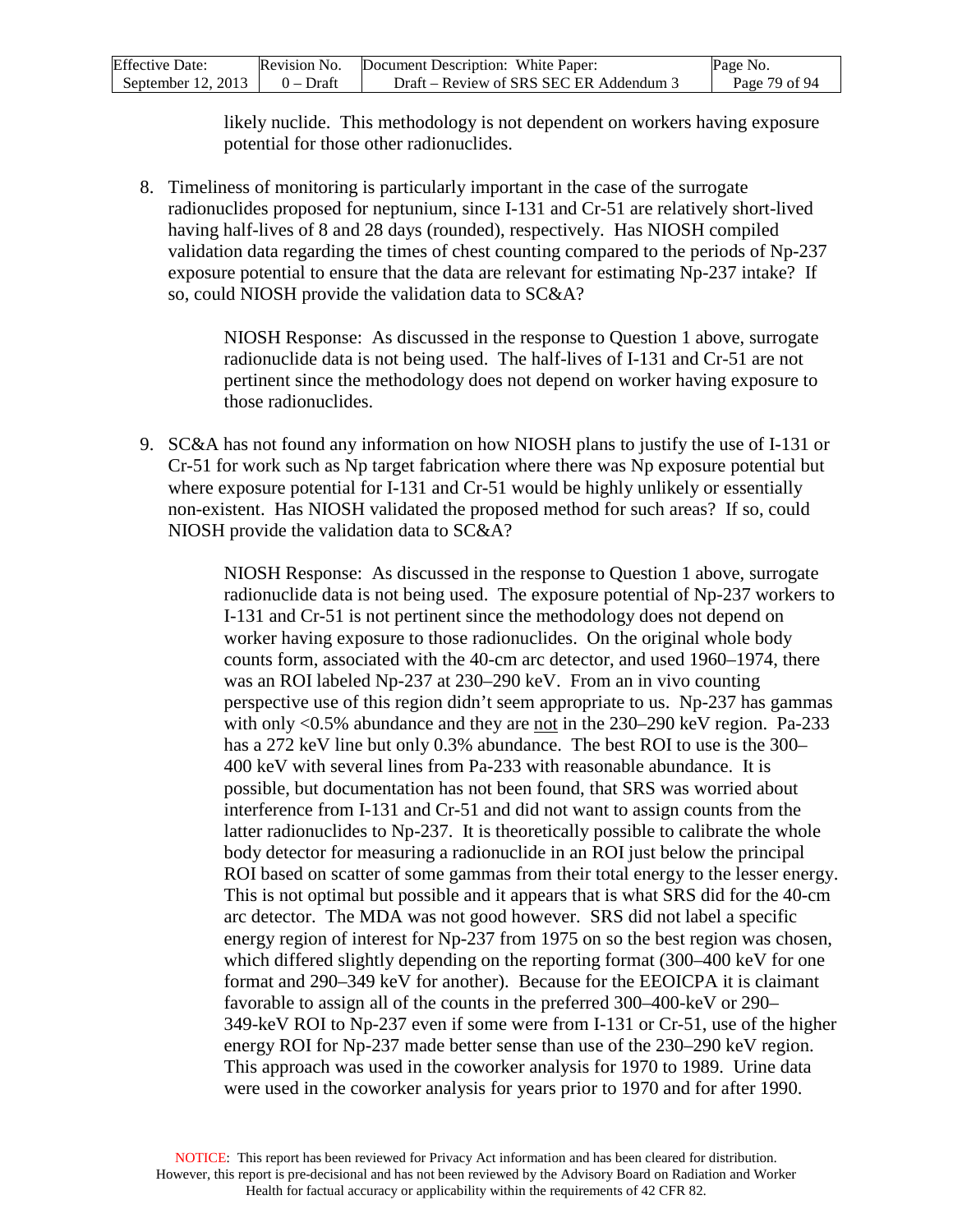| <b>Effective Date:</b> | Revision No. | Document Description: White Paper:      | Page No.      |
|------------------------|--------------|-----------------------------------------|---------------|
| September 12, 2013     | 0 – Draft    | Draft – Review of SRS SEC ER Addendum 3 | Page 80 of 94 |

Use of chest count data was investigated but the site did not report results in the energy range applicable to Np-237 for the years of interest so chest count data could not be used.

10. In regard to items 1 to 3, did NIOSH prepare sample Np-exposure-related dose reconstructions using the surrogate radionuclide data? If so, could NIOSH provide them to SC&A?

> NIOSH Response: As discussed in the response to Question 1 above, surrogate radionuclide data is not being used. What is being used is Np-237 (and decay product) data recorded in the chest count spectrum as other radionuclides.

11. SC&A notes that there are no interviews referenced in ORAUT-RPRT-0056. Did NIOSH do any interviews of current or former workers regarding any aspect of neptunium work or exposure potential in the post-September 30, 1972 period? If so, could NIOSH provide the interview notes to SC&A? Along the same lines, does NIOSH have the names of at least some workers who definitely worked with neptunium in the various areas in the 1970s, 1980s, and 1990s?

> NIOSH Response: NIOSH has not interviewed former workers or staff in relation to neptunium work.

12. NIOSH has not specified any dose reconstruction method for Np past the late 1980s even though the SEC review period extends to 2007. Does NIOSH intend to do so?

> NIOSH Response: The purpose of ORAUT-RPRT-0056 is to conduct a strata comparison of Np-237 intakes for various classifications of workers. The dose reconstruction method, an excerpt of which is contained in ORAUT-RPRT-0056, is actually contained in ORAUT-OTIB-0081 (Draft), the internal coworker study for SRS. ORAUT-OTIB-0081 provides Np-237 coworker intake rates for 1961 through 2006.

### **B. Thorium, Addendum 3 of the SEC-00103 Evaluation Report dated November 20, 2012**

9. NIOSH proposes to use bioassay data for the trivalent radionuclides Am, Cm, Cf for estimating thorium intake up to 1994 (Addendum 3, p. 28). In its Addendum 3 to the SEC-00103 Evaluation Report, NIOSH states that it is relying on this method since the procedure for extracting these trivalent actinides would also extract thorium (Addendum 3, p. 28). However, the paper referenced (Butler and Hall 1970) does not discuss the extraction of thorium with the three trivalent actinides. It states that thorium was extracted along with eight other actinides at high efficiency—over 90 percent for all actinides except uranium for which the efficiency was reported as 82%. The method was considered to be useful for gross alpha counting. However, SRS aimed to develop a method for counting Am, Cm, and Cf; the paper describes the process for separating these three. As reported by NIOSH (Addendum 3, Section 7.1.1.8), SRS developed a procedure to separate Pu, Np, and U from the extracted actinide mixture before counting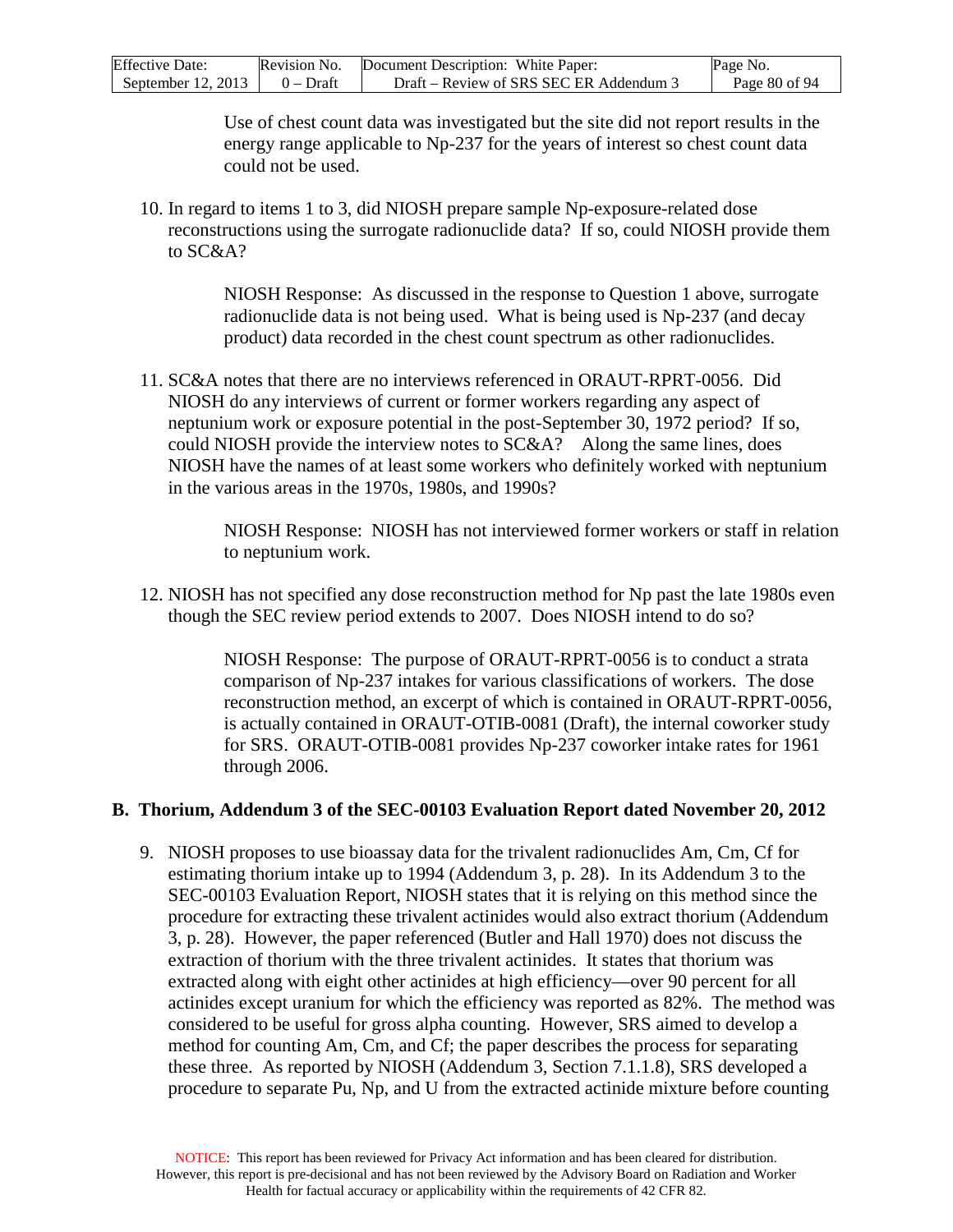| <b>Effective Date:</b> | Revision No. | Document Description: White Paper:      | Page No.      |
|------------------------|--------------|-----------------------------------------|---------------|
| September $12, 2013$   | $0 - Dr$ aft | Draft – Review of SRS SEC ER Addendum 3 | Page 81 of 94 |

for Am, Cm, and Cf. There is no discussion in the paper as to whether thorium was efficiently extracted along with the Am, Cm, and Cf. In fact, the paper did not concern itself further with thorium because "At this laboratory, thorium, berkelium, and einsteinium are not present in biological samples in sufficient quantities to require separation or routine identification by alpha spectrometry." (Butler and Hall, Analytical Chemistry, Vol. 42, No. 9, August 1970, SRDB 119808, p. 1075) Does NIOSH have any data on the thorium extraction efficiency of the process used at SRS to separate out Np, Pu, and U from Am, Cm, and Cf after 1970?

NIOSH Response: Butler and Hall, 1970 list the extraction efficiency for thorium as 97% (SRDB 119808 Table 1). SRS used the same procedure through 1989. SRS utilized the same liquid ion exchange procedure in the determination of the concentration of six actinides along with thorium. Plutonium, neptunium, and uranium were exchanged to TIOA (tri-isooctylamine) and were removed individually from the organic depending on the strip solution used. Americium, curium, californium and thorium were extracted from the aqueous with bidentate (dibutyl N,N-diethyl carbamylphosphonate) (SRDB Ref ID 86192, pdf page 120). There is a limitation stated that thorium is not normally present in significant quantities; this is not due to a limitation in the procedure's ability to extract thorium (as indicated above to be 97%), but rather just an observation that is due to the miniscule amount of thorium exposure or thorium signal. The bioassay procedure was used from at least 1970 through 1989. Thorium is specifically referenced as a component of the Am result as late as 1987 in SRDB Ref ID 45959, pdf page 120. Since publication of the third addendum, NIOSH has determined that the procedure was replaced starting in 1990 (SRDB Ref ID 10931, [Westinghouse 1995] pdf page 79) NIOSH intends to use the chest counting data starting in 1990 through 2007 to bound potential intakes in those years.

If so, could NIOSH provide it to SC&A?

NIOSH Response: The efficiency of the procedure for thorium was reported to be 97%. The procedure had an MDA of 0.3 dpm per 1.5 liter for enriched uranium, americium, curium, californium and thorium.

10. Does NIOSH have the MDA for thorium in the Am, Cm, Cf stream? If so could NIOSH provide this data to SC&A?

> NIOSH Response: The MDA for thorium was 0.3 dpm per 1.5, the same as for americium, curium, californium since the method was counting gross alpha.

11. NIOSH's report on estimation of doses due to exposure to the trivalent actinides, ORAUT-RPRT-0055 (July 20, 2012) indicates that NIOSH will use bioassay data for these radionuclides to estimate intakes. NIOSH is planning to use the same trivalent actinide monitoring data for estimating intakes for thorium until 1994. SRS did not concern itself with thorium in vitro bioassay monitoring after the mid-1950s. Does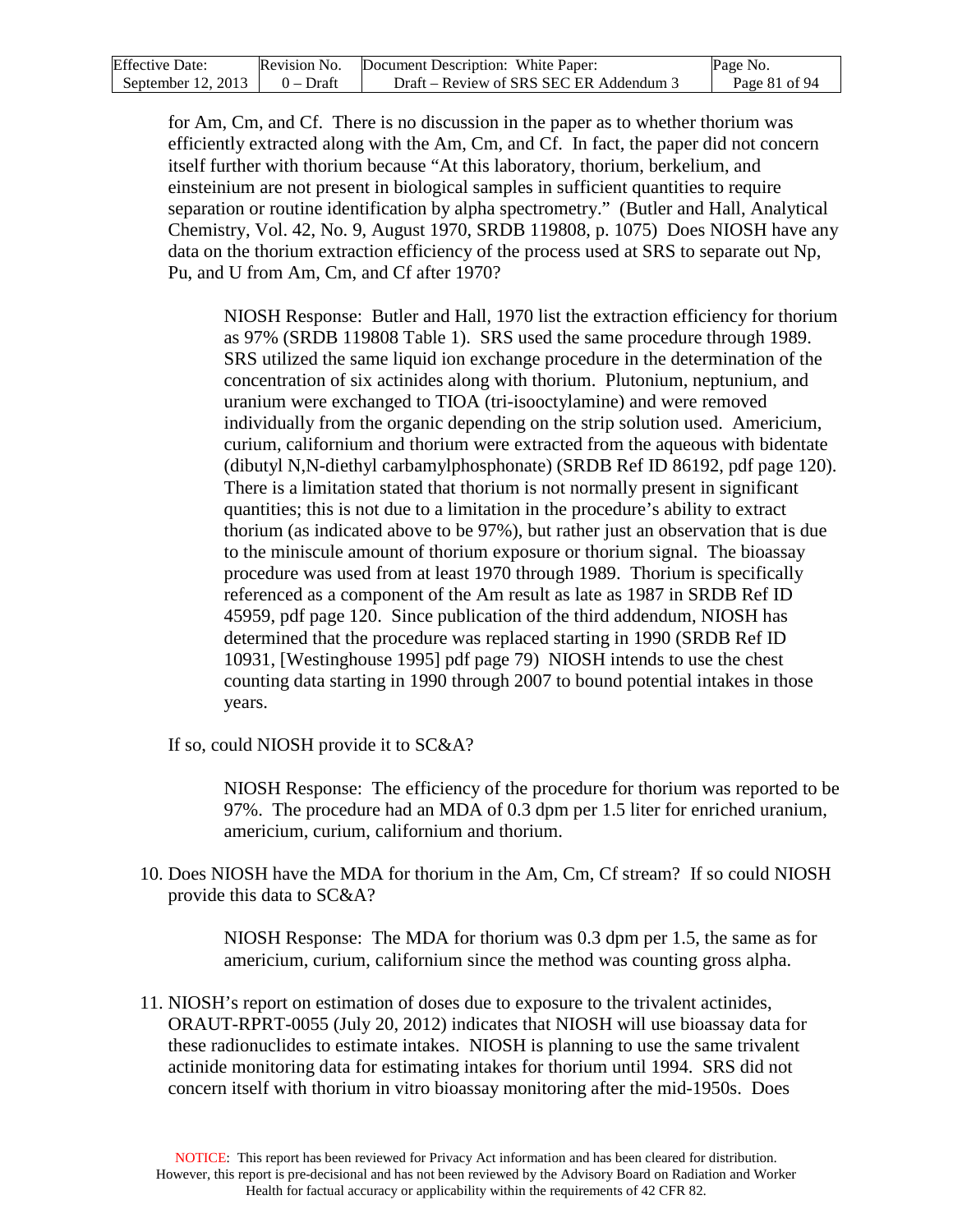| <b>Effective Date:</b> | Revision No. | Document Description: White Paper:      | Page No.      |
|------------------------|--------------|-----------------------------------------|---------------|
| September $12, 2013$   | $0$ – Draft  | Draft – Review of SRS SEC ER Addendum 3 | Page 82 of 94 |

NIOSH have evidence that the workers who had exposure potential for thorium were monitored for Am, Cm, and Cf at the relevant time periods?

NIOSH response: Most of the Am, Cm, Cf work at SRS was conducted in the 773A building at SRS. The bulk of the unencapsulated thorium inventory at SRS was also handled in Building 773A. As a result, workers in the large radiochemistry building would be exposed to Am, Cm, Cf, and thorium.

For example, work with Pu, Am, Cm and Cf was performed in hot cells in Building 773-A. Dissolution tests and off gas tests with thorium irradiated fuels during the Thorium Fuel Cycle studies were also conducted in the hot cells of 773-A. Potential exposures to these radionuclides were limited by the hot cell controlling environment. In the 1980s, some amount of testing with thorium on the welding agents was performed on plutonium heat sources, also in enclosed environments. Still, workers involved in hot cell work were monitored by bioassay for Pu and trivalent intakes. Most of these workers would have also performed the testing with thorium. Given the population of workers sampled by trivalent bioassay, that data should bound doses to workers that also worked with small amounts of thorium.

In ORAUT-OTIB-0075 (ORAUT 2009), arguments were presented to support the practice of treating a claimant dataset as a simple random sample from the population of all monitored workers. One potential problem posed by using a claimant dataset is that workers involved in incidents usually submit more samples than workers who submit only routine (non-incident-related) samples. This is problematic because a small number of workers involved in incidents can dominate the claimant sample in a given year through the sheer number of samples submitted and because the samples in the dataset are no longer independent of each other. At SRS, the small population of workers subject to bioassay testing results in a similar problem. To compensate for the unequal number of samples submitted by workers, the "one person, one sample" (OPOS) technique is used, in which only one result is used for each person for each radionuclide for a given year. The OPOS statistic is calculated using the maximum possible mean methodology. Potential exposure to internal intakes of thorium was mostly limited to workers in Building 773-A. Coworker thorium intakes will be assigned to those who worked in Building 773-A.

12. NIOSH proposes to use in vivo data for thorium intake estimation from 1995 to 2007. NIOSH states that the chest counter that was used from 1989 onward could detect the 84.4 KeV Th-228 photo-peak and the 238.6 keV line for Pb-212. In this context, NIOSH states that "if statistically significant activity was present in the individual worker examinations, then photo peaks of those energies would have been listed on the chest count report as *unidentified*. These *unidentified* peaks would have been resolved and identified as thorium during the report review process. Depending on the skill of the SRS HP analyst, the possibility exists that the association of the unidentified peaks with Th-232 may have been missed." (Addendum 3, p. 20, italics in the original; highlighting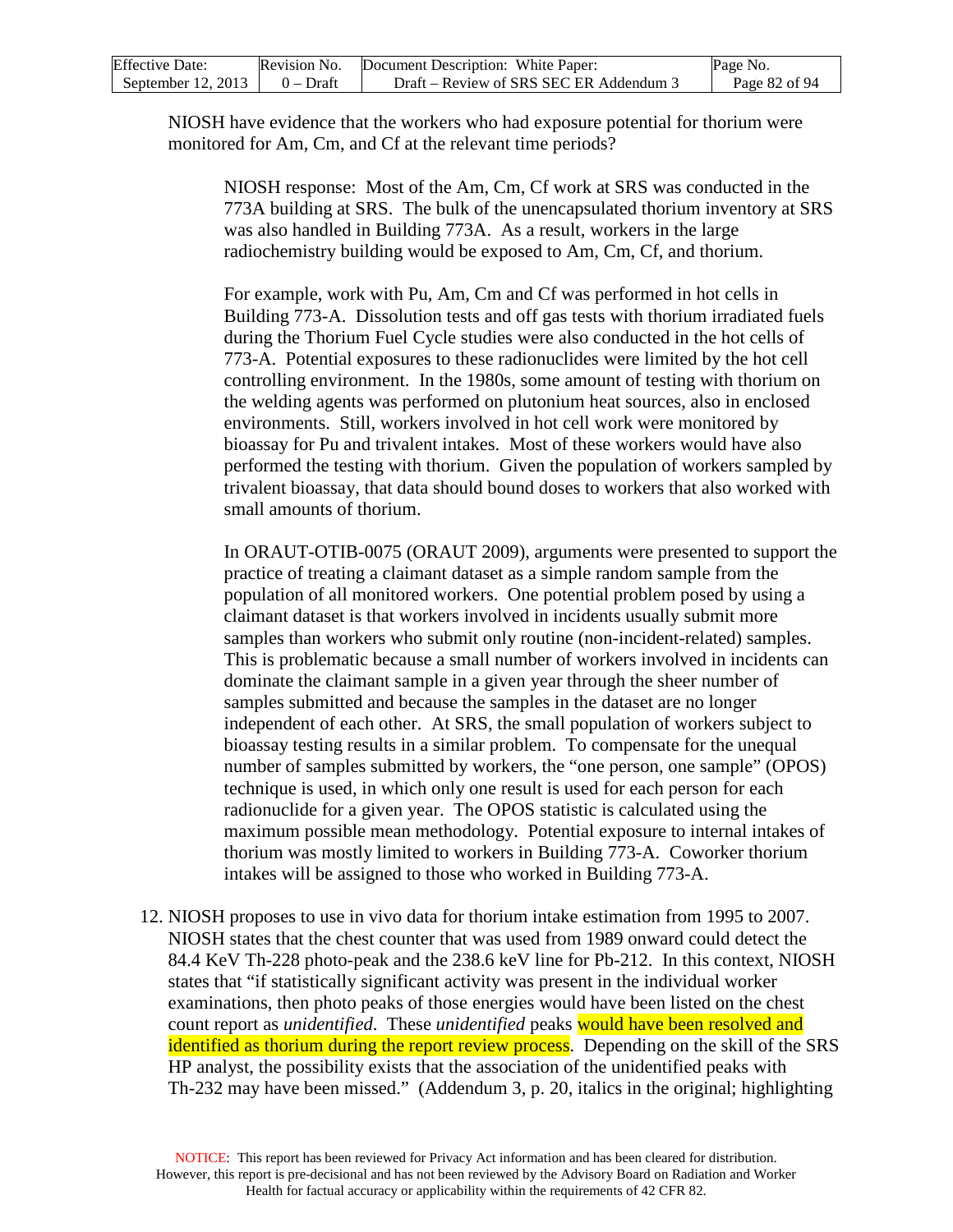| <b>Effective Date:</b> | Revision No. | Document Description: White Paper:      | Page No.      |
|------------------------|--------------|-----------------------------------------|---------------|
| September $12, 2013$   | $0$ – Draft  | Draft – Review of SRS SEC ER Addendum 3 | Page 83 of 94 |

added). Did NIOSH find any cases where the spectral lines in question were actually identified as thorium? If so, how many such examples did NIOSH identify? Could NIOSH provide the data and the relevant worker information to SC&A for review?

NIOSH response: As stated in the response to question B.1 above, NIOSH intends to use chest counting data starting in 1990 rather than 1995. NIOSH has found no records where a chest count exceeded the stated MDA at the 84.4 keV peak. In the records reviewed by NIOSH, no results were reported as exceeding the MDA at the 238.6 keV peak. Assuming such may have occurred, unresolved *unidentified* peaks would be listed on the *in vivo* (chest) count reports available to the NIOSH dose reconstructor for resolution when reviewing the individual's dose records. Instructions for this review will be added to the SRS technical basis document.

13. NIOSH has reported the MDA for Pb-212 as 0.15 nCi and proposes to assign this as missed dose for workers with thorium exposure potential, unless there is evidence of an above MDA reading (Addendum 3, p. 31). How is NIOSH going to determine the identity of workers with thorium exposure potential? Also, SRDB 722 [Internal Dosimetry 2001], referenced in Addendum 3, states that a mobile counter was also used at SRS. Was the Pb-212 MDA for that also 0.15 nCi or some other value?

> NIOSH response: The assumptions and model given in the third ER addendum only apply to measurements made by the chest counter in Building 735-4B. Those records are identified as being chest counts. Due to the practice of Chapter 11 and 10 C.F.R. pt. 835, workers with potential for exposure of 100 mrem in a year were monitored by requirement. Data given in addendum Table 5-3 of the addendum show maximum inventories over the period (between 200 to 300 kg); fairly small quantities that were mostly worked with in labs. Health Physics would have evaluated the potential for intake and dose to determine if monitoring for thorium was required, either by bioassay or air monitoring (SRDB 116010, [Interview 2012]).

14. Has NIOSH found any in vivo data where the Pb-212 result was above the MDA? If so, would NIOSH provide the data to SC&A?

> NIOSH response: In the records reviewed by NIOSH, no results were reported as exceeding the MDA at the 238.6 keV peak.

15. Has NIOSH done any sample dose reconstructions for thorium using the methods proposed in Addendum 3 (bioassay data from 1973 to 1994 and in vivo data from 1995 to 2007)? If so, could NIOSH provide them to SC&A?

> NIOSH response: NIOSH has not performed a complete dose reconstruction using those methods but only the organ dose reconstructions presented in the third addendum.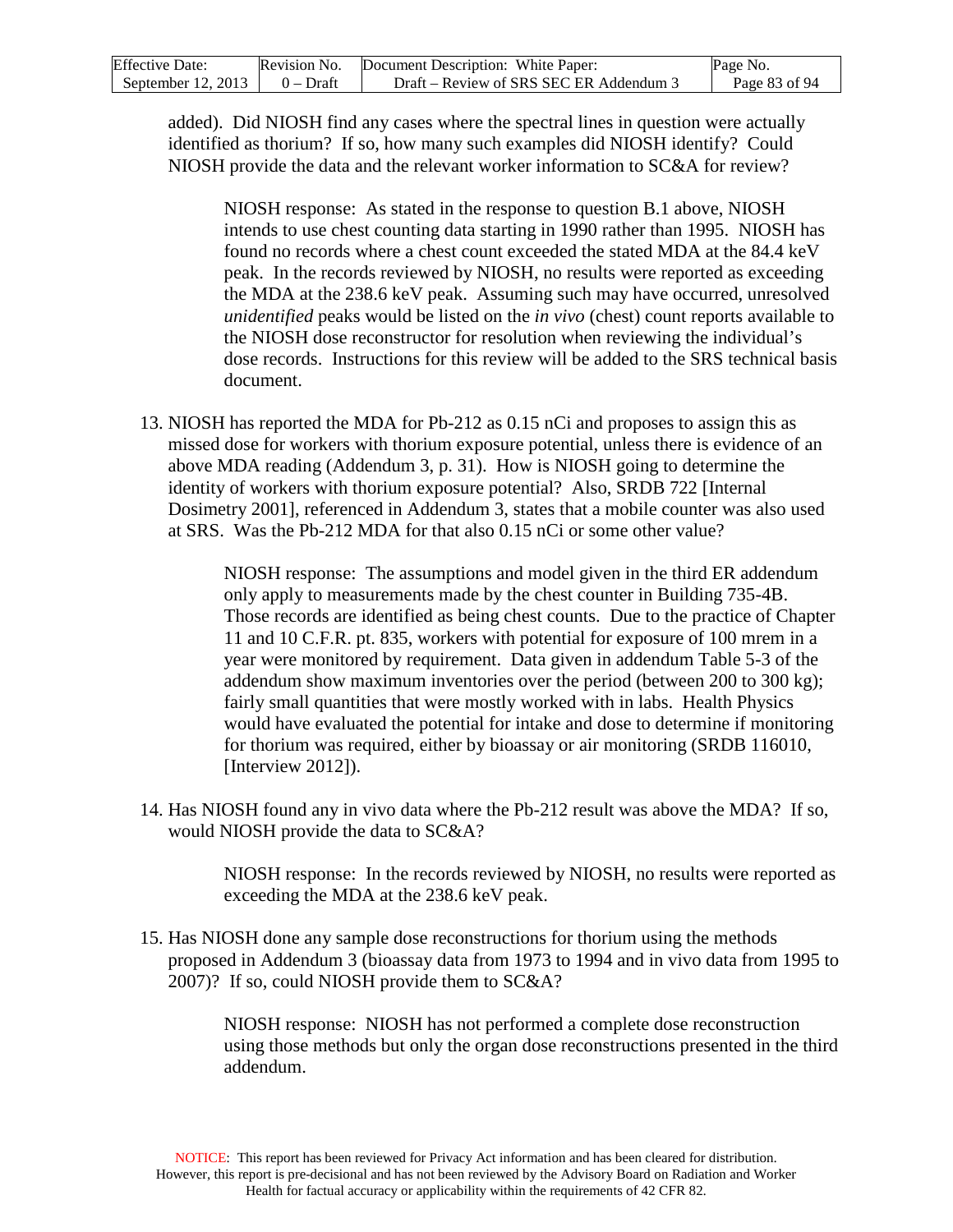| <b>Effective Date:</b> | Revision No. | Document Description: White Paper:      | Page No.      |
|------------------------|--------------|-----------------------------------------|---------------|
| September $12, 2013$   | $0 - Dr$ aft | Draft – Review of SRS SEC ER Addendum 3 | Page 84 of 94 |

16. SRDB 98490 contains information on rooms where thorium work was done. It is dated 2010 and appears to have been requested by you. Could you please provide the name of the author of this document?

> NIOSH response: The referenced document (SRDB 98490) was assembled by Tim Taulbee, Jack Beck, Brant Ulsh, and Kathy Demers during a search of SRS documents in 2011. Rooms were gathered from review of Health Physics survey records and logbooks authored by Health Physics staff. This document only pertains to the period covered by the second addendum to the ER.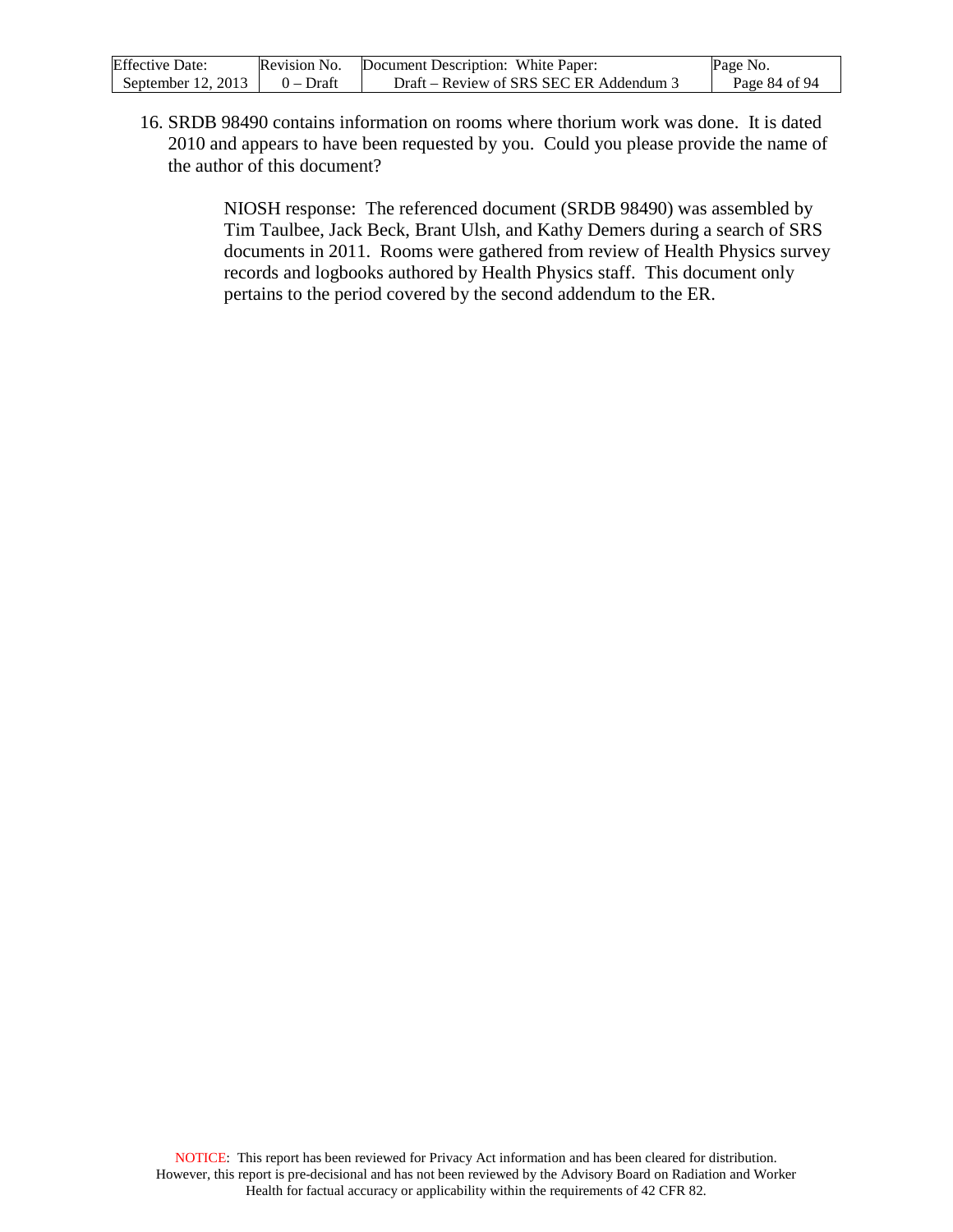| <b>Effective Date:</b> | Revision No. | Document Description: White Paper:      | Page No.      |
|------------------------|--------------|-----------------------------------------|---------------|
| September $12, 2013$   | $0 - Dr$ aft | Draft – Review of SRS SEC ER Addendum 3 | Page 85 of 94 |

## **ATTACHMENT C: CONFIDENCE LEVELS AND POWER WHEN COMPARING TWO GROUPS OF WORKERS**

NIOSH has not demonstrated that 30 samples from each group will provide sufficient power to detect differences between the two groups of workers. A Crystal Ball program was used to simulate the power of the WRS test using lognormal data with nondetects. The test compared 30 samples from each of two lognormal distributions,  $X_1 \sim LN(0, \sigma)$  and  $X_2 \sim LN(1, \sigma)$ . These distributions have the same shape and same geometric standard deviations of  $\text{GSD}_1=\text{GSD}_2=e^{\sigma}$ , but different geometric means. The ratio of their geometric means is  $GM<sub>2</sub>/GM<sub>1</sub>=e=2.73$ , hence distribution 2 is a factor of 2.73 higher than distribution 1. The simulation used a detection limit of 0.5.

The simulation is designed to determine the power of the WRS test to detect differences for different values of the GSD and the confidence level used in the test. The simulation was conducted for 6 values of GSD = 2, 3, 4, 5, 6 and 7. Four values of the Type 1 error rate  $\alpha$  were used for the WRS test: 0.05, 0.10, 0.20 and 0.25. The confidence levels for these test scenarios are 95%, 90%, 80% and 75%, respectively.

The results of the simulation are shown in Figure 1 and Table 1. Figure 1 shows the Type 2 error rate (β) on the vertical axis. The four values of Type 1 error rate ( $α$ ) and the 6 values of the GSD are shown on the base plane of the plot. The left-most ribbon plot for  $\alpha=0.05$  shows the power for a WRS test conducted with a confidence level of 95%. Note that this value of confidence was used by NIOSH for the hypothesis tests reported in RPRT-0056. The value of the Type 2 error rate  $(\beta)$  rises from negligible values for small GSDs up to an error rate of 40% with a GSD of 7. If the Type 2 error rate is required to be less than 10%, the test can only achieve this level of performance when the GSD is less than 4. When the 95% confidence level test is used for distributions with GSDs higher than 4, the Type 2 error rate rises from 27% (β=0.27) at a GSD of 5 to as high as  $42\%$  ( $\beta$ =0.42) at a GSD of 7.

More relaxed values of the Type 1 error rates of 0.10, 0.20, and 0.25 (confidence levels of 90%, 80% and 75%, respectively) are plotted on the remaining three ribbons. A test with 90% confidence ( $\alpha$ =0.10) can achieve a Type 2 error rate of less than 10% only when the GSD is less than 5. A test with 80% confidence ( $\alpha$ =0.20) can achieve a Type 2 error rate of less than 10% only when the GSD is less than 6. A test with 75% confidence  $(\alpha=0.25)$  can achieve a Type 2 error rate of less than 10% only when the GSD is less than 7.

Figure 2 and Table 2 show the effects of a higher detection limit when the WRS test is used to compare the same two lognormal distributions. The detection limit is raised to 4 in this simulation, increasing the percentage of nondetects to a range from 67% to 84%, depending on the GSD selected. Comparing the ribbons for  $\alpha=0.05$ , the effect of a higher detection limit is to increase the Type 2 error rate from 4.3% to over 19% at a GSD of 3. At a high GSD of 7, the Type 2 error rate exceeds 50%.

These results demonstrate that the selection of a specific value of 30 samples for the minimum required sample size may not provide adequate power in cases with high GSDs. The problem is magnified when there are a larger percentage of nondetects. If the confidence level of the test is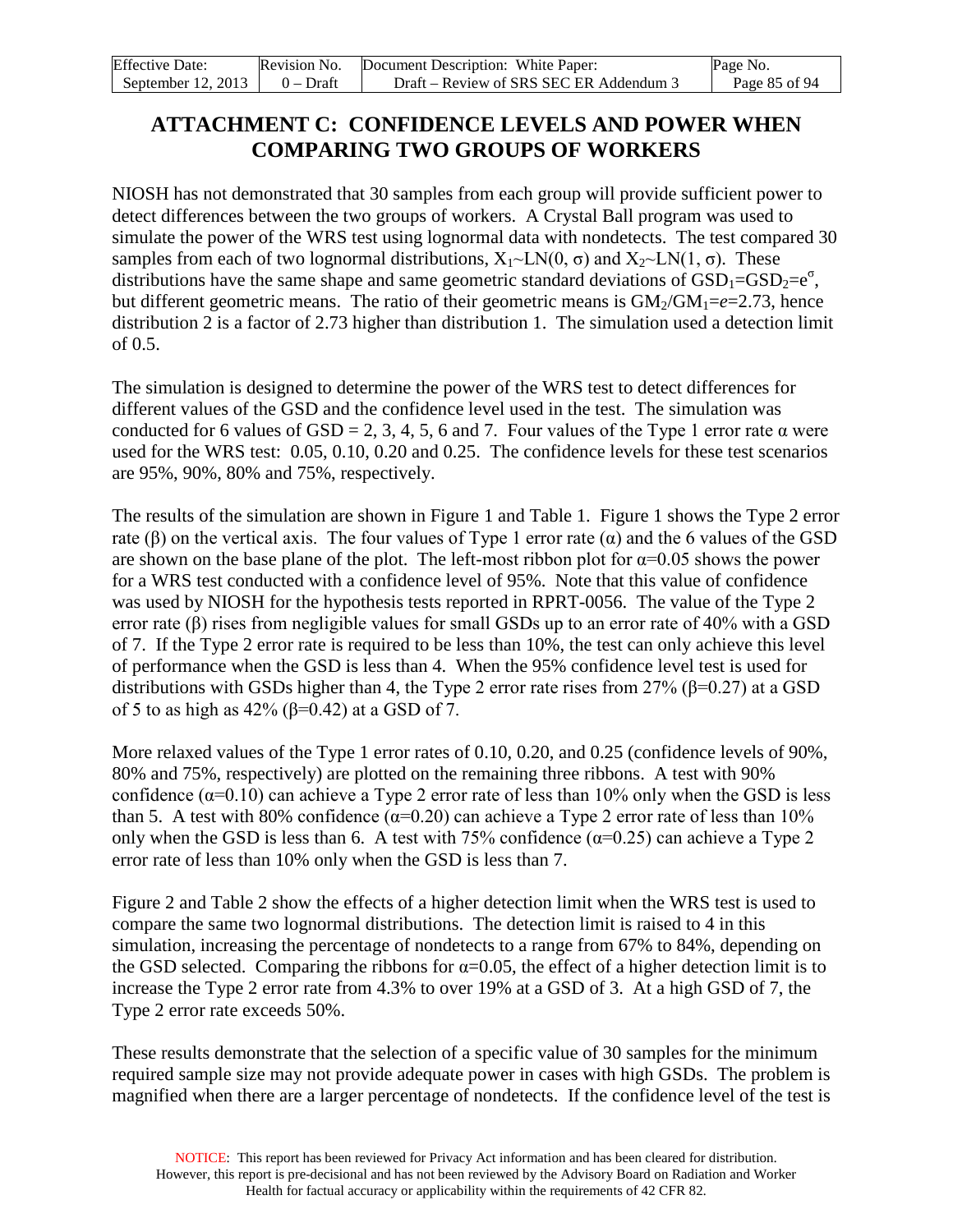| <b>Effective Date:</b> |           | Revision No. Document Description: White Paper: | Page No.      |
|------------------------|-----------|-------------------------------------------------|---------------|
| September 12, 2013     | 0 – Draft | Draft – Review of SRS SEC ER Addendum 3         | Page 86 of 94 |

relaxed, the WRS test will provide adequate power for a larger range of GSD values. The shaded areas in Tables 1 and 2 indicate the cases where the Type 2 error rate is less than 15%. A higher detection limit reduces the range of GSDs that will provide adequate power. With a minimum of 30 samples in each group and a relatively small percentage of nondetects (i.e., from 8% to 28% as in Table 1), a test with confidence level of 80% ( $\alpha$ =0.20) will retain adequate power ( $β ≤ 0.15$ ) for GSDs ranging as high as 7. However, when the percentage of nondetects is large (from 67% to 84% as in Table 2), a sample size of 30 in each group may be inadequate, especially when confidence level is as high as 95%. With a sample size of 30 and a high detection limit in Table 2, the Type 2 error rate was greater than 0.15 from all GSDs greater than 2.

Table 3 shows the ratio of the Type 2 error rates for the high-detection-limit versus the lowdetection-limit scenarios. The ratio ranges from a low of 1.3 for high GSD values to a high of over a factor of 9 for the low GSD scenarios. In relative terms, changing the value of the detection limit makes less of a difference when there is a high degree of variation in the samples. Large increases in the Type 2 error rate are seen for typical GSDs in the 3 to 4 range where the Type 2 error rate is increased by at least a factor of 2.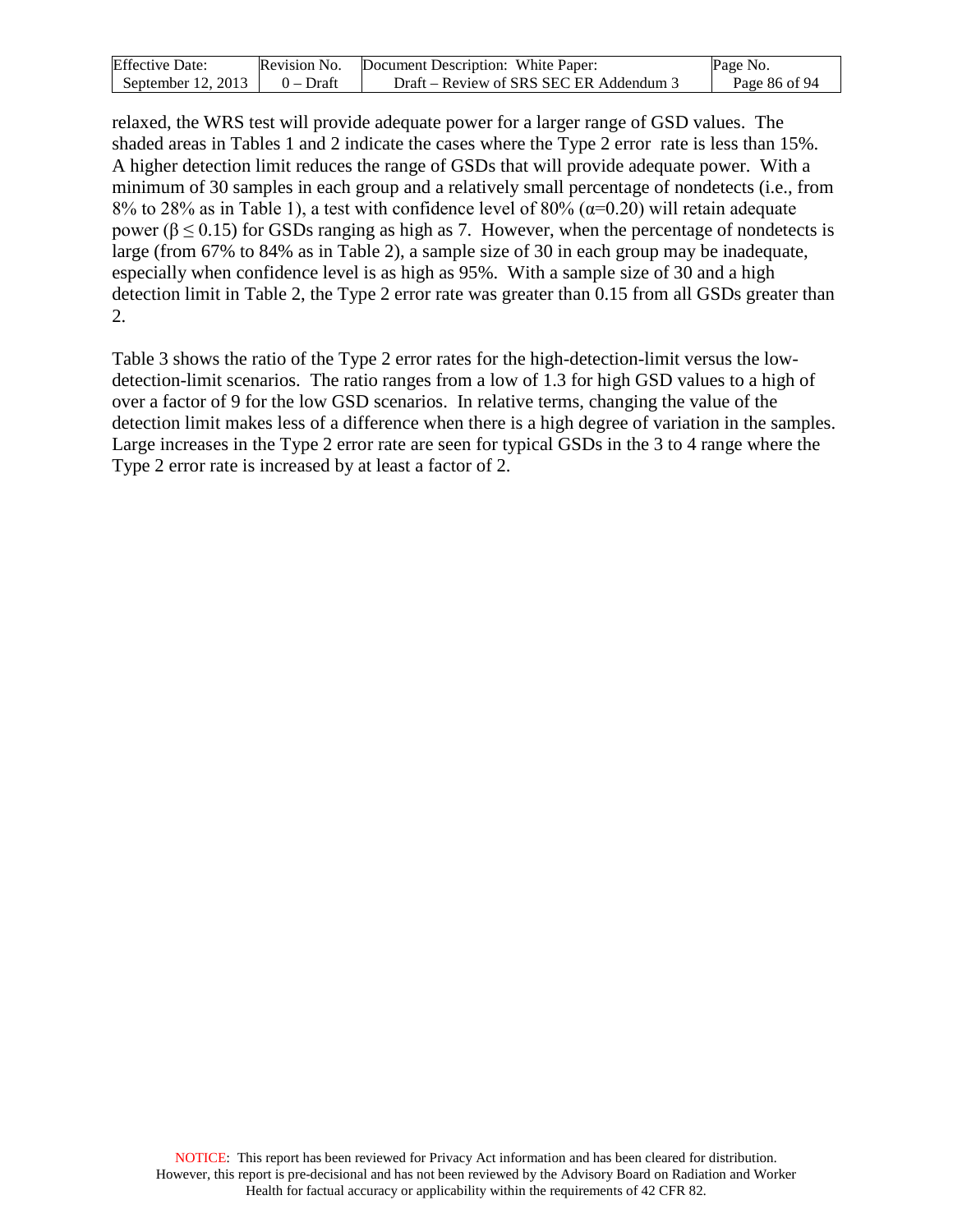| <b>Effective Date:</b> | Revision No. | Document Description: White Paper:      | Page No.      |
|------------------------|--------------|-----------------------------------------|---------------|
| September $12, 2013$   | $0 - Dr$ aft | Draft – Review of SRS SEC ER Addendum 3 | Page 87 of 94 |



**Figure 1. Type 2 Error Rate (**β) **of WRS Test using 30 Samples from Lognormal Distributions with a Low Detection Limit for Selected Values of Alpha**



**Figure 2. Type 2 Error Rate (**β) **of WRS Test using 30 Samples from Lognormal Distributions with a High Detection Limit for Selected Values of Alpha**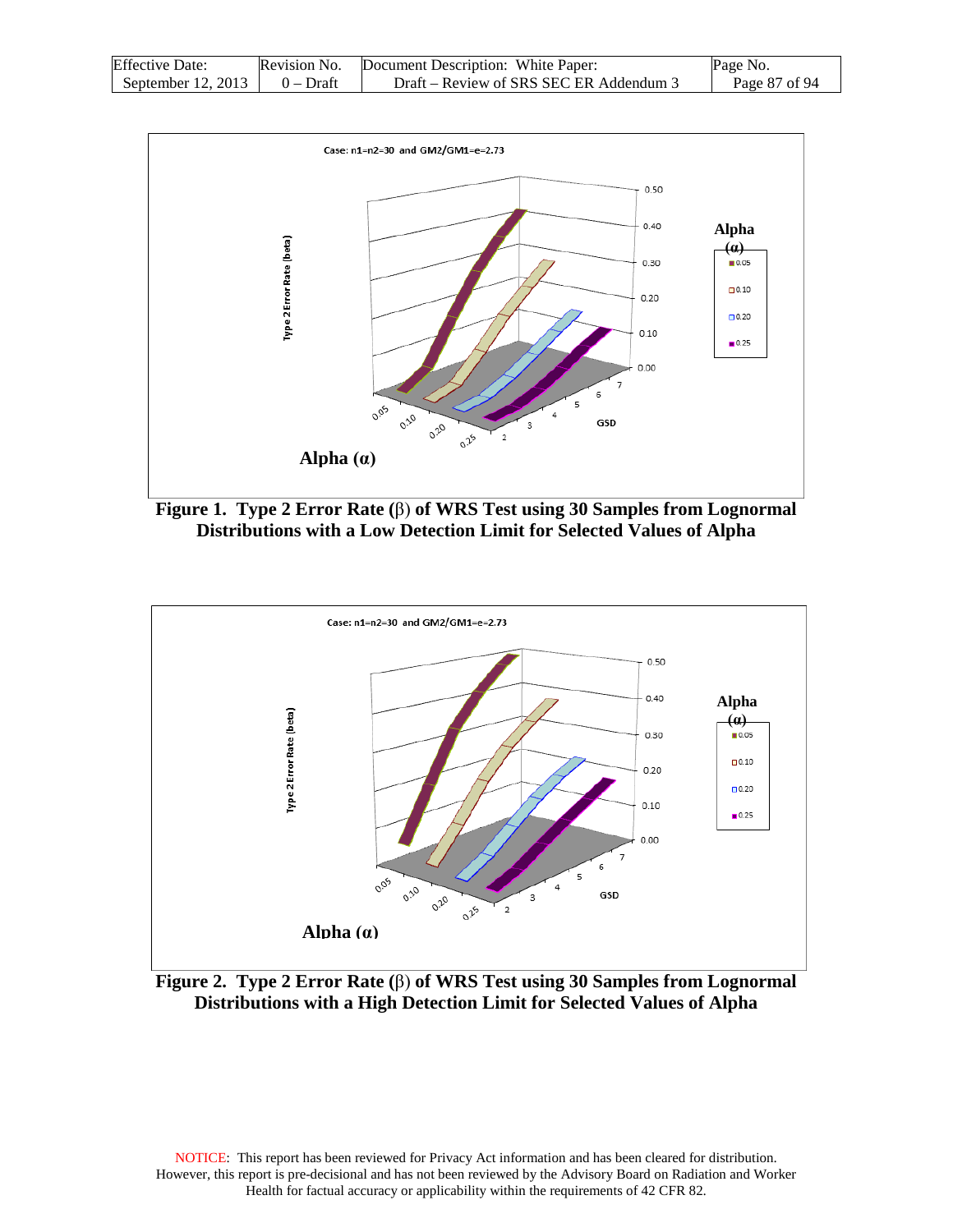| <b>Effective Date:</b> | Revision No. | Document Description: White Paper:      | Page No.      |
|------------------------|--------------|-----------------------------------------|---------------|
| September $12, 2013$   | $0$ – Draft  | Draft – Review of SRS SEC ER Addendum 3 | Page 88 of 94 |

#### **Table 1. Type 2 Error Rate (**β) **of WRS Test using 30 Samples from Lognormal**  Distributions with a Low Detection Limit for Selected Values of Alpha  $(n_{\text{max}}=30 \text{ and CM} / \text{CM})$

| $\mathbf{u}_1 = \mathbf{u}_2 = \mathbf{v}$ and $\mathbf{u}_2 = \mathbf{v}_1$ |       |            |       |       |       |                             |  |
|------------------------------------------------------------------------------|-------|------------|-------|-------|-------|-----------------------------|--|
| Low LOD= $0.5$                                                               |       | <b>GSD</b> |       |       |       |                             |  |
| $\alpha$                                                                     | 7     | 6          | 5     | 4     | 3     | $\mathcal{D}_{\mathcal{A}}$ |  |
| 0.05                                                                         | 0.416 | 0.351      | 0.269 | 0.161 | 0.043 | < 0.001                     |  |
| 0.10                                                                         | 0.280 | 0.221      | 0.161 | 0.085 | 0.019 | < 0.001                     |  |
| 0.20                                                                         | 0.150 | 0.113      | 0.073 | 0.035 | 0.006 | < 0.001                     |  |
| 0.25                                                                         | 0.118 | 0.090      | 0.054 | 0.024 | 0.003 | ${}_{< 0.001}$              |  |
| % Nondetects                                                                 | 28    | 26         | 24    | 21    | 16    |                             |  |

Note: Shaded area indicates cases with  $β < 0.15$ .

#### **Table 2. Type 2 Error Rate (**β) **of WRS Test using 30 Samples from Lognormal Distributions with a High Detection Limit for Selected Values of Alpha**  $(n_1=n_2=30 \text{ and } \text{GM}_2/\text{GM}_1 = 2.73)$

| $m_1 - m_2 - \sigma$ and $\sigma_{m_2}$ $\sigma_{m_1}$ $ \sigma_{m_2}$ |       |       |            |       |       |       |
|------------------------------------------------------------------------|-------|-------|------------|-------|-------|-------|
| High LOD=4.0                                                           |       |       | <b>GSD</b> |       |       |       |
| $\alpha$                                                               |       | 6     |            | 4     | 3     | 2     |
| 0.05                                                                   | 0.525 | 0.477 | 0.413      | 0.328 | 0.194 | 0.054 |
| 0.10                                                                   | 0.376 | 0.330 | 0.276      | 0.203 | 0.107 | 0.021 |
| 0.20                                                                   | 0.223 | 0.191 | 0.151      | 0.098 | 0.045 | 0.007 |
| 0.25                                                                   | 0.179 | 0.144 | 0.109      | 0.071 | 0.030 | 0.004 |
| % Nondetects                                                           | 67    | 68    | 70         | 73    | 77    | 84    |

Note: Shaded area indicates cases with  $\beta$  < 0.15.

## **Table 3. Ratio of Type 2 Error Rates of WRS Test for High versus Low Detection Limit for Selected Values of Alpha**

|     |     | <b>GSD</b> |                   |     |   |
|-----|-----|------------|-------------------|-----|---|
|     |     |            |                   |     |   |
|     | 6   | 5          | 4                 | 3   | 2 |
| 1.3 | 1.4 | 1.5        | 2.0               | 4.6 |   |
| 1.3 | 1.5 | 1.7        | 2.4               | 5.8 |   |
| 1.5 | 1.7 | 2.1        | 2.8               | 7.8 |   |
| 1.5 | 1.6 | 2.0        | 3.0               | 9.1 |   |
|     |     |            |                   |     |   |
|     |     |            | -- Not calculated |     |   |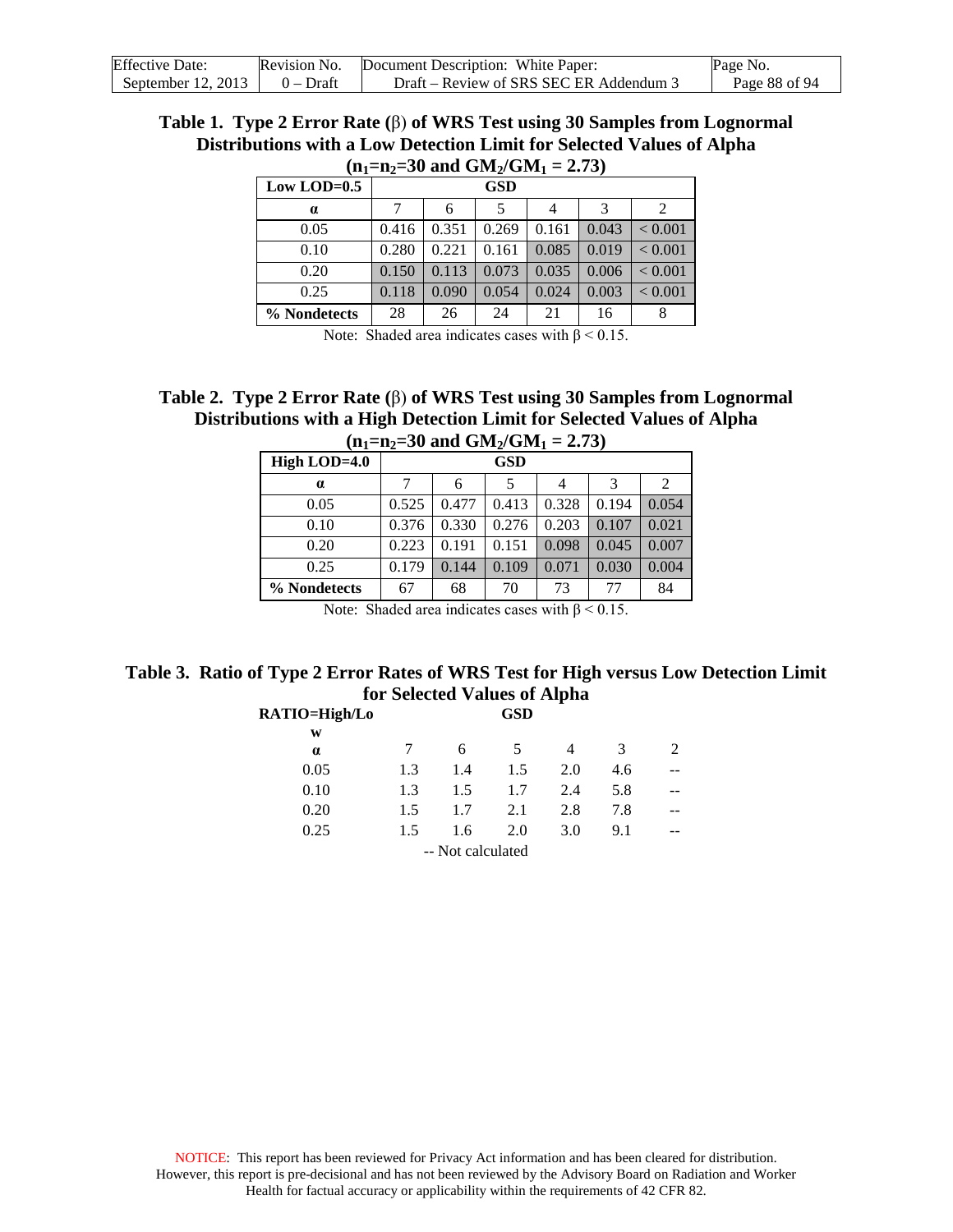| <b>Effective Date:</b> | Revision No. | Document Description: White Paper:      | Page No.      |
|------------------------|--------------|-----------------------------------------|---------------|
| September 12, 2013     | $0 - Dr$ aft | Draft – Review of SRS SEC ER Addendum 3 | Page 89 of 94 |

## **ATTACHMENT D: INTERNAL MEMORANDUM**

**Date:** June 11, 2013 **To:** Arjun Makhijani, John Stiver **From:** Patrick Kelly

**Subject:** Review of *White Paper for the Savannah River Site Extraction Efficiency of Thorium in Bidentate, Revision 00, March 8, 2013*

As you requested I have reviewed the White Paper that you provided that evaluates the chemical behavior of thorium (Th) in the Savannah River Site (SRS) analytical procedure. Specifically, the evaluation focused on whether Th would have been measured as part of the analytical fraction that contains americium (Am), curium (Cm) and californium (Cf), or if Th would follow the analytical fraction that contains uranium (U), plutonium (Pu) and neptunium (Np).

As stated in the white paper, the behavior of Th in a chloride system is well described in National Academy of Sciences publications NAS-NS-3050, *The Radiochemistry of Uranium*  (Gindler 1962, page 177). This clearly addresses the extraction of Th and U (among other species) from the solvent used in the SRS procedure (TIOA-xylene) in a chloride system, and, as shown in Figure 1, Th does not extract under these conditions.



#### **Figure 1: Thorium Extraction as a Function of HCL Concentration (Gindler 1962)**

Specifically, Th does not make an anionic chloride complex, and, unlike Pu, Th will not extract in TIOA-xylene in a chloride system. Any Th in the sample would remain in the aqueous phase with the Am, Cm and Cf fraction. There are simply no conditions in which Th in HCl would be extracted. Moore (1960) speaks directly to this by showing that Th does not form anionic species in a chloride system, as shown in Table 1, which confirms that approximately 0.01% of the Th would extract in TIOA-xylene, the solvent used in the SRS procedure.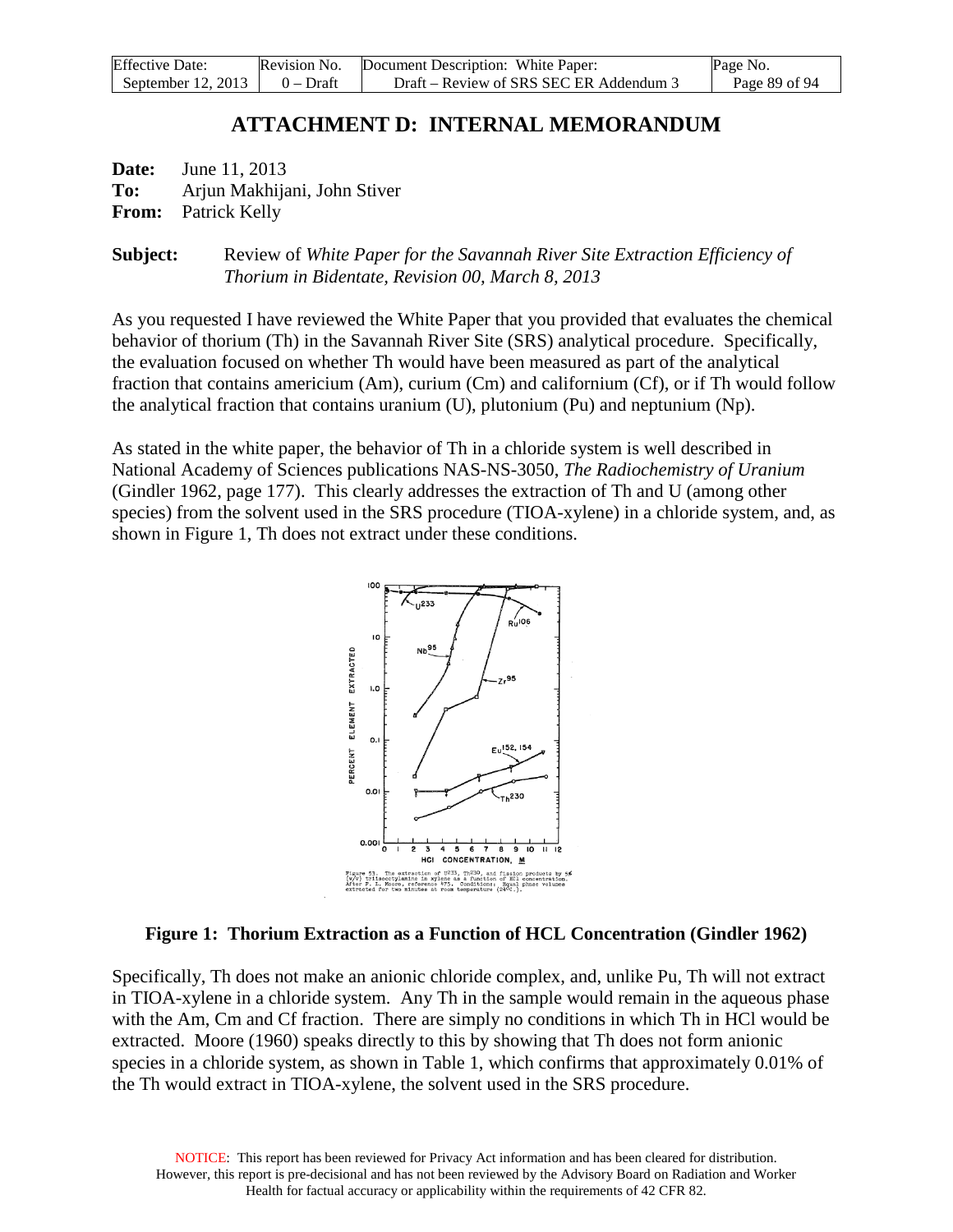| <b>Effective Date:</b> | Revision No. | Document Description: White Paper:      | Page No.      |
|------------------------|--------------|-----------------------------------------|---------------|
| September $12, 2013$   | $0 - Dr$ aft | Draft – Review of SRS SEC ER Addendum 3 | Page 90 of 94 |

#### **Table 1: Thorium Extraction as Described By Moore (1960)**

Table V

| Extraction of Thorium-230 (Ionium) Tracer<br>From Hydrochloric Acid With 5%<br>Triisooctylamine-Xylene |                                |  |  |  |
|--------------------------------------------------------------------------------------------------------|--------------------------------|--|--|--|
| HCl, M                                                                                                 | Th <sup>230</sup> Extracted, % |  |  |  |
| 2.2                                                                                                    | 0.003                          |  |  |  |
| 4.5                                                                                                    | 0.005                          |  |  |  |
| 6.7                                                                                                    | 0.010                          |  |  |  |
| 8.9                                                                                                    | 0.016.                         |  |  |  |

Apparently, concerns have been expressed that Th would actually behave like Pu and be removed during the first extraction step of the procedure, since Th is often considered a surrogate for Pu. This may be based at least in part on the behavior of Th and Pu in a nitrate system when, under specific conditions, the Th-Pu fraction can be eluted together (Holloway and Hayes 1982).

11.1 0.020

Regarding the extraction efficiency, Butler and Hall 1970, clearly states the Am, Cm, Cf, and Th in the second extraction in the procedure were all extracted with over 90% efficiency. In 8 N HCl solutions, the resulting efficiency of the procedure for Th extraction is stated to be about 97%. While it is difficult to assign a specific value to the Th extraction efficiency, there is no doubt that Th would follow the Am, Cm and Cf fraction, and not the U, Pu, and Np fraction under the conditions described in the white paper.



**Figure 2: TIOA-DDCP Actinide Procedure as Provided By Butler and Hall (1970)**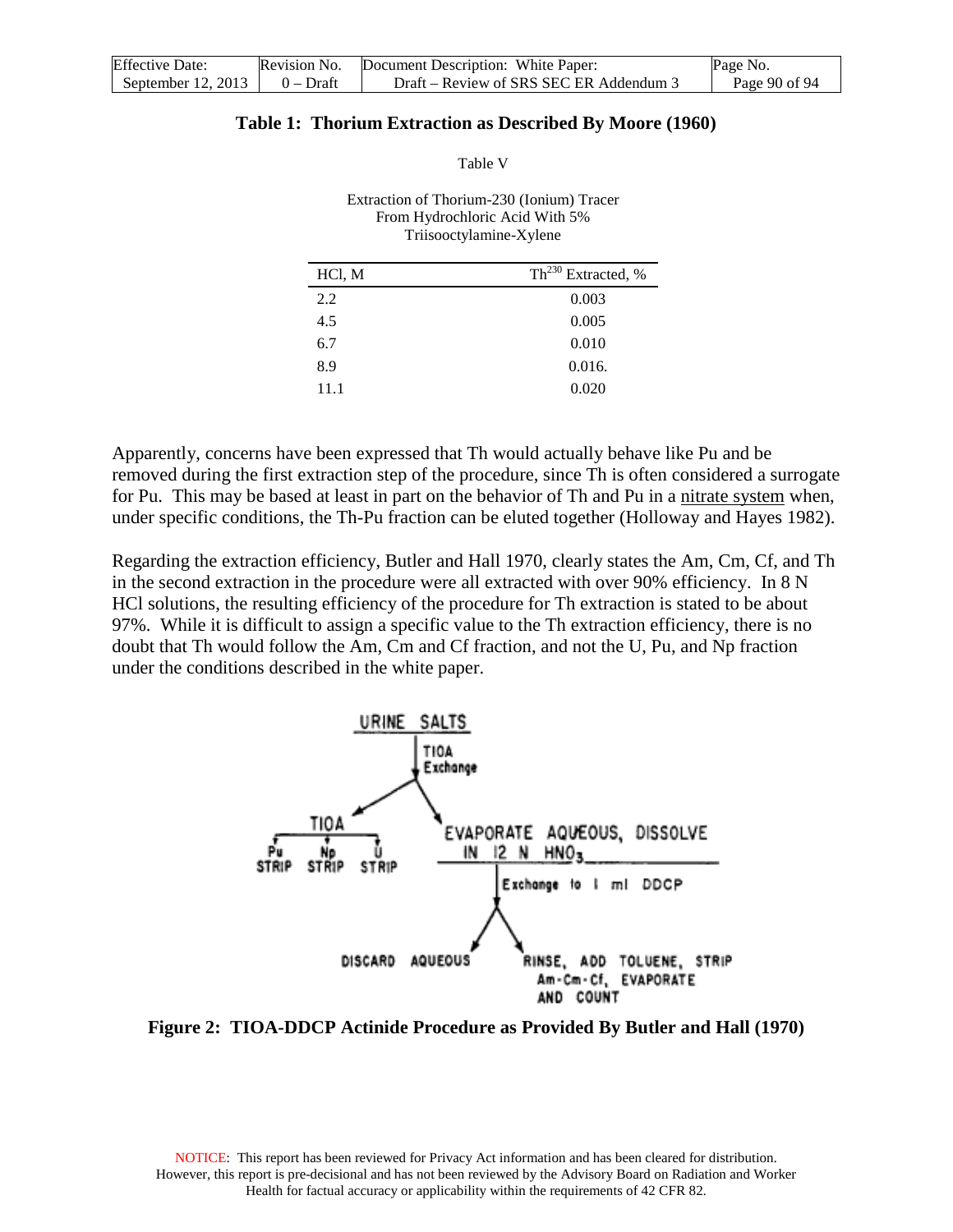| <b>Effective Date:</b> | Revision No. | Document Description: White Paper:      | Page No.      |
|------------------------|--------------|-----------------------------------------|---------------|
| September $12, 2013$   | $0$ – Draft  | Draft – Review of SRS SEC ER Addendum 3 | Page 91 of 94 |

### **References**

Butler F.E., and R.M. Hall, 1970. *Determination of Actinides in Biological Samples with Bidentate Organophosphorus Extractant*, E.I. du Pont de Nemours & Company, Savannah River Laboratory; Analytical Chemistry, Vol. 42, No. 9. August 1970.

Gindler 1962. *The Radiochemistry of Uranium*, Argonne National Laboratory, National Academy of Sciences, National Research Council, NAS-NS-3050. March 1962.

Holloway and Hayes, 1982. *An Analysis Procedure for Americium in Environmental Samples*, E.I. du Pont de Nemours & Company, Savannah River Laboratory; Aiken, South Carolina.

Moore, F.L., 1960. *Liquid-liquid Extraction with High-molecular-weight Amines*, Oak Ridge National Laboratory, National Academy of Sciences, National Research Council, NASD-NS-3101. December 15, 1960.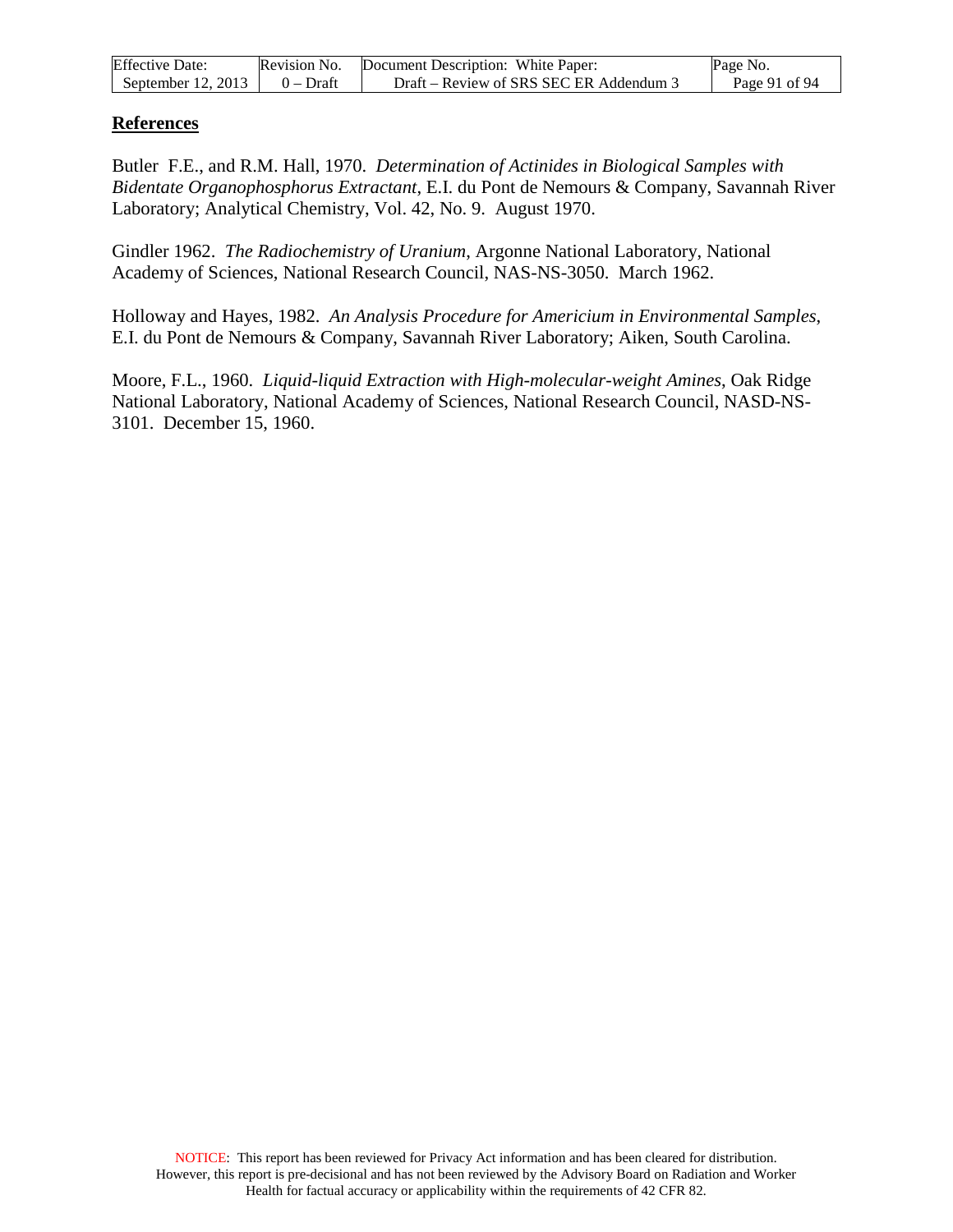| <b>Effective Date:</b> | Revision No. | Document Description: White Paper:      | Page No.      |
|------------------------|--------------|-----------------------------------------|---------------|
| September 12, 2013     | $0 - Dr$ aft | Draft – Review of SRS SEC ER Addendum 3 | Page 92 of 94 |

# **ATTACHMENT E: EXAMPLES OF BIOASSAY SAMPLES AFTER CHELATION USED IN OPOS VALUES**

| Worker         | <b>DTPA</b><br>Date(s) | <b>Intake Date</b><br>(if known) | <b>Contaminants, Intake</b><br><b>Type</b> | <b>Relevant Bioassay Dates</b>                   | <b>Bioassay</b><br><b>Used</b> in<br><b>OPOS</b><br><b>Calculation</b> | <b>Additional Comments</b>                                                                                                 |
|----------------|------------------------|----------------------------------|--------------------------------------------|--------------------------------------------------|------------------------------------------------------------------------|----------------------------------------------------------------------------------------------------------------------------|
| 1              | 3/17/84                | 3/17/84                          | Pu-239/Am-241                              | 3/18, 3/19, 3/30, 3/31                           | Yes                                                                    | Worker has no other bioassay samples in<br>1984.                                                                           |
| $\overline{2}$ | 9/27/73                | 9/27/73                          | Pu-239                                     | 9/27, 9/28, 10/1,<br>$10/8 - 10/10$              | Yes                                                                    | Worker has 3 additional bioassay results<br>in 1973 in January, May and July.                                              |
| 3              | 12/30/86               | 12/30/86                         | Pu-239/Am-241                              | 12/30, 12/31,<br>$1/3 - 1/10$ , $1/12$           | Yes                                                                    | Relevant bioassay results used in both<br>the 1986 and 1987-1989 OPOS<br>calculations                                      |
| $\overline{4}$ | 7/10/85                | 7/10/85                          | Pu-239, Wound                              | $7/10 - 7/13$ , $7/15 - 7/18$                    | Yes                                                                    | Worker also had 2 samples on 8/31 and<br>9/1.                                                                              |
| 5              | 10/21/87               | 10/21/87                         | Pu-239                                     | $10/21 - 10/27$                                  | Yes                                                                    | Remarks in database contains notation:<br>"Dumped 12/8/87"<br>No other bioassay exists for this worker<br>in the database. |
| 6              | 12/4/75                | 12/4/75                          | Pu-239/Am-241, Inhalation                  | $12/4$ , $12/5$ ,<br>$12/9 - 12/11$              | Yes                                                                    | Worker had one other bioassay result for<br>1975: 0 dpm/1.5L on 10/30/75                                                   |
| $\tau$         | 4/18/75                | 4/18/75                          | Pu-239, Inhalation                         | $4/18$ , $4/19$ , $4/21$ , $4/24$                | Yes                                                                    | Worker had no other bioassay results in<br>1975                                                                            |
| $\,8\,$        | $1/27/82$ ,<br>1/29/82 | 1/27/82                          | Pu/Am, Wound                               | $1/28 - 1/30$                                    | Yes                                                                    | Worker had no other bioassay results in<br>the database.                                                                   |
| 9              | 12/12/85               | 11/19/85                         | Pu-239/Am-241/Cm-244,<br>Inhalation        | $12/12 - 12/14$ , $12/20$ ,<br>12/29, 12/30      | Yes                                                                    | Worker also has samples in January<br>1986 that were negative                                                              |
| 10             | 8/23/79                | 8/23/79                          | Am-241/Cm-242                              | 8/23, 8/27-8/31, 9/4                             | Yes                                                                    | Results on 8/23 listed "Report" values<br>that were 3x higher than the averaged<br>dpm/1.5L values.                        |
| 11             | 5/9/86                 | 5/8/86                           | Pu-239/Am-241, Wound                       | N/A                                              | N/A                                                                    | Worker had 2 samples taken on 2/9/87,<br>no other bioassay results identified                                              |
| 12             | 9/4/84                 | 9/4/84                           | Pu-239/Am-241, Inhalation                  | $9/4 - 9/7$ , $9/11$ , $9/13$ , $9/18$ ,<br>9/21 | Yes                                                                    | Worker also had samples in mid to late<br>October and December of 1984                                                     |
| 13             | 10/25/79               | 10/25/79                         | Pu-239/Am-241, Inhalation                  | $10/26 - 10/29$ , $11/1$ , $11/2$                | Yes                                                                    | Worker had no other bioassay samples<br>in 1979.                                                                           |
| 14             | 2/8/88                 | 2/8/88                           | Pu-239/Am-241, Inhalation                  | $2/9 - 2/16$ , $2/24 - 2/26$                     | Yes                                                                    | Worker also had samples in late March<br>1988.                                                                             |

NOTICE: This report has been reviewed for Privacy Act information and has been cleared for distribution. However, this report is pre-decisional and has not been reviewed by the Advisory Board on Radiation and Worker Health for factual accuracy or applicability within the requirements of 42 CFR 82.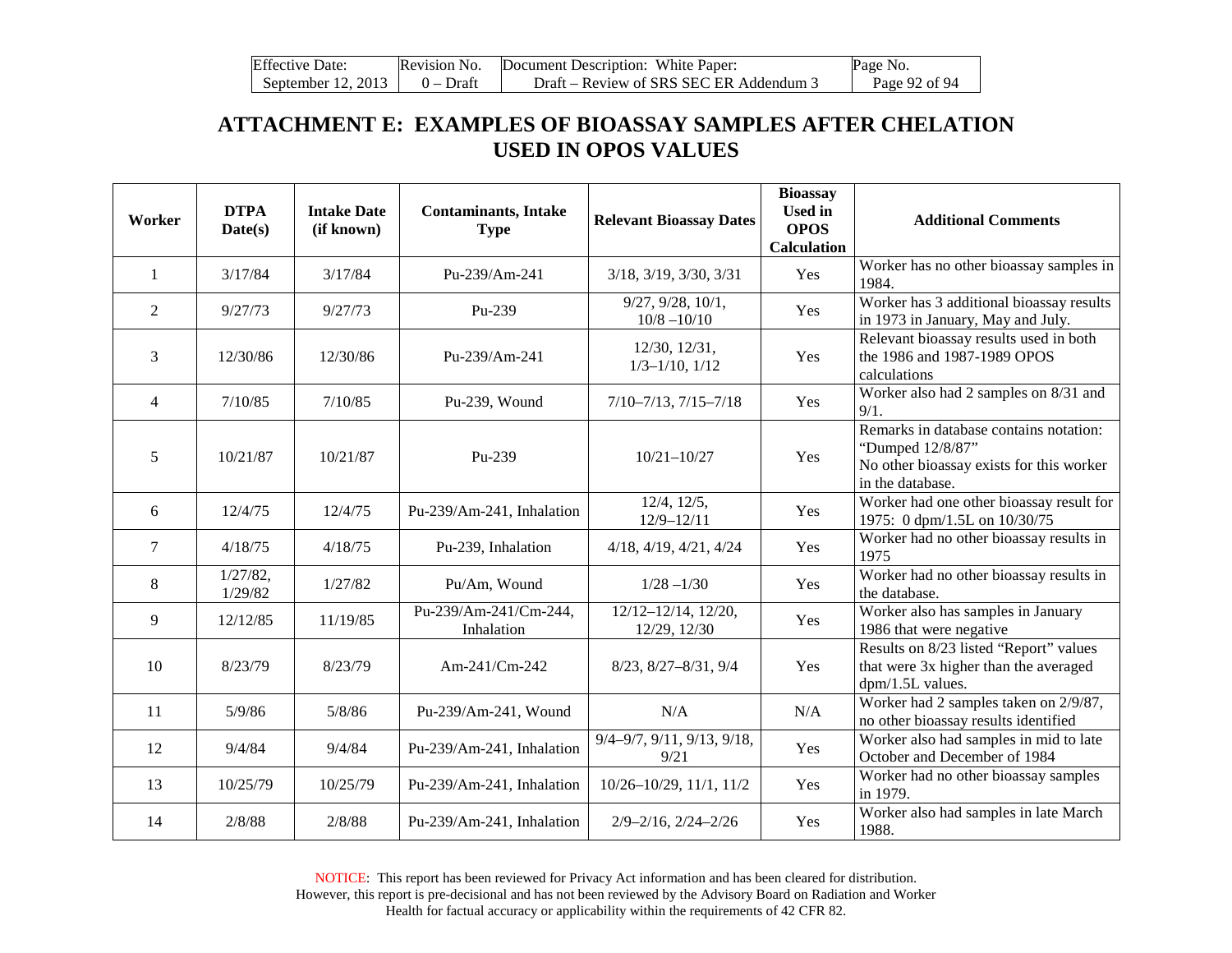| <b>Effective Date:</b> | Revision No. | Document Description: White Paper:      | Page No.      |
|------------------------|--------------|-----------------------------------------|---------------|
| September 12, 2013     | $0$ – Draft  | Draft – Review of SRS SEC ER Addendum 3 | Page 93 of 94 |

| Worker | <b>DTPA</b><br>Date(s) | <b>Intake Date</b><br>(if known) | <b>Contaminants, Intake</b><br><b>Type</b> | <b>Relevant Bioassay Dates</b>                                                                | <b>Bioassay</b><br><b>Used in</b><br><b>OPOS</b><br><b>Calculation</b> | <b>Additional Comments</b>                                                 |
|--------|------------------------|----------------------------------|--------------------------------------------|-----------------------------------------------------------------------------------------------|------------------------------------------------------------------------|----------------------------------------------------------------------------|
| 15     | 3/14/73                | 3/14/73                          | Pu-239                                     | $3/15$ , $3/16$ , $3/18$ , $3/19$                                                             | Yes                                                                    | Worker also had a sample in mid May<br>1973.                               |
| 16     | $4/12/74$ ,<br>4/19/74 | Unknown                          | Cm-244, Zr-95, Pu-239                      | $4/12 - 4/22$ , $4/29 - 5/1$ , $5/7$ ,<br>5/8, 5/16                                           | Yes                                                                    | Worker had 3 other samples in 1974<br>(2/4, 6/12, 10/24)                   |
| 17     | 9/4/84                 | 9/4/84                           | Pu-239/Am-241, Inhalation                  | $9/5 - 9/7$ , $9/11$ , $9/18$ , $9/19$                                                        | Yes                                                                    | Worker also had 7 samples from $10/18 -$<br>12/16                          |
| 18     | 1/18/73                | 1/18/73                          | Pu-239/Am-241, Inhalation                  | $1/19$ , $1/22$ , $1/23$ ,<br>$1/30 - 2/1$                                                    | Yes                                                                    | Worker also had samples on 2/28, 3/1,<br>$3/2$ and $3/19$                  |
| 19     | N/A                    | 11/15/77                         | $Cm-244$                                   | $11/15 - 11/17$ , $11/21$ ,<br>11/22, 11/28-12/2, 12/5,<br>12/6, 12/9                         | Yes                                                                    | Worker also had a bioassay sample on<br>7/14/77                            |
| 20     | 5/8/75                 | 5/7/75                           | Pu-239/Am-241, Inhalation                  | $5/8 - 5/11$ , $5/14$ , $5/25$ , $5/26$                                                       | Yes                                                                    | Worker also had one sample on 12/4/75                                      |
|        | 4/18/74                | 4/18/74                          | Cm-244, Inhalation                         | $4/18$ , $4/19$ , $4/26$ , $5/3$                                                              | Yes                                                                    | Worker had numerous samples both<br>before and after the incident in 1974. |
| 21     | 1/25/78                | 1/25/78                          | Cm-244/Am-241, Inhalation                  | $1/26 - 1/28$ , $2/1$ , $2/6$ , $2/8$                                                         | Yes                                                                    | Worker had 3 additional samples in July<br>and October of 1978             |
| 22     | 10/25/79               | 10/25/79                         | Pu-239/Am-241, Inhalation                  | $10/26 - 10/31$                                                                               | Yes                                                                    | Worker has no other bioassay results in<br>1979.                           |
| 23     | 1/10/84                | 1/10/84                          | $Cm-244$                                   | $1/11-1/13$ , $1/15$ , $1/16$ ,<br>$1/26$ , $1/31$                                            | Yes                                                                    | Worker has no other bioassay results for<br>1984.                          |
| 24     | 10/16/73               | 10/16/73                         | Cm-244, Inhalation                         | $10/16 - 10/18$ , $10/24 -$<br>10/26, 10/29, 10/30                                            | Yes                                                                    | Worker has two additional samples on<br>12/11/1973.                        |
| 25     | 3/14/73                | 3/14/73                          | Pu-239, Inhalation                         | $3/14 - 3/18$                                                                                 | Yes                                                                    | Worker also had a sample on 2/14 and<br>7/13 in 1973.                      |
| 26     | 1/18/73                | 1/18/73                          | Pu-239/Am-241, Inhalation                  | 1/19, 1/22, 1/25, 1/31,<br>$2/1, 2/26 - 2/28, 3/28$                                           | Yes                                                                    | Worker has no other bioassay samples<br>contained in database.             |
| 27     | 10/4/85                | 10/4/85                          | Pu-239/Am-241, Inhalation                  | 10/6-10/10, 10/12,<br>$10/14 - 10/18$                                                         | Yes                                                                    | Worker has no other bioassay samples<br>contained in database.             |
| 28     | 4/18/74                | 4/18/74                          | $Cm-244$                                   | $4/18$ , $4/24$ , $5/9$ , $5/22$ ,<br>$5/23$ , $6/11-6/14$ , $6/17-$<br>6/21, 7/1, 7/15, 7/24 | Yes                                                                    | Worker also has a sample on 1/5/1974                                       |
|        | 10/30/74               | Unknown                          | $Cm-244$                                   | $11/4 - 11/8$ ,<br>11/19-11/22                                                                | Yes                                                                    |                                                                            |
|        | 1/25/78                | 1/25/78                          | $Cm-244$                                   | $1/25 - 1/27$ , $1/30$ , $1/31$ , $2/8$                                                       | Yes                                                                    | Worker has two other bioassay samples<br>in 1978 (1/16 and 9/28)           |

NOTICE: This report has been reviewed for Privacy Act information and has been cleared for distribution. However, this report is pre-decisional and has not been reviewed by the Advisory Board on Radiation and Worker Health for factual accuracy or applicability within the requirements of 42 CFR 82.